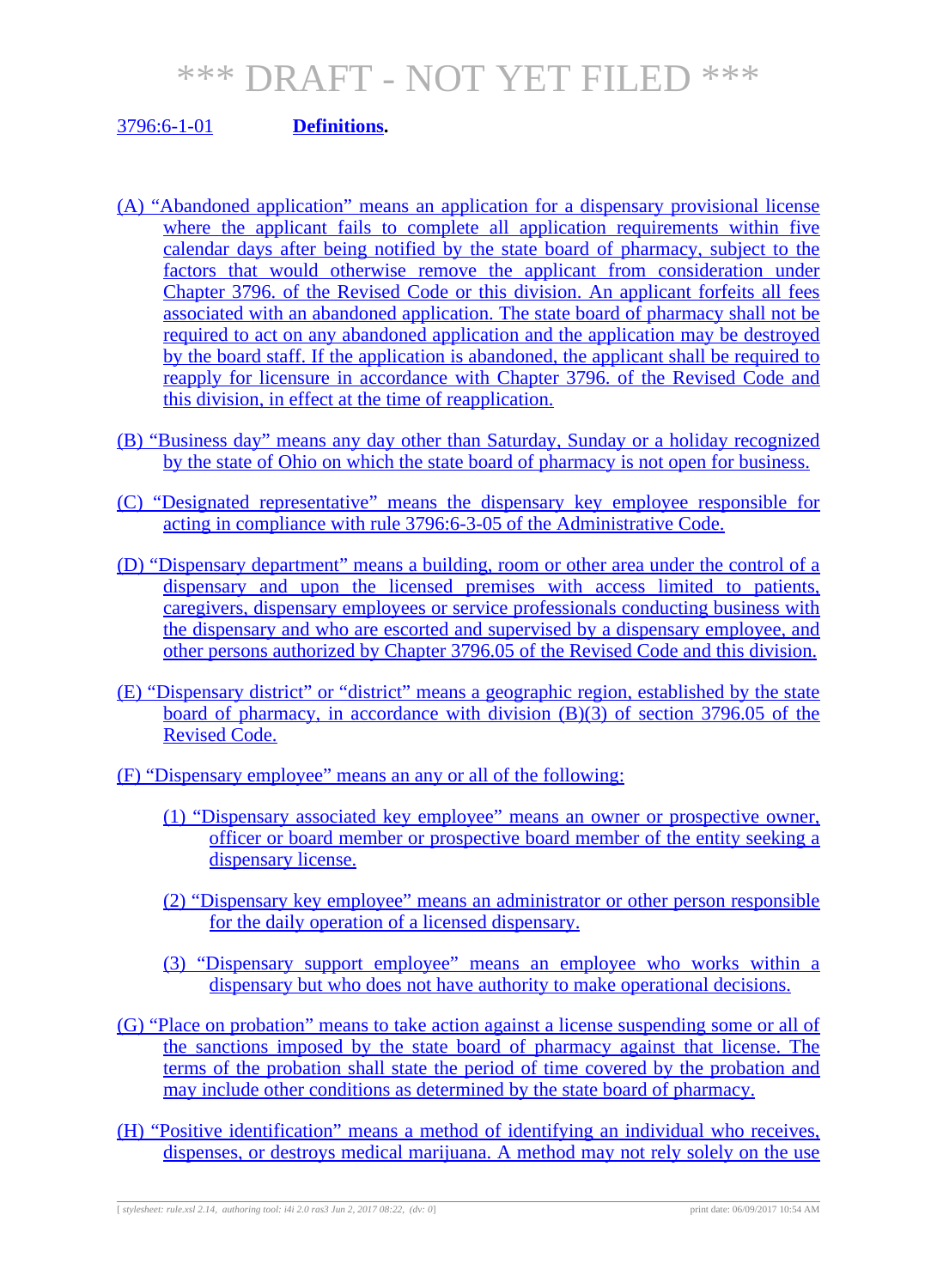#### 3796:6-1-01 2

of a private personal identifier such as a password, but must also include a secure means of identification such as the following:

(1) A manual signature on a hard copy record;

(2) A magnetic card reader;

(3) A barcode reader;

(4) A biometric method;

(5) A proximity badge reader;

- (6) A state board of pharmacy-approved system of randomly generated personal questions;
- (7) A printout of every transaction that is verified and manually signed within a reasonable period, but no more than forty-eight hours, by the by the responsible individual. The printout must be maintained for three years and made available on request to those individuals authorized by law to review such records; or
- (8) Other effective methods for identifying individuals that have been approved by the state board of pharmacy.
- (I) "Refuse to grant or renew" means to deny original or continued licensure for a period of at least twelve months. After twelve months or such period of time as the individual board order may require, an employee or dispensary, or a facility that desires to attain such status by licensure, and whose license the state board of pharmacy has refused to grant or renew, may make application to the board for issuance of a new license in accordance with Chapter 3796. of the Revised Code and this division. An individual who desires to attain employee status by licensure, whose license the state board of pharmacy has refused to grant or renew must meet any requirements established by the board.
- (J) "Restricted access area" means a building, room or other contiguous area under control of a dispensary and upon the licensed premises with access limited to only dispensary employees, where medical marijuana inventory, all records related to the dispensing of medical marijuana and all other items that require the personal supervision of a dispensary key employee are maintained behind a physical barrier with suitable locks and an electronic barrier to detect entry during any time when a dispensary key employee is not present.
- (K) "Revoke" means to take action against a license rendering such license void and such license may not be reissued. "Revoke" is an action that is permanent against the license and licensee.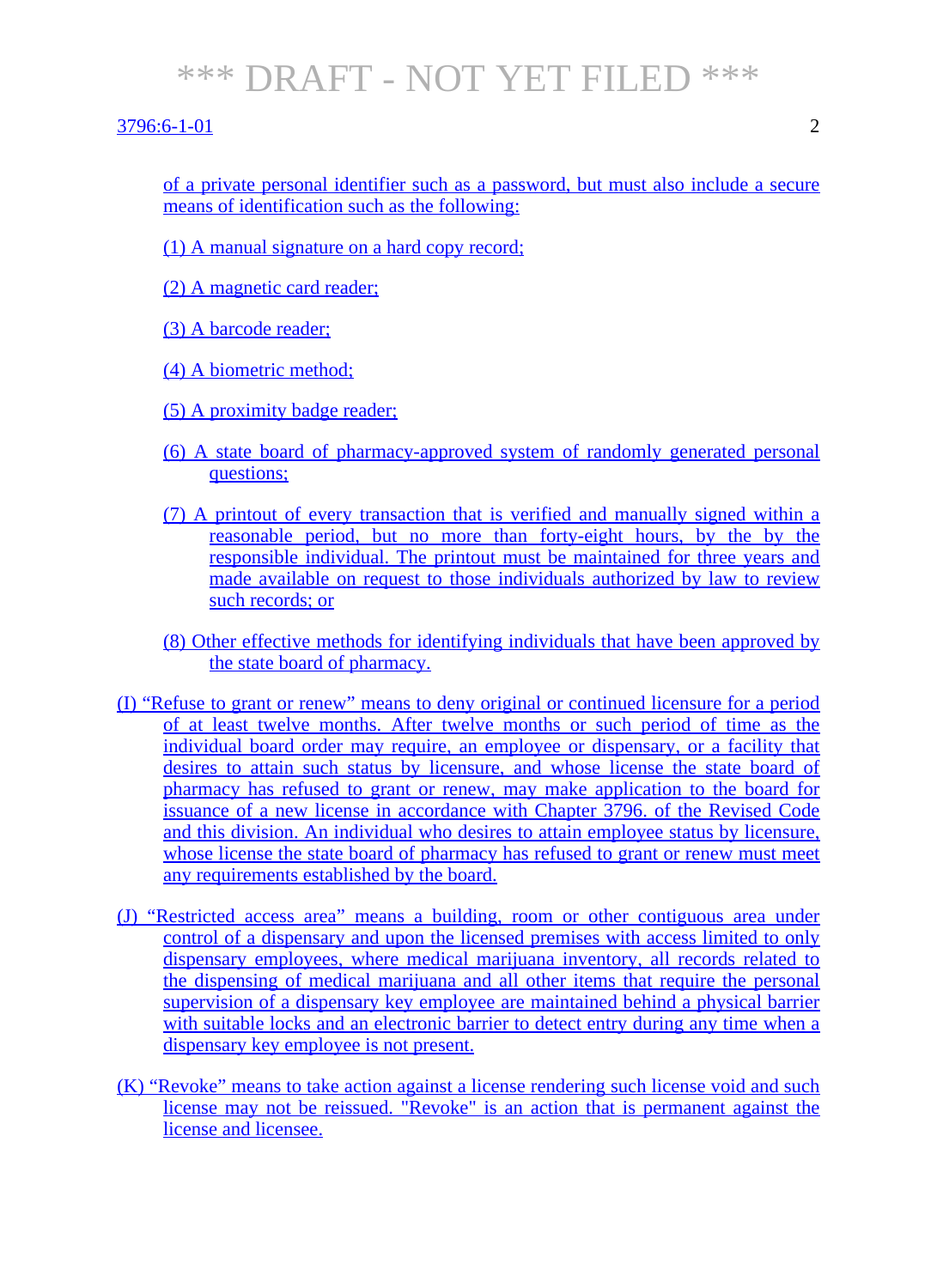#### 3796:6-1-01 3

(L) "Suspend" means to take action against a license rendering such license without force and effect for a period of time as determined by the state board of pharmacy.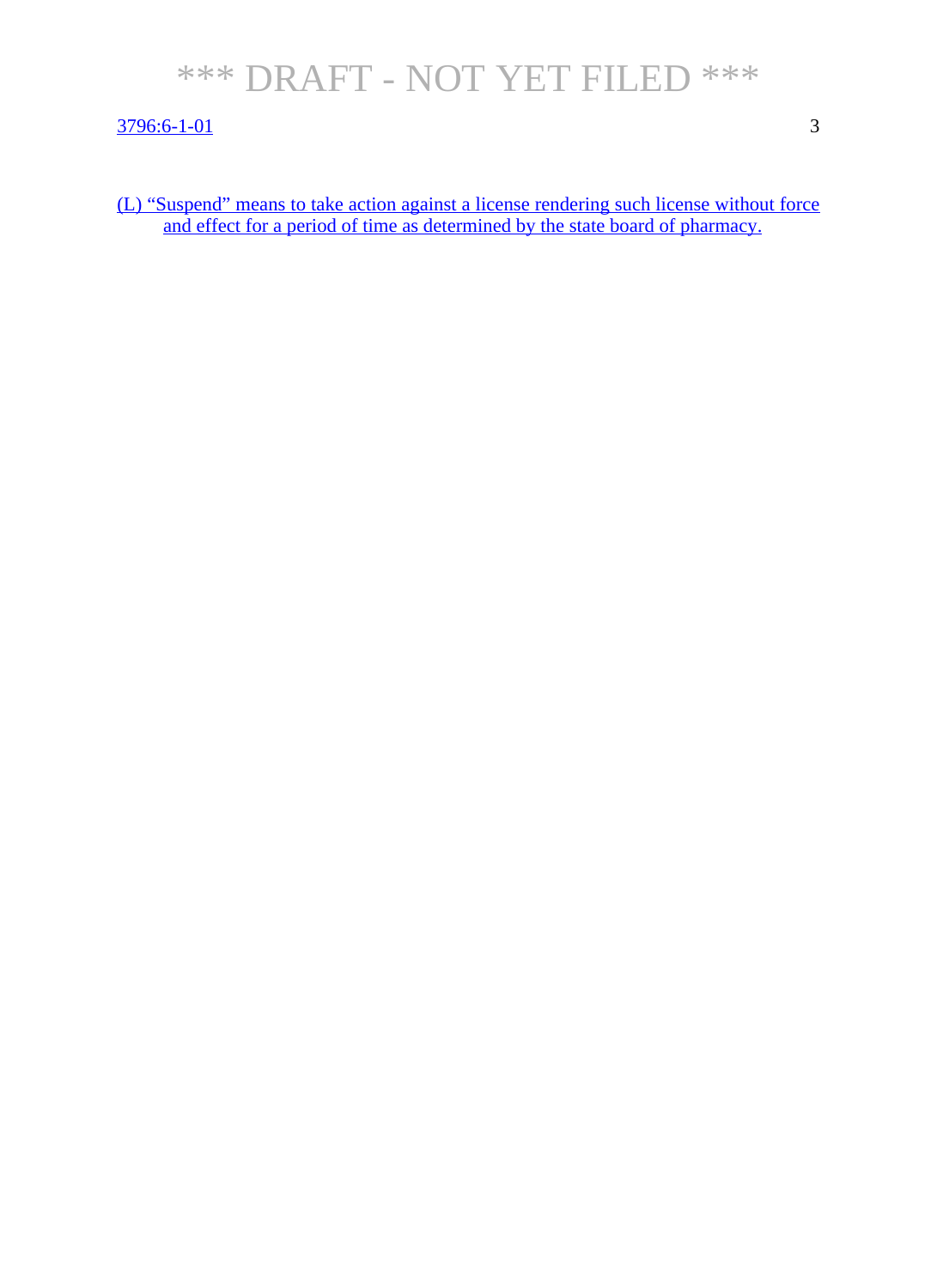#### 3796:6-2-01 **Requests for application to operate medical marijuana dispensaries.**

- (A) The state board of pharmacy will provide notice of a request for applications to operate a dispensary by posting at www.medicalmarijuana.ohio.gov, and such other places as the board deems appropriate, that the board is requesting applicants to submit their applications.
- (B) When the board issues a request for applications pursuant to this rule, the board will include in the request:
	- (1) The scoring procedure that will be used to evaluate completed applications, including point values that will be allocated to each applicable portion of the application;
	- (2) Information on how to obtain an application;
	- (3) Acceptable methods for submitting applications;

(4) The maximum number of licenses to be awarded;

(5) Preferred geographic distribution of dispensary sites; and

(6) Any additional information deemed necessary by the state board of pharmacy.

- (C) The board will accept completed applications in response to a request for applications issued pursuant to this rule for ten business days beginning on the date which is forty-five business days after the date on which the board issued the request for applications, unless otherwise provided by the state board of pharmacy.
- (D) The board shall have the right to cancel a request for applications prior to the award of a dispensary provisional license. If a request for applications is canceled prior to the award of a dispensary provisional license, all application fees paid to the state board of pharmacy pursuant to the request for applications which was canceled shall be returned to the applicant who remitted the fee.
- (E) If the board receives an application in response to a request for applications issued pursuant to this rule on a date other than the dates set forth in this rule, the board shall not consider the application and shall return the application, including any remitted fees, to the entity or person who submitted the application.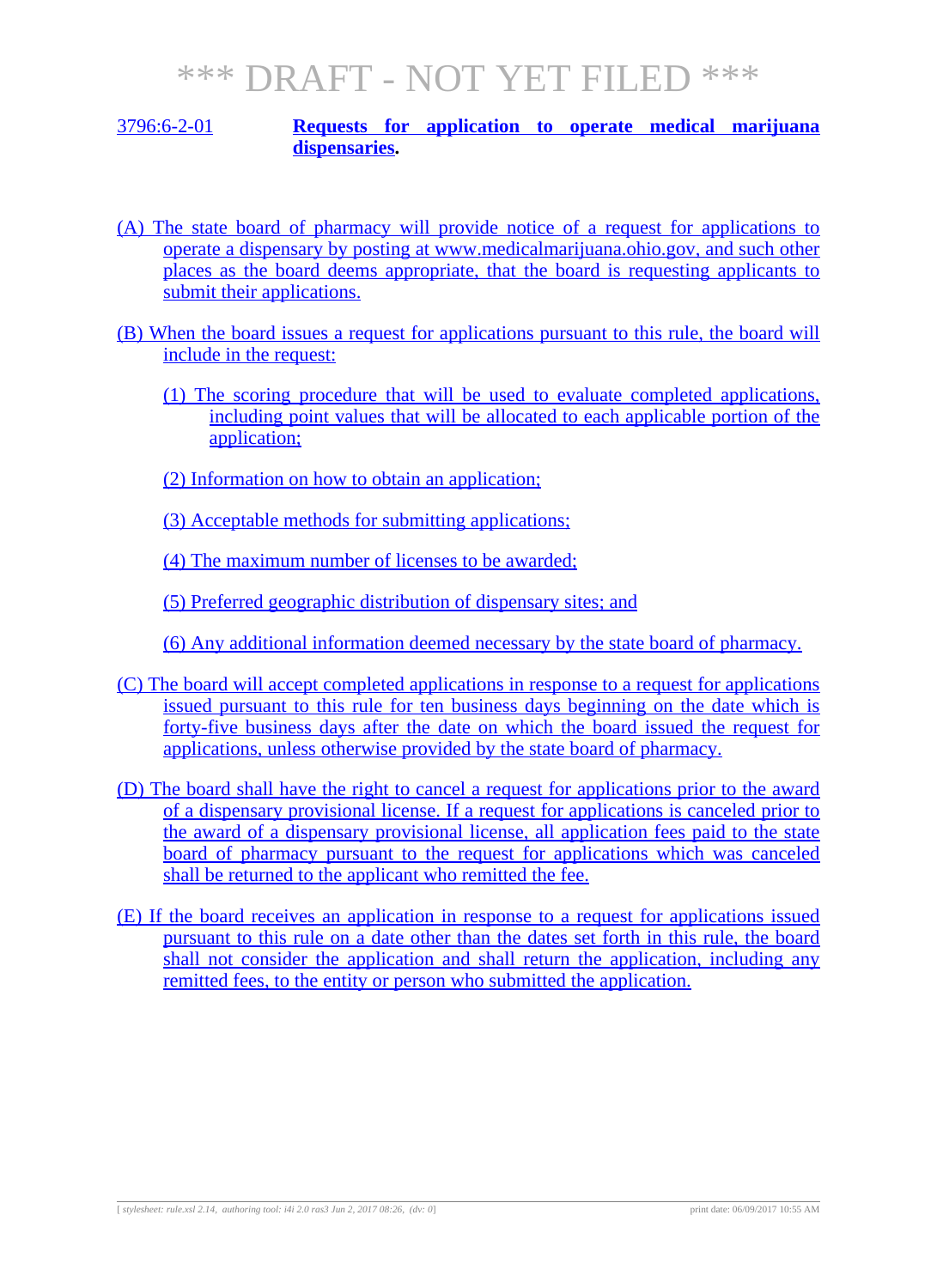3796:6-2-02 **Applications to operate medical marijuana dispensaries.**

- (A) Only a dispensary that has obtained a certificate of operation from the state board of pharmacy may sell or dispense medical marijuana to qualifying patients and designated caregivers who are registered with the board.
- (B) To be considered complete, items submitted in response to a request for applications issued pursuant to rule 3796:6-2-01 of the Administrative Code shall include:

(1) The relevant application fee;

- (2) An application on a form in accordance with section 3796.10 of the Revised Code. The application shall include:
	- (a) The name of the proposed dispensary, as reflected in the articles of incorporation or other documents filed with the secretary of state;
	- (b) The type of business organization of the applicant, such as individual, corporation, partnership, limited-liability company, association or cooperative, joint venture or any other business organization;
	- (c) Confirmation that the applicant has registered with the Ohio secretary of state as the applicable type of business;
	- (d) A copy of the applicant's articles of incorporation, articles of organization or partnership or joint venture document of the applicant;
	- (e) The physical address where the proposed dispensary will be located and the physical address of any co-owned or otherwise affiliated medical marijuana entities, including both licensed and prospective entities;
	- (f) The mailing address of the applicant;
	- (g) The telephone number of the applicant;
	- (h) The electronic mail address of the applicant;
	- (i) The proposed hours of operation during which the prospective dispensary plans to be available to dispense medical marijuana to patients who hold valid registry identification cards or to the designated caregivers of such patients;
	- (j) Proof establishing that the applicant owns or controls through a leasehold interest in all real property where marijuana will be dispensed, or a signed, notarized statement from the owner of such real property that the owner will grant a leasehold interest to the applicant if a provisional license is issued;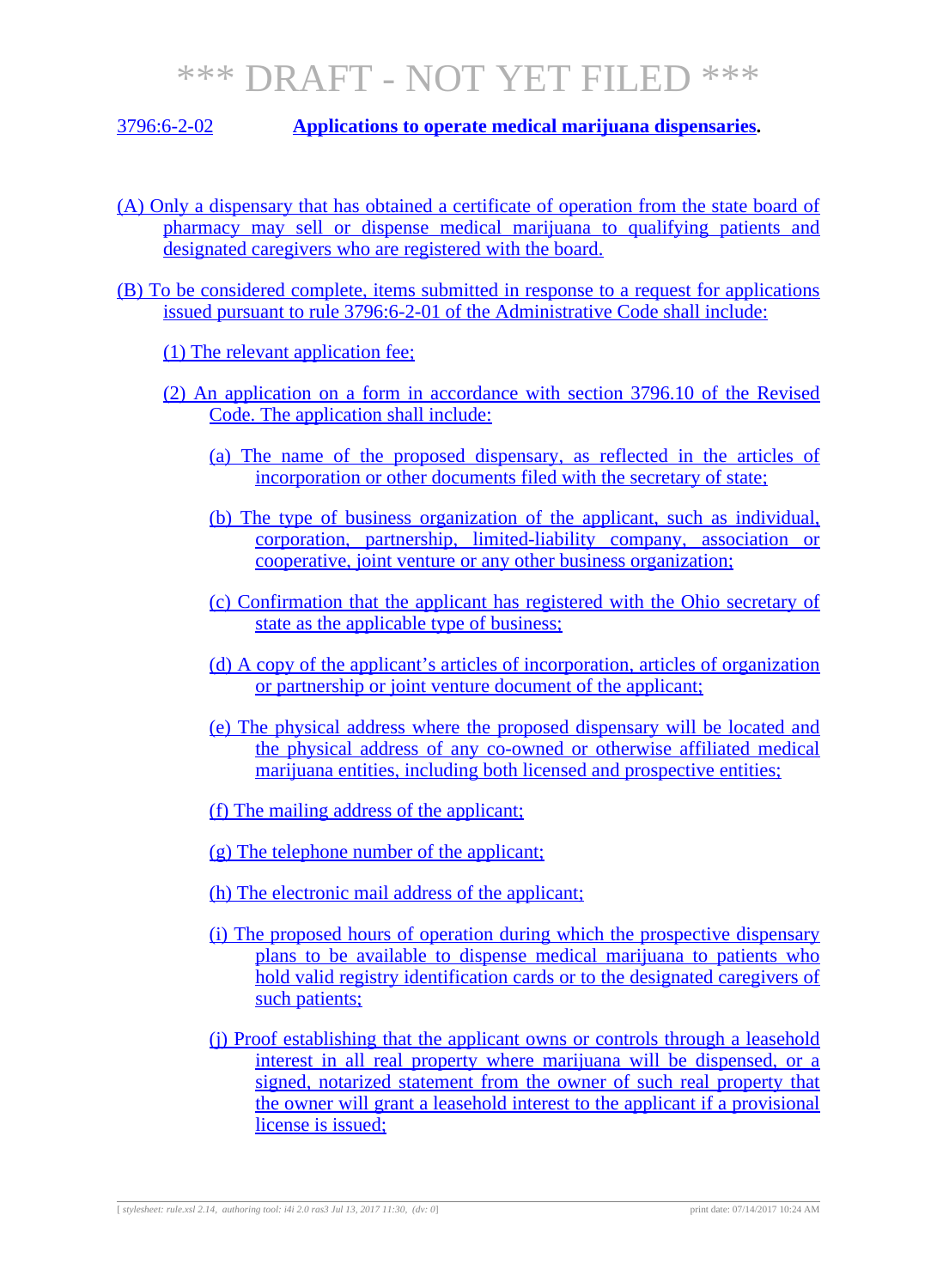3796:6-2-02 2

- (k) A location area map of the area surrounding the prospective dispensary that establishes the facility is at least five hundred feet from the boundaries of a parcel of real estate having situated on it:
	- (i) A prohibited facility, pursuant to section 3796.30 of the Revised Code; or
	- (ii) A community addiction services provider as defined under section 5119.01 of the Revised Code.
- (l) Evidence that the applicant is in compliance with any local ordinances, rules, or regulations adopted by the locality in which the applicant's property is located, which are in effect at the time of the application, including:
	- (i) Copies of any required local registration, license or permit of the locality in which the applicant's property is located;
	- (ii) If a local government in which a proposed dispensary will be located has not enacted zoning restrictions or the applicant is not required to secure approval that the applicant is in compliance with any such restrictions, a professionally prepared survey which demonstrates that the applicant has satisfied all the requirements of division (A) of section 3796.30 of the Revised Code.
- (m) The notarized signature of a natural person for the proposed medical marijuana establishment as described in rule 3796:6-2-03 of the Administrative Code, attesting that the information provided to the board in the application for a dispensary license is true and correct at the time of signing.
- (3) Documentation sufficient to establish that the applicant is in compliance with the applicable tax laws of this state and any jurisdiction where the applicant has operated and conducted business within the last three years;
- (4) A financial plan which includes:
	- (a) Financial statements showing the resources of the applicant;
	- (b) If the applicant is relying on money from an owner, officer or board member, evidence that the person has unconditionally committed such money to the use of the applicant in the event that a dispensary license is awarded to the applicant;
	- (c) Documentation from an institution in this state, or any other state in the United States or the District of Columbia, which demonstrates: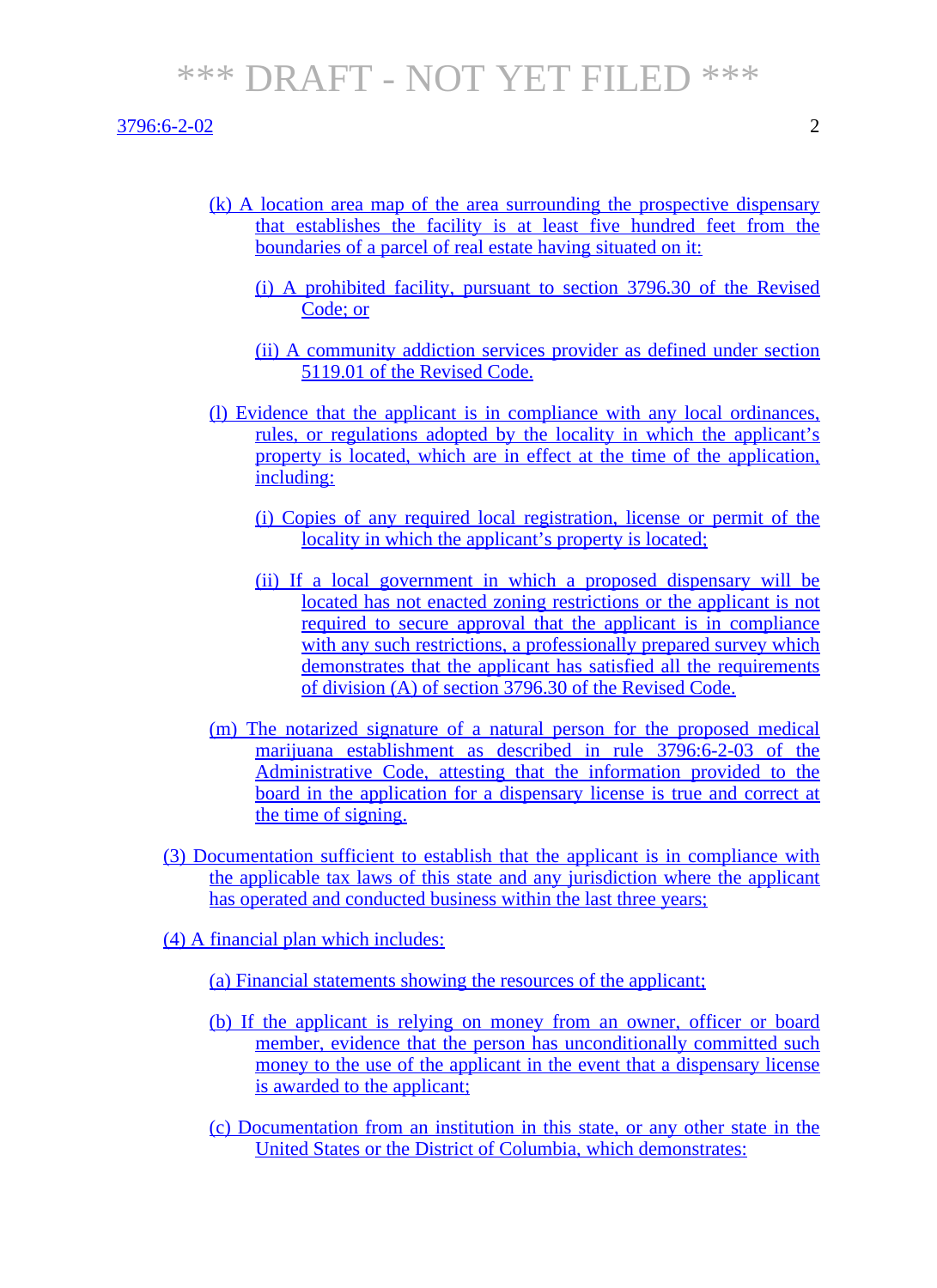#### $3796:6-2-02$  3

(i) That the applicant has adequate liquid assets to cover all expenses and costs of the first year of operation for all licenses the applicant is willing to accept, but no less than two hundred fifty thousand dollars, as indicated under the dispensary's current business plan. Such liquid assets shall be unencumbered and capable of being converted within thirty days after a request to liquidate such assets; and

(ii) The source of those assets.

- (5) A description of the proposed organizational structure of the proposed dispensary, including, without limitation:
	- (a) An organizational chart showing all owners, officers, and board members of the proposed dispensary, irrespective of ownership interest;
	- (b) A list of all owners, officers and board members of the proposed dispensary that contains the following information for each person:

(i) The title of that person;

- (ii) A short description of the role the person will serve in for the organization and person's responsibilities;
- (iii) Whether the person has served or is currently serving as an owner, officer or board member for another medical marijuana entity;
- (iv) Whether the person has previously had a dispensary employee license revoked, disciplined or the equivalent thereof, in this state or any other jurisdiction;
- (v) Whether a medical marijuana entity with which the owner, officer or board member is or was previously associated has had a license revoked, disciplined or the equivalent thereof, in this state or any other jurisdiction;
- (vi) The ownership interest that person has in the prospective dispensary; and
- (vii) Whether the person has an ownership interest or financial interest in any other medical marijuana entity.

(6) For each owner, officer and board member of the proposed dispensary:

(a) An attestation signed, notarized, and dated by the owner, officer or board member that he or she has not been convicted of a disqualifying offense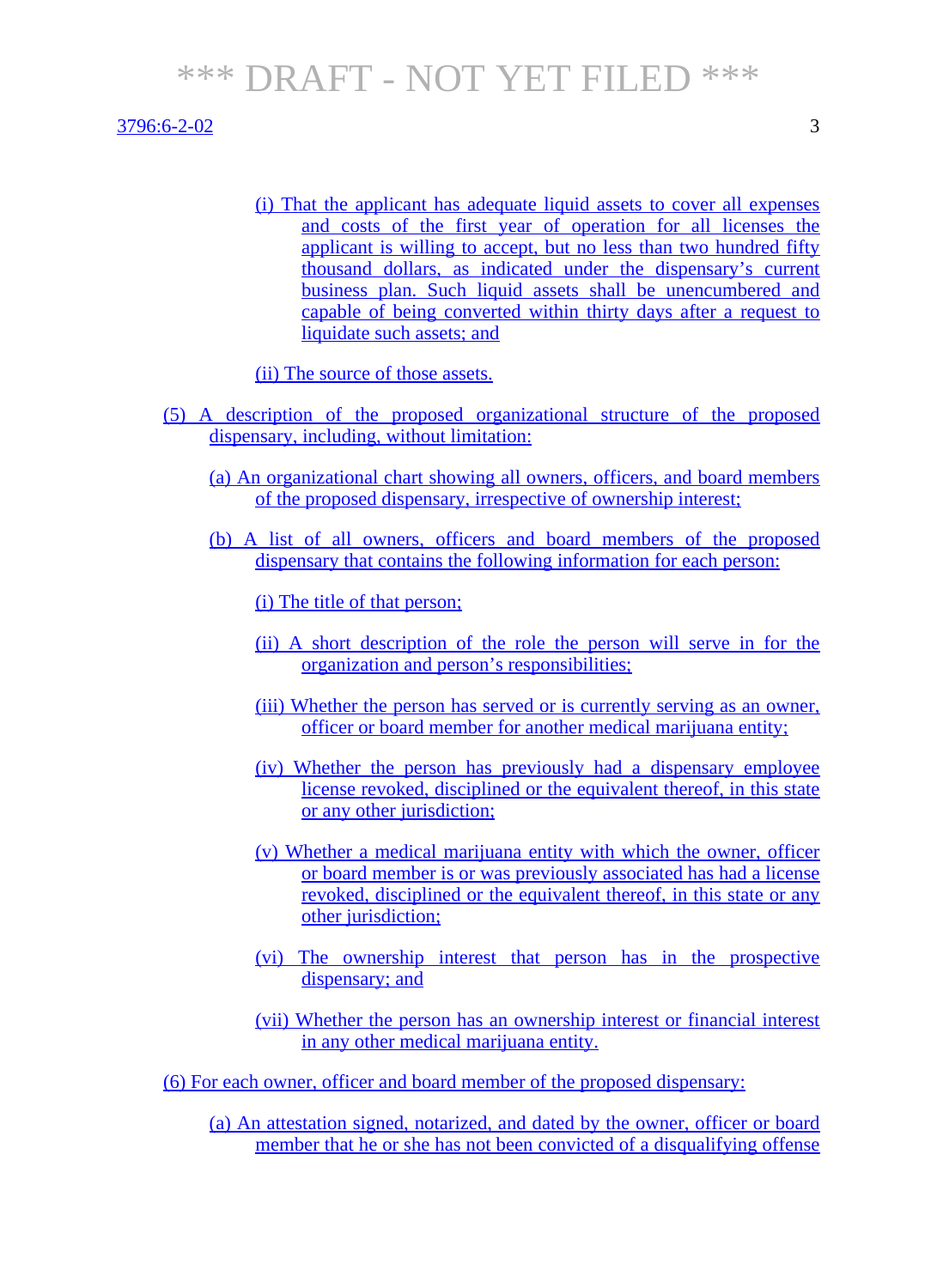#### 3796:6-2-02 4

and that the information provided to support the application to operate a dispensary is true and correct;

- (b) If an individual has been convicted of any offense in any record of arrest or charges pending or have a conviction of a felony or misdemeanor other than a traffic violation in any jurisdiction
- (c) Submit to a criminal records check as prescribed in rule 3796:6-2-07 of the Administrative Code;
- (d) A narrative description, not to exceed one thousand five hundred words, demonstrating:
	- (i) Any previous experience at operating other businesses or nonprofit organizations; and
	- (ii) Any demonstrated knowledge or expertise with respect to the medical use of marijuana to treat qualifying conditions.
- (7) Documentation describing the adequacy of the size of the proposed dispensary to serve the needs of patients and caregivers, including, without limitation, building and construction plans with supporting details. Such plans shall illustrate, at a minimum, the size and location of the following within the prospective dispensary location:
	- (a) The dispensary department;
	- (b) Restricted access areas;
	- (c) Waiting room; and
	- (d) Patient care areas or other areas designated for patient and caregiver consultation and instruction.
- (8) The plan of the proposed dispensary for the care, quality, and safekeeping of medical marijuana from delivery to sale, including, without limitation, procedures to ensure adequate security measures, building security and product security. Such plan shall include the dispensary's intended plan to detect and deter theft, diversion, or loss.
- (9) A plan for the business which includes, without limitation, a description of the inventory control plans for the proposed dispensary.
- (10) Evidence that the applicant has a plan to staff, educate, and manage the proposed dispensary on a daily basis, which must include, without limitation:
	- (a) A detailed budget for the proposed dispensary, including pre-opening,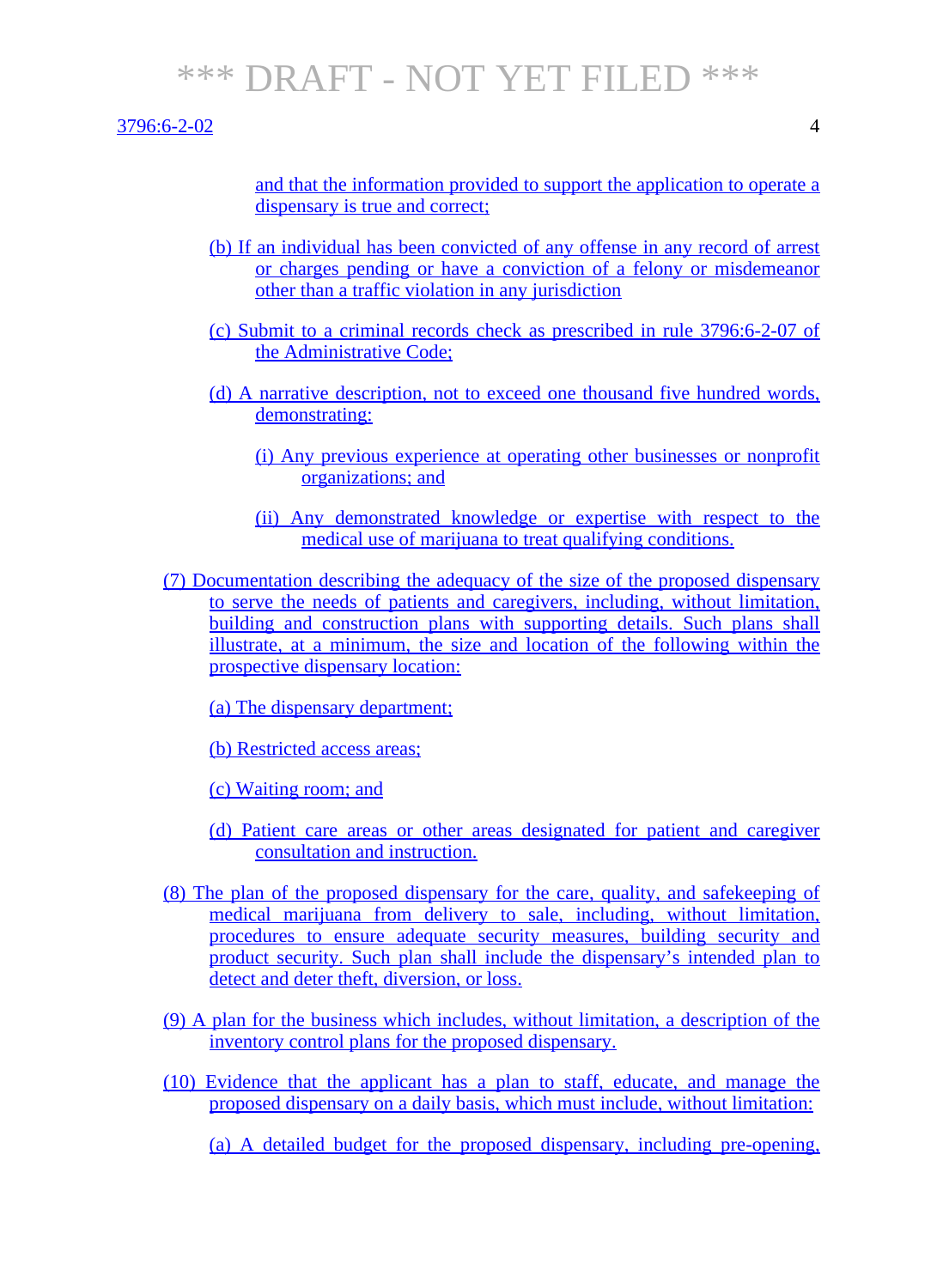3796:6-2-02 5

construction and first year operating expenses;

- (b) An operations manual that demonstrates compliance with Chapter 3796. of the Revised Code and this division;
- (c) Intended wage rates and benefits packages for all employees;
- (d) An education plan which must include, without limitation, providing training materials to the staff of the proposed dispensary; and
- (e) Efforts to minimize the environmental impact of the dispensary.
- (11) A proposal demonstrating how the prospective dispensary will meet the needs of patients and caregivers.
- (12) A detailed description of any other services or products to be offered by the proposed dispensary;
- (13) Documents related to any program to assist veterans or the indigent in obtaining medical marijuana that the proposed dispensary intends to offer; and
- (14) Such other documents and information reasonably required by the board to determine the applicant's suitability for licensure or to protect public health and safety.
- (C) If any information contained in the application or accompanying documents changes after being submitted to the state board of pharmacy, the applicant shall immediately notify the state board of pharmacy in writing and provide corrected information within fourteen days of the change.
- (D) No application to operate a medical marijuana dispensary may be withdrawn without the approval of the state board of pharmacy. If the withdrawal of an application is granted due to a change in federal, state, or local rules or regulations, the applicant for whom the withdrawal was granted shall be refunded any remitted application fees.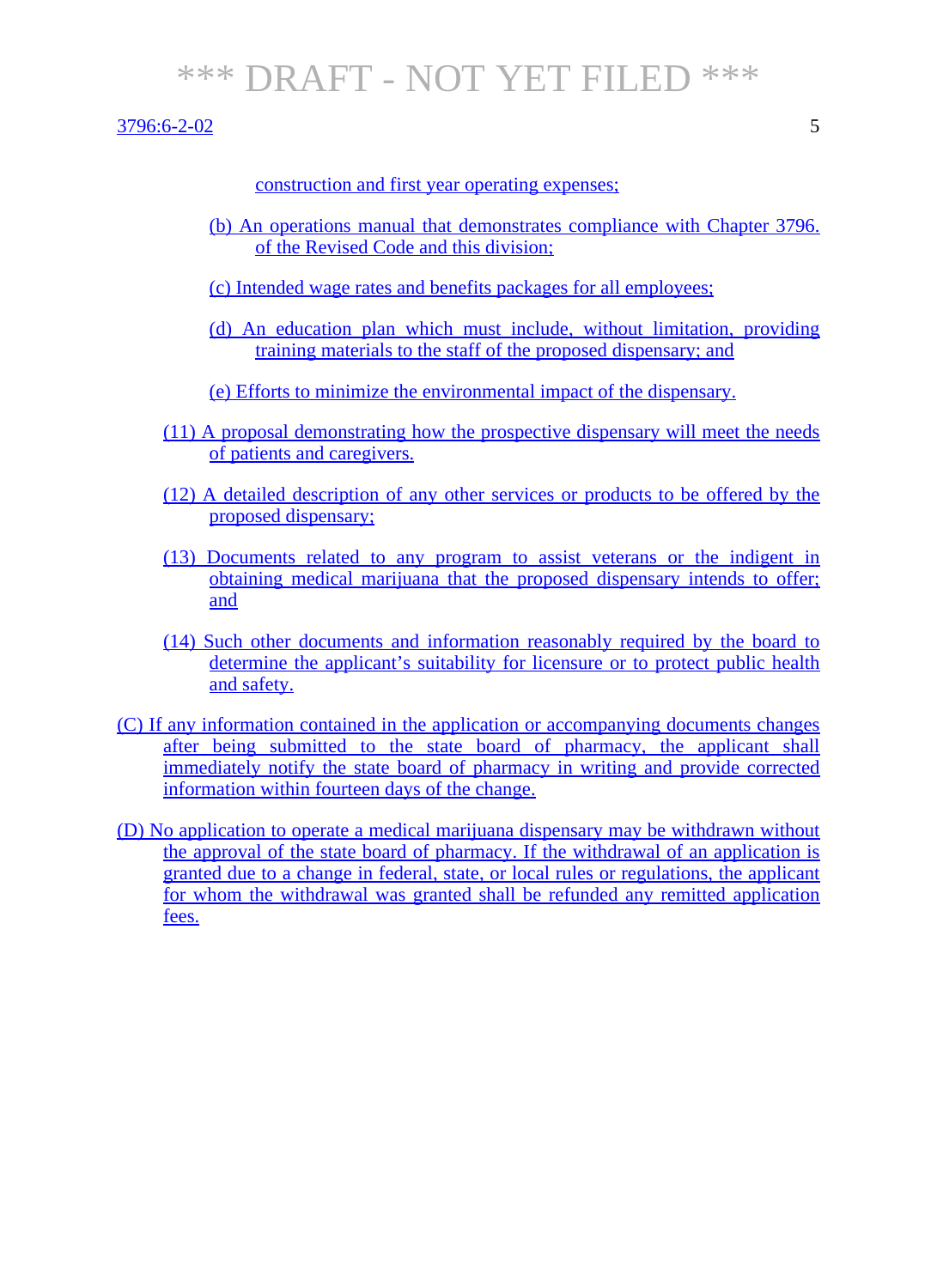#### 3796:6-2-03 **Medical marijuana dispensary ownership and ownership requirements.**

- (A) Unless otherwise provided, when an entity is required pursuant to this division to provide information, sign documents or ensure actions are taken, a person identified in this paragraph, and who is twenty-one years of age or older, shall comply with the requirement on behalf of the medical marijuana establishment:
	- (1) If a natural person is applying for a dispensary license, the natural person;
	- (2) If a corporation is applying for a dispensary license, a natural person who is an officer of the corporation;
	- (3) If a partnership is applying for a dispensary license, a natural person who is a partner;
	- (4) If a limited-liability company is applying for a dispensary license, a manager or, if the limited-liability company does not have a manager a natural person who is a member of the limited-liability company;
	- (5) If an association or cooperative is applying for a dispensary license, a natural person who is a member of the governing board of the association or cooperative;
	- (6) If a joint venture is applying for a dispensary license, a natural person who signed the joint venture agreement; and
	- (7) If a business organization other than those described in paragraphs  $(A)(1)$  to (A)(7) of this rule, inclusive, is applying for a dispensary license, a natural person who is a member of the business organization.
- (B) For purposes of this division, the following persons must comply with the provisions governing owners, officers and board members of a dispensary and are considered associated key employees:
	- (1) If a natural person is applying for a dispensary license, the natural person;
	- (2) If a corporation is applying for a dispensary license, the officers of the corporation;
	- (3) If a partnership is applying for a dispensary license, the partners;
	- (4) If a limited-liability company is applying for a dispensary license, the members of the limited-liability company;
	- (5) If an association or cooperative is applying for a dispensary license, the members of the association or cooperative;

[ *stylesheet: rule.xsl 2.14, authoring tool: i4i 2.0 ras3 Jun 2, 2017 08:48, (dv: 0*] print date: 06/09/2017 10:55 AM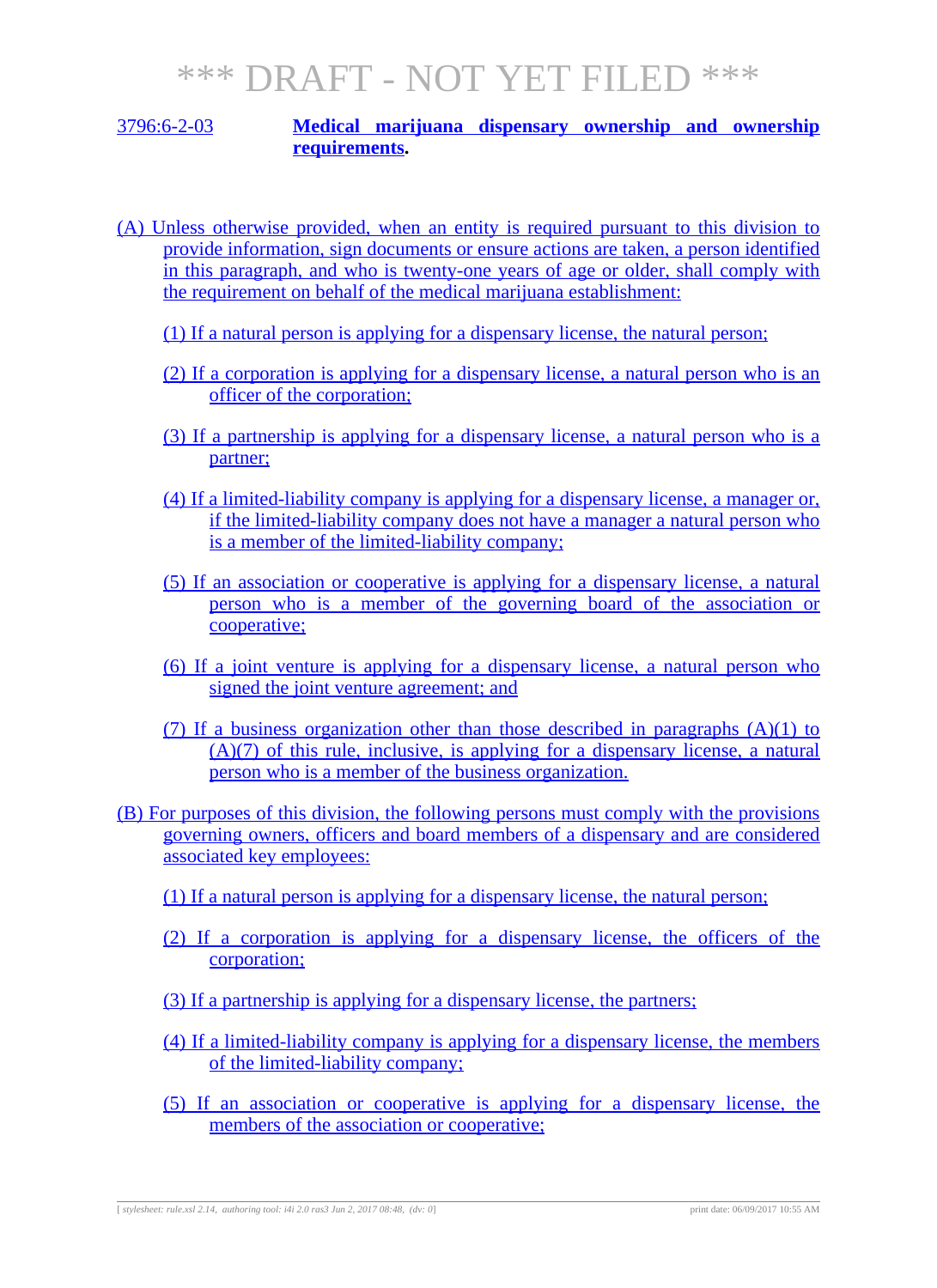3796:6-2-03 2

- (6) If a joint venture is applying for a dispensary license, the natural persons who signed the joint venture agreement; and
- (7) If a business organization other than those described in paragraphs (B)(2) to (B)(6) of this rule, inclusive, is applying for a dispensary license, the members of the business organization.
- (C) Except as otherwise required in this rule, the requirements concerning owners of medical marijuana dispensaries only apply to a person with an aggregate ownership interest of ten percent or more in a dispensary.
- (D) The state board of pharmacy may, in its discretion, require an owner or person who exercises substantial control over a prospective or licensed dispensary, but who has less than a ten percent ownership interest in the prospective or licensed dispensary, to comply with any of the provisions of this division concerning owners of medical marijuana dispensaries. The state board of pharmacy will notify the individual required to comply with the ownership provisions of this division when such a determination is made.
- (E) All owners shall be associated key employees and must be licensed in accordance with rule 3796:6-2-07 of the Administrative Code.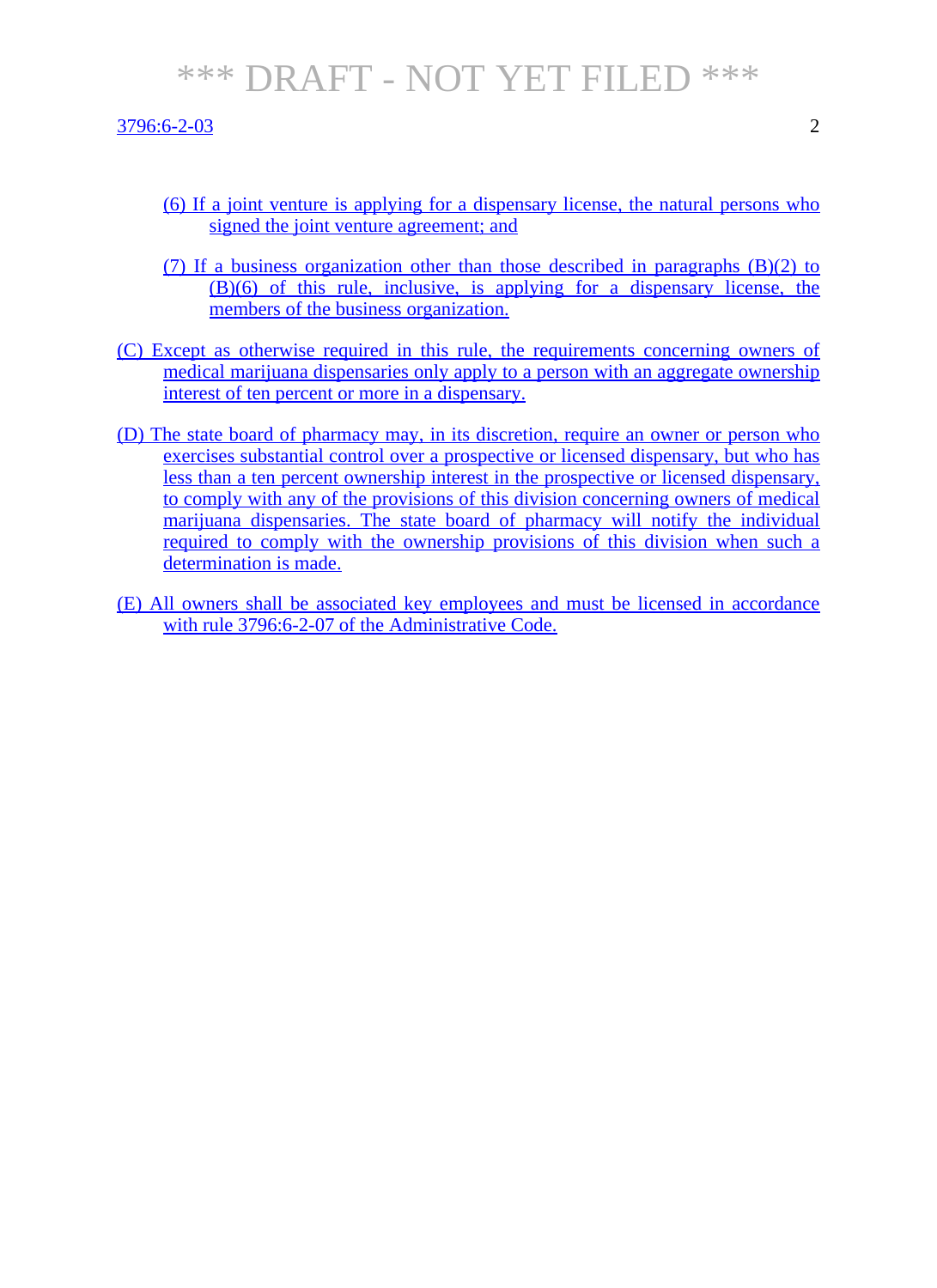### 3796:6-2-04 **Medical marijuana dispensary license application evaluation.**

- (A) The board shall evaluate each complete application submitted in accordance with paragraph (C) of rule 3796:6-2-01 of the Administrative Code and award dispensary licenses on a competitive basis using the criteria set out in the notice for applications. The burden of proving an applicant's qualifications rests with the applicant.
- (B) Incomplete applications shall not be evaluated.
- (C) The board may request additional information the board determines is necessary to process and fully investigate an application;
	- (1) The applicant shall provide requested additional information by the close of business of the fifth business day after the request has been received by the applicant;
	- (2) If the applicant does not provide the requested information within five calendar days, the board shall consider the application to be an abandoned application
- (D) Pursuant to division (B) of section 3796.10 of the Revised Code, the state board of pharmacy shall not consider any applicant for a dispensary provisional license that:
	- (1) Submits an application containing one or more associated key employees who pleaded guilty to or were convicted of a disqualifying offense. A dispensary may disassociate with a prospective associated key employee for failure to comply with Chapter 3796. of the Revised Code and this division only upon approval from the state board of pharmacy;
	- (2) Has an ownership interest or investment interest in a testing laboratory, an applicant for a license as a testing laboratory; or shares any corporate officers or employees with a testing laboratory or applicant for a testing laboratory;
	- (3) Is a physician with a certificate to recommend medical marijuana or such a physician has an ownership or investment interest in or a compensation arrangement with the applicant;
	- (4) Will be located within five hundred feet of a prohibited facility; or
	- (5) Is not in compliance with the applicable tax laws of this state or its political subdivisions; or is not in compliance with the applicable tax laws of any jurisdiction where the applicant has operated and conducted business within the last three years;
- (E) Prior to scoring applications for a provisional license, the state board of pharmacy may deny a provisional license to any applicant who:
	- (1) Submits an incomplete, inaccurate, false, or misleading application;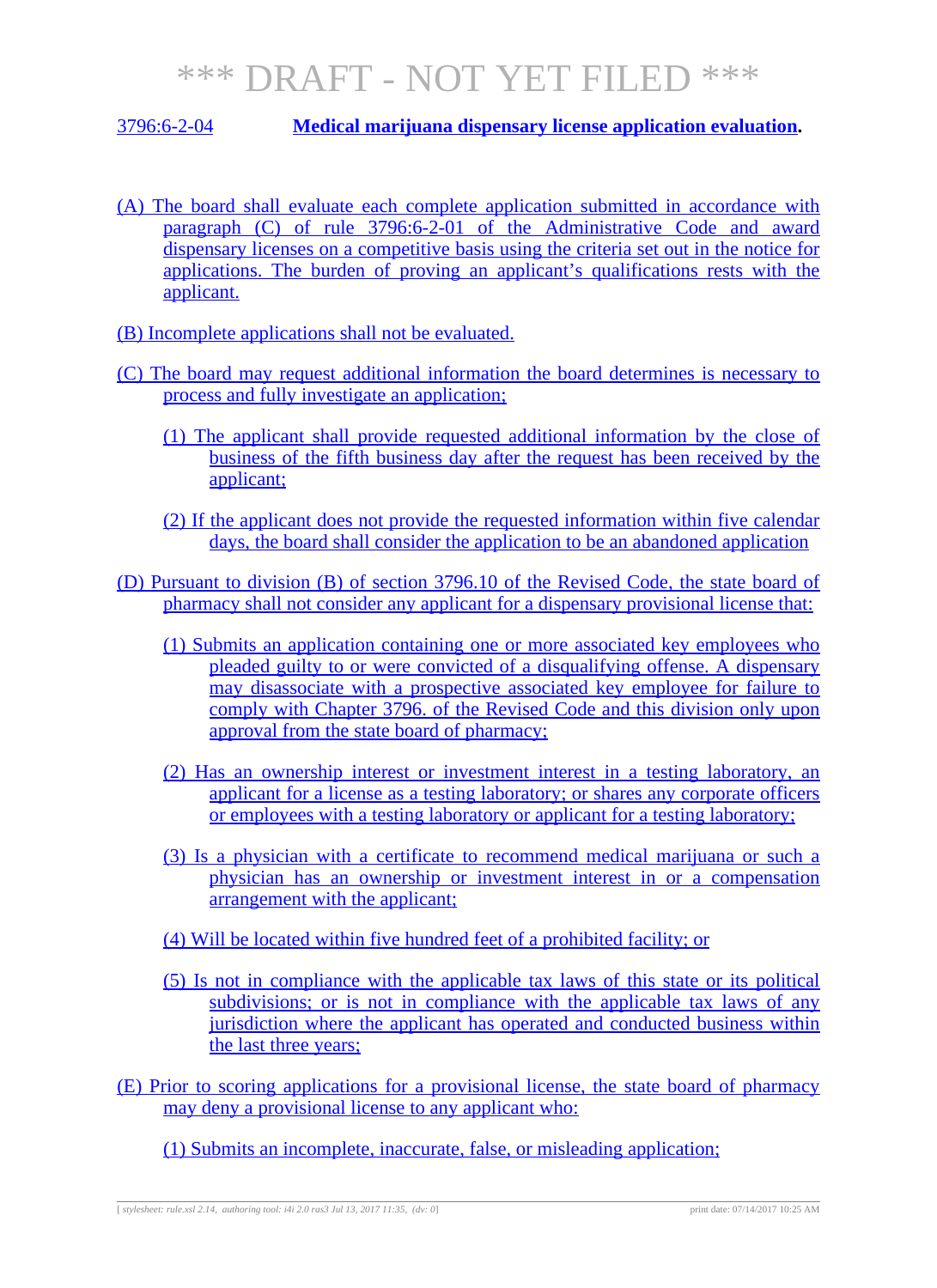3796:6-2-04 2

- 
- (2) Knowingly employs a person who has been disciplined by the state board of pharmacy or any professional licensing board;
- (3) Will be located within five hundred feet of a community addiction services provider under section 5119.01 of the Revised Code; or

(4) Fails to pay applicable fees.

- (F) The state board of pharmacy shall review for a provisional license, the submitted applications consistent with this division of the Administrative Code, for each designated dispensary district established by the board. If there are an insufficient number of qualified applicants to award all the dispensary licenses available through the open application, the board may republish, in accordance with rule 3796:6-2-01 of the Administrative Code, a request for applications for dispensary provisional licenses in the applicable district.
- (G) The board shall consider, but is not limited to, the following criteria in evaluating dispensary license applications:
	- (1) The character and fitness of the persons with an ownership interest in the dispensary, those with a financial interest and any other person who may have control or influence over the operation of the proposed dispensary;
	- (2) The location for the proposed dispensary including, but not limited to:
		- (a) Its proximity to previously approved dispensaries or pending dispensary applications;
		- (b) Whether the registered patient population in the area proposed by the dispensary license applicant justifies the need for a dispensary or an additional dispensary in that area; and
		- (c) Whether the number of dispensaries in the locality is such that the granting of a license is detrimental to the public interest. In reaching a conclusion in this respect, the state board of pharmacy may consider the population of, the number of like licenses and number of all licenses existent in, the particular town or neighborhood.
	- (3) The applicant's ability to demonstrate adequate ability to detect and deter the diversion, theft and loss of marijuana;
	- (4) The applicant's ability to maintain the knowledge, understanding, judgment, procedures, security controls, work environment, and ethics to ensure optimal safety and accuracy in the dispensing and sale of marijuana;
	- (5) Whether, pursuant to division (C) of section 3796.10 of the Revised Code, at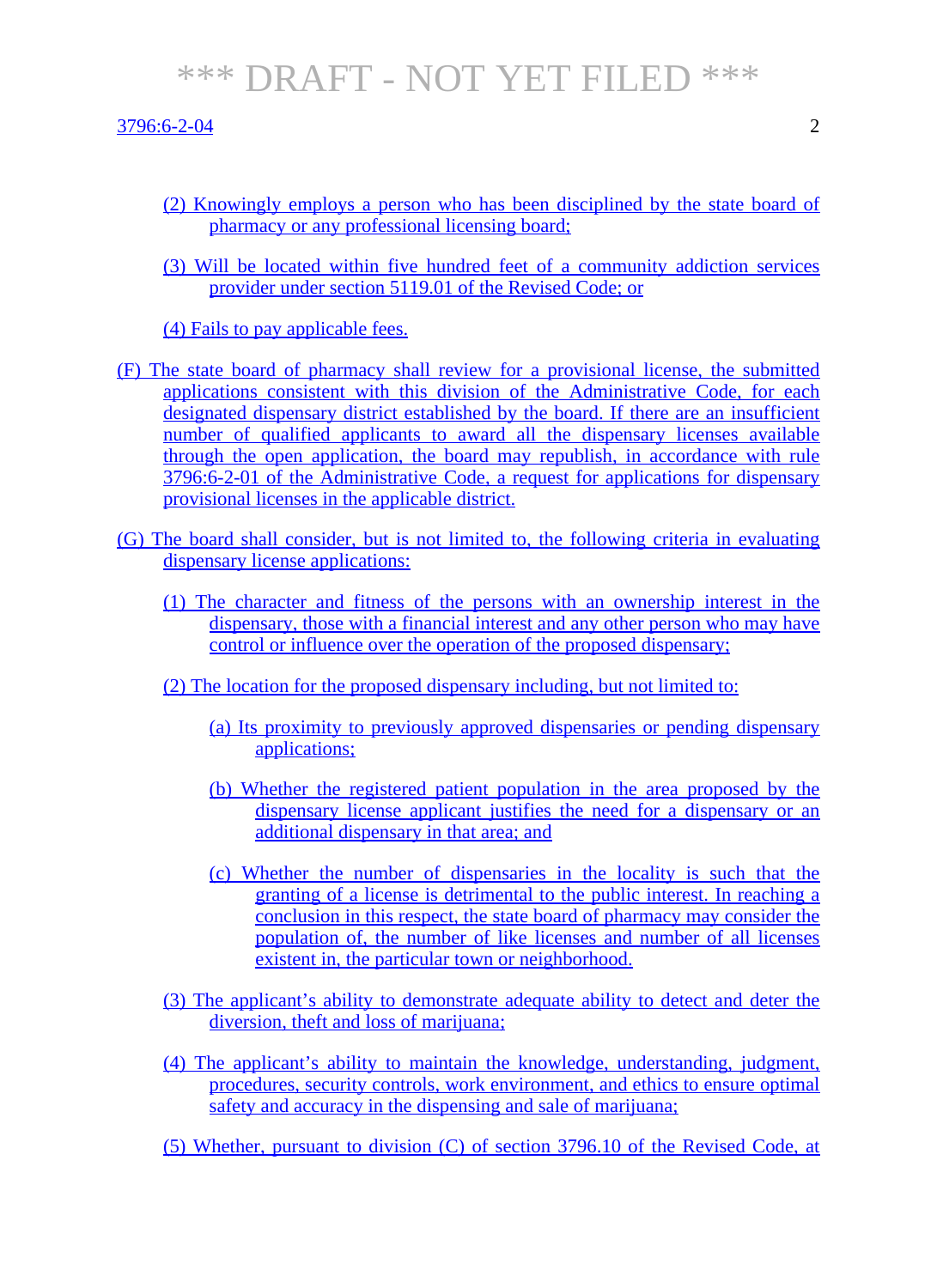#### 3796:6-2-04 3

least fifty-one percent of those who own and control the prospective dispensary are Blacks or African Americans, American Indians, Hispanics or Latinos, or Asians. For purposes of this rule, the definitions under paragraphs  $(A)(6)$ – $(9)$  of rule 123:2-15-01 of the Administrative Code shall apply; and

- (6) The extent to which the applicant or any of the applicant's dispensary backers have a financial interest in another licensee, registrant or applicant under Chapter 3796. of the Revised Code.
- (H) If there are more qualified applications than the number of licenses available and there is a numerical tie for the last provisional license to be issued, the last provisional license shall be awarded to the applicant with the highest score for security. If the security score is tied, the provisional license will be issued to the applicant with the highest patient education score. If the patient education score is tied, the provisional license will be issued to the applicant that will be located the greatest distance from another dispensary.
- (I) Within ten business days of the board's decision, the board shall notify applicants who will be awarded a provisional license.
- (J) If an applicant has been awarded a provisional license and has not commenced operation of such facility within one hundred eighty calendar days of being notified of the provisional license award, the board may, in its discretion, rescind such provisional license, unless the delay was caused by a force majeure.
	- (1) A dispensary shall be deemed to have commenced operation if the dispensary is capable of operating in accordance with the dispensary applicant's approved application, as deemed appropriate by the state board of pharmacy, and passes final inspection by the state board of pharmacy in accordance with rule 3796:6-2-06 of the Administrative Code.
	- (2) In the event a provisional license is rescinded pursuant to this paragraph the board shall award a provisional license by selecting the highest scored applicant from among the qualified applicants who applied for the provisional license in the applicable district.
	- (3) If no other qualified applicant applied for such provisional license or satisfied the criteria for awarding a license, the board may republish, in accordance with this chapter, a request for applications for dispensary provisional licenses in the applicable district.
- (K) A provisional license issued under this rule is exclusive to the entity and location identified in the application and is non-transferrable.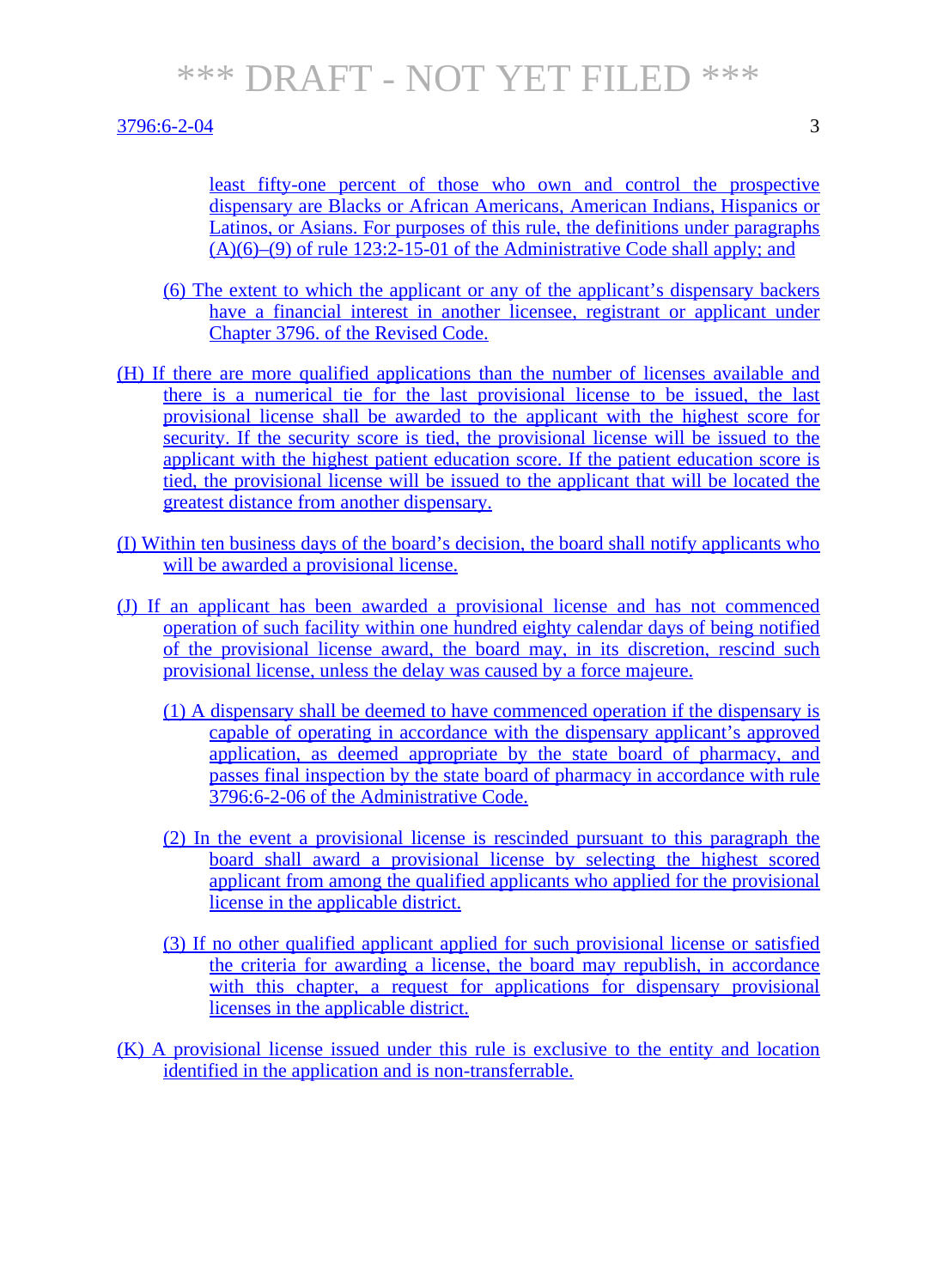3796:6-2-05 **Number of dispensary provisional licenses.**

- (A) Until September 8, 2018 and in consideration of ranking of the applicants in accordance with section 3796.10 of the Revised Code and this chapter, the state board of pharmacy may issue up to sixty dispensary provisional licenses.
- (B) After September 8, 2018 and in accordance with division (B) of section 3796.05 of the Revised Code, the state board of pharmacy shall consider the population of this state, the number of patients seeking to use medical marijuana and the geographic distribution of dispensary sites in an effort to ensure patient access to medical marijuana. The state board of pharmacy shall consider these factors at least once each biennial licensing term to determine whether a sufficient number of medical marijuana dispensaries exist.
- (C) If additional licenses are deemed necessary, the state board of pharmacy will follow the procedures to issue a request for applications under rule 3796:6-2-01 of the Administrative Code.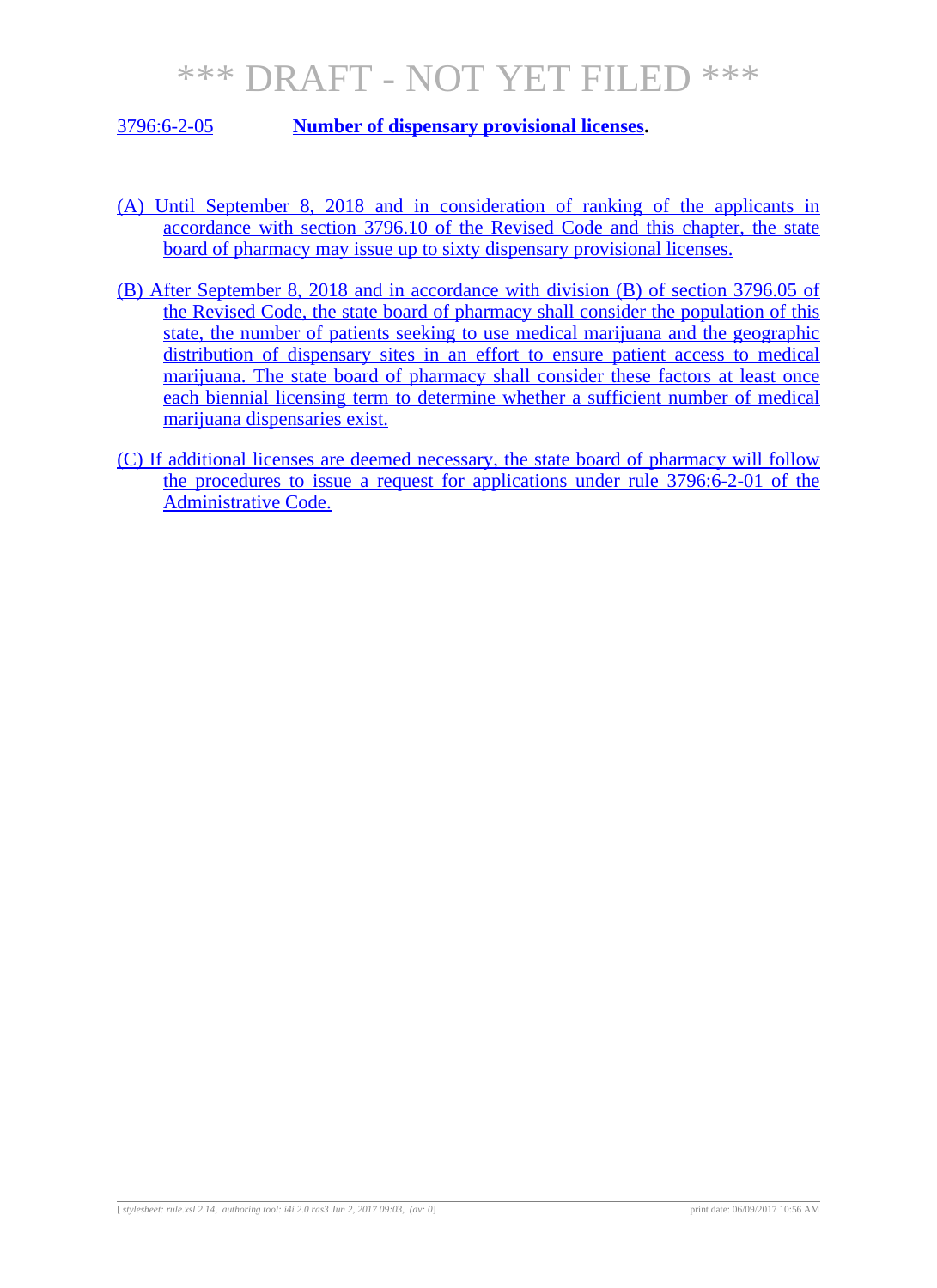#### 3796:6-2-06 **Final inspection and certificate of operation for medical marijuana dispensaries.**

- (A) A dispensary with a provisional license shall notify the board once it is capable of operating in accordance with Chapter 3796. of the Revised Code and this division, and before dispensing any medical marijuana. A dispensary must name a designated representative, in compliance with rule 3796:6-3-05 of the Administrative Code and attest that fingerprint impressions for a criminal background check pursuant to rule 3796:6-2-07 of the Administrative Code have been submitted, before such notification.
- (B) Within fourteen calendar days of notification an inspection of the dispensary shall be conducted in order to confirm that the dispensary is capable of operating in accordance with Chapter 3796. of the Revised Code and this division.
- (C) After receiving notice of a satisfactory final inspection from the state board of pharmacy, the dispensary shall submit to the state board of pharmacy:
	- (1) An intent to operate form in accordance with section 3796.04 of the Revised Code;
	- (2) A copy of the dispensary's final inspection; and

(3) Payment of the fee for a two-year certificate of operation.

- (D) A dispensary may begin dispensing medical marijuana only after receipt of a medical marijuana dispensary license issued by the state board of pharmacy.
- (E) If a satisfactory final inspection is not issued by the state board of pharmacy, the dispensary will be notified of necessary corrective actions. Such corrections must be made within thirty calendar days of receipt of notification of necessary corrections. Failure to correct within thirty calendar days may result in forfeiture of a provisional license.
- (F) A certificate of operation shall allow the licensed dispensary to operate at a single location. No owner, as defined under rule 3796:6-2-03 of the Administrative Code, shall be issued more than five dispensary certificates of operation at any time, unless authorized by the state board of pharmacy after an analysis supporting the licensing of greater than sixty dispensaries pursuant to rule 3796:6-2-05 of the Administrative Code.
- (G) A dispensary certificate of operation is valid only for the collective owners, as defined under rule 3796:6-2-03 of the Administrative Code, premises and name designated on the certificate of operation and location for which it is issued. A dispensary licensee may not transfer or assign a certificate of operation, except as otherwise provided in this division.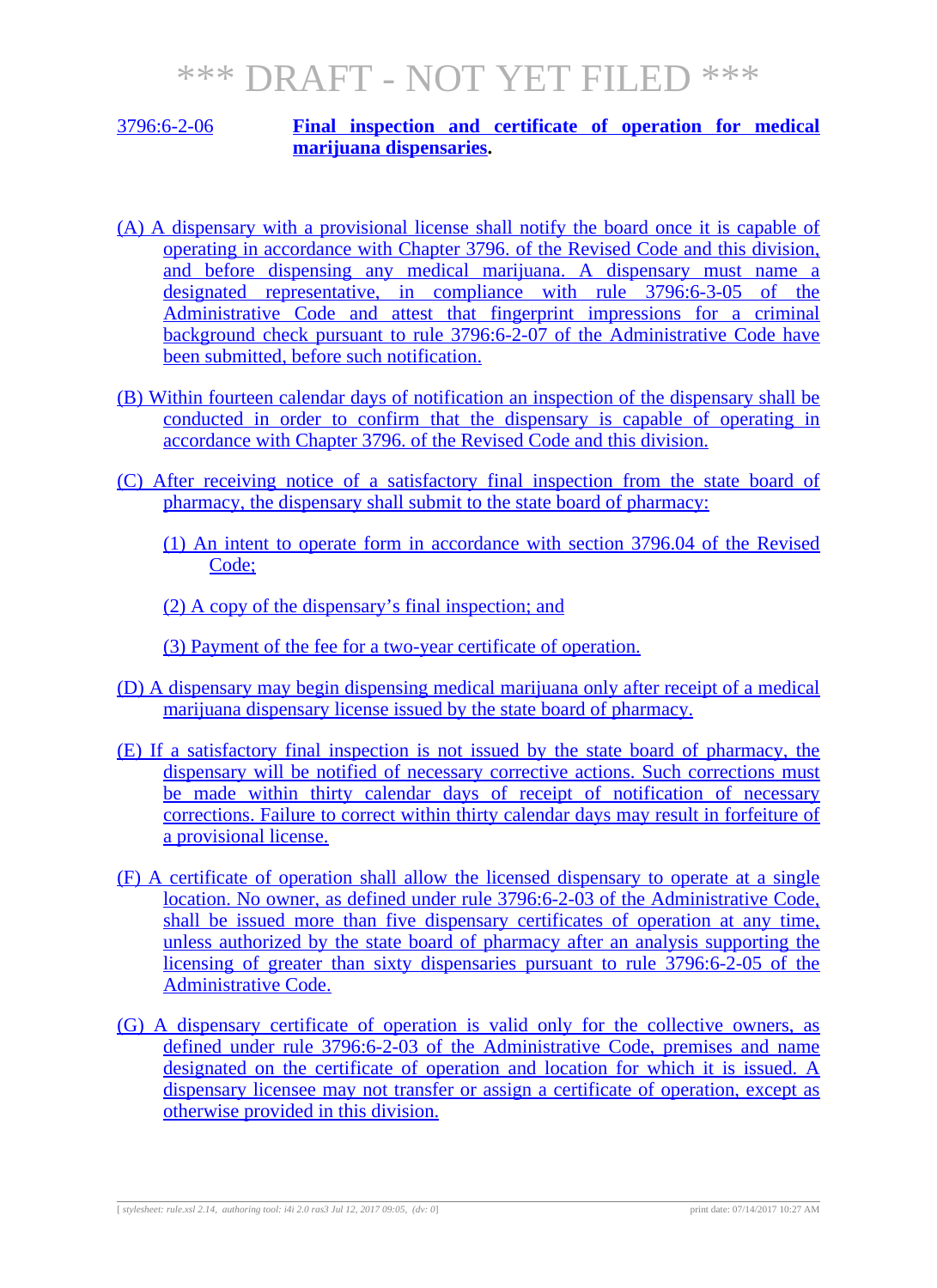#### 3796:6-2-07 **Licensing of medical marijuana dispensary associated key employees and dispensary key employees.**

- (A) An applicant for a dispensary associated key employee license shall submit, with the dispensary license application or renewal application, a completed associated key employee application form in accordance with section 3796.12 of the Revised Code, which can be accessed by visiting www.medicalmarijuana.ohio.gov.
- (B) Each person seeking to be licensed as a dispensary key employee shall submit a completed dispensary key employee application form in accordance with section 3796.12 of the Revised Code, which can be accessed by visiting www.medicalmarijuana.ohio.gov.
- (C) The following must be included with a dispensary associated key employee or key employee license application:
	- (1) A head and shoulders photograph captured within the previous six months, which shall be two inches tall by two inches wide;
	- (2) The name of the dispensary employing the applicant;
	- (3) A copy of the applicant's unexpired driver's license, identification card issued by the Ohio bureau of motor vehicles (BMV) or the equivalent issued by another state, or United States passport or United States passport card;
	- (4) The applicant's full residential address;
	- (5) A sworn, notarized statement that the applicant has not been convicted of a disqualifying offense in any jurisdiction;
	- (6) The applicant's social security number;
	- (7) Required fee. Any person applying for an initial associated key employee license, shall pay the required fee no later than thirty days after the award of a provisional license to the dispensary applicant to which the person is associated; and
	- (8) Any additional information required by the state board of pharmacy in the licensing process.
- (D) Pursuant to division (B)(1) of section 3796.12 of the Revised Code, prospective dispensary associated key employees and prospective dispensary key employees must submit fingerprint impressions to the bureau of criminal identification and investigation (BCI&I) for a criminal records check of the applicant.
- (E) Pursuant to division (B)(2) of section 3796.12 of the Revised Code, the person subject to the criminal records check shall submit both a BCI&I criminal records check and a federal bureau of investigation (FBI) criminal records check.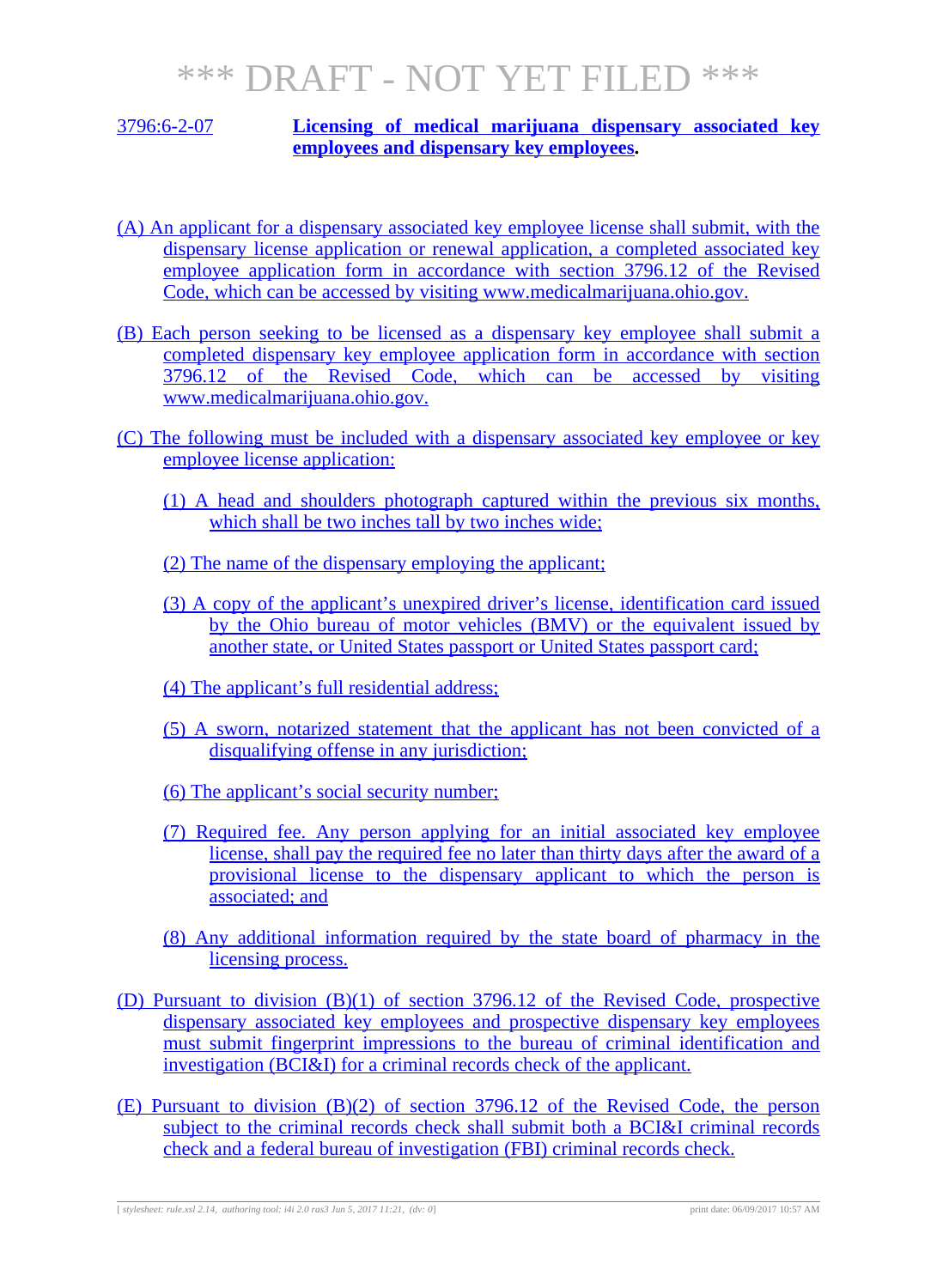- (F) BCI&I shall send the results of the BCI&I and FBI criminal records checks directly to the state board of pharmacy. The state board of pharmacy requires that the criminal records check:
	- (1) Be based on electronic fingerprint impressions that are submitted directly to BCI&I from a "WebCheck" provider agency located in Ohio. The state board of pharmacy may accept the results of a criminal records check based on ink impressions from a "WebCheck" provider agency only if readable electronic fingerprint impressions cannot be obtained, or if submission of ink impressions is otherwise authorized by BCI&I.
	- (2) Results will only be considered valid if the fingerprint impressions were obtained within the twelve-month period immediately preceding the application date.
- (G) An applicant may submit fingerprint impressions for a criminal records check any time after he or she has submitted a licensure application on a form in accordance with section 3796.12 of the Revised Code and paid the requisite fee to the state board of pharmacy.
- (H) After the board receives the results from both required criminal records checks, the licensing process will proceed. Criminal records check results received by the state board of pharmacy within three months after the submission of a completed application will not be considered abandoned.
- (I) If a dispensary associated key employee or key employee license has lapsed, the applicant shall submit to a criminal records check that meets the criteria prescribed in this rule.
- (J) Every applicant for a dispensary associated key employee license shall comply with Chapter 3796. of the Revised Code and this division and be included on the dispensary license application or renewal application. A dispensary wishing to add a dispensary associated key employee who is not included in the dispensary license application or renewal application, or who did not submit with the dispensary application the required items under this rule, shall apply for a change of ownership pursuant to rule 3796:6-2-12 of the Administrative Code and remit the required fee.
- (K) Applicants acting in compliance with this rule who meet the requirements of Chapter 3796. of the Revised Code and this division, who do not have a disqualifying offense on their record, and who remit the required fee will be issued the applicable dispensary associated key or dispensary key employee card.
- (L) Except as authorized under paragraph (B) of rule 3796:6-2-09 of the Administrative Code, dispensary associated key employee and dispensary key employee licenses are non-transferrable and shall expire upon the occurrence of any of the following conditions: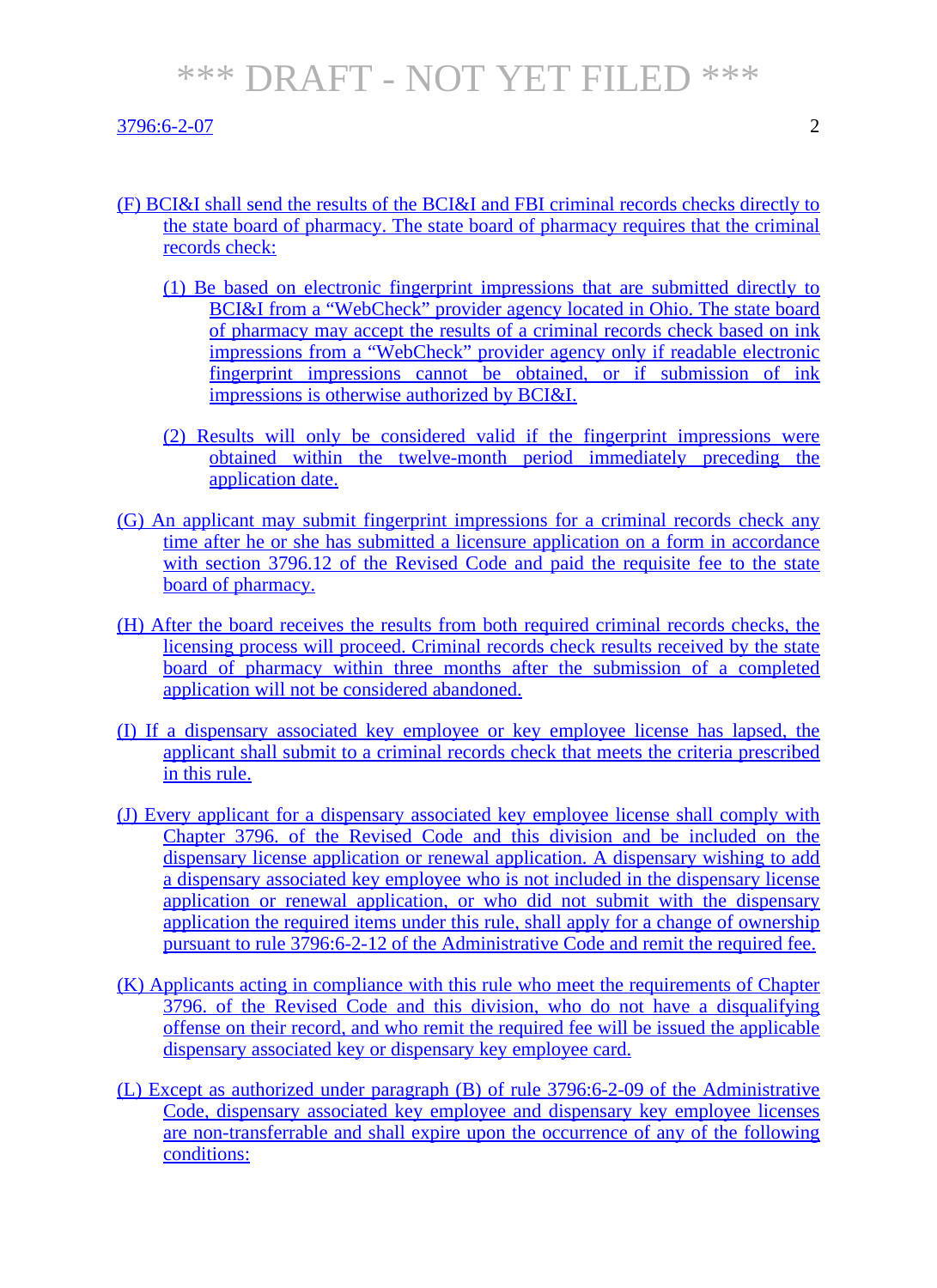#### 3796:6-2-07 3

- 
- (1) At the conclusion of the biennial term indicated on the dispensary certificate of operation;
- (2) When the key employee is no longer employed by the licensed dispensary identified on the key employee's application; or
- (3) When the licensed dispensary ceases to maintain its certificate of operation.
- (M) Dispensary associated key employees seeking to renew their license shall include all applicable information requested as part of the dispensary renewal application under rule 3796:6-2-10 of the Administrative Code. The following must be included with the renewal application:
	- (1) A head and shoulders photograph captured within the previous six months, which shall be two inches tall by two inches wide;
	- (2) The applicant's full residential address;
	- (3) A sworn, notarized statement that the applicant has not been convicted of a disqualifying offense in any jurisdiction;
	- (4) The required fee; and
	- (5) Any additional information required by the state board of pharmacy in the licensing process.
- (N) At least thirty calendar days before the expiration of a dispensary key employee's biennial license, the key employee shall request, on a form in accordance with division (B)(2) of section 3796.12 of the Revised Code, the state board of pharmacy renew the key employee license. The following must be included with the renewal application:
	- (1) A head and shoulders photograph captured within the previous six months;
	- (2) The applicants full residential address;
	- (3) A sworn, notarized statement that the applicant has not been convicted of a disqualifying offense in any jurisdiction;
	- (4) The required fee; and
	- (5) Any additional information required by the state board of pharmacy in the licensing process.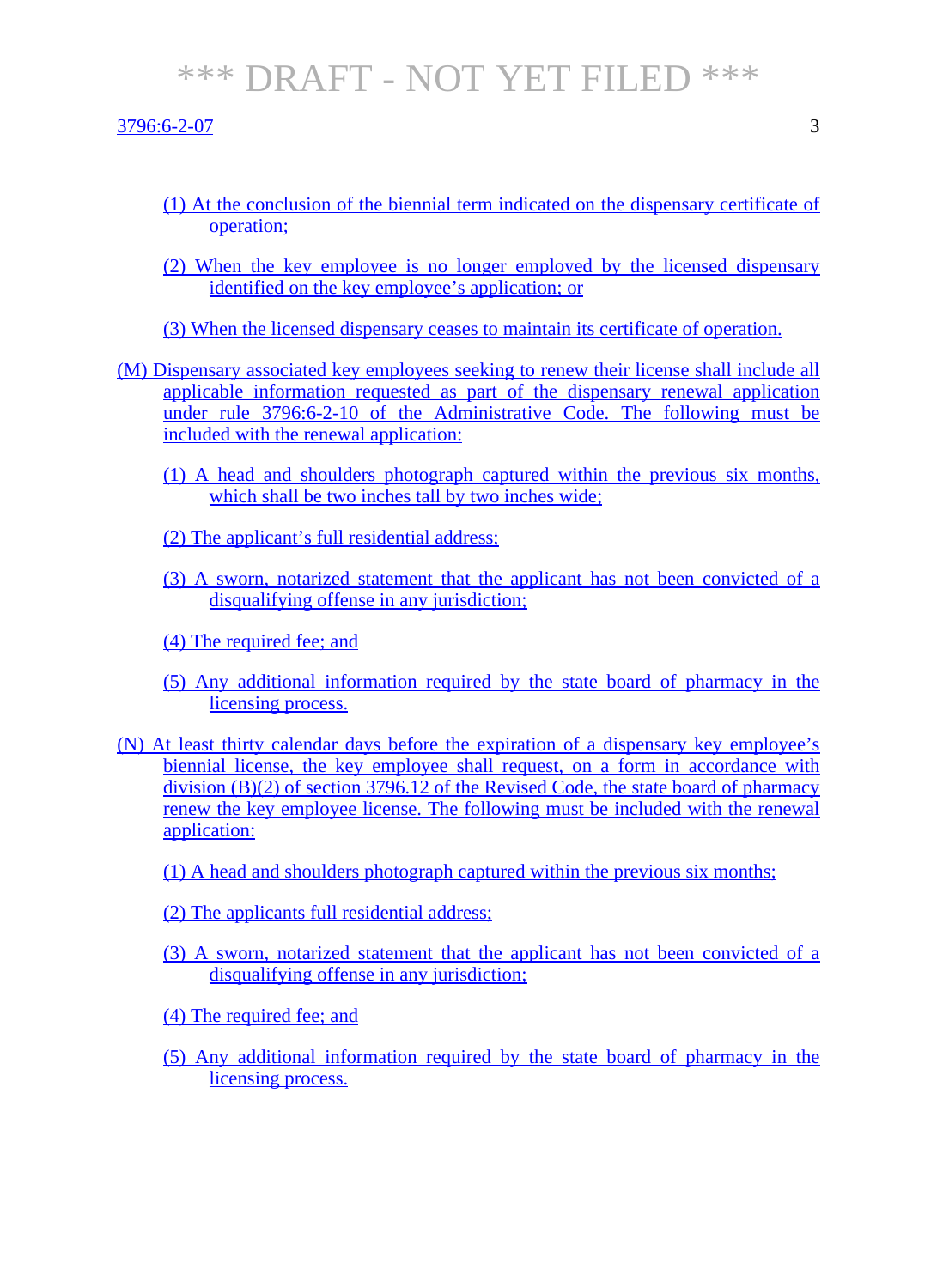3796:6-2-08 **Licensing of medical marijuana dispensary support employees.**

- (A) Each person seeking to licensed as a dispensary support employee shall submit a completed dispensary support employee application form in accordance with section 3796.13 of the Revised Code, which can be accessed by visiting www.medicalmarijuana.ohio.gov.
- (B) The following must be included with a dispensary support employee license application:
	- (1) A head and shoulders photograph captured within the previous six months;
	- (2) The name and license number of the dispensary employing the applicant;
	- (3) The printed name, license number, and signature of the designated representative for the dispensary employing the applicant;
	- (4) A copy of the applicant's unexpired driver's license, identification card issued by the Ohio bureau of motor vehicles (BMV) or the equivalent issued by another state, or United States passport or United States passport card;
	- (5) The applicant's full residential address;
	- (6) A sworn, notarized statement that the applicant has not been convicted of a disqualifying offense in any jurisdiction;
	- (7) The applicant's social security number; and
	- (8) Any additional information required by the state board of pharmacy in the licensing process.
- (C) Pursuant to section 3796.13 of the Revised Code, prospective dispensary support employees must submit fingerprint impressions to the bureau of criminal identification and investigation (BCI&I) for a criminal records check of the applicant.
- (D) Pursuant to section 4776.02 of the Revised Code, the criminal records check performed by BCI&I shall consist of both a BCI&I criminal records check and a federal bureau of investigation (FBI) criminal records check. BCI&I shall send the results of the BCI&I and FBI criminal records checks directly to the state board of pharmacy.
- (E) The state board of pharmacy requires that the criminal records check:
	- (1) Be based on electronic fingerprint impressions that are submitted directly to BCI&I from a "WebCheck" provider agency located in Ohio. The state board of pharmacy may accept the results of a criminal records check based on ink impressions from a "WebCheck" provider agency only if readable electronic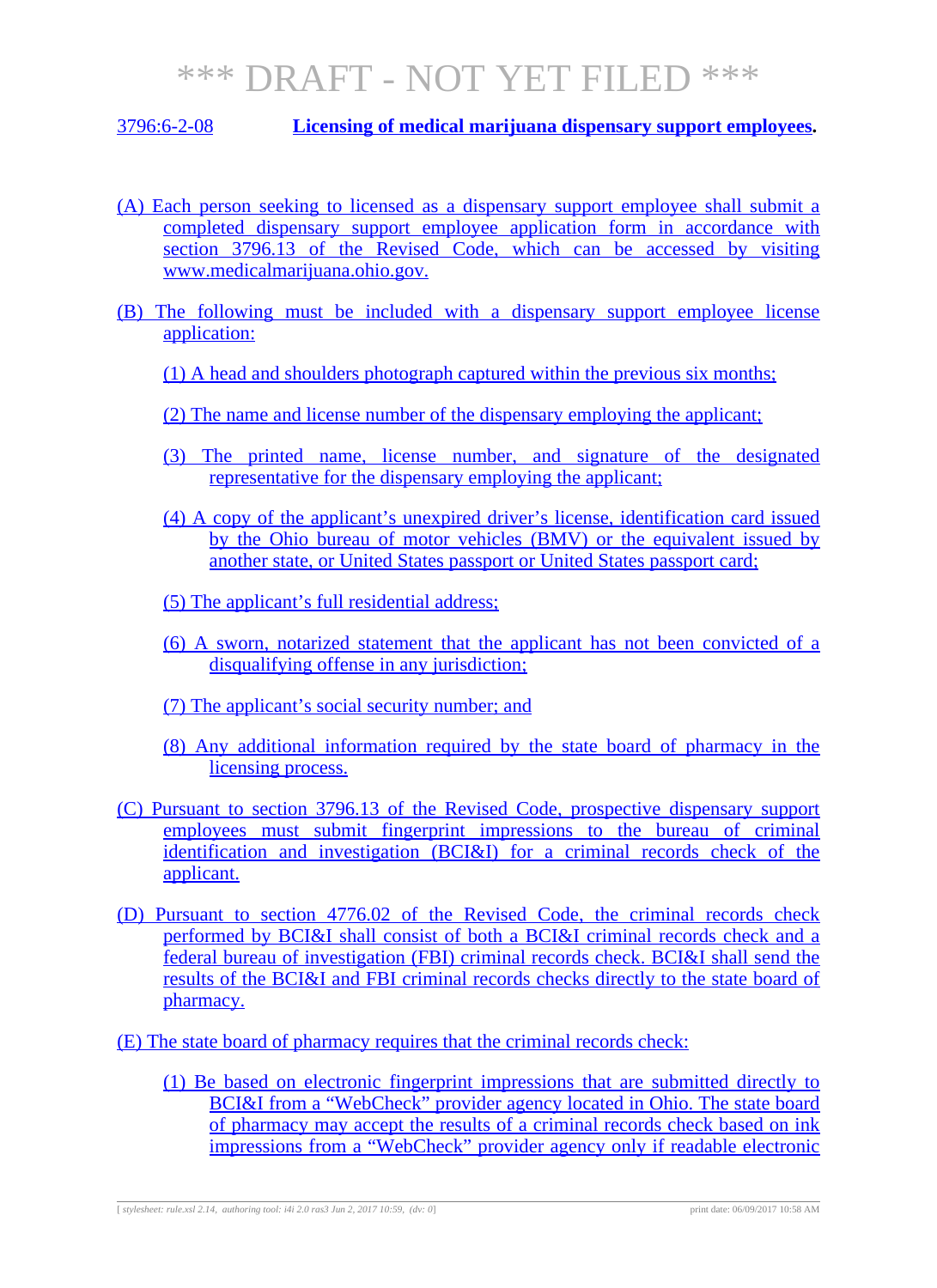3796:6-2-08 2

fingerprint impressions cannot be obtained, or if submission of ink impressions is otherwise authorized by BCI&I.

- (2) Results will only be considered valid if the fingerprint impressions were obtained within the twelve-month period immediately preceding the application date.
- (F) An applicant may submit fingerprint impressions for a criminal records check any time after he or she has submitted a licensure application on a form in accordance with section 3796.13 of the Revised Code and paid the requisite fee to the state board of pharmacy.
- (G) After the board receives the results from both required criminal records checks, the licensing process will proceed. Criminal records check results received by the state board of pharmacy within three months after the submission of a completed application will not be considered abandoned.
- (H) If a dispensary support employee license has lapsed, the applicant shall submit to a criminal records check that meets the criteria prescribed in this rule.
- (I) Applicants under this rule who meet the requirement of Chapter 3796. of the Revised Code and this division, who do not have a disqualifying offense on their record, and who submit the required fee will be issued a dispensary support employee card.
- (J) Except as authorized under paragraph (B) of rule 3796:6-2-09 of the Administrative Code, a dispensary support employee license is non-transferrable and shall expire upon the occurrence of any of the following conditions:
	- (1) At the conclusion of the biennial term as indicated on the support employee's identification card;
	- (2) When the support employee is no longer employed by the licensed dispensary identified on the support employee's application; or
	- (3) When the licensed dispensary identified on the support employee's application ceases to maintain its certificate of operation.
- (K) At least thirty calendar days before the expiration of a dispensary support employee's biennial license, the dispensary identified on the support employee's application shall request, on a form in accordance with division section 3796.13 of the Revised Code, the state board of pharmacy renew the support employee license. The following must be included with the renewal application:

(1) A head and shoulders photograph captured within the previous six months;

(2) The applicant's full residential address;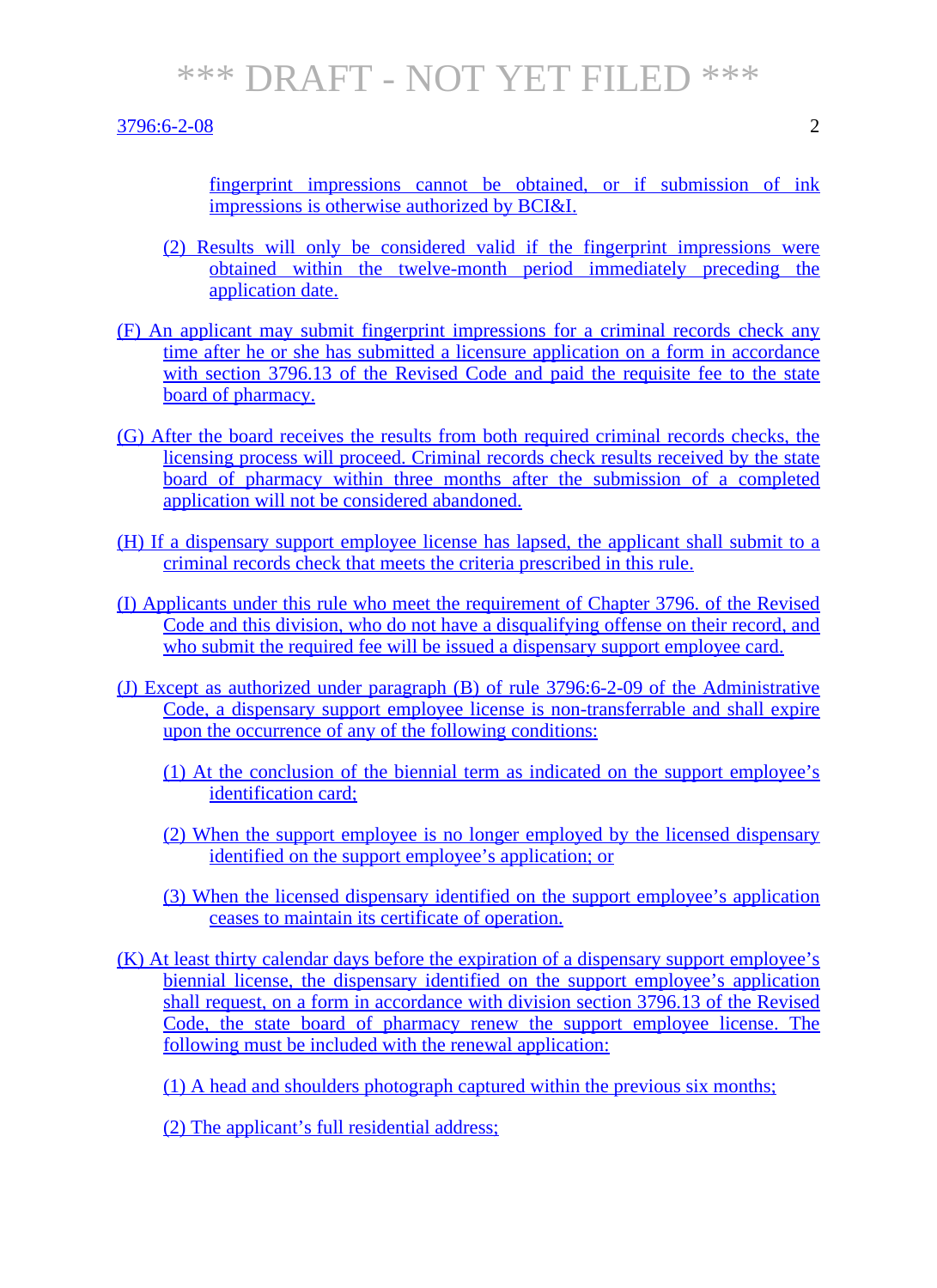3796:6-2-08 3

- (3) A sworn, notarized statement that the applicant has not been convicted of a disqualifying offense in any jurisdiction;
- (4) The required fee; and
- (5) Any additional information required by the state board of pharmacy in the licensing process.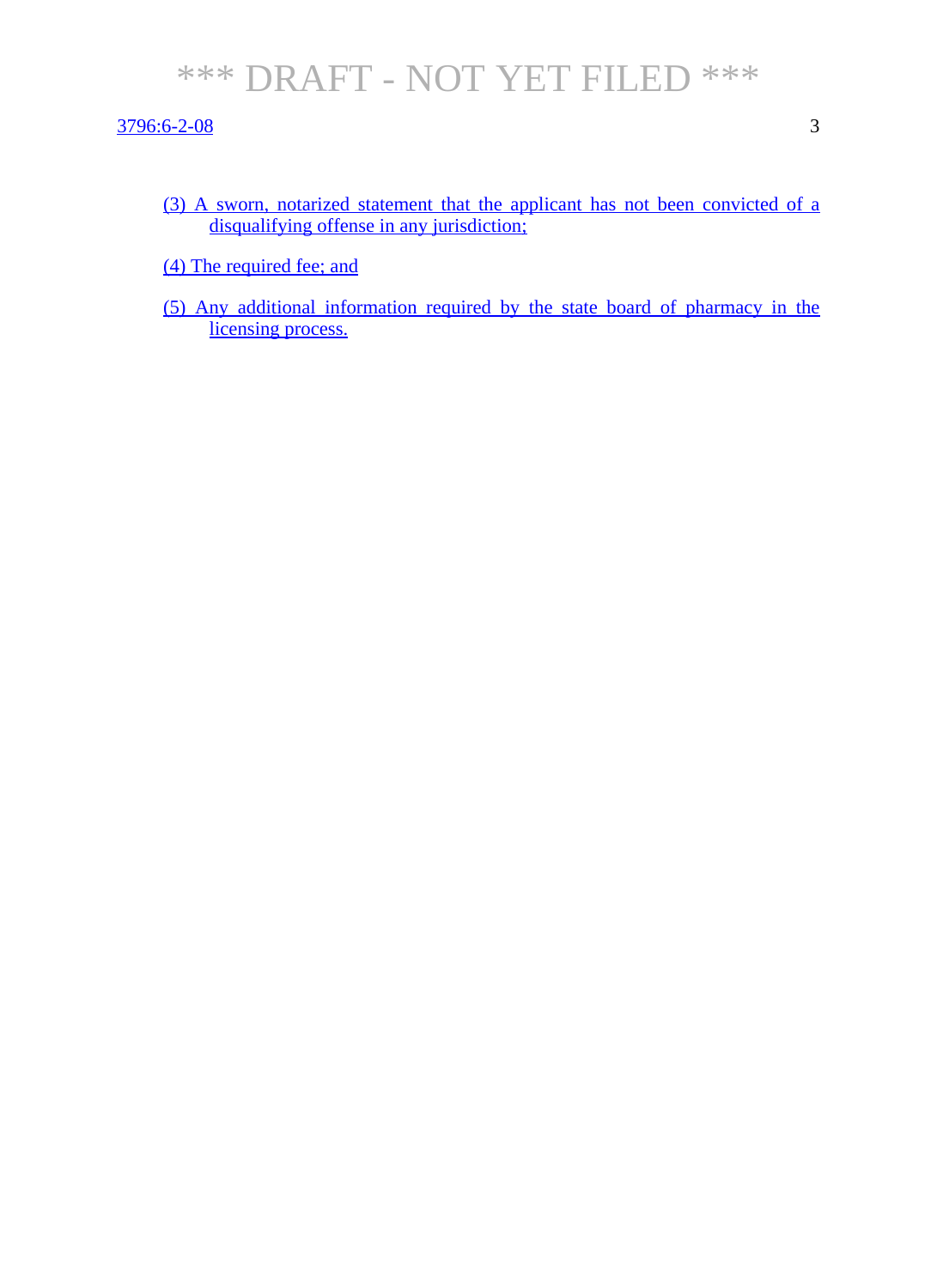### 3796:6-2-09 **Medical marijuana dispensary employees generally.**

- (A) All dispensary associated key employees, key employees and support employees are employees of a dispensary and shall hold an employee license issued by the state board of pharmacy. No licensed dispensary shall allow a person to begin work at the dispensary before receiving an employee license by the state board of pharmacy. No person with a lapsed employee license shall work at a dispensary.
- (B) A dispensary employee license issued by the state board of pharmacy shall authorize the dispensary employee to work at any dispensary issued a certificate of operation to the same collective owners. For purposes of this paragraph, "owner" has the same meaning as defined under rule 3796:6-2-03 of the Administrative Code.
- (C) Every applicant for a dispensary employee license shall comply with Chapter 3796. of the Revised Code and this division and be twenty-one years of age or older.
- (D) It is the responsibility of each dispensary employee to notify the state board of pharmacy of an employee's change in address and/or change in name with thirty calendar days of that change.
- (E) A licensed dispensary employee shall receive written or electronic notice ninety days before the expiration of the individual's dispensary employee license.
- (F) Before dispensing any medical marijuana, dispensary employees who are permitted, pursuant to division (A)(15) of section 4729.80 of the Revised Code to obtain information from the drug database and whose responsibilities require drug database access must:
	- (1) Complete a request form giving such information as required by the board of pharmacy;
	- (2) Submit the completed form to the board of pharmacy in person, by mail, or by other board approved means.
- (G) Upon termination of employment or when a dispensary employee otherwise ceases to be employed with a dispensary, the employee identification card issued by the state board of pharmacy shall be immediately returned to the dispensary. The dispensary shall ensure the return of the dispensary employee identification card to the state board of pharmacy within ten business days of the termination or when the dispensary employee otherwise ceases to be employed by the dispensary.
- (H) All dispensary employee applicants must consent to be enrolled in the Ohio attorney general's retained applicant fingerprint database ("Rapback"), if available for dispensary employees.
- (I) A dispensary shall not employ any person who has been convicted of a felony relating to controlled substances, or who, at any time, has had a drug enforcement administration registration or any license or registration from a licensing agency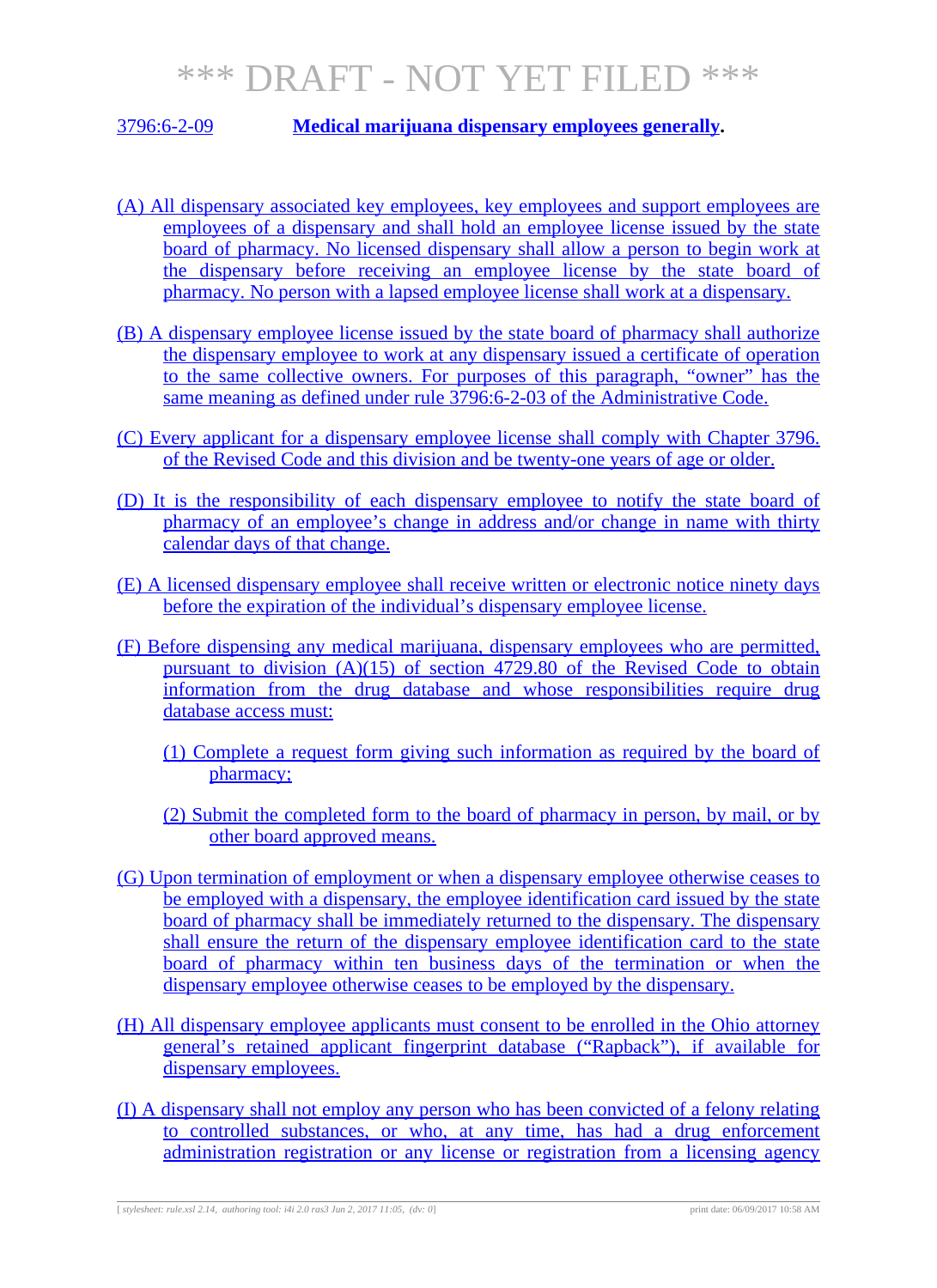#### 3796:6-2-09 2

under Chapter 4776. of the Revised Code, denied, revoked, or surrendered for cause. "For cause" means surrendering a registration in lieu of, or as a consequence of, any federal or state administrative, civil, or criminal action resulting from an investigation of the individual's handling of controlled substances.

- (J) The reporting by an employee of a concern about compliance with or suspected violations of any state or federal regulation, including Chapter 3796. of the Revised Code and this division, shall not constitute independent cause for revoking or denying an employee license. An applicant who had his or her employee license revoked or suspended due to his or her employer's revocation or suspension of a provisional license or certificate of operation shall not be prohibited from obtaining an employee license authorizing employment by another medical marijuana entity, if the suspension or revocation of the provisional license or certificate of operation was a result of the applicant reporting an incident or violation of any state or federal law, including Chapter 3796. of the Revised Code and this division.
- (K) A dispensary employee shall report to the state board of pharmacy a conviction of any offense and/or any arrest or charges pending of a felony or misdemeanor, other than a traffic violation or disqualifying offense in any jurisdiction, within fourteen calendar days of the conviction or arrest.
- (L) A dispensary employee shall promptly report, within five calendar days, to the dispensary designated representative and to the state board of pharmacy:
	- (1) An arrest and any subsequent conviction of a disqualifying offense;
	- (2) Any change in information provided in a pending application for an employee identification card or renewal;
	- (3) Knowledge that an employee dispensary identification card has been lost or stolen. Such employee shall submit or cause to be submitted a request for a replacement identification card and required fee.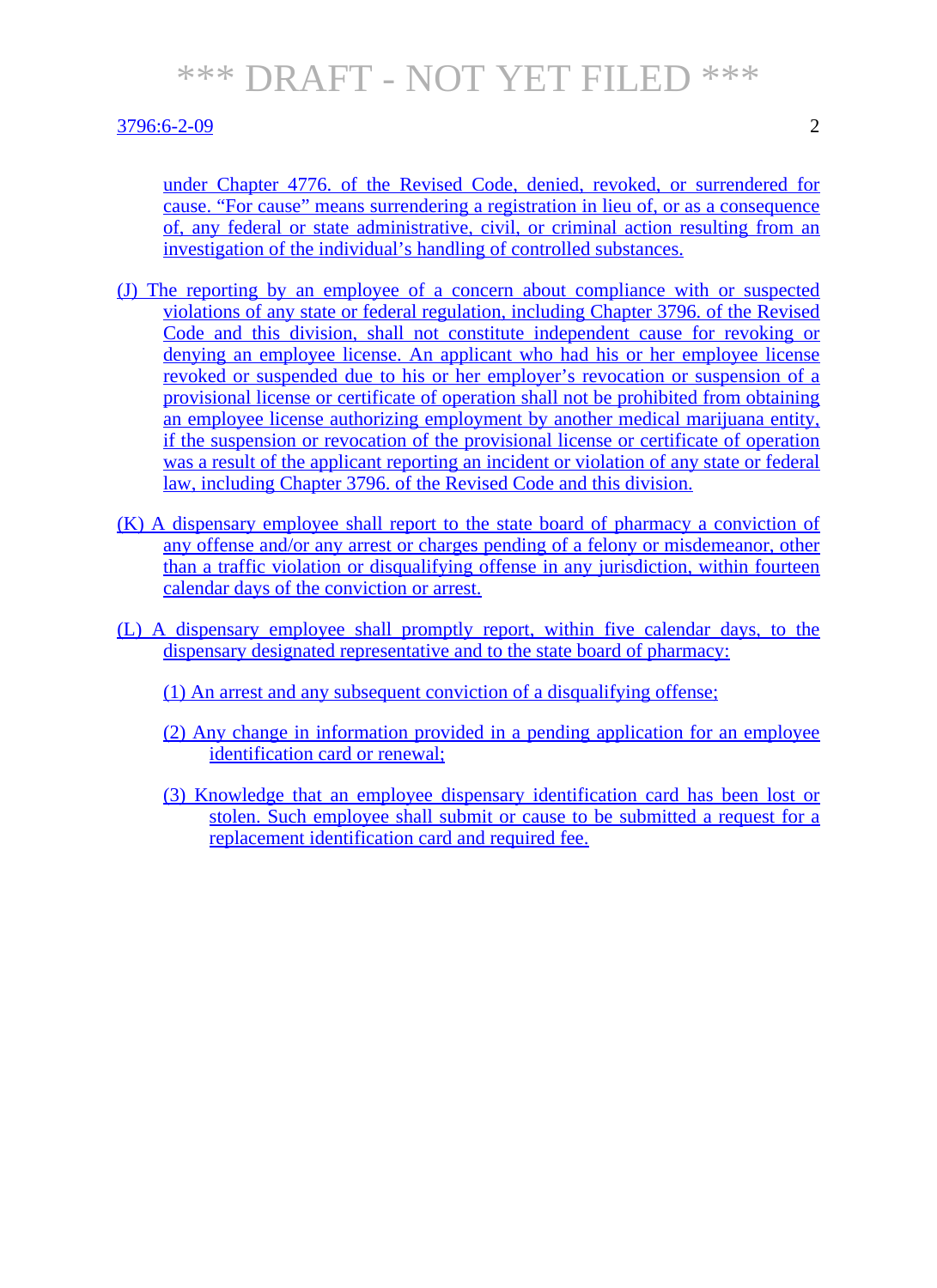3796:6-2-10 **Medical marijuana dispensary certificate of operation renewal.**

- (A) Every dispensary certificate of operation issued pursuant to this division shall expire on the date identified on the certificate.
- (B) A licensed medical marijuana dispensary shall receive written or electronic notice ninety days before the expiration of its certificate of operation.
- (C) Every dispensary issued a certificate of operation pursuant to this division shall submit the following to the state board of pharmacy at least forty-five days prior to the date the existing certificate expires:
	- (1) A medical marijuana dispensary renewal application;
	- (2) A roster that includes all the dispensary's dispensary employees' names and dispensary employee license number; and
	- (3) The applicable fees and;
	- (4) Any additional information required by the state board of pharmacy in the licensing process.
- (D) If the premises on which the dispensary operates are leased, the renewal application must include an attestation that the premises identified on the application have been leased for the following two-year licensing term and is not subject to any contractual restrictions that would prevent it from operating in compliance with Chapter 3796. of the Revised Code and this division.
- (E) If the dispensary is operated in compliance with Chapter 3796. of the Revised Code and this division, and the renewal fee is paid, the state board of pharmacy shall renew the certificate of operation within forty-five days after the renewal application is received. Upon receipt of a renewal application, the state board of pharmacy shall consider:
	- (1) The dispensary's history of compliance with regulations promulgated under this division of the Administrative Code;
	- (2) The number and severity of any violations;
	- (3) The correction of violations, penalties, or other enforcement actions; and
	- (4) Any additional criteria deemed necessary by the state board of pharmacy.
- (F) The state board of pharmacy may deny a dispensary certificate of operation renewal application due to:
	- (1) Failure to pay the renewal fee;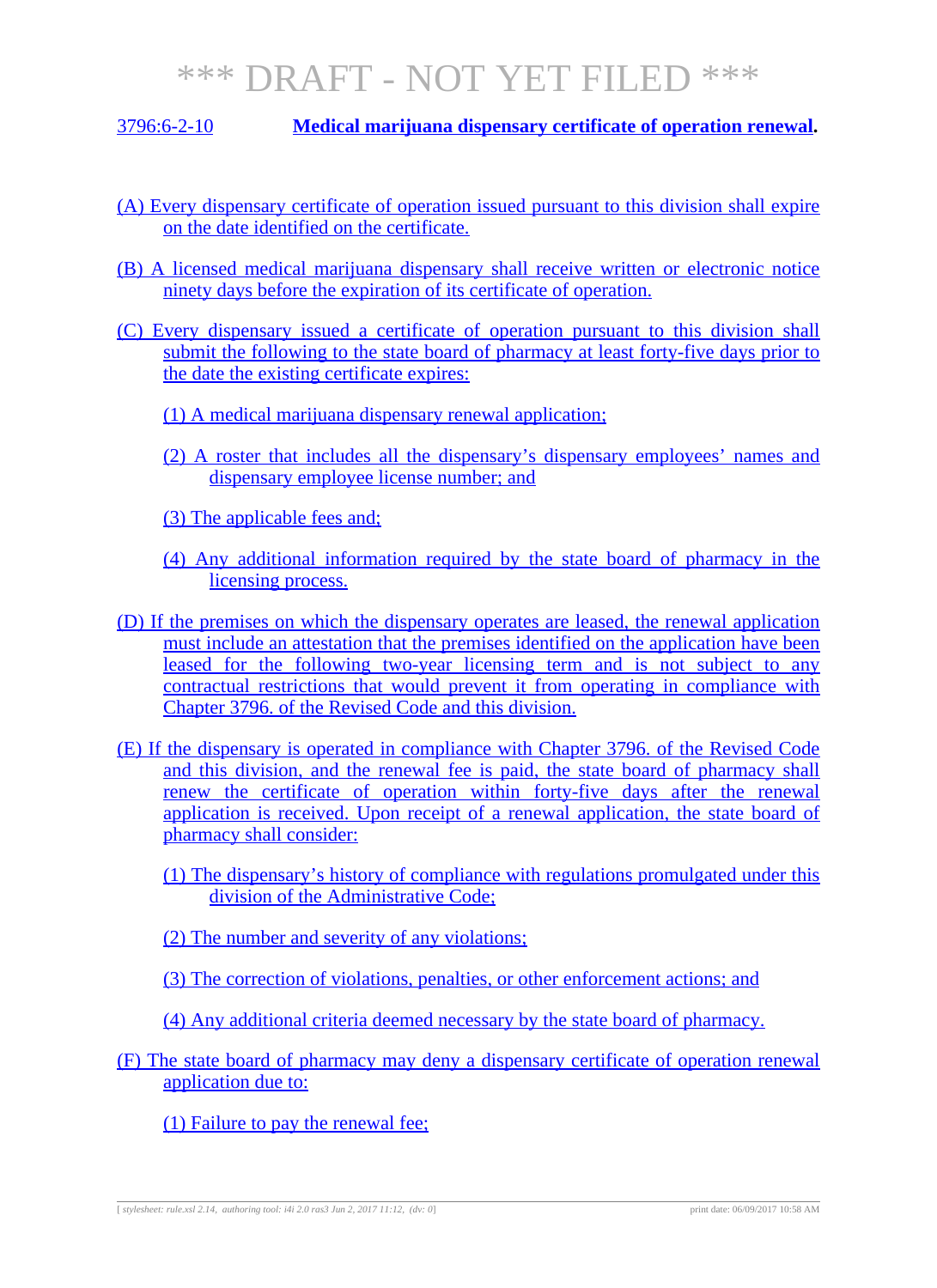$3796:6-2-10$  2

(2) Poor compliance history;

- (3) Criminal violations with a nexus to the dispensary's operation;
- (4) Discipline issued for violations of Chapter 3796. of the Revised Code or this division; or
- (5) Any additional criteria deemed applicable by the state board of pharmacy.
- (G) If a dispensary certificate of operation renewal application is not filed prior to the expiration date of the dispensary's certificate, the certificate shall be suspended for a maximum of thirty days. A dispensary shall not purchase, receive, sell, or dispense any medical marijuana while under a suspended certificate of operation. After thirty days, the certificate will be deemed expired if the dispensary has not successfully renewed the certificate of operation, including the payment of all applicable fees and the state board of pharmacy shall not renew the certificate of operation.
- (H) A dispensary shall not purchase, receive, possess, sell, or dispense any medical marijuana without a valid, unexpired certificate of operation issued by the state board of pharmacy. Such activity is unlicensed and may subject the dispensary to discipline under this division.
- (I) If a renewal application and all applicable fees are submitted to the board after a suspension period pursuant to paragraph (G) of this rule, the board shall not renew such certificate. A dispensary that allowed its license to lapse and wishes to again operate as a licensed dispensary under Chapter 3796. of the Revised Code and this division shall apply for a license in accordance with rules 3796:6-2-01 and 3796:6-2-02 of the Administrative Code.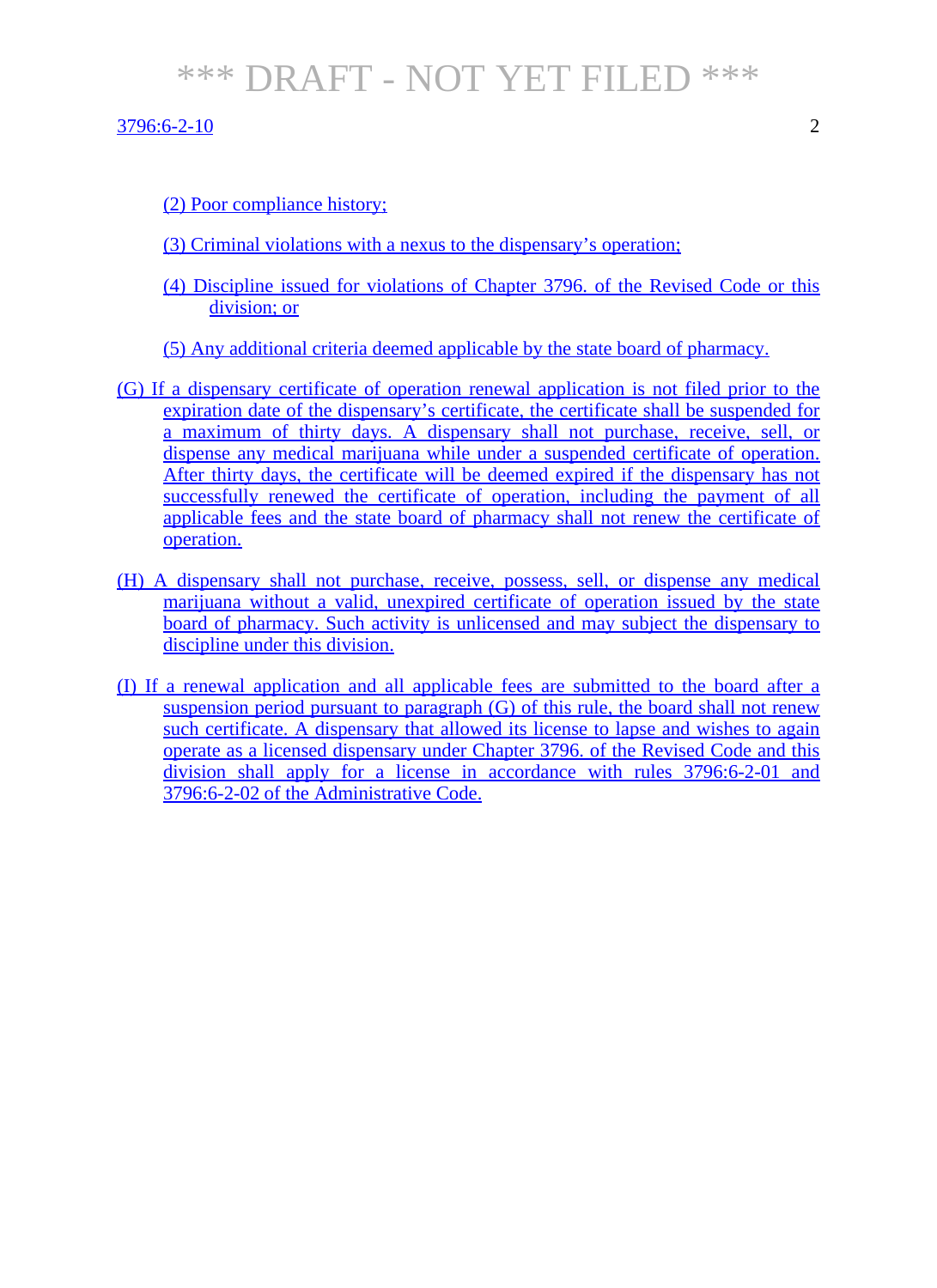### 3796:6-2-11 **Medical marijuana dispensary – license bond.**

- (A) For the purposes of this rule, a bond is a requirement for the issuance of a dispensary license, the maintenance of a certificate, or reactivation of a license. The bond shall be used to guarantee that the dispensary complies with state tax requirements and conducts the dispensary operations in accordance with Chapter 3796. of the Revised Code and this division.
- (B) Evidence of financial responsibility shall be provided by one of the following:
	- (1) Establishing and maintaining an escrow or surety account in an Ohio financial institution in the amount of fifty thousand dollars, with escrow terms, approved by the state board of pharmacy, that it shall be payable to the treasurer, state of Ohio, in the event of circumstances provided in paragraph (A) of this rule. A financial institution may not return money in an escrow or surety account to the dispensing organization that established the account or a representative of the organization unless the organization or representative presents a statement issued by the state board of pharmacy indicating that the account may be released.
	- (2) Providing a surety bond in the amount of fifty thousand dollars, naming the dispensing organization as principal of the bond, with terms, approved by the state board of pharmacy, that the bond defaults to the state board of pharmacy in the event of circumstances outlined in paragraph (A) of this rule. Bond terms include:
		- (a) The bond must be written by a surety company authorized and licensed through the state of Ohio;
		- (b) The business name and registration number on the bond must correspond exactly with the business name and registration number in the state board of pharmacy's records;
		- (c) The bond must be written on a form approved by the state board of pharmacy;
		- (d) A copy of the bond must be received by the state board of pharmacy within ninety days after the effective date of the provisional license:
		- (e) The state board of pharmacy shall receive written notice within thirty calendar days of when a dispensary knows a bond will be canceled. If a bond is canceled and the licensee fails to file a new bond with the state board of pharmacy in the required amount on or before the effective date of cancellation, the license may be revoked. The total and aggregate liability of the surety on the bond is limited to the amount specified by the bond.
	- (3) The provisions of this rule shall be operative at all times during which a bond,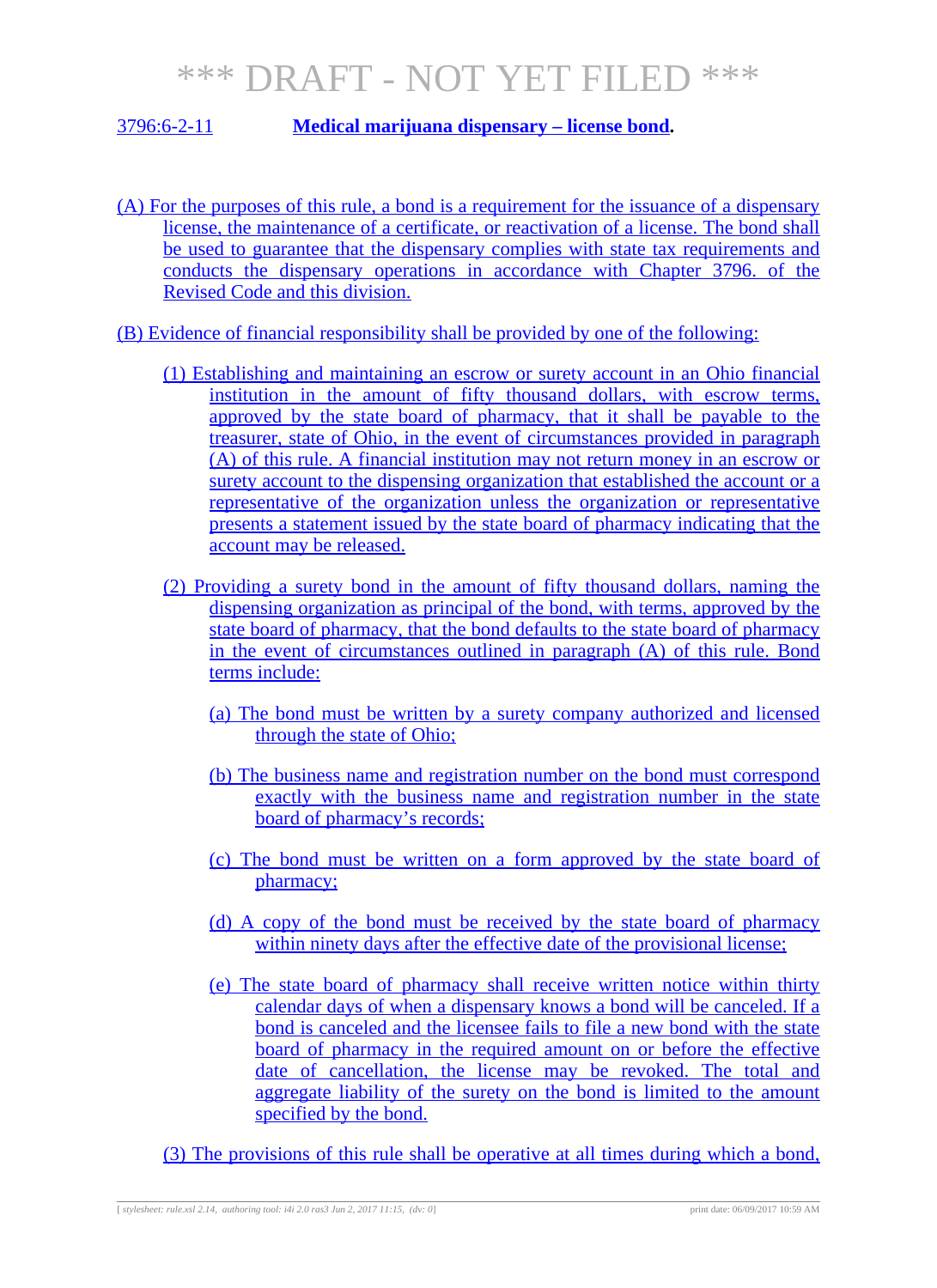### 3796:6-2-11 2

escrow account, or surety account are available in the market place.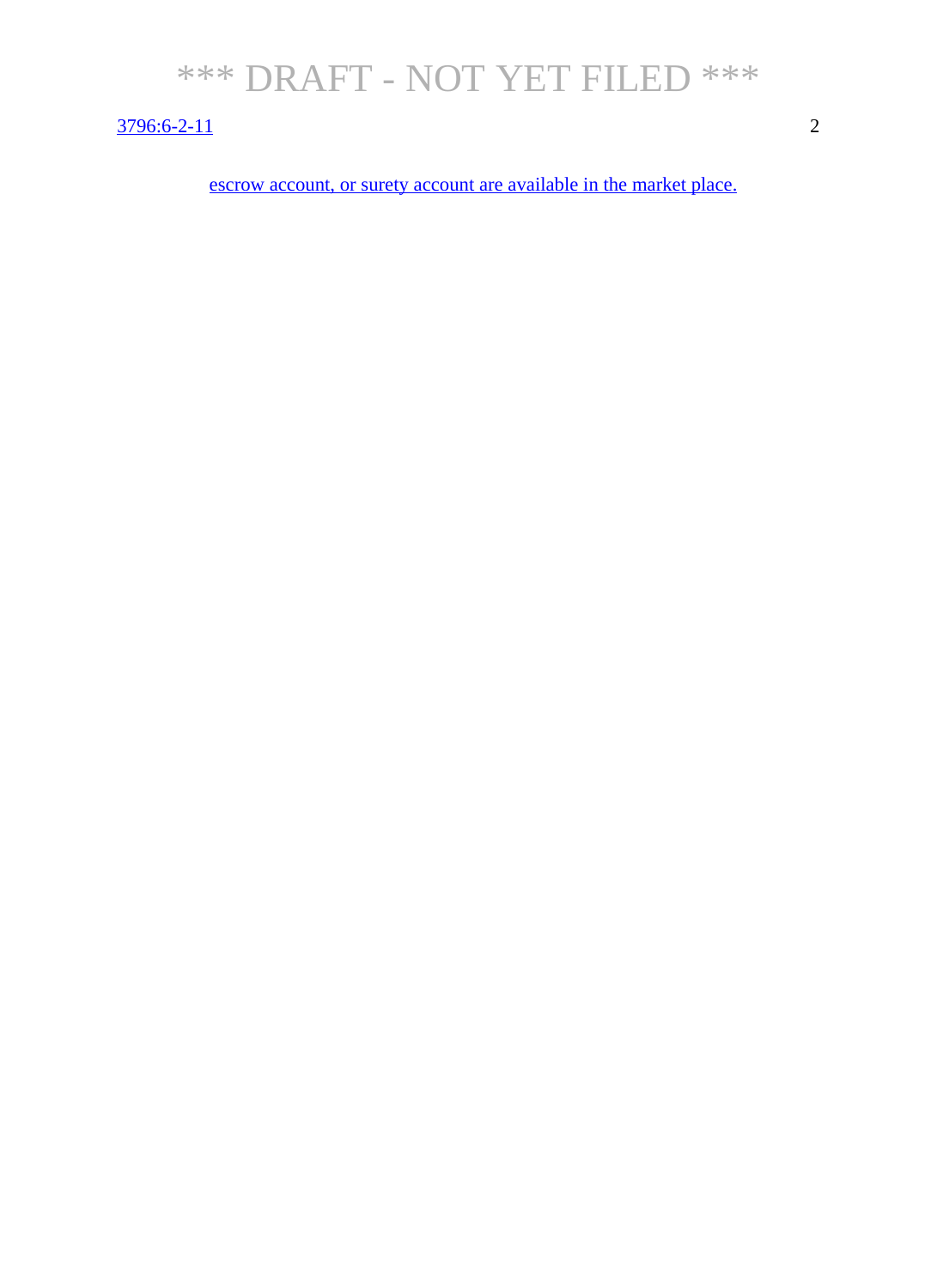### 3796:6-2-12 **Change in dispensary ownership.**

- (A) Only a dispensary that has engaged in medical marijuana dispensing under a certificate of operation for a continuous twelve-month period is eligible to apply for a change of ownership.
- (B) All prospective new owners must be included in the change of ownership application, on a form in accordance with section 3796.10 of the Revised Code, and comply with record check requirements set forth in paragraphs (D) to (G) of rule 3796:6-2-07 of the Administrative Code and remit the required fee to become licensed as an associated key employee.
- (C) Any change in ownership, business or tradename of a medical marijuana dispensary requires a new application, required fee and a license. The new application and required fee shall be submitted within thirty calendar days of any change in the ownership, business, or tradename. A change of ownership includes any of the following:
	- (1) A change of controlling interest of ten percent or more of a licensed corporation's outstanding shares of voting stock;
	- (2) Any business entity change from its original form as licensed to a sole proprietor ownership, partnership, limited liability company, corporation, or any other business entity;
	- (3) An existing corporation ceases to exist and a new corporation or other business entity is formed;
	- (4) An existing corporation continues and there is a one hundred percent stock purchase by another corporation or other business entity;
	- (5) Two wholly-owned subsidiaries of a parent company are merged;
	- (6) A currently licensed dispensary is purchased or operated by a different business entity than what is listed on the original application, even if the location maintains the original "doing business as" (DBA); or
	- (7) Any partnership change other than that which was originally licensed.
		- (a) A partnership change is deemed to have occurred when:
			- (i) There is an addition or removal of one or more partners in a partnership to which a license is issued.
			- (ii) The entity is sold and the sale becomes final.
		- (b) For partnerships, a transfer of a proportion of ownership among existing partners is not a change of ownership, if there is no addition or removal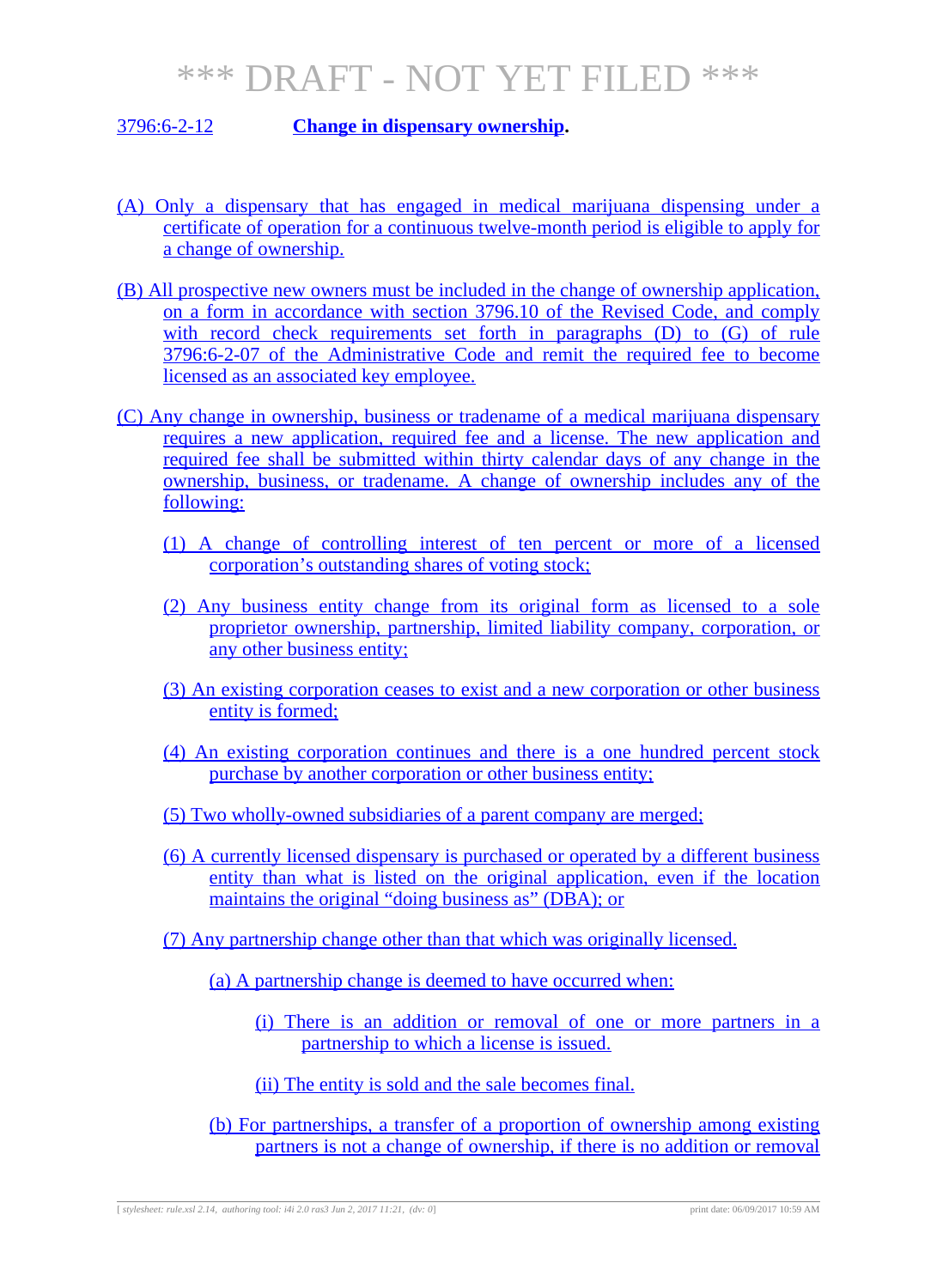#### $3796:6-2-12$  2

#### of a partner.

- (D) If any change in ownership in accordance with paragraph (C) of this rule results in a new or different DBA, or a new or different employer identification number (EIN), a new application fee, new certificate of operation fee and new license number are required.
- (E) Any change of ownership set forth in paragraphs  $(C)(2)$ ,  $(C)(3)$ , and  $(C)(4)$  of this rule or as otherwise determined by the state board of pharmacy, shall require the state board of pharmacy to issue a new license number and shall require the submission of a new application fee and new certificate of operation fee.
- (F) In evaluating an application submitted under this chapter, the state board of pharmacy may consider as evidence and may deny issuance of such licensure, if:
	- (1) The ownership has been transferred from a licensee whose license was revoked or disciplined by the state board of pharmacy or any other professional licensing agency to the spouse or other family member; or
	- (2) The ownership has been transferred from a licensee whose license has been revoked or disciplined by the state board of pharmacy or any other licensing board to another who employs the former owner or who allows the former owner to remain associated with the dispensary.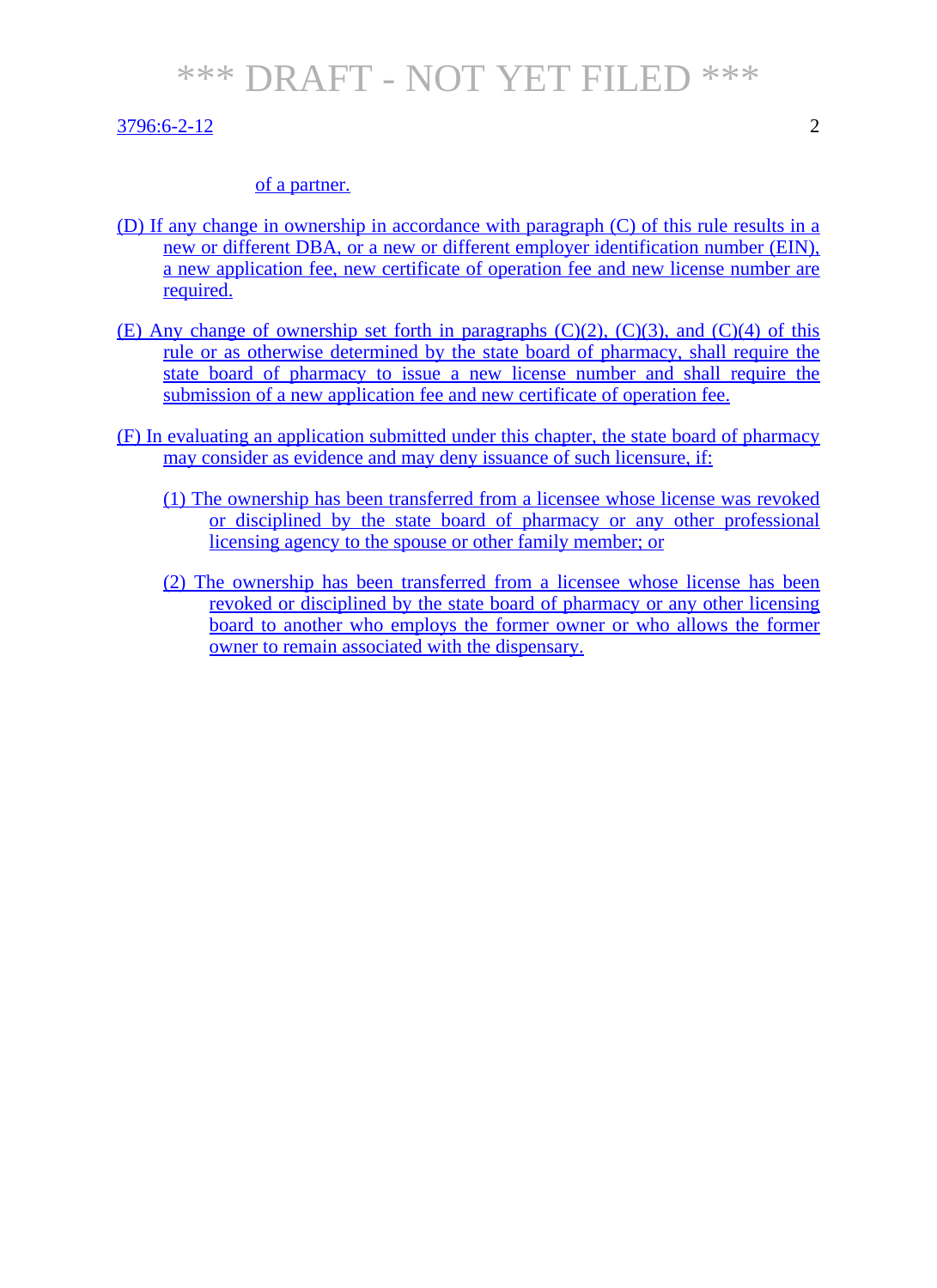### 3796:6-2-13 **Request to relocate a dispensary.**

(A) A dispensary may relocate in the district where the dispensary is licensed. To relocate a dispensary, the dispensary must submit an application requesting the change and the relocation fee to the state board of pharmacy. Pursuant to division (B) of section 3796.05 of the Revised Code, the state board of pharmacy shall consider the following in evaluating a dispensary's request to relocate:

(1) The population of this state;

- (2) The number of patients seeking to use medical marijuana; and
- (3) The geographic distribution of dispensary sites to ensure patient access to medical marijuana.
- (B) The new dispensary location shall be in the same dispensary district as the existing location and meet all the requirements set forth in Chapter 3796. of the Revised Code and this division of the Administrative Code.
- (C) If the information and documents submitted by the dispensary comply with Chapter 3796. of the Revised Code and this rule, and the proposed location is acceptable to the state board of pharmacy, the state board of pharmacy will issue a provisional license to relocate. The dispensary may continue to operate at the existing location, until the new location receives its certificate of operation. The dispensary may not dispense medical marijuana in two locations under the same certificate of operation number.
- (D) Once the new dispensary location is complete, the dispensary shall notify the state board of pharmacy and request an inspection to be completed in the same manner as described under rule 3796:6-2-06 of the Administrative Code.
- (E) Prior to issuing a certificate of operation, the state board of pharmacy will inspect the dispensary to confirm compliance with Chapter 3796. of the Revised Code and this division. Final approval for the dispensary to operate will be issued by the state board of pharmacy only after the completion of a successful inspection.
- (F) A dispensary shall not dispense medical marijuana at the new location until the state board of pharmacy approves the dispensary and issues an amended certificate of operation noting the new location. The amended certificate of operation will not be valid until the preceding certificate of operation is returned to the state board of pharmacy.
- (G) Once the state board of pharmacy has issued an amended certificate of operation, the dispensary shall notify the state board of pharmacy of the dispensary opening date.
- (H) The certificate of operation that includes the new address shall retain the expiration date of the previously issued certificate.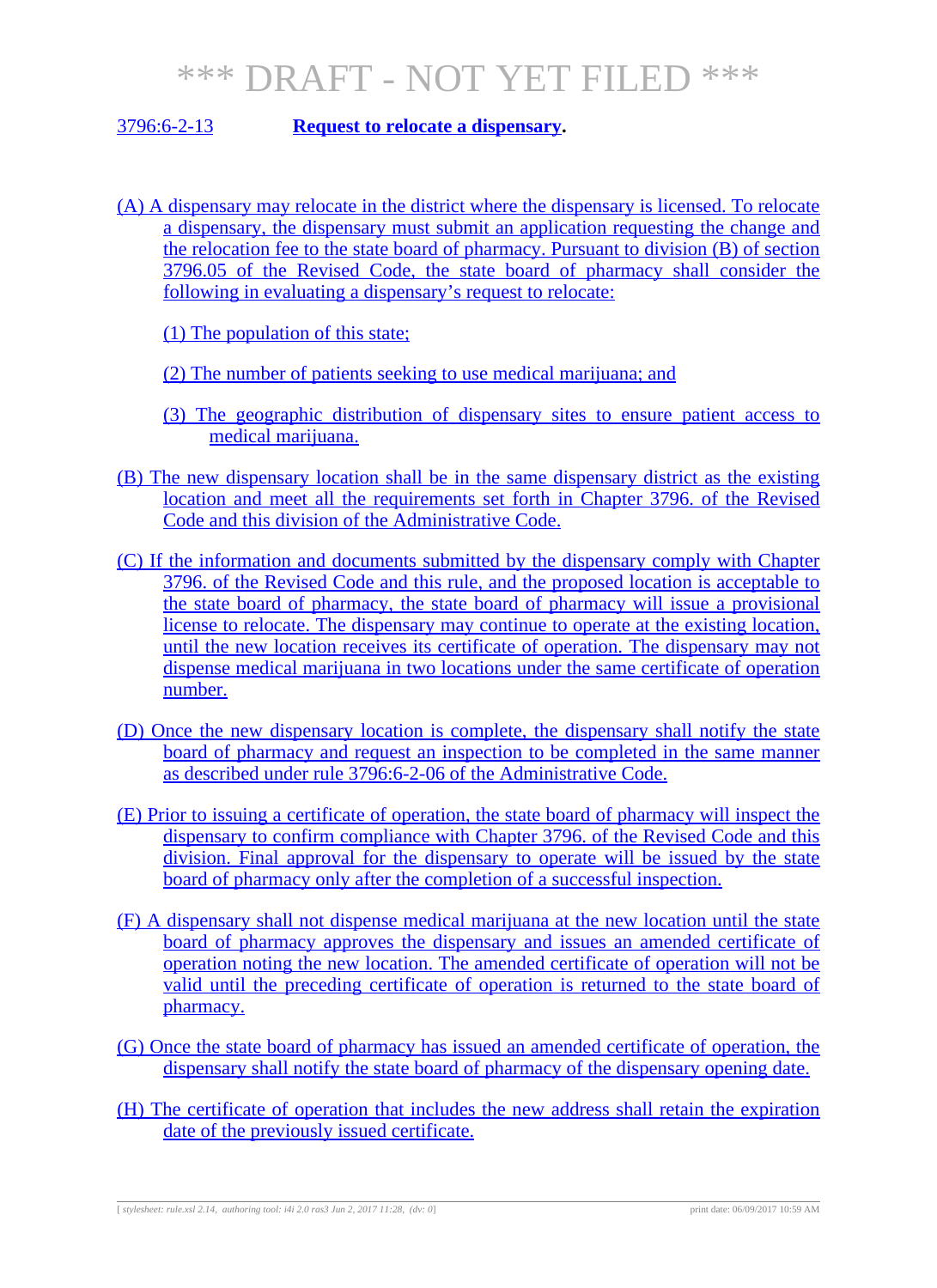#### 3796:6-2-13 2

- (I) An application for a relocation of a dispensary may not be combined with an application for renewing a dispensary certificate of operation. The state board of pharmacy shall process each application separately.
- (J) Should the dispensary relocate, it shall inform its existing patients of the new dispensary location in writing at least ninety calendar days prior to the relocation.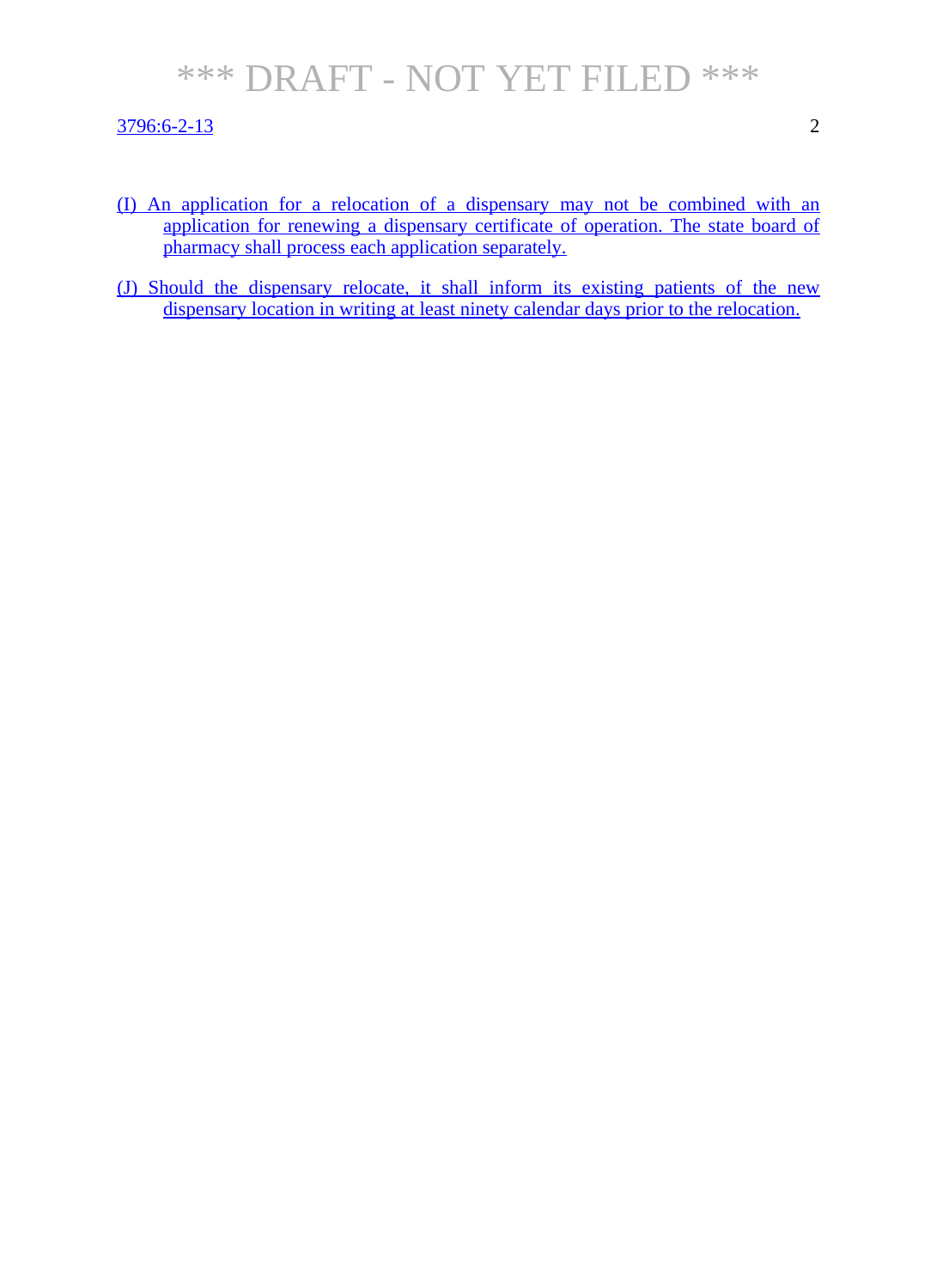#### 3796:6-2-14 **Procedure for discontinuing business as a medical marijuana dispensary.**

- (A) A dispensary that plans to discontinue business activities shall file a written notice with the board of pharmacy. The written notice shall be submitted to the board of pharmacy in person, by registered or certified mail, return receipt requested, or other means of communication approved by the state board of pharmacy, at least fourteen calendar days in advance of the proposed date of discontinuing business. This notice shall include the following information:
	- (1) The name, address, and dispensary certificate of operation number of the licensee discontinuing business;
	- (2) The time, date and licensed employees who will destroy the remaining stock of medical marijuana and medical marijuana products;
	- (3) The name and address where the records of purchasing and dispensing will be kept in conformance with rule 3796:6-3-17 of the Administrative Code; and
	- (4) The proposed date of discontinuing the business.
- (B) A licensed dispensary that is discontinuing its business may negotiate with a licensed processor for a one-time transfer of remaining medical marijuana inventory to another licensed dispensary. Such transfer and sale must be appropriately reflected in the state inventory tracking system.
- (C) Upon discontinuing a business, the licensee must return to the board of pharmacy, in person or by registered mail, return receipt requested, the medical marijuana dispensary certificate of operation and all dispensary employee cards for cancellation.
- (D) Storage and transfer of records. If a dispensary closes due to insolvency, revocation, bankruptcy, or for any other reason, all records must be preserved at the expense of the dispensary for at least three years in a form and location in Ohio that is acceptable to the state board of pharmacy. The dispensary shall keep the records longer if requested by the state board of pharmacy. The dispensary shall notify the state board of pharmacy of the location where the dispensary records are stored or transferred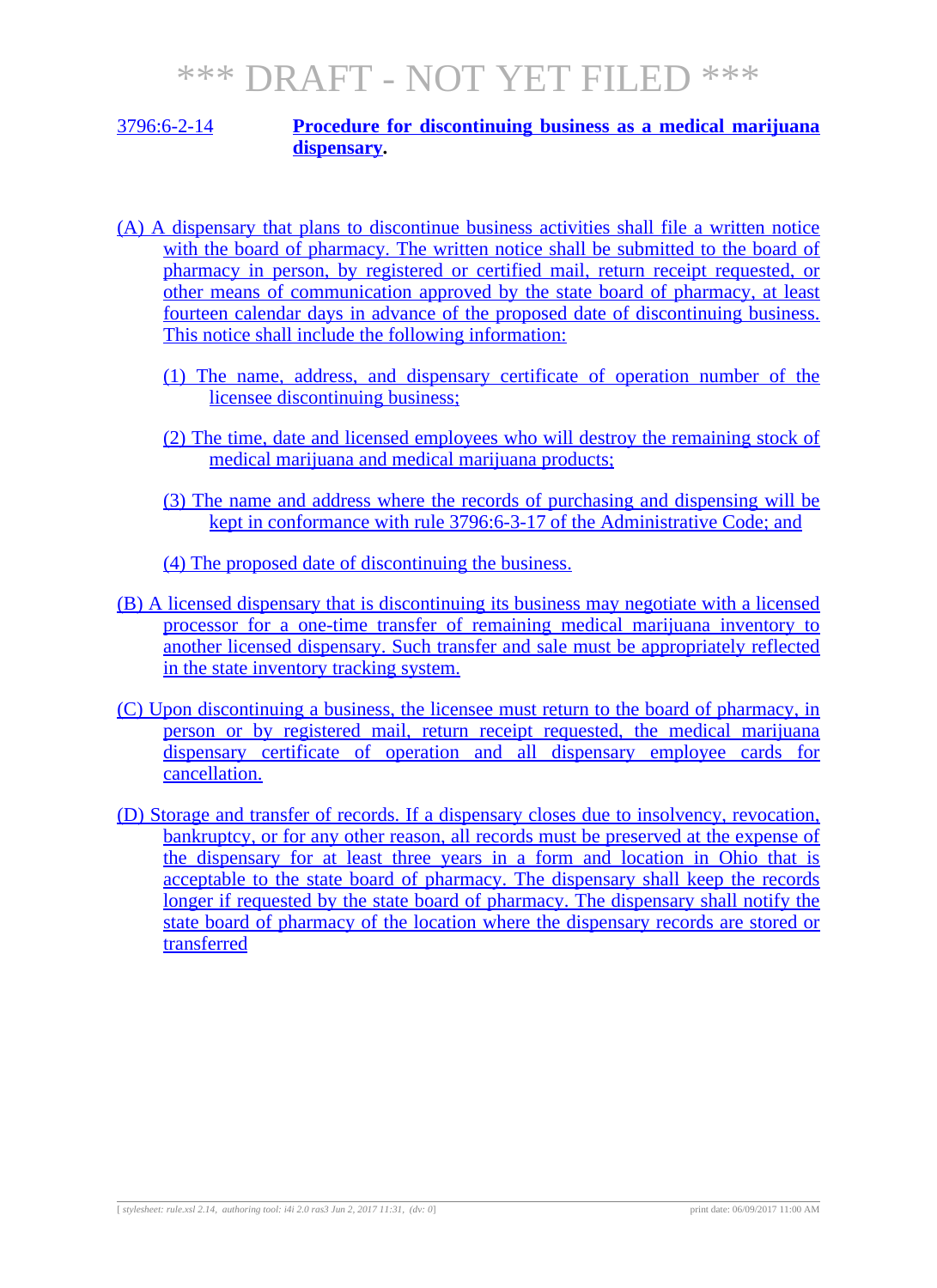3796:6-3-01 **Dispensary operations generally.**

- (A) A dispensary awarded a certificate of operation under this division shall:
	- (1) Operate in accordance with the representations made in its application; and
	- (2) Comply with Chapter 3796. of the Revised Code and this division.
- (B) Only a dispensary with an active certificate of operation from the state board of pharmacy may authorize and engage in medical marijuana dispensary operations.
- (C) A dispensary shall not dispense marijuana from, obtain marijuana from, or transfer marijuana to, a location outside of the state of Ohio.
- (D) A dispensary shall not obtain, cultivate, deliver, transfer, transport, sell or dispense marijuana except:
	- (1) It may acquire marijuana from a processor or cultivator holding a plant-only processor designation;
	- (2) It may sell expired plant material to a processor licensed by the department of commerce, if all original tamper-resistant seals from the original cultivator's container remain intact;
	- (3) Dispensary employees may dispense and sell marijuana only to a patient or caregiver, in a dispensary department, in accordance with Chapter 3796. of the Revised Code and this division; and
	- (4) It may initiate a transfer of inventory over the course of discontinuing business pursuant to rule 3796:6-2-14 of the Administrative Code.
- (E) No person at a dispensary shall provide free medical marijuana samples or engage in compounding as defined under rule 4729-16-01 of the Administrative Code.
- (F) A dispensary shall sell medical marijuana only in the original, sealed containers or packaging as delivered by the processor or cultivator holding a plant-only processor designation.
- (G) Upon a patient or caregiver's request, a dispensary may provide the patient or caregiver to whom medical marijuana has been dispensed by the dispensary, with a container that is intended to be used for the transport of medical marijuana aliquots. Such a container shall:
	- (1) Meet the requirements in paragraph (A) of rule 3796:8-1-01 of the Administrative Code;
	- (2) Have an affixed label containing:

[ *stylesheet: rule.xsl 2.14, authoring tool: i4i 2.0 ras3 Jun 5, 2017 11:32, (dv: 0*] print date: 06/09/2017 11:00 AM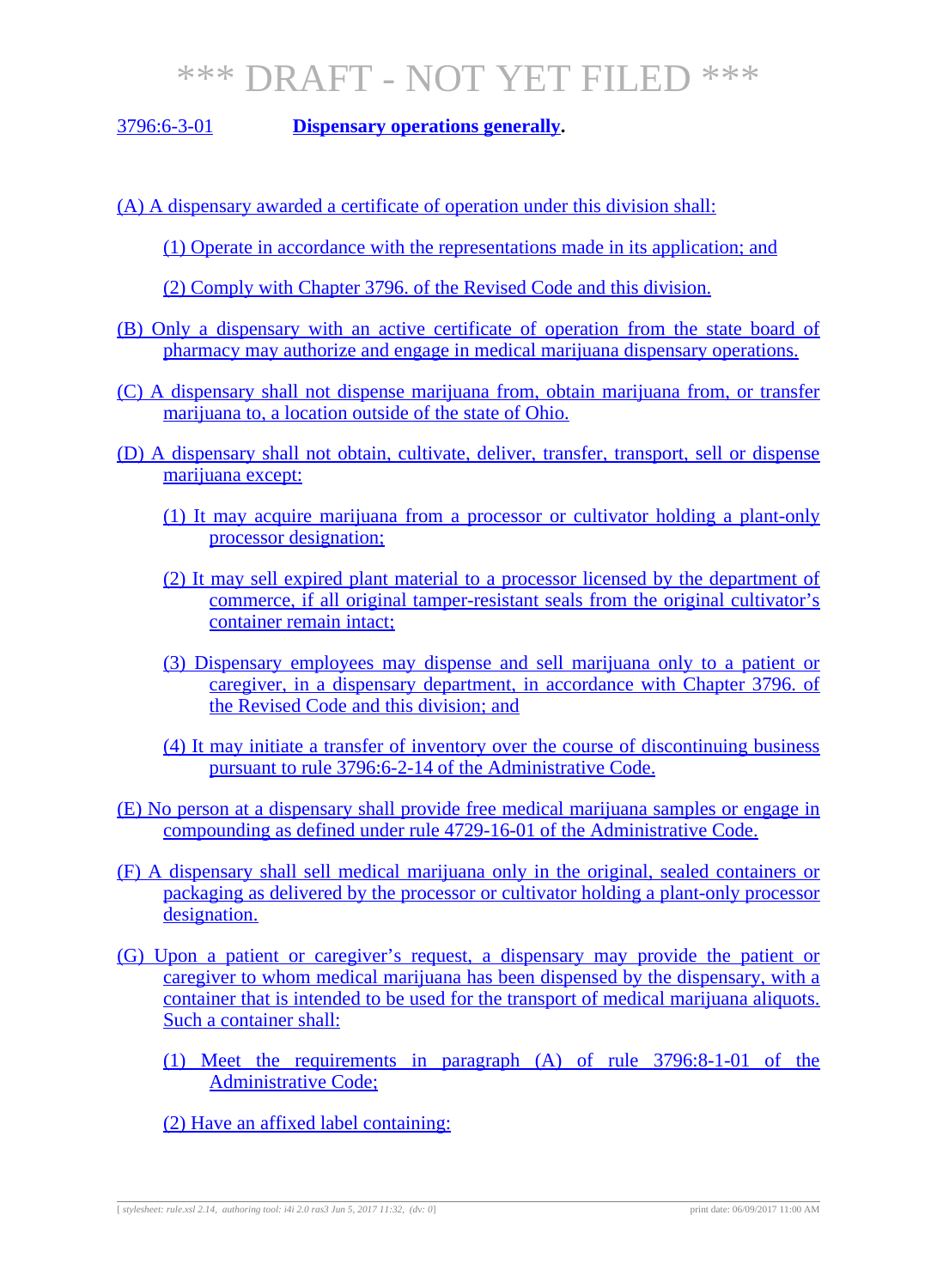$3796:6-3-01$  2

- (a) The product name, form, dose, product identifier, and quantity for which the container was provided;
- (b) The date and quantity dispensed, including the net weight measured in ounces and grams or by volume, as appropriate;
- (c) The name and registry number of the patient and, if applicable, the name of his or her designated caregiver;
- (d) The name, address and license number of the dispensary;
- (e) A warning that states: "This product may cause impairment and may be habit-forming;"
- (f) The statement: "This product may be unlawful outside of the State of Ohio;"
- $(g)$  If the product is in a form other than plant material, the following must be included:
	- (i) The date on which the product was manufactured and the name and license number of the processor that manufactured the product;
	- (ii) A list of all ingredients and all major food allergens as identified in 21 USC § 343; and
	- (iii) A warning that states: "Caution: When eaten or swallowed, the effects and impairment caused by this drug may be delayed."
- (3) All labels printed for the purposes of this paragraph shall be printed as a duplicate, auditable label in the dispensary's internal inventory control system.
- (4) A record of all containers provided to a patient or caregiver pursuant to this paragraph shall be kept for at least three years. This record shall include at least the following:
	- (a) The product name, form, dose, product identifier, and quantity for which the container was provided;
	- (b) Positive identification of the employee responsible for providing the container; and
	- (c) Signature of the patient or caregiver who received the container and the date on which the container was received.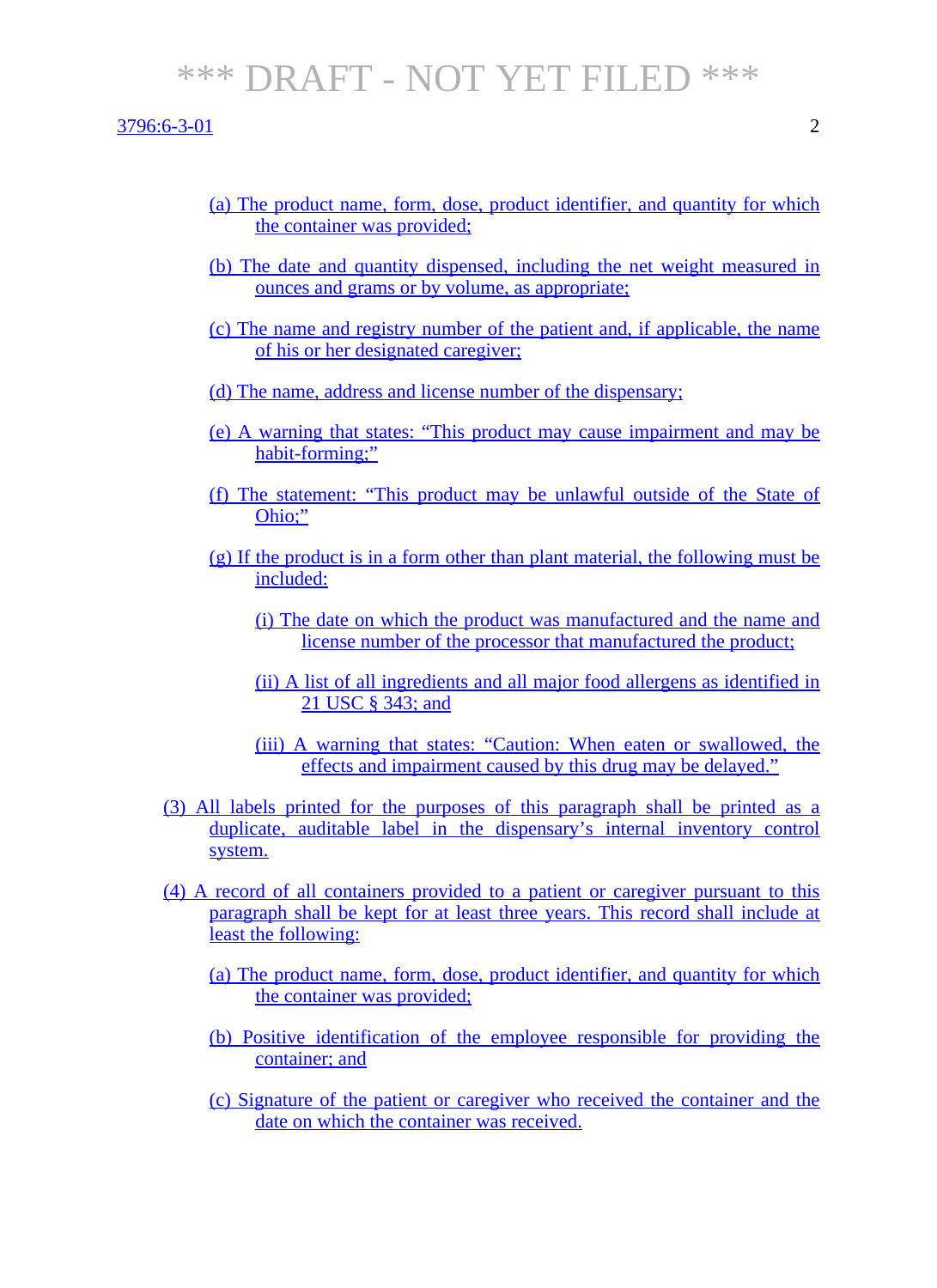#### 3796:6-3-01 3

(H) A dispensary shall place all products sold to the qualifying patient or caregiver in an opaque package that shall not indicate the contents of the package, the originating facility or in any other way cause another person to believe that the package may contain marijuana.

(I) A dispensary shall not permit any person to enter the dispensary department unless:

- (1) Such person is a licensed dispensary employee whose responsibilities necessitate access to the dispensary department;
- (2) Such person is a registered patient or caregiver whose active registration is verified before entry into the dispensary department. Patients and caregivers shall not be permitted behind the service counter or in other restricted access areas; or
- (3) Such person's responsibilities otherwise necessitate access to the dispensary department and then only for as long as necessity requires. Persons necessitating access may include authorized agents from the state board of pharmacy and local, state, or federal law enforcement authorities. All others who necessitate access shall be under direct personal supervision while on licensed dispensary premises.
- (J) All dispensary employees shall at all times while on dispensary premises, wear above the waist, the employee identification card issued by the state board of pharmacy. The card shall clearly identify the employee to the public and contain, at a minimum:
	- (1) An image of the employee;
	- (2) The date on which the license expires;
	- (3) The employee's current name; and
	- (4) The name of the dispensary.
- (K) A dispensary shall maintain a list of all third-party vendors. The third-party vendor list shall be provided to the state board of pharmacy upon request.
- (L) A dispensary shall establish, maintain and comply with written policies and procedures as submitted in an operations and management practices plan, approved by the state board of pharmacy, for the safe handling, security, inventory and distribution of medical marijuana. Such policies and procedures shall include methods for identifying, recording and reporting diversion, theft or loss, for correcting errors and inaccuracies in inventories and any other required policy set forth in Chapter 3796. of the Revised Code and this division.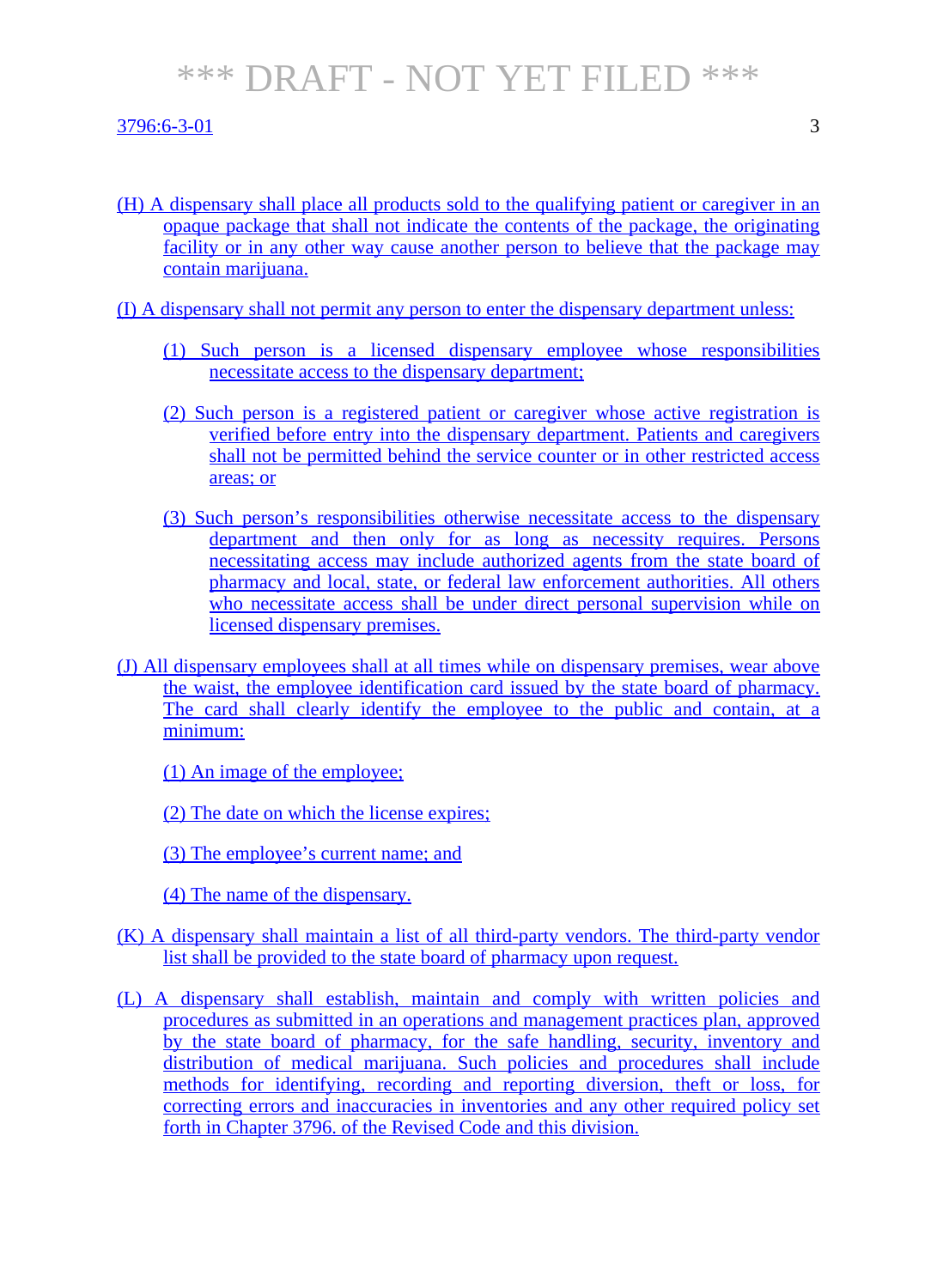### 3796:6-3-01 4

- (M) A dispensary designated representative shall review dispensary organization policies and procedures at least once every twelve months from the issue date of the certificate of operation and update as needed or as requested by the state board of pharmacy. The time and date of such reviews shall be documented at the completion of each review.
- (N) No medical marijuana requiring refrigeration or hot-holding or considered potentially hazardous food shall be possessed or sold by a dispensary.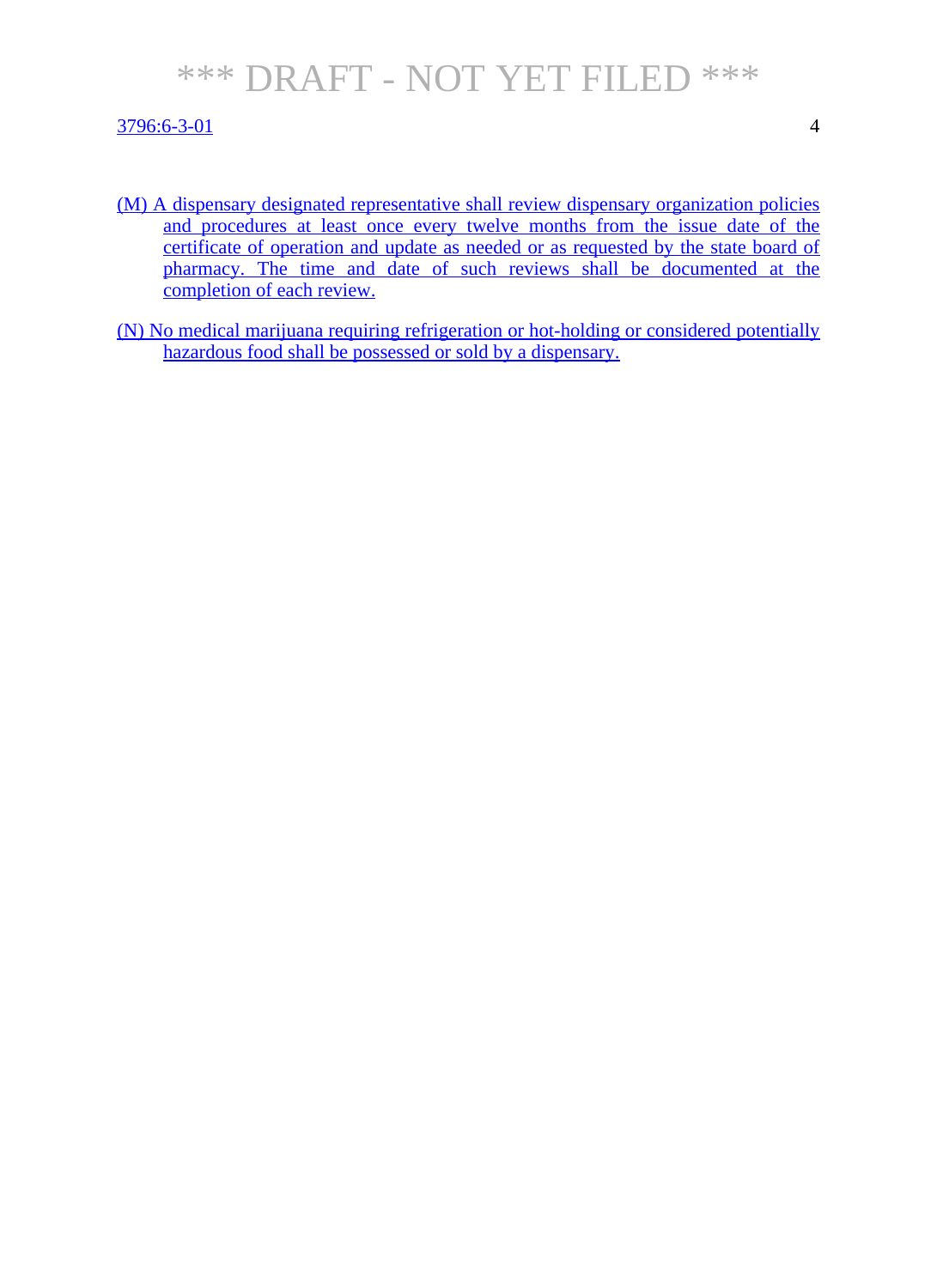3796:6-3-02 **Dispensary premises generally.**

(A) The premises of a dispensary shall be located within Ohio.

- (B) Pursuant to section 3796.30 of the Revised Code, no dispensary shall be located within five hundred feet of the boundaries of a parcel of real estate having situated on it a school, church, public library, public playground, or public park.
- (C) In addition to the limitations on a dispensary location pursuant to paragraph (B) of this rule, a dispensary shall not be located within five hundred feet of a community addiction services provider as defined under section 5119.01 of the Revised Code.
- (D) The dispensary shall be equipped as to land, buildings, and equipment to properly carry on the business of a medical marijuana dispensary.
- (E) The dispensary certificate of operation shall be prominently displayed at the location where the licensee is authorized to operate.
- (F) The premises and operations of a licensee shall conform to all relevant fire codes, local zoning and planning requirements.
- (G) It is the responsibility of a dispensary's associated key employees to promptly notify the state board of pharmacy of any change of the principal place of business.
- (H) No major renovation or modification shall be undertaken without notification to and inspection and approval from the state board of pharmacy and submittal of the required fee. Such renovations include, but are not limited to:

(1) New facilities to be constructed or used for medical marijuana; and

(2) Work or storage areas to be constructed or used for medical marijuana.

- (I) All lighting outside and inside of a dispensary location must be maintained in good working order and wattage sufficient for clear security and surveillance.
- (J) A dispensary shall ensure that any building or equipment used by a dispensary for the storage or sale of medical marijuana is maintained in a clean and sanitary condition.
- (K) Each dispensary that sells edible medical marijuana products shall display a placard that states the following: "Edible medical marijuana products were produced in a kitchen, not subject to public health inspections, that may also process common food allergens."
	- (1) The placard shall be no smaller than twenty-four inches tall by thirty-six inches wide, with typed letters no smaller than two inches.
	- (2) The placard shall be clearly visible and readable by customers and shall be written in English.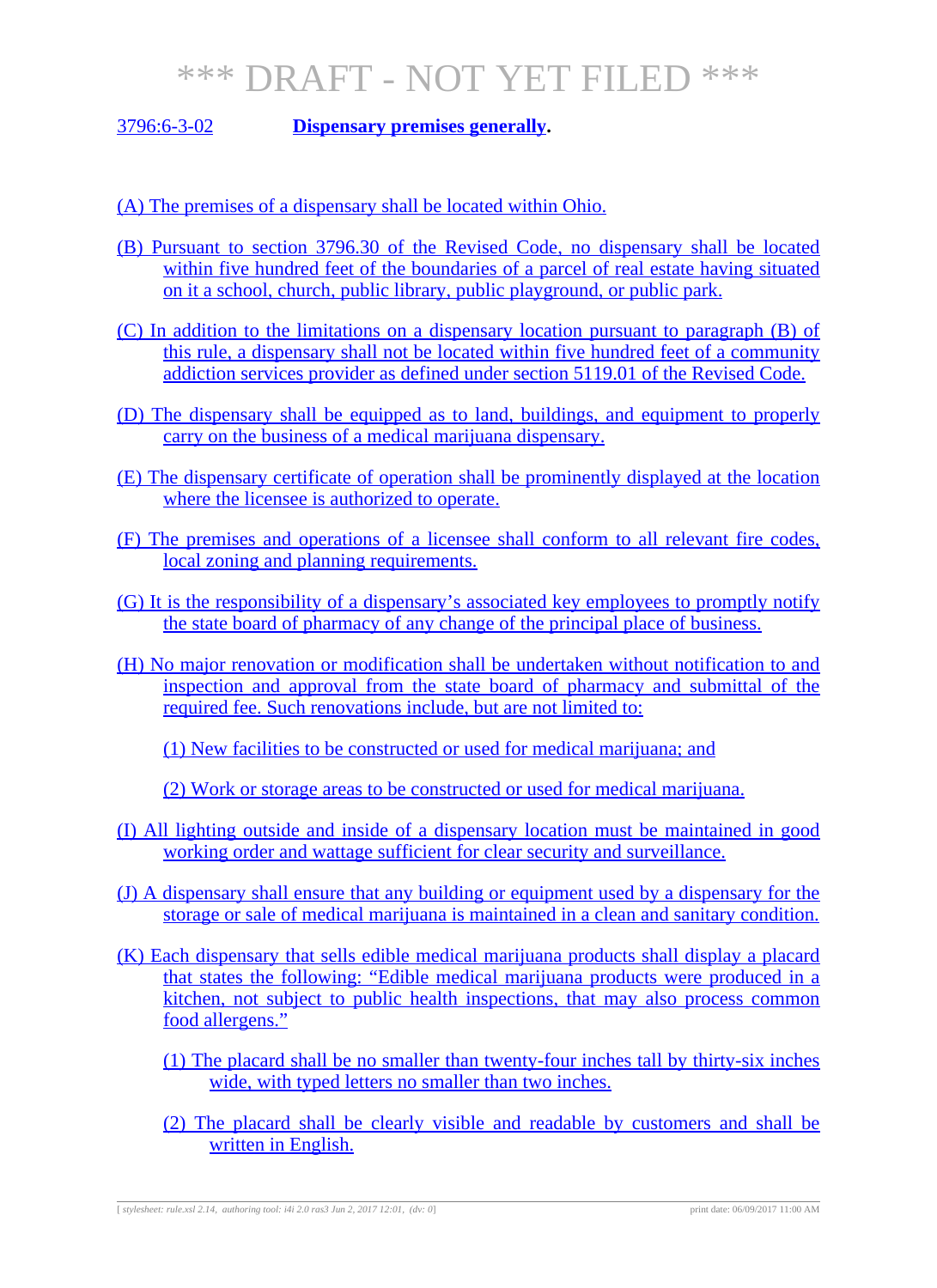3796:6-3-02 2

(3) The signage shall be placed in the area where edible medical marijuana products are sold, and may be translated into additional languages as needed.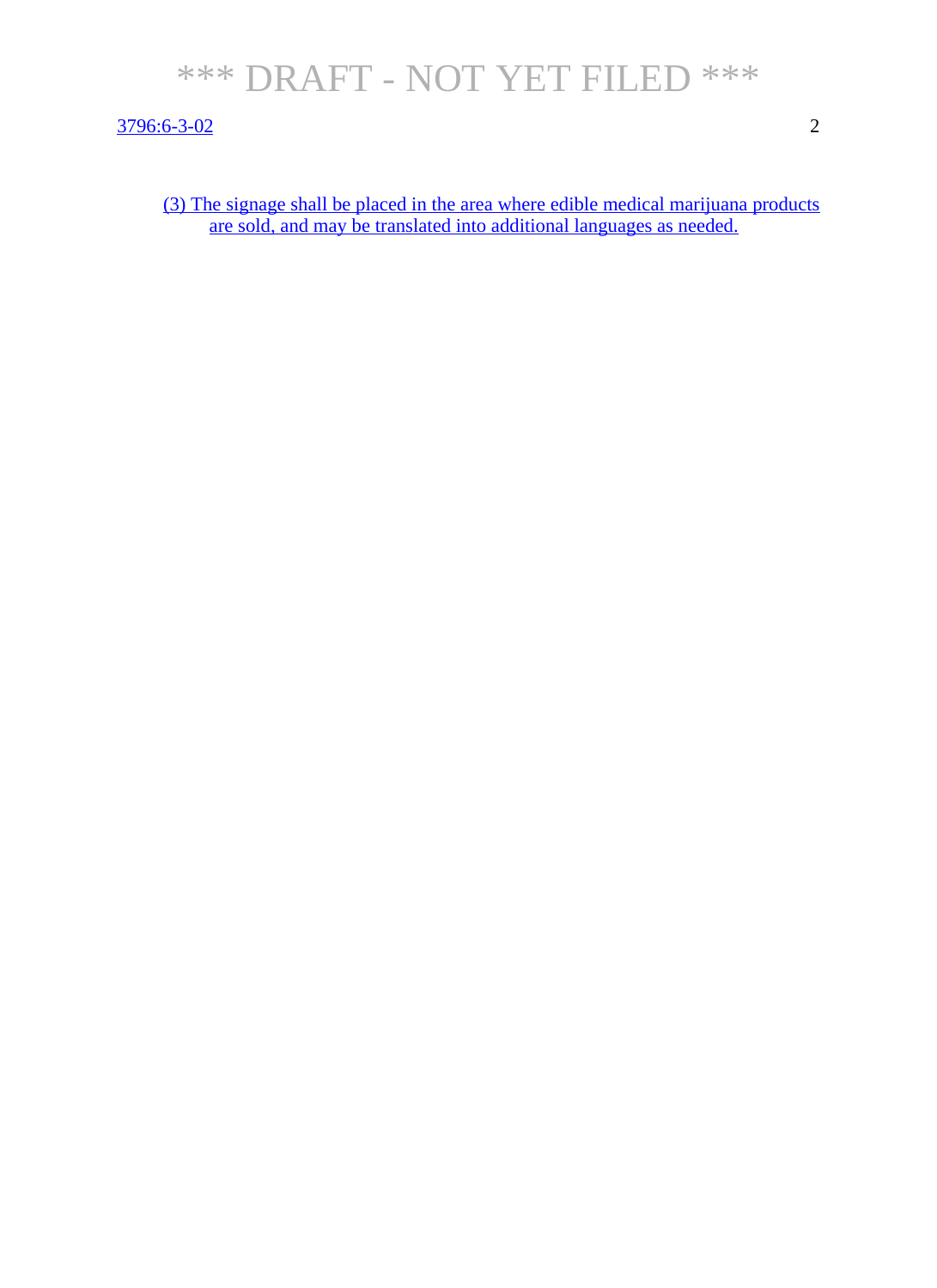### 3796:6-3-03 **Hours of operation.**

(A) A dispensary shall:

- (1) Conspicuously post the hours of operation of the dispensary at all public entrances to the dispensary; and
- (2) Clearly state the hours of operation of the dispensary in all advertising for the dispensary.
- (B) A dispensary shall not sell, serve, or dispense medical marijuana at any time other than between the hours of seven am EST and nine pm EST.
- (C) A dispensary shall be open for qualifying patients and caregivers to purchase medical marijuana for a minimum of thirty-five hours a week, except as otherwise authorized by the state board of pharmacy.
- (D) A dispensary that closes during its normal hours of operation shall implement procedures to notify qualifying patients and caregivers of when the dispensary will resume normal hours of operation. Such procedures may include, but are not limited to, telephone system messages and conspicuously posted signs. If the dispensary is, or will be, closed during its normal business hours for longer than two days, the dispensary shall immediately notify the state board of pharmacy.
- (E) A dispensary location must have at least two employees physically present at the dispensary location during all hours that the dispensary is open. At least one of those employees shall be a dispensary key employee.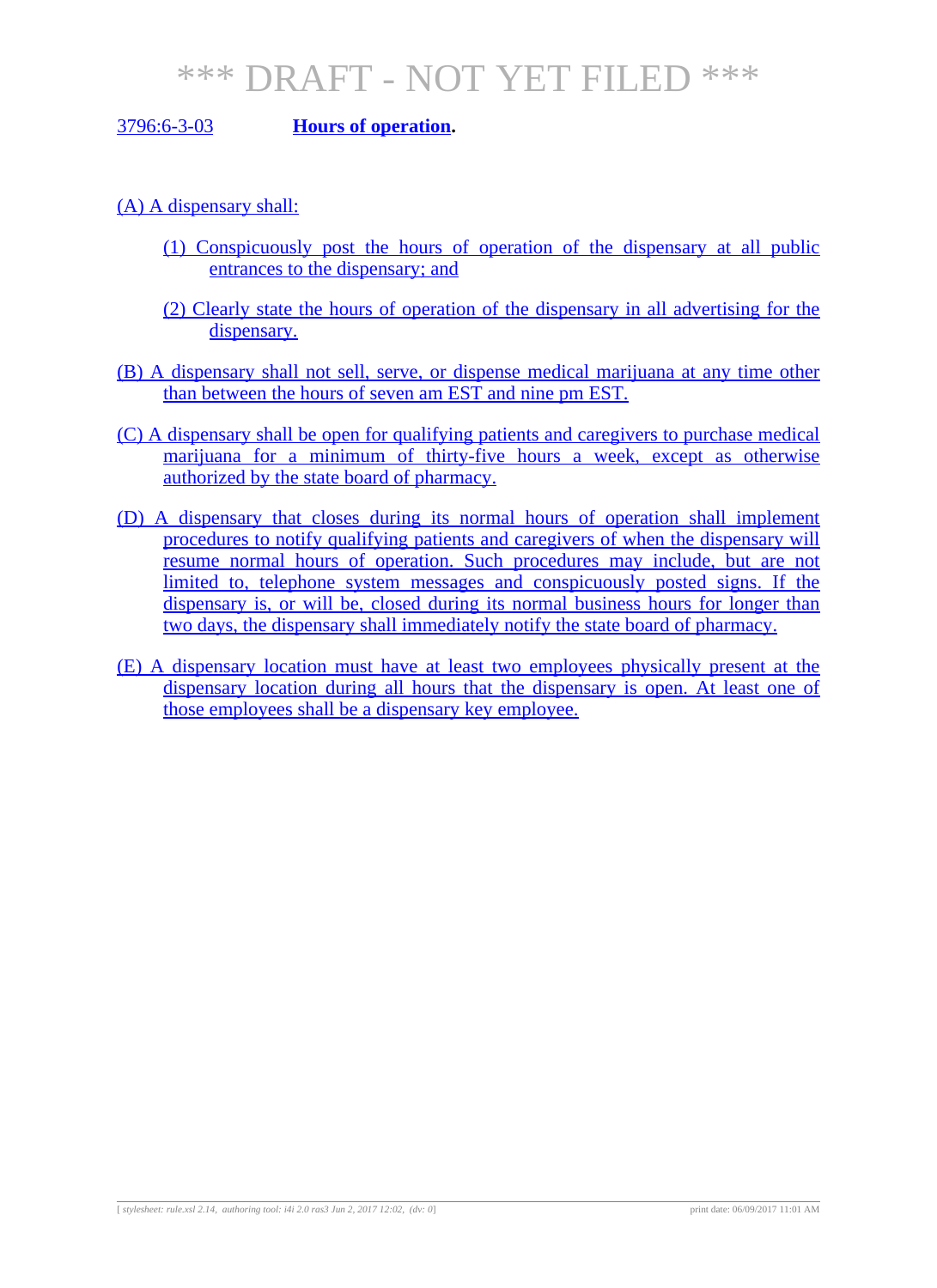### 3796:6-3-04 **Procedures when dispensary is closed.**

- (A) During times when a dispensary is closed, it shall be securely locked and equipped with an alarm system approved by the state board of pharmacy. Such alarm shall be activated and operated separately from any other alarm system at the dispensary and shall be able to immediately detect entrance to the dispensary at times when it is closed.
	- (1) Keys and access codes to the alarm system shall be controlled in such a manner so as to prevent access to the dispensary by anyone other than authorized dispensary key employees.
	- (2) Only a dispensary key employee shall have the authority to deactivate the alarm system.
- (B) During times when a dispensary is closed, it shall have an operating surveillance system in accordance with rule 3796:6-3-16 of the Administrative Code.
	- (1) The surveillance system shall either collect and store video surveillance on a twenty-four-hour basis; or
	- (2) It shall live-stream on a twenty-four-hour basis and be capable of activation when the motion is detected and when the dispensary's security system detects an intrusion. All motion detection delay systems shall carry a filter time of no less than six seconds.
- (C) A dispensary shall store medical marijuana in an approved safe or approved vault within a restricted access area.
- (D) A dispensary shall not sell medical marijuana when the dispensary is closed.
- (E) A designated representative shall notify the state board of pharmacy immediately upon discovery of any unauthorized access at the dispensary.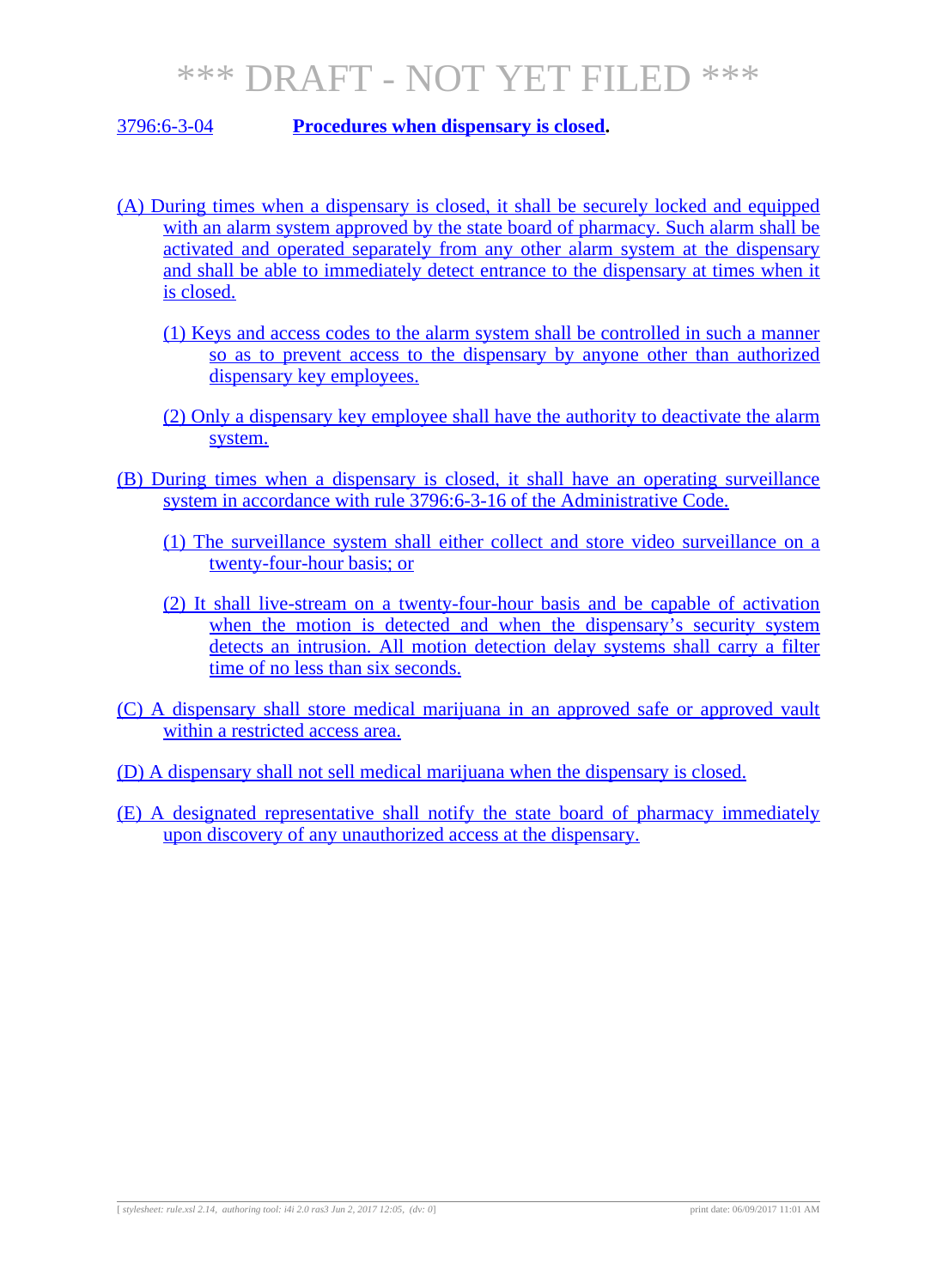### 3796:6-3-05 **Medical marijuana dispensary designated representative.**

- (A) Each dispensary shall have a designated representative at all times. The designated representative must hold a dispensary associated key or key employee license. Maintaining a designated representative is a continuing requirement for a certificate of operation.
- (B) The designated representative shall be physically present at licensed dispensary premises at least twenty hours each week and must be able to be contacted by dispensary employees during a dispensary's hours of operation.
- (C) A dispensary key employee shall be the designated representative for no more than one dispensary location.
- (D) A designated representative for a licensed dispensary shall be responsible for:
	- (1) Oversight of the delivery and receipt of medical marijuana and medical marijuana products to a dispensary;
	- (2) The supervision and control of medical marijuana and medical marijuana products under the custody of a dispensary;
	- (3) Adequate safeguards of medical marijuana and medical marijuana products to assure that the sale or other distribution of medical marijuana and medical marijuana products will occur only by dispensary employees licensed by the state board of pharmacy;
	- (4) Notifying the state board of pharmacy within twenty-four hours of learning of a dispensary employee's arrest for disqualifying offense;
	- (5) Ensuring that prompt, written notice is provided to the state board of pharmacy, including the date of the event, when a dispensary employee no longer serves as an associated key or key employee or is no longer employed by the dispensary;
	- (6) Maintaining all required dispensary records;
	- (7) Ensuring that the state board of pharmacy is immediately notified of a known or suspected theft, diversion or loss of medical marijuana; and
	- (8) Maintaining a current and active medical marijuana key or associated key employee license.
- (E) The designated representative and all licensed medical marijuana associated key, key, and support employees are responsible for compliance with all state laws, regulations and rules regulating the dispensing of medical marijuana.
- (F) When there is a change of designated representative, the state board of pharmacy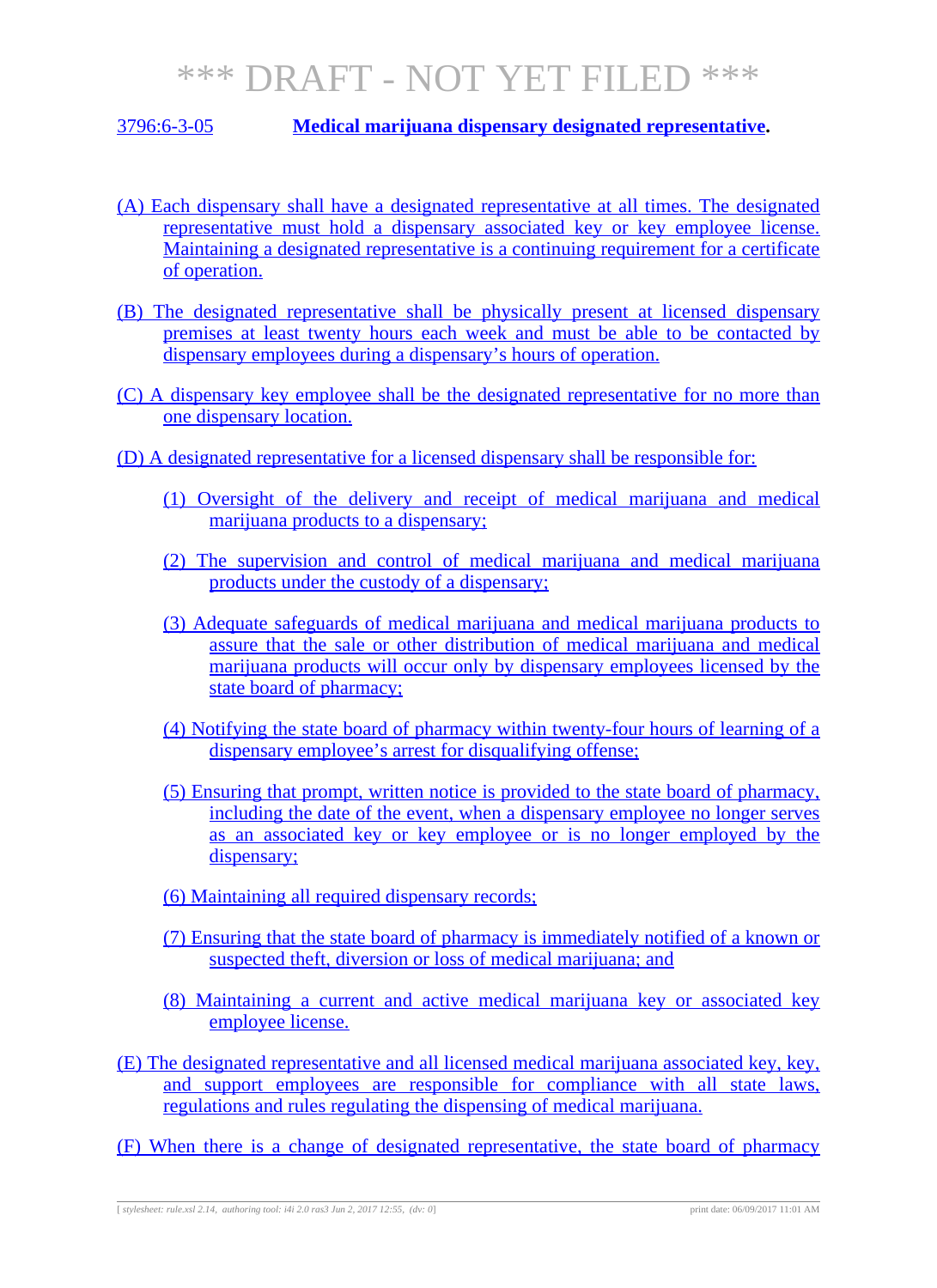#### 3796:6-3-05 2

shall be notified within ten business days of the effective date of the appointment of a new designated representative in a manner prescribed by the state board of pharmacy.

- (1) A complete inventory shall be taken of the medical marijuana and medical marijuana products on hand with the new designated representative on the effective date of the change of designated representative.
- (2) The new designated representative shall be responsible for completing and maintaining this inventory record at the site of the dispensary.
- (3) Upon separation of a designated representative's employment, the dispensary shall reclaim the designated representative's key employee card and promptly return it to the state board of pharmacy.
- (G) If advanced notification of a change of designated representative to the state board of pharmacy is impracticable due to such events as death, incapacity, or termination, the dispensary shall immediately notify the state board of pharmacy and request a temporary certificate of authority allowing the continuing operation.
	- (1) The request shall include the name of an interim designated representative until a replacement is identified, or shall include the name of the replacement. If an interim designated representative is named, the interim designated representative shall be a licensed dispensary employee.
	- (2) The state board of pharmacy shall issue the temporary certificate of authority promptly after it receives the request.
	- (3) If a dispensary fails to immediately notify the state board of pharmacy and request a temporary certificate of authority after the separation of the designated representative, its certificate of operation shall become ineffective until the state board of pharmacy approves the temporary certificate of authority or registers a new designated representative.
	- (4) No temporary certificate of authority shall be valid for more than ninety days.
	- (5) The succeeding designated representative shall register with the state board of pharmacy as a dispensary key employee under this division. Once the permanent designated representative replacement is licensed as a dispensary key employee, the temporary certificate of authority is void.

(H) No designated representative for a licensed medical marijuana dispensary shall:

(1) Have ever been denied a license to prescribe, dispense, administer, supply, or sell a controlled substance by the appropriate issuing body of any state or jurisdiction, based, in whole or in part, on the inappropriate prescribing dispensing, administering, supplying or selling a controlled substance or other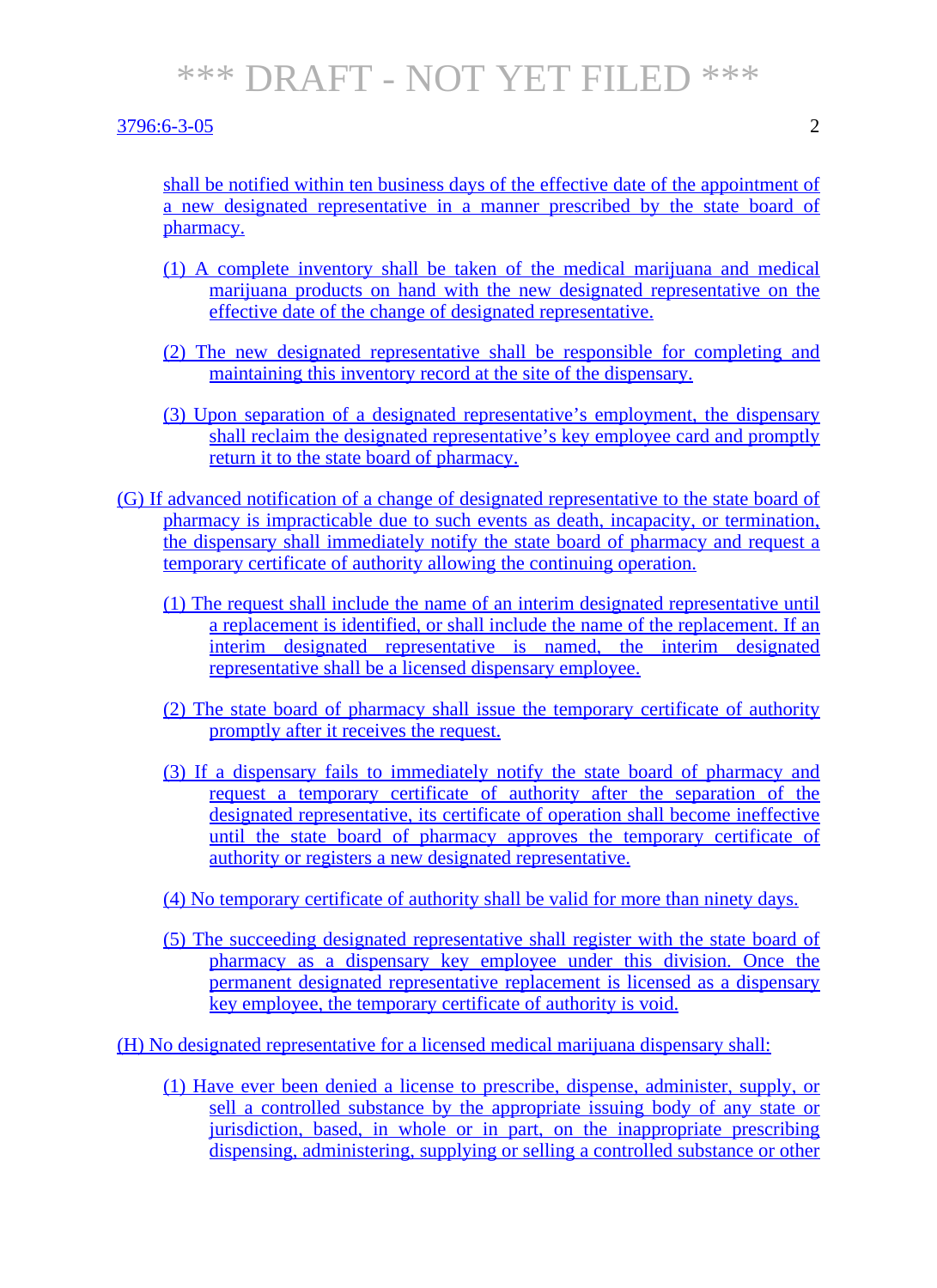#### 3796:6-3-05 3

- (2) Have held a license issued by the drug enforcement administration or a state licensing agency in any jurisdiction, under which the person may prescribe, dispense, administer, supply or sell a controlled substance, that has ever been restricted or surrendered, based, in whole or in part, on the prescriber's inappropriate prescribing, dispensing, personally furnishing, diverting, administering, supplying, or selling a controlled substance or other dangerous drug.
- (3) Have been subject to disciplinary action by any licensing entity that was based, in whole or in part, on the prescribers inappropriate prescribing, dispensing, diverting, administering, personally furnishing, diverting, supplying or selling a controlled substance or other dangerous drug.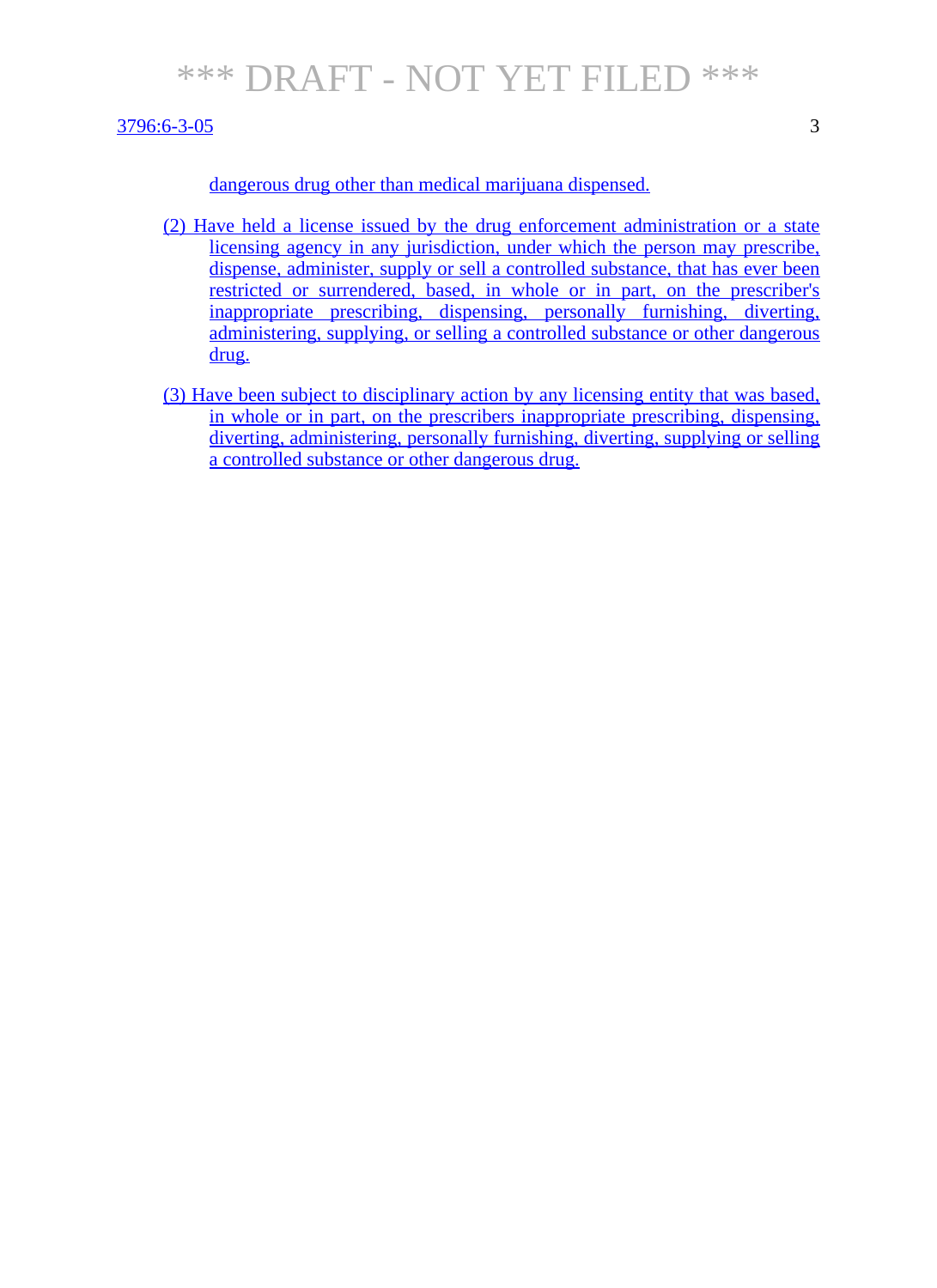3796:6-3-06 **Receipt of medical marijuana by a dispensary.**

(A) Each dispensary shall:

- (1) Establish a standard operating procedure for all aspects of the receipt, storage, packaging, labeling, handling, tracking and dispensing of products containing medical marijuana and medical marijuana waste;
- (2) Use the state inventory tracking system, established pursuant to section 3796.07 of the Revised Code, to identify and track all information deemed necessary by the state board of pharmacy as it relates to the dispensary's stock of medical marijuana from the time it is received to the time it is dispensed to a patient or caregiver. All information related to the receipt, dispensing, and destruction of all medical marijuana, that the state board of pharmacy deems necessary, shall be transmitted electronically to the department of commerce through the inventory tracking system.
- (3) Transmit electronically to the state board of pharmacy the information related to the dispensing of all medical marijuana as set forth in rules 3796:6-3-08 and 3796:6-3-10 of the Administrative Code; and
- (4) Train each dispensary employee in the standard operating procedures related to the receipt, storage, dispensing, and disposal of medical marijuana and retain employee training attendance records.
- (B) Before accepting a delivery of medical marijuana, a dispensary key employee must inspect and acknowledge that the delivery meets relevant packaging and labeling requirements. The delivery of any medical marijuana failing to adhere to relevant packaging and labeling requirements shall not be accepted by a dispensary and shall be immediately returned to the processor or cultivator holding a plant-only processor designation.
- (C) A dispensary shall not accept expired, damaged, deteriorated, misbranded, or adulterated medical marijuana.
- (D) All areas where medical marijuana is delivered shall be secured and monitored with video surveillance. Access shall be limited to necessary licensed processor, cultivator, and dispensary employees.
- (E) All areas where medical marijuana and devices are stored must be dry, well-lighted, well-ventilated, and maintained in a clean and orderly condition. Storage areas shall be maintained at temperatures and under lighting conditions which will ensure the integrity of medical marijuana prior to its use.
- (F) Only individuals authorized pursuant to Chapter 3796. of the Revised Code and this division may have unsupervised access to medical marijuana.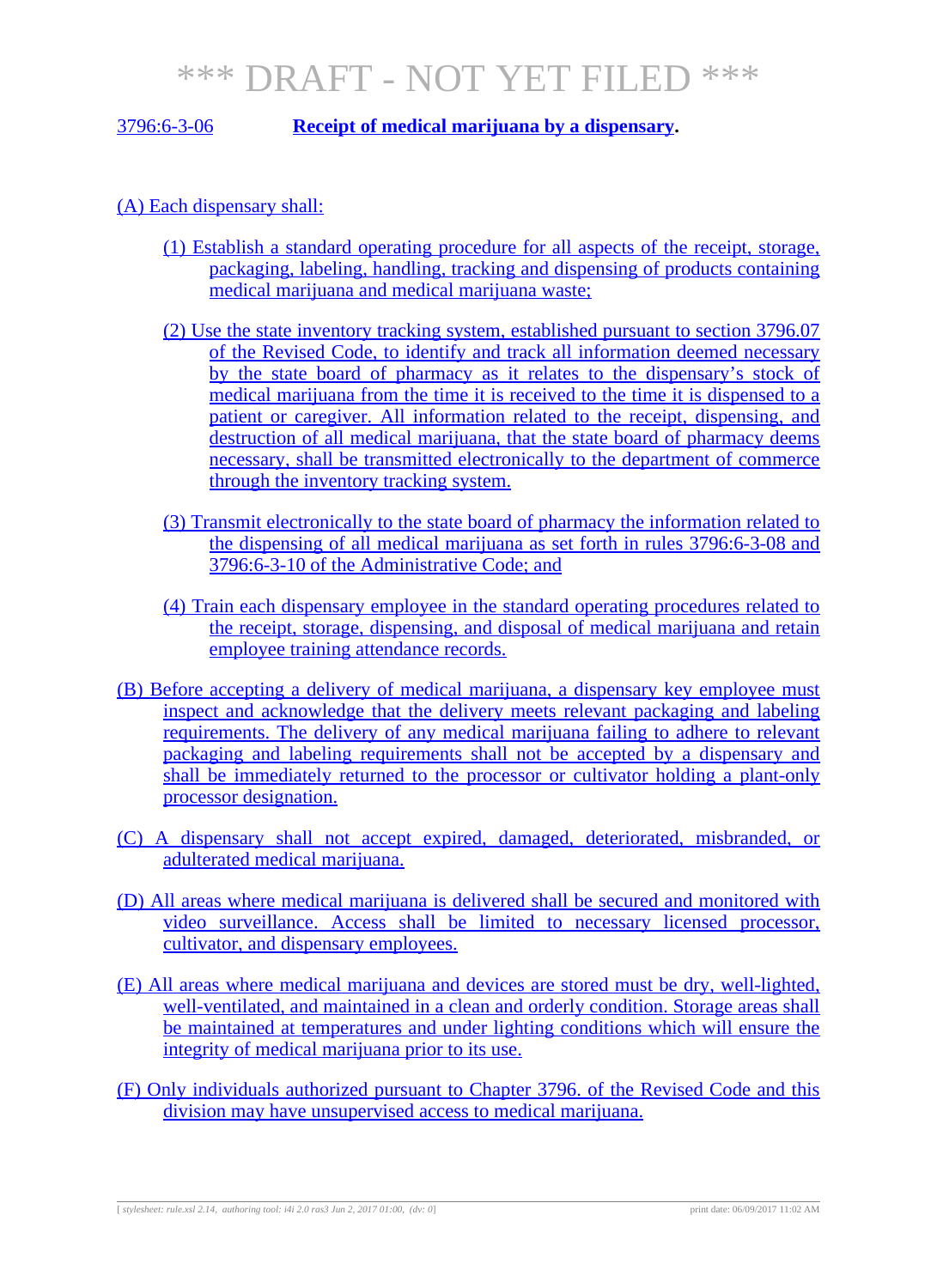### 3796:6-3-07 **Security, control, and storage of medical marijuana at a dispensary.**

- (A) Pursuant rule 3796:6-3-05 of the Administrative Code, a designated representative shall provide supervision and control of medical marijuana and medical marijuana products and adequate safeguards to ensure that such items are dispensed in accordance with Chapter 3796. of the Revised Code and this division, by the following procedures:
	- (1) A licensed dispensary key employee shall provide personal supervision of the medical marijuana and medical marijuana products, order forms, all records relating to the dispensing of medical marijuana and medical marijuana products, unless the state board of pharmacy has issued written approval to a dispensary allowing for the storage of records off-site.
	- (2) Whenever personal supervision of medical marijuana and medical marijuana products is not provided by a licensed dispensary key employee, physical or electronic security of such items must be provided according to the following requirements:
		- (a) The dispensary department, restricted access areas and stock of medical marijuana must each be secured by a physical barrier with suitable locks and an electronic barrier to detect entry at a time when licensed dispensary employees are not present. The physical barrier shall be constructed from floor to ceiling to separate the public entry area from the dispensary department. Such a barrier, before being put into use, must be approved by the state board of pharmacy.
		- (b) A restricted access area within the dispensary department must contain all medical marijuana, and if maintained on the licensed premises, all records relating to the dispensing of medical marijuana, and any other items required to be under personal supervision of a licensed dispensary employee.
		- (c) A dispensary maintaining records at a location other than the premises licensed by the state board of pharmacy or via a computerized recordkeeping system shall maintain an executed agreement with the company possessing or storing the records authorizing an agent of the state board of pharmacy access to the records maintained in accordance with this rule within three business days, excluding weekends and holidays. The dispensary is obligated to ensure the board receives the records in the timeframe specified in this rule.
		- (d) No item, product, record, or equipment that must be accessible to anyone other than a licensed dispensary employee may be stored in restricted access areas.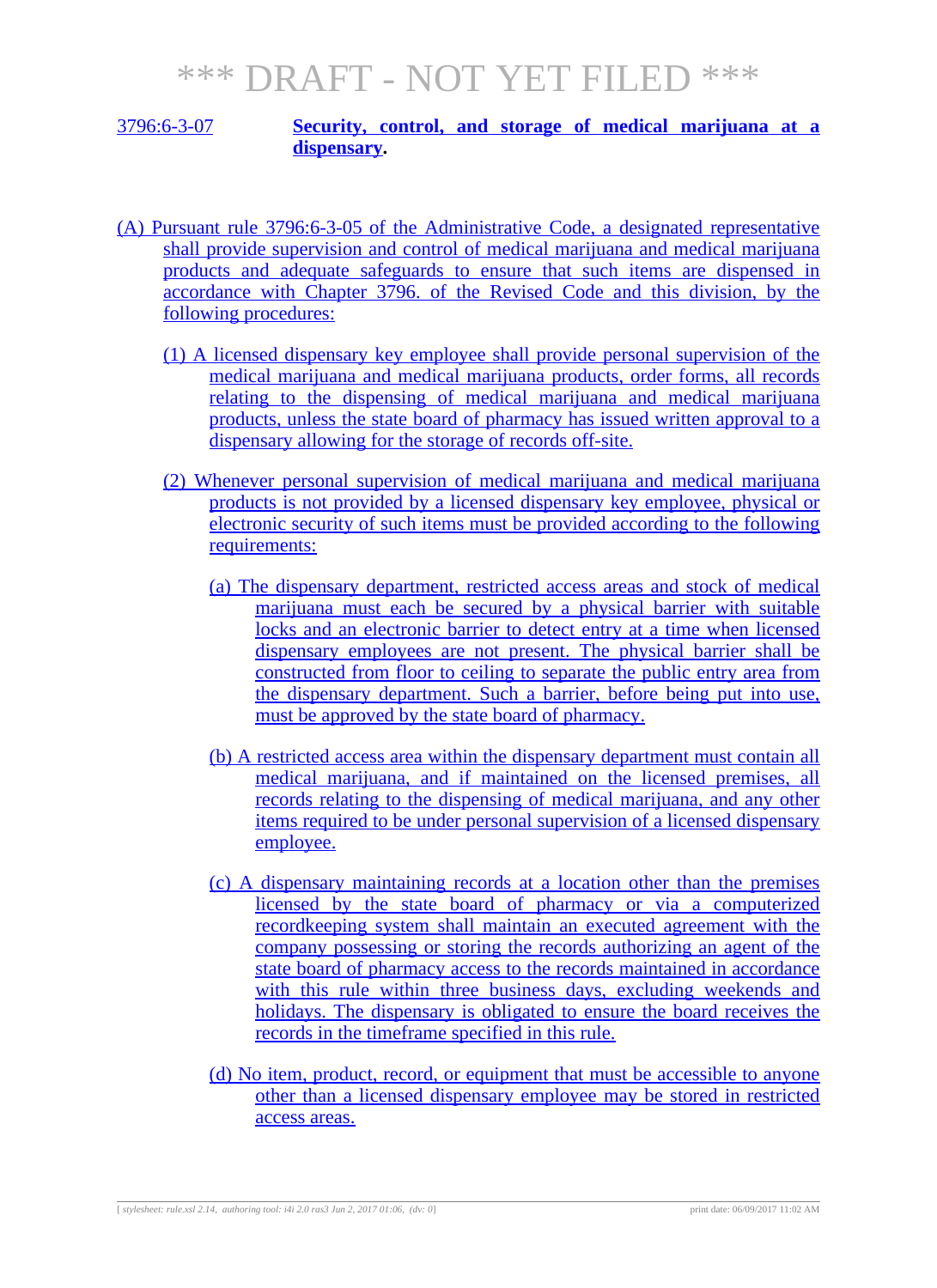3796:6-3-07 2

- 
- (e) No medical marijuana may be sold or otherwise dispensed at any time the dispensary department is closed.
- (3) Areas designated for the dispensing and storage of medical marijuana shall meet the security requirements in rule 3796:6-3-16 of the Administrative Code. No person may be within the physical confines of the area designated for dispensing or storage of medical marijuana unless under the personal supervision of a licensed dispensary employee.
- (B) A dispensary shall store inventory on the licensed premises. All inventory stored on the licensed premises must be secured in restricted access areas and tracked in the inventory tracking system.
- (C) A dispensary shall maintain adequate lighting, ventilation, temperature, humidity control, and equipment. Required equipment includes, but is not limited to, adequate personal protective equipment for employees.
- (D) Containers storing expired, damaged, deteriorated, misbranded, adulterated or opened medical marijuana shall be separated from other medical marijuana until they are destroyed in accordance with the dispensary's destruction policy. Expired, damaged, deteriorated, misbranded, or adulterated medical marijuana shall not be stored at the licensed dispensary for more than one week.
- (E) The dispensary shall be maintained in a clean and orderly condition. It shall be free from infestation by insects, rodents, birds, or pests.
- (F) Medical marijuana shall be stored at appropriate temperatures and under appropriate conditions to help ensure that its identity, strength, quality and purity are not adversely affected.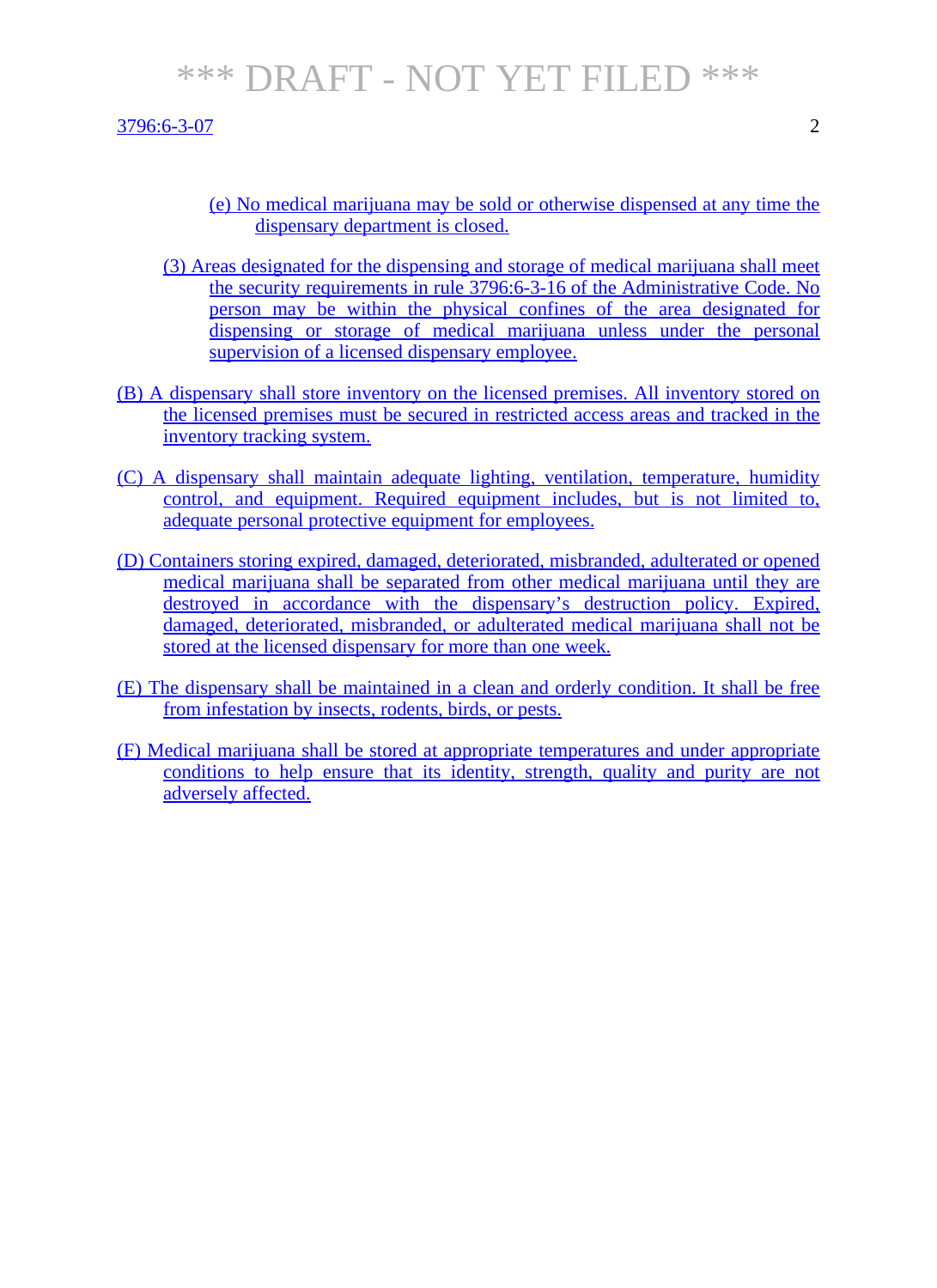### 3796:6-3-08 **Dispensing of medical marijuana.**

(A) A dispensary is authorized to sell medical marijuana only to:

- (1) Qualified patients, aged eighteen and older, and designated caregivers. No one other than employees of a dispensary shall sell medical marijuana to a patient or caregiver; and
- (2) Laboratories licensed under Chapter 4729-13 of the Administrative Code to possess dangerous drugs and controlled substances for scientific and clinical purposes.
- (B) A dispensary employee may exercise his or her judgment to determine whether to dispense medical marijuana to a patient or caregiver if the dispensary employee suspects that dispensing medical marijuana to the patient or caregiver may have negative health or safety consequences for the patient or for the public, or when the patient is exhibiting signs of potential abuse or diversion. Such a determination shall be reported to the state board of pharmacy within twenty-four hours.
- (C) A dispensary employee shall require the presentation of a registry identification card together with another form of approved state-issued photographic identification belonging to a qualifying patient or caregiver, prior to selling medical marijuana to such qualifying patient or caregiver.
- (D) A dispensary employee may dispense any portion of a patient's ninety-day supply of medical marijuana. The dispensary employee may dispense the remaining portion of the ninety-day supply of medical marijuana at any time except that no patient shall receive more than a ninety-day supply of medical marijuana in a ninety-day period. No caregiver shall receive more than the aggregate amount of medical marijuana authorized for each of the caregiver's patients.
- (E) Each dispensary internal inventory system shall be compatible with and capable of integrating with the state inventory tracking system.
- (F) Each dispensary shall use a scanner approved by the state board of pharmacy to retrieve patient registry data by scanning patient or caregiver registry identification cards and government issued photographic identification.
- (G) A dispensary shall not dispense expired, damaged, deteriorated, misbranded, adulterated, or opened medical marijuana.
- (H) When dispensing or selling medical marijuana all dispensaries shall comply with division (B) of section 3796.20 of the Revised Code including:
	- (1) Dispense or sell only upon a showing of a current, valid patient or caregiver registry identification card; and current and valid state photo identification. Medical marijuana may not be dispensed to a patient or caregiver who does not possess a registry identification card issued by the state board of

[ *stylesheet: rule.xsl 2.14, authoring tool: i4i 2.0 ras3 Jun 2, 2017 01:35, (dv: 0*] print date: 06/09/2017 11:02 AM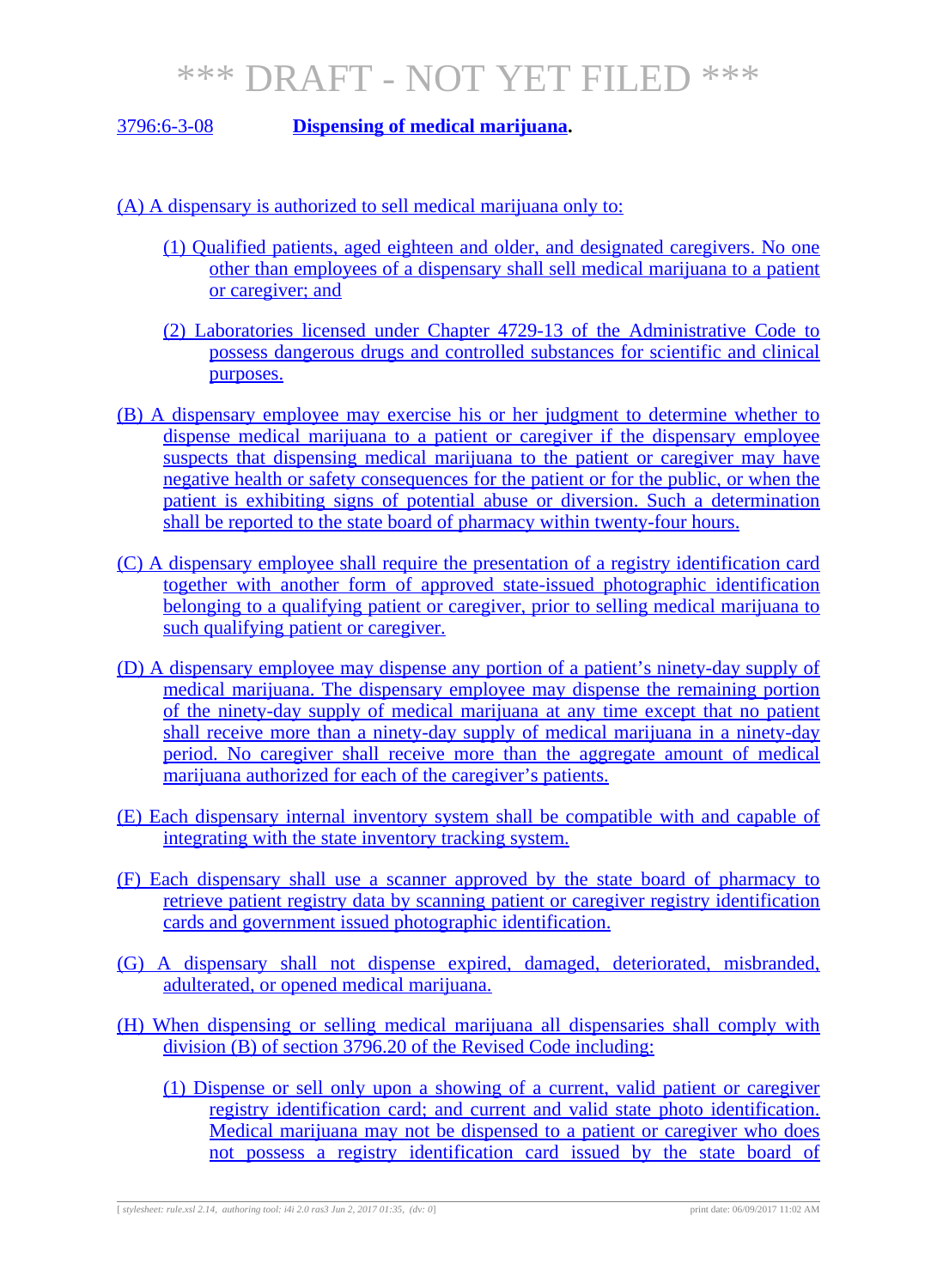3796:6-3-08 2

pharmacy, unless the dispensation is in accordance with a reciprocal agreement established pursuant to section 3796.16 of the Revised Code.

(2) A dispensary employee shall verify:

- (a) The validity of the patient or caregiver's registration by scanning the patient or caregiver's state-issued identification, such as a driver's license, or United States passport. The identification number on the item presented by the patient or caregiver must be identical to the identification number included in the patient's or caregiver's registry record;
- (b) Possession of a patient or caregiver registry card with the holder's name and state-issued identification card number that are identical to the name and state-issued identification card number on the state-issued identification card;
- (c) That the individual is a patient the patient has not purchased more than a ninety-day supply of medical marijuana in the last ninety days. If the individual is a caregiver, that the caregiver has not purchased more than a ninety-day supply of medical marijuana for a single patient in the last ninety days;
- (d) That the amount of medical marijuana that the patient or caregiver is requesting would not cause the patient to exceed a ninety-day supply of medical marijuana during any ninety-day calendar period, unless approved by the state board of pharmacy.
- (3) A dispensary employee shall confirm that each recommendation is complete. A complete recommendation contains the following:
	- (a) Patient full name;
	- (b) Patient residential address;
	- (c) Patient telephone number;
	- (d) Patient date of birth;
	- (e) Patient qualifying condition;
	- (f) State-issued identification number (such as driver's license number), or United States passport number;
	- (g) Patient registration number issued by the state board of pharmacy;
	- (h) Recommending physician's full name (first name and last name);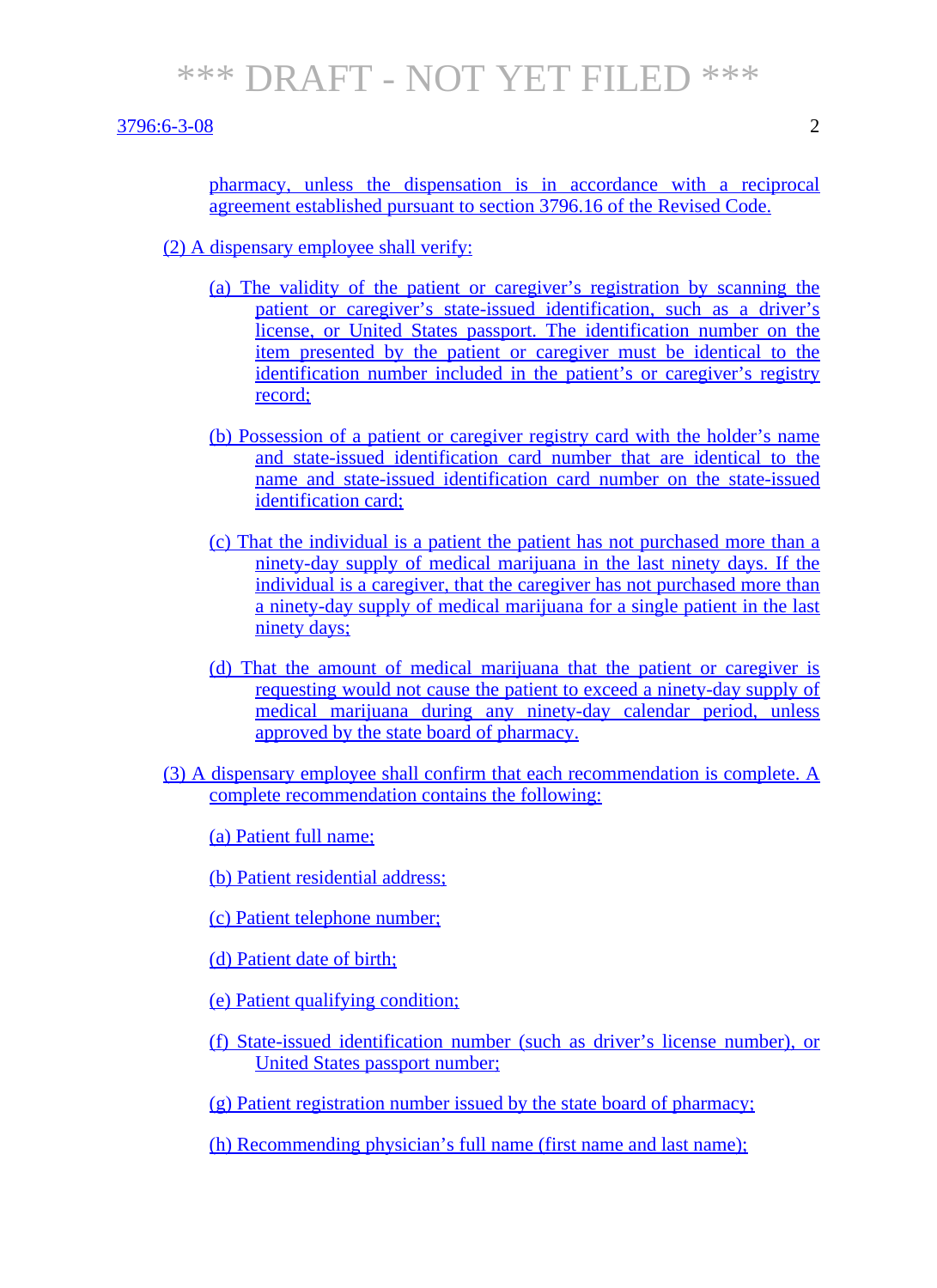3796:6-3-08 3

- (i) Physician's drug enforcement administration identification number;
- (j) Recommending physician's medical license number issued by the state medical board;
- (k) Recommending physician's certificate to recommend identification issued by the state medical board;
- (l) Date recommendation was issued by the recommending physician;
- (m) Recommending physician's business address, telephone number, and email address;
- (n) Indication whether the recommendation is new or a refill;
- (o) Number of the refill being dispensed; and
- (p) Date order written, which shall be the date the written recommendation was issued.
- (4) Update the patient record in the dispensary's internal inventory system with the following information:
	- (a) Dispensary certificate of operation number, which shall be populated by a number provided by the board;
	- (b) Dispensary name;
	- (c) Dispensary address;
	- (d) Dispensary telephone number;
	- (e) Date order filled, which shall be the date medical marijuana is dispensed;
	- (f) Order number, which shall be the serial number assigned to each medical marijuana product dispensed to a patient;

(g) Quantity;

- (h) Days' supply;
- (i) Product identifier, which shall be assigned by the state board of pharmacy;

(j) Payment code for either cash or third-party provider; and

(k) Drug name, which shall be the brand name of the medical marijuana.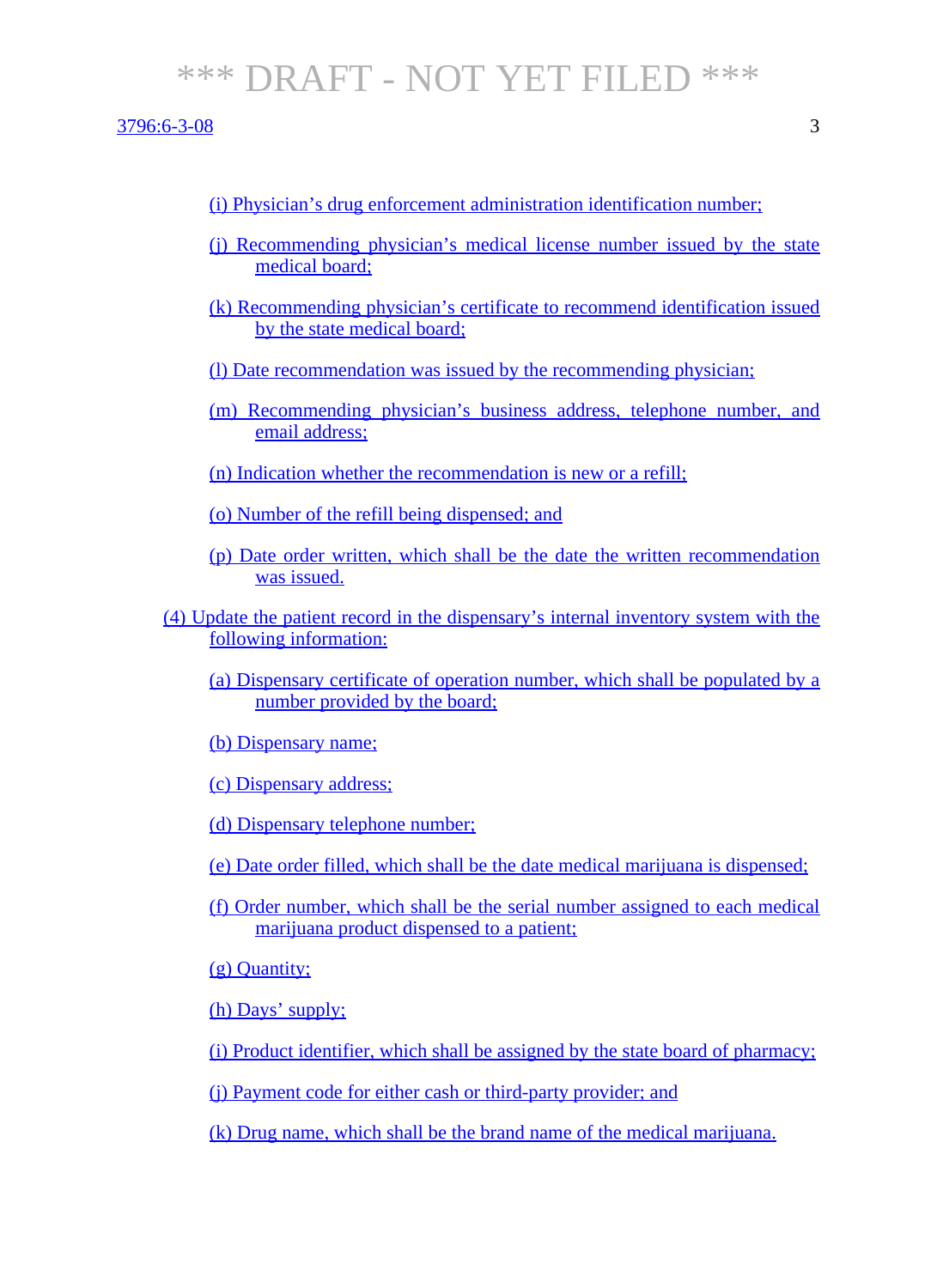### 3796:6-3-08 4

- (I) A dispensary may sell medical marijuana to patients and caregivers only in a direct, face-to-face exchange without the assistance of any electronic or mechanical device (such as a vending machine or other automated dispensing unit). A dispensary must sell medical marijuana in whole day increments.
- (J) A dispensary shall dispense medical marijuana in a manner consistent with any instructions for use as determined by the recommending physician.
- (K) A dispensary must include the name of the dispensary on the packaging of any medical marijuana or medical marijuana product it sells. Each package sold must be placed in an unmarked, opaque bag before leaving the dispensary.
- (L) All recommendations must be serially numbered when dispensed.
	- (1) There must be a complete accounting of all numbers used in the serial numbering system.
	- (2) All recommendations which are not refillable, either because of the dispensing of all refills or the length of time since issuance, shall be assigned a new serial number upon an authorization for additional dispensing by a recommending physician.
- (M) A dispensary shall maintain a record of each sale, purchase and return of medical marijuana in the inventory tracking system established pursuant to section 3796.07 of the Revised Code.
- (N) An order purporting to be a recommendation issued not in the usual course of professional treatment or in legitimate and authorized research is not a recommendation within the meaning and scope of Chapter 3796. of the Revised Code and the person who knowingly dispenses such a purported recommendation, as well as the person issuing it, shall be subject to the penalties provided for violations of the provisions of law relating to controlled substances. A dispensary employee is not required to dispense a recommendation of doubtful, questionable, or suspicious origin.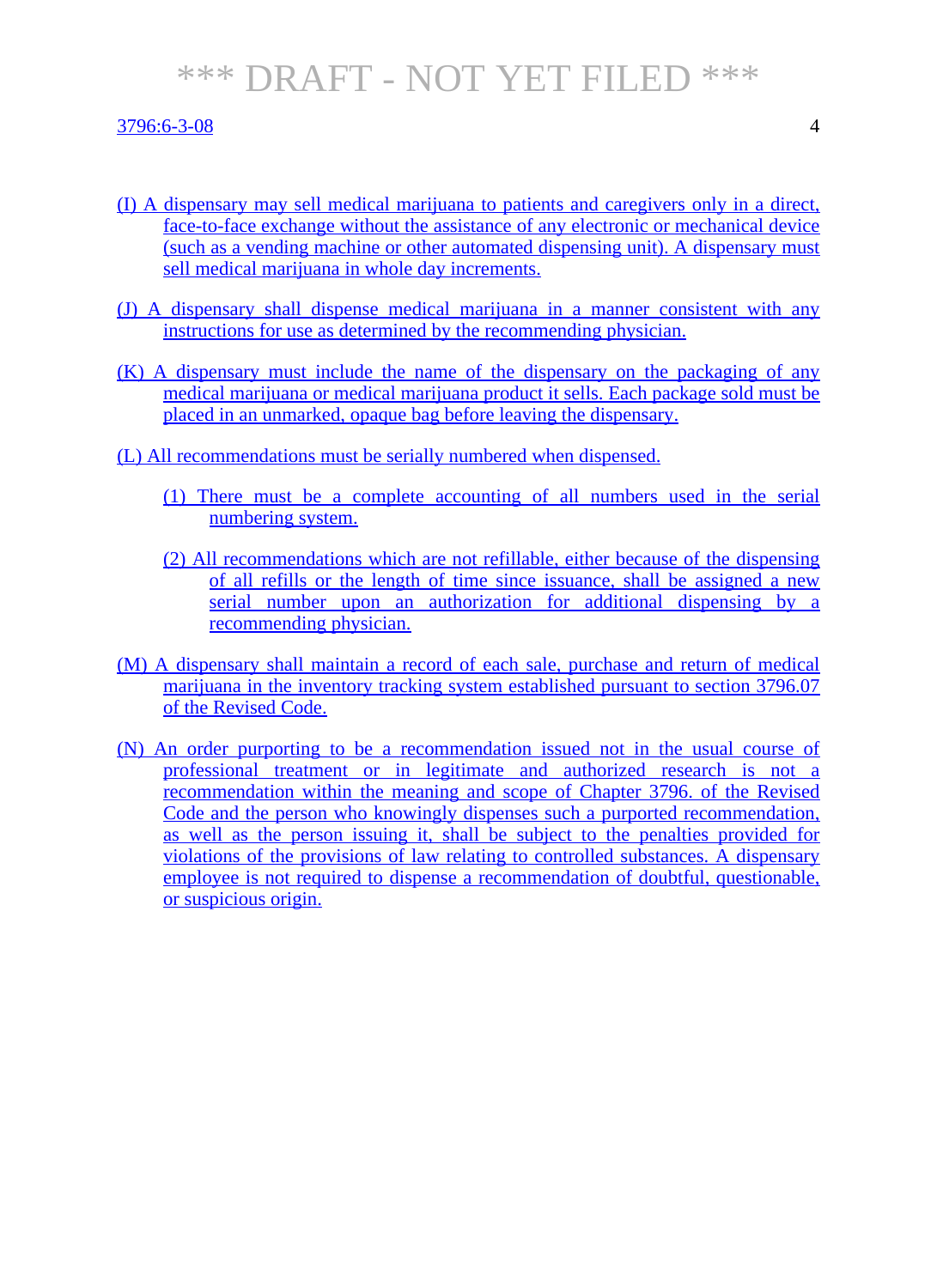### 3796:6-3-09 **Labeling requirements for medical marijuana sold at a dispensary and accompanying materials.**

- (A) A dispensary shall ensure that the following information is clearly provided on the outside of each container or package containing medical marijuana, prior to sale:
	- (1) The business or trade name and the license number of the cultivator that cultivated the marijuana;
	- (2) The product identifier;
	- (3) The date and quantity dispensed, including the net weight measured in ounces and grams or by volume, as appropriate;
	- (4) The name and registry number of the patient and, if applicable, the name of his or her designated caregiver;
	- (5) The name, address and license number of the dispensary;
	- (6) The cannabinoid profile and concentration levels and terpenoid profile as determined by the testing laboratory;
	- (7) A warning that states: "This product may cause impairment and may be habit-forming;"
	- (8) The statement: "This product may be unlawful outside of the State of Ohio;"
	- (9) The date on which the marijuana was harvested;
	- (10) If the product is in a form other than plant material, the following must be included:
		- (a) The date on which the product was manufactured and the name and license number of the processor that manufactured the product;
		- (b) A list of all ingredients and all major food allergens as identified in 21 USC § 343;
		- (c) A warning that states: "Caution: When eaten or swallowed, the effects and impairment caused by this drug may be delayed;" and
		- (d) If a marijuana extract was added to the product, a disclosure of the type of extraction process and any solvent, gas or other chemical used in the extraction process or any other compound added to the extract.

(B) The requirements set forth under paragraph (A) of this rule may be partially satisfied if required information is included on the cultivator or processor-created package. A dispensary shall include on its affixed label, any required information that is also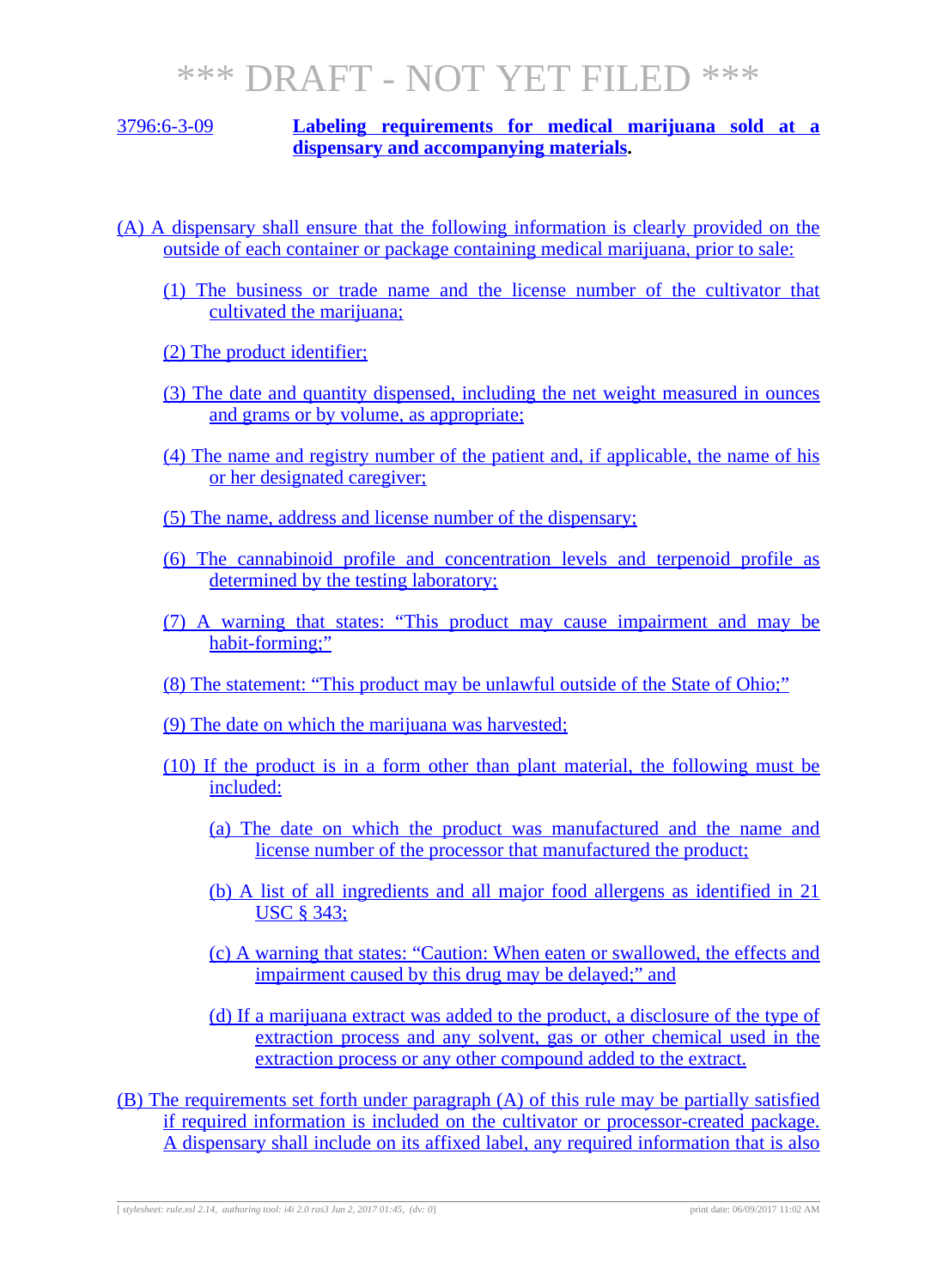#### 3796:6-3-09 2

included on the cultivator or processor-created package if that information is obscured, in whole or in part, by the affixed label.

- (C) A dispensary must provide with all medical marijuana dispensed, accompanying material that discloses any pesticide applied to the marijuana plants and growing medium during production and process and that contains the following warnings:
	- (1) "Warning: This product may cause impairment and may be habit-forming. Smoking medical marijuana is not permitted in the State of Ohio."
	- (2) "There may be health risks associated with consumption of this product."
	- (3) "Should not be used by women who are pregnant or breastfeeding."
	- (4) "For use only by the person named on the label of the dispensed product. Keep out of reach of children."
	- (5) "Marijuana can impair concentration, coordination and judgment. Do not operate a vehicle or machinery under the influence of this drug."
	- (6) The toll-free telephone line established by the state board of pharmacy in accordance with section 3796.17 of the Revised Code
	- (7) The text used on all accompanying material must be printed in at least twelve-point font and may not be in italics.
- (D) A dispensary shall include the following printed statement on the receipt or in the bag or other similar packaging in which dispensed medical marijuana is transferred from the dispensary to a patient or caregiver: "If you have a concern that an error may have occurred in the dispensing of your medical marijuana, you may contact the State of Ohio Board of Pharmacy, using the contact information found at medicalmarijuana.ohio.gov." Such language shall be in a size and font that is easily readable by patients.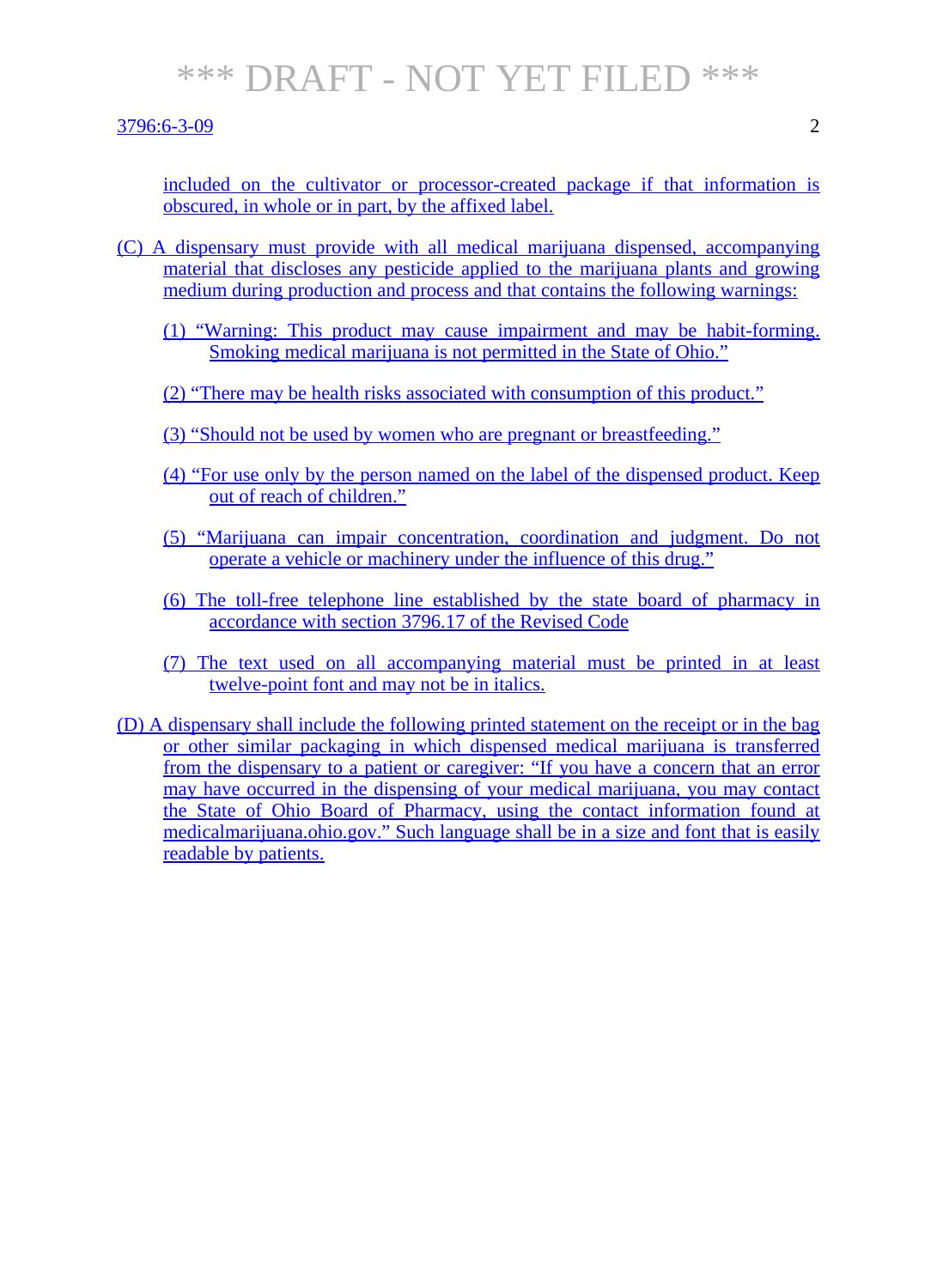### 3796:6-3-10 **Dispensary reporting into the prescription monitoring program.**

- (A) A dispensary shall transmit electronically to the state board of pharmacy, in a format suitable to the board, the information set forth below within five minutes of the dispensing of any and all medical marijuana:
	- (1) State license number, which shall be populated by a number provided by the board;
	- (2) Dispensary name;
	- (3) Dispensary address;
	- (4) Dispensary telephone number;
	- (5) Patient full name;
	- (6) Patient registry identification number;
	- (7) Patient residential address;
	- (8) Patient telephone number;
	- (9) Patient date of birth;
	- (10) Patient gender;
	- (11) Recommending physician's full name (first name and last name);
	- (12) Drug enforcement administration physician identification number;
	- (13) Date recommendation was issued by the recommending physician;
	- (14) Indication whether the recommendation is new or a refill;
	- (15) Number of the refill being dispensed;
	- (16) Date order filled, which shall be the date medical marijuana is dispensed;
	- (17) Order number, which shall be the serial number assigned to each medical marijuana product dispensed to a patient;

(18) Quantity;

(19) Days' supply;

(20) Product identifier, which shall be assigned by the board;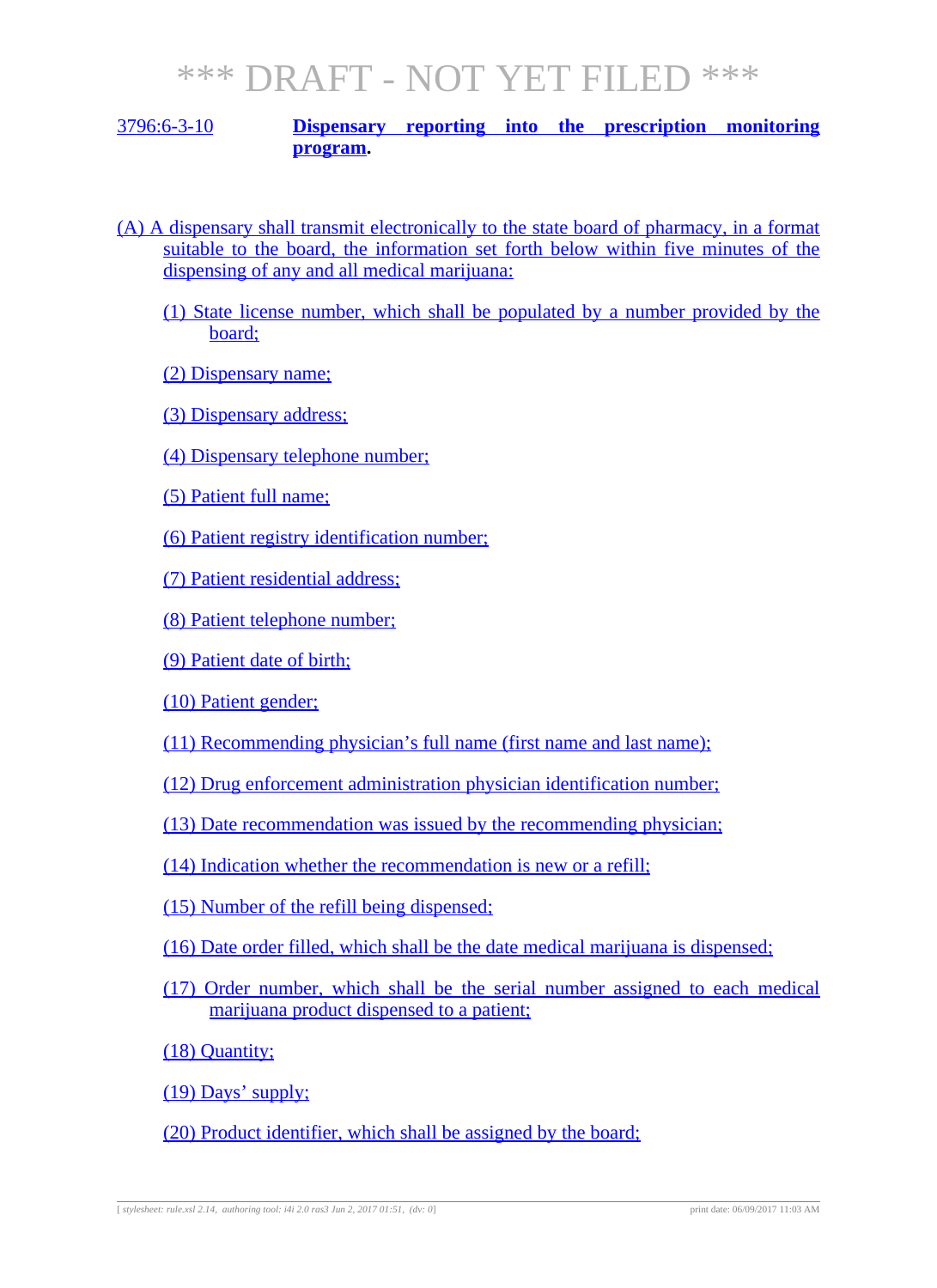#### 3796:6-3-10 2

(21) Date order written, which shall be the date the written recommendation was issued;

(22) Payment code for either cash or third-party provider; and

(23) Drug name, which shall be the brand name of the medical marijuana.

- (B) If a dispensary has no drug dispensing information required to be submitted to the board of pharmacy over any twenty-four-hour period, it must submit a "zero report."
- (C) The dispensing report or the "zero report" shall be consecutive and inclusive from the last date and time that information was submitted and shall be reported no later than thirty-six hours after the last time reported on a previous report.
- (D) Any dispensary whose normal business hours are not seven days per week shall electronically indicate its normal business hours to the board and a "zero report" will be automatically submitted on the dispensary's behalf on non-business days.
- (E) If a dispensary ceases to possess medical marijuana for dispensing, the designated representative shall notify the board of pharmacy electronically or in writing. The board shall be notified if the dispensary resumes dispensing.
- (F) All dispensing information required to be submitted to the board of pharmacy pursuant to paragraph (A) of this rule, must be transmitted in the format specified by the American Society for Automation in Pharmacy ("ASAP"), for prescription monitoring systems.
- (G) If a dispensary cannot electronically transmit the required information pursuant to paragraph (A), they must immediately contact the board of pharmacy to determine a mutually acceptable method of reporting. The dispensary must document in writing to the board of pharmacy the reasons for their inability to submit the required information.
- (H) A dispensary shall transmit the information required pursuant to this section in such a manner as to ensure the confidentiality of the information in compliance with all federal and state laws, including the federal Health Insurance Portability and Accountability Act of 1996, Public Law 104-191.
- (I) All medical marijuana dispensing information submitted to the drug database pursuant to this rule must be reported in an accurate and timely manner.
- (J) If the omission of dispensing information is discovered, the corrected information must be submitted to the board of pharmacy during the next reporting period after the discovery.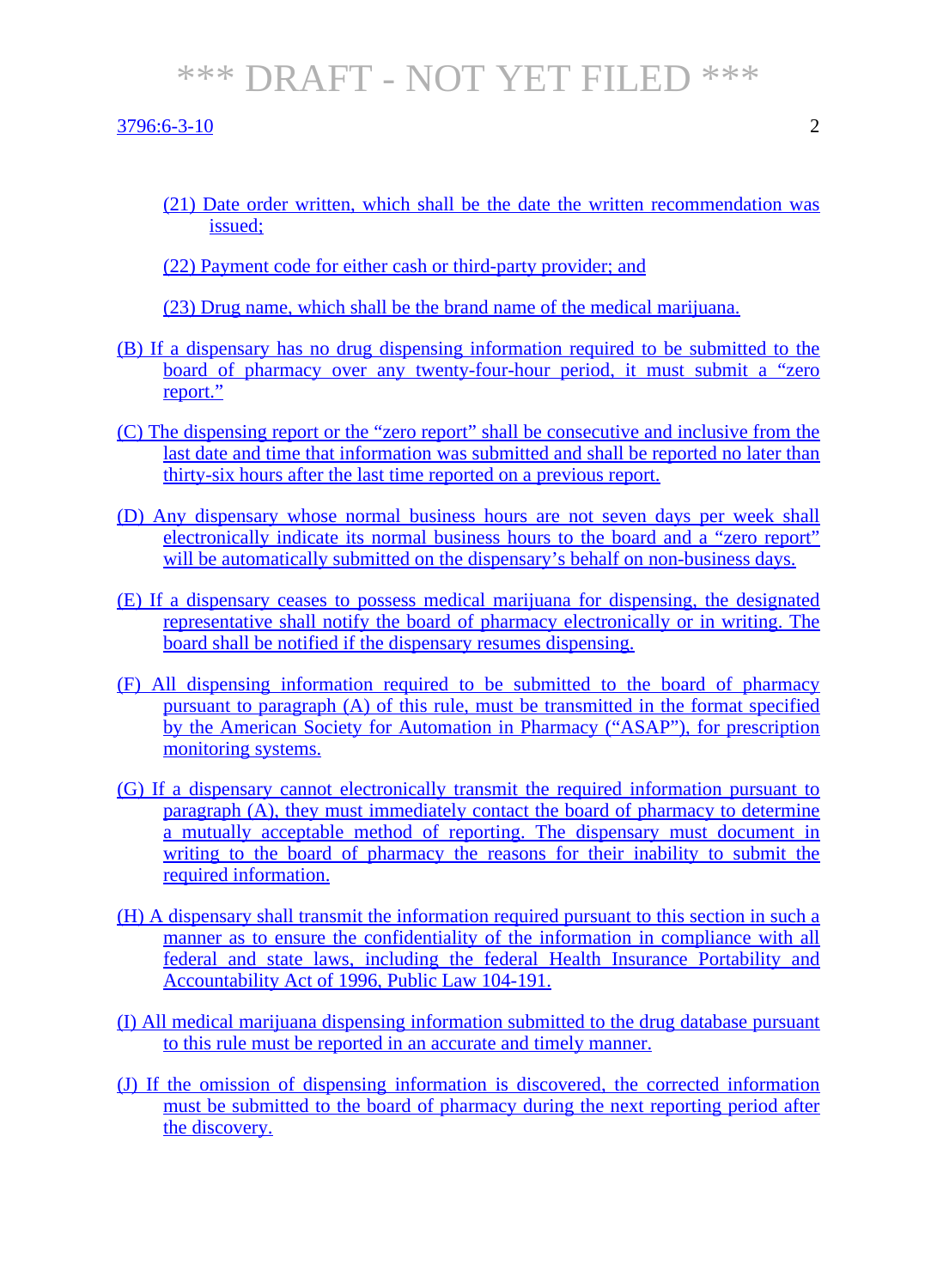#### 3796:6-3-10 3

- (K) If the omission of data or erroneous data is the result of a computer programming error, the dispensary must notify the board of pharmacy immediately by telephone and submit written documentation. The documentation shall fully describe the error and propose a date for submitting the corrected dispensing information. The board will review the written documentation to assure compliance with paragraph (A) of this rule.
- (L) Except as noted in paragraph (E) of this rule, all data must be submitted or corrected electronically unless prior permission for an alternate method is approved by the board of pharmacy.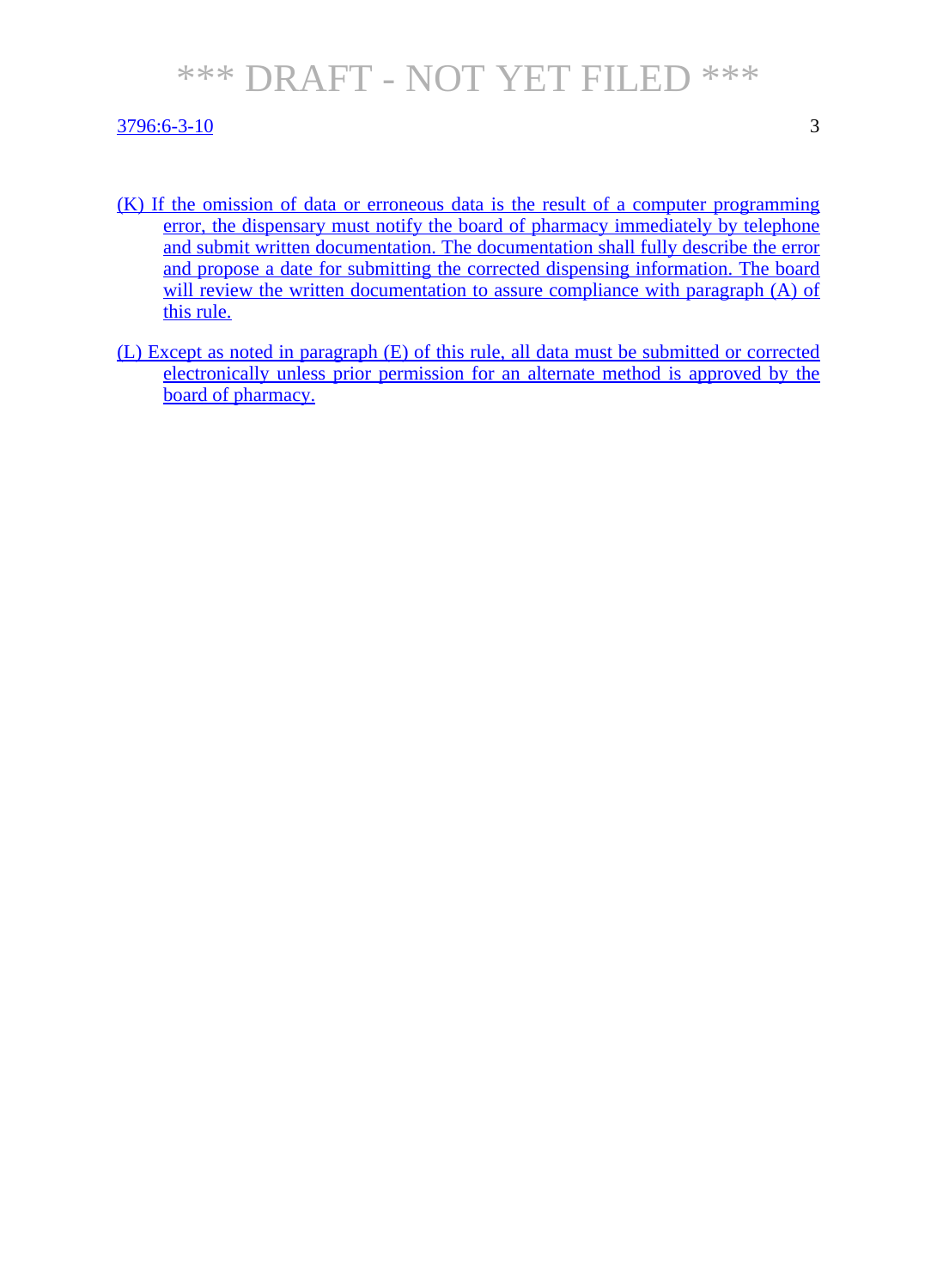### 3796:6-3-11 **Duty to report.**

- (A) Each dispensary employee is responsible to monitor for suspicious recommendations, unusual usage, or questionable disposition of medical marijuana.
- (B) Each dispensary employee shall notify the following upon discovery of the theft or loss of any medical marijuana or medical marijuana device, including medical marijuana in transit that was either shipped from or to the dispensary:
	- (1) The state board of pharmacy, by telephone immediately upon discovery of the theft or loss;
	- (2) Law enforcement authorities with jurisdiction over the location where the theft or loss occurred pursuant to section 2921.22 of the Revised Code.
- (C) Medical marijuana thefts or unexplained losses must be reported to the state board of pharmacy in writing irrespective of whether the medical marijuana is recovered and/or the responsible parties are identified and action taken against them. Written reports must be provided to the state board of pharmacy within forty-eight hours following the discovery of such theft or loss.
	- (1) The written report must include:
		- (a) The name, address, and license number of the dispensary;
		- (b) The amount and type of medical marijuana lost or stolen;
		- (c) The circumstances surrounding the loss or theft;
		- (d) The date the loss or theft was discovered;
		- (e) The person who discovered the loss or theft;
		- (f) The person responsible for the loss or theft if known; and
		- (g) Any other information that the reporter believes might be helpful in establishing the cause of the loss or theft.
	- (2) An exemption may be obtained upon sufficient cause if written notification cannot be completed within five business days.
	- (3) A request for waiver of the five business day limit must be requested in writing.
- (D) Each dispensary employee, immediately upon discovery of any fraudulent or otherwise unlawful recommendation shall notify the state board of pharmacy and law enforcement authorities. Upon receiving such notice, the state board of pharmacy shall notify the state medical board of all suspected fraudulent recommendations.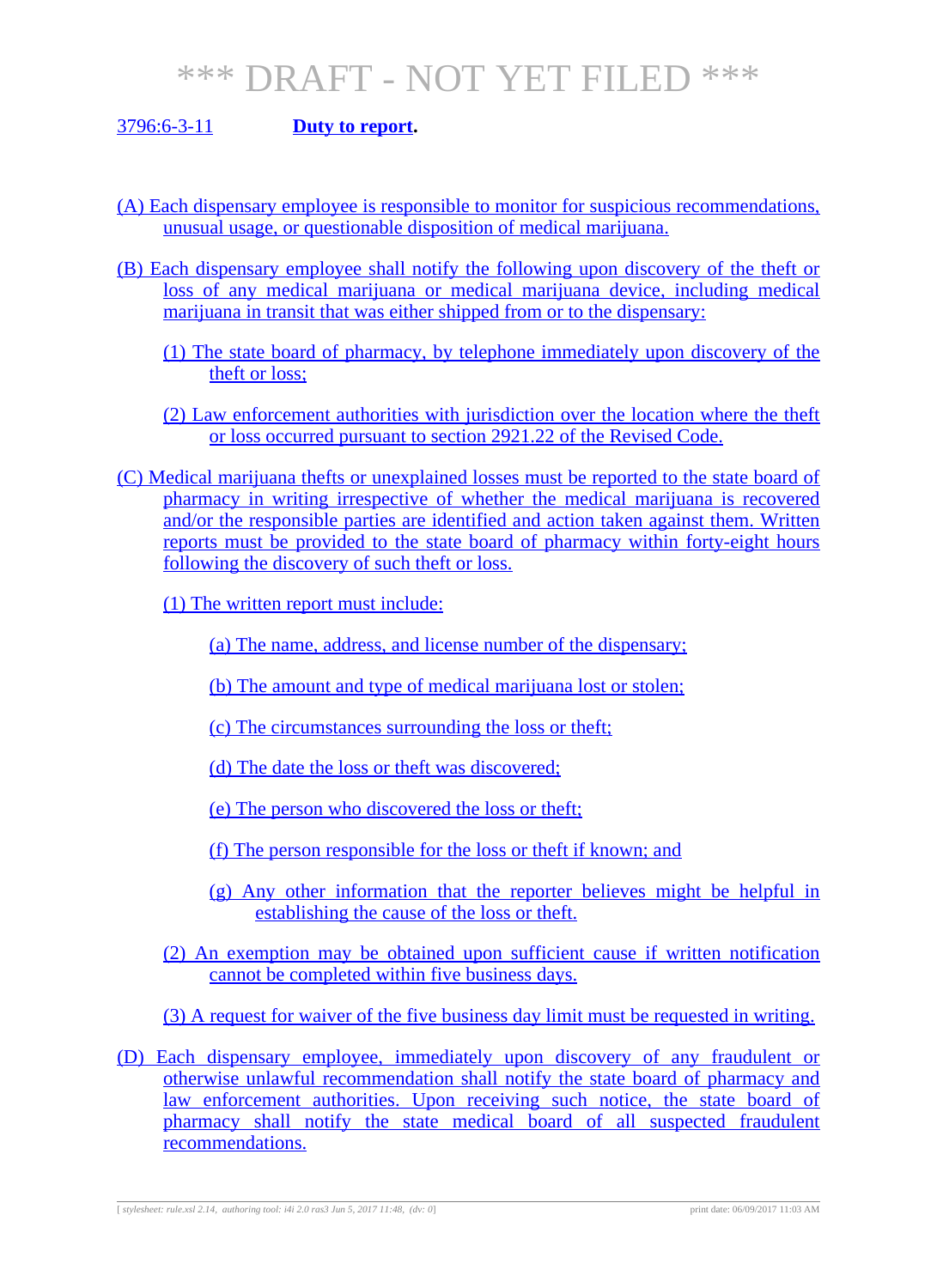### $3796:6-3-11$  2

- (E) Each designated representative who knows or should know that a prohibited facility or a community addiction services provider as defined under section 5119.01 of the Revised Code, has been established within five hundred feet of the dispensary shall notify the state board of pharmacy, for purposes of assessing the adequacy of existing security measures.
- (F) All dispensary employees must report all known violations of state drug laws, including all rules adopted pursuant to Chapter 3796. of the Revised Code, to the state board of pharmacy immediately.
- (G) Serious adverse events related to security and administration of medical marijuana, that a dispensary employee knows or should know, shall be reported to the state board of pharmacy within twenty-four hours.
- (H) Any adverse action taken against the employee by any licensing authority in any state or any territory of the United States or any foreign jurisdiction, any governmental agency, any law enforcement agency or any court, shall be reported to the state board of pharmacy within five business days.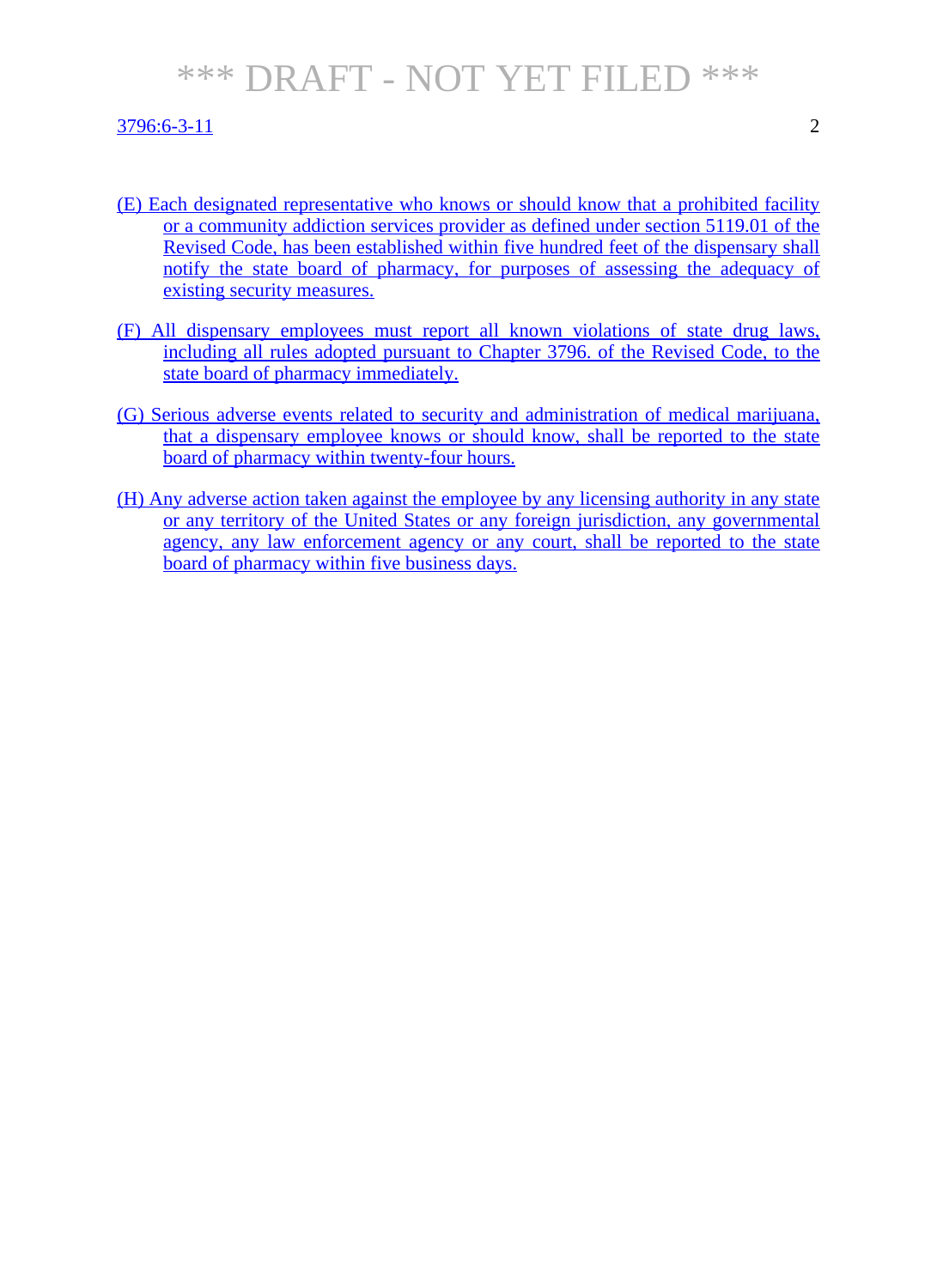3796:6-3-12 **Dispensing error reporting.**

- (A) A dispensary shall display a sign concerning the reporting of dispensing errors in a conspicuous location visible to qualifying patients and caregivers. The sign shall:
	- (1) Measure a minimum of eight inches in height and ten inches in width and the lettering shall be in a size and style that allows such sign to be read without difficulty;
	- (2) Read: "If you have a concern that an error may have occurred in the dispensing of your medical marijuana, you may contact the state of Ohio board of pharmacy, using the contact information found at pharmacy, using the contact information found at medicalmarijuana.ohio.gov."
- (B) A dispensary designated representative shall implement and comply with a quality assurance program that describes, in writing, policies and procedures to detect, identify and prevent dispensing errors. A dispensary shall:
	- (1) Provide to the state board of pharmacy a written copy of such quality assurance program;
	- (2) Distribute it to all dispensary employees; and

(3) Make it readily available on the premises of the dispensary.

- (C) A dispensary's quality assurance program shall include:
	- (1) Directions for communicating the details of a dispensing error to the physician who recommended a qualifying patient, the patient's caregiver, or appropriate family member if the patient is deceased or is unable to fully comprehend communication. Such communication shall describe methods of correcting the dispensing error or reducing the negative impact of the error on the qualifying patient; and
	- (2) A process to document and assess dispensing errors to determine the cause of the error and the appropriate response.
- (D) A dispensary shall use the findings of its quality assurance program to develop dispensary systems and workflow processes designed to prevent dispensing errors.
- (E) A dispensary designated representative shall inform dispensary employees of changes to dispensary policy, procedure, systems, or processes made as a result of recommendations generated by the quality assurance program.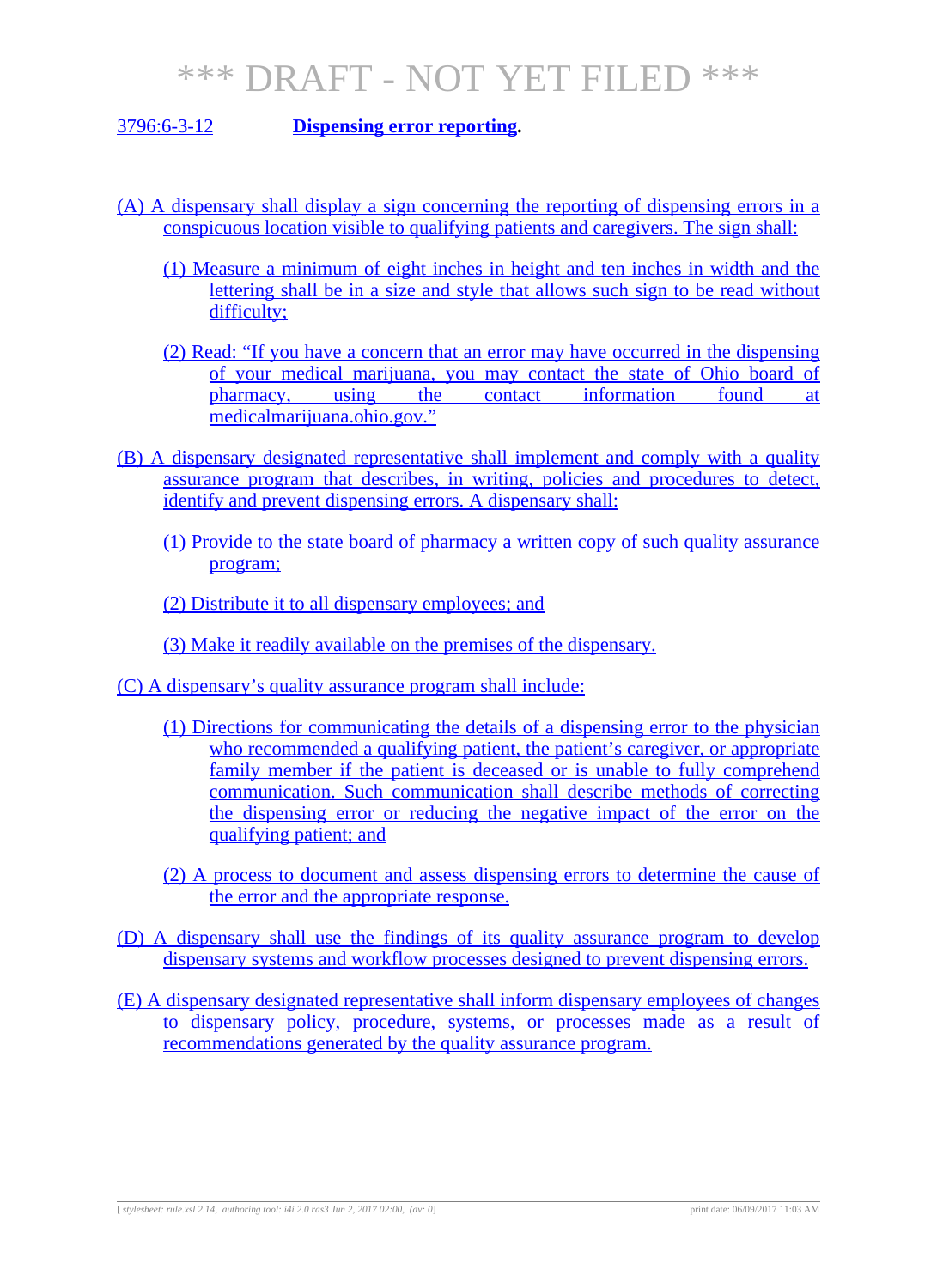### 3796:6-3-13 **Review of dispensing errors.**

- (A) A dispensary designated representative shall notify all dispensary employees that the discovery or reporting of a dispensing error shall be relayed immediately to a dispensary designated representative.
- (B) A dispensary designated representative shall ensure that a quality assurance review for each dispensing error is completed and that such review is commenced as soon as is reasonably possible, but no later than two business days from the date the dispensing error is discovered.
- (C) A dispensary shall create a record of every quality assurance review. This record must contain, but is not limited to, the following:
	- (1) The date or dates of the quality assurance review;
	- (2) The pertinent data and other information relating to the dispensing error reviewed;
	- (3) Documentation of contact with the qualifying patient, caregiver where applicable, and the recommending physician;
	- (4) The findings and determinations generated by the quality assurance review; and
	- (5) Recommended changes to dispensary policy, procedure, systems or processes if any.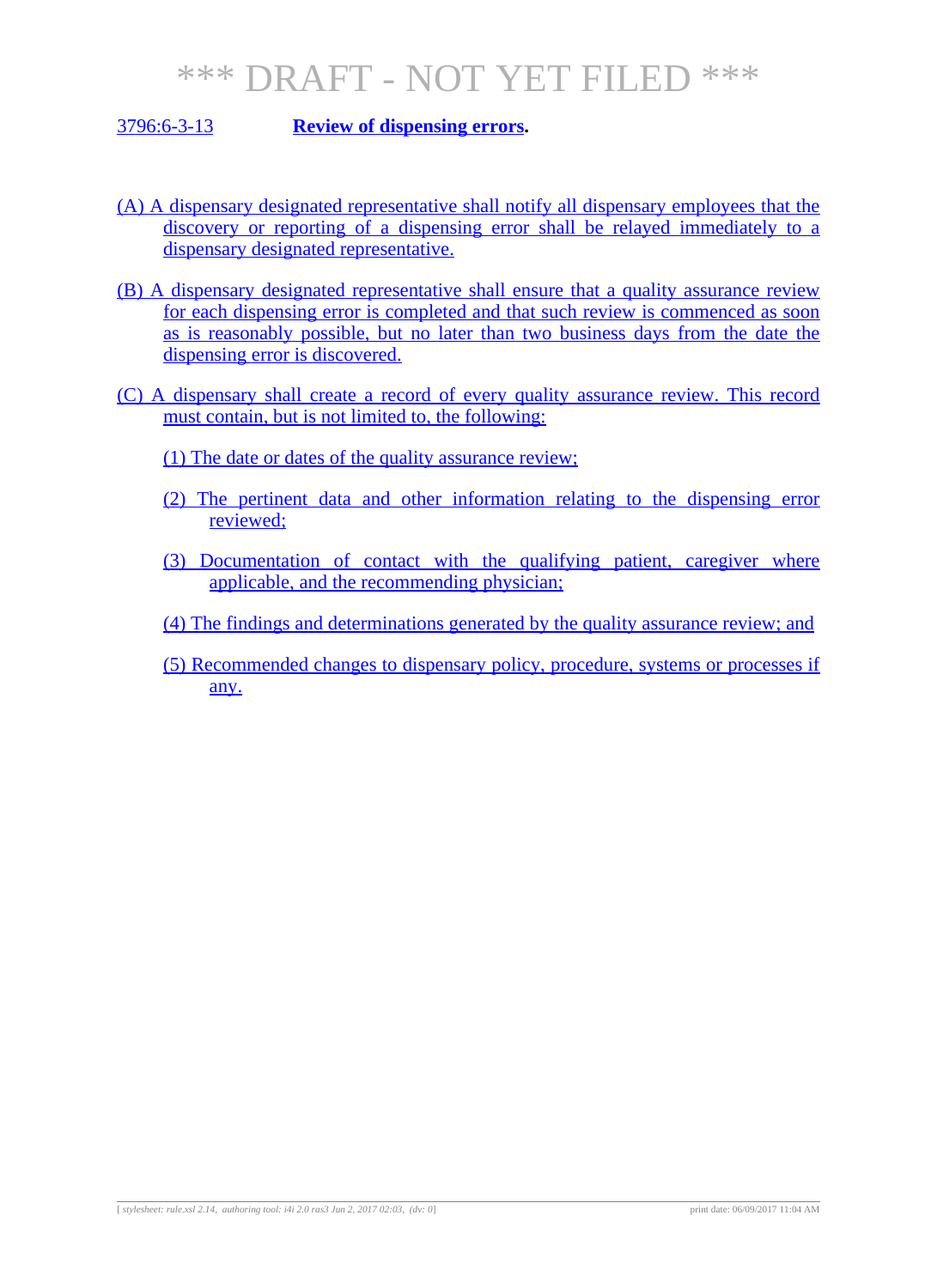### 3796:6-3-14 **Destruction and disposal of medical marijuana.**

- (A) Medical marijuana products must be destroyed by rendering it unusable following the methods set forth in this rule.
- (B) At least seven days prior to rendering medical marijuana unusable and disposing of it, the dispensary shall notify the state board of pharmacy. Notification shall include the date and time the marijuana will be rendered unusable and disposed. If the dispensary designates the destruction of medical marijuana on the same day and time weekly, communication of that day and time shall be sufficient to comply with this paragraph. Any change in the date and time must be communicated to the state board of pharmacy.
- (C) Unless otherwise required by local, state, or federal waste management authorities, the allowable method for rendering marijuana waste unusable is by grinding and incorporating the marijuana waste with other ground material so the resulting mixture is at least fifty percent non-marijuana waste. Other methods to render marijuana waste unusable must be approved by the state board of pharmacy before implementation. Material used to grind with the marijuana falls into two categories, compostable waste and non-compostable waste.
	- (1) Compostable mixed waste: Marijuana waste to be disposed as compost feedstock or in another organic waste method (for example, anaerobic digester) may be mixed with the following type of waste materials:
		- (a) Food waste;
		- (b) Yard waste;
		- (c) Vegetable based grease or oils; or
		- (d) Other wastes as approved by the state board of pharmacy (e.g., agricultural material, biodegradable products and paper, clean wood, fruits and vegetables, plant material).
	- (2) Non-compostable mixed waste: Marijuana waste to be disposed in a landfill or by another disposal method may be mixed with the following types of waste materials:
		- (a) Paper waste;
		- (b) Cardboard waste;
		- (c) Plastic waste;
		- (d) Soil; or
		- (e) Other wastes as approved by the state board of pharmacy (e.g.,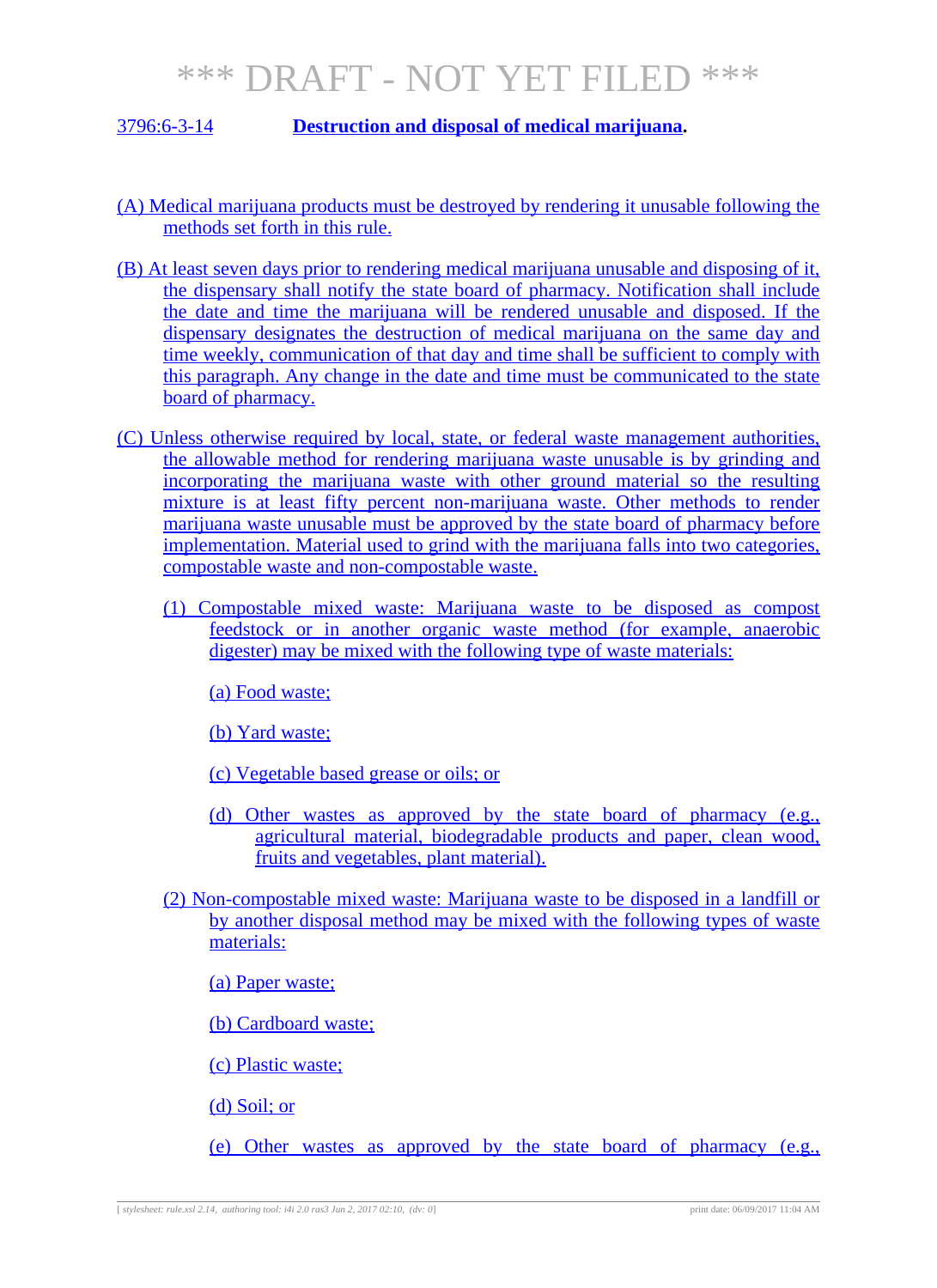#### $3796:6-3-14$  2

### non-recyclable plastic, broken glass, leather).

(3) Marijuana waste rendered unusable following the methods described in this rule can be disposed. Disposal of the marijuana waste rendered unusable may be delivered to a permitted solid waste facility for final disposition. Examples of acceptable permitted solid waste facilities include:

(a) Compostable mixed waste: Compost, anaerobic digester or other facility.

(b) Non-compostable mixed waste: Landfill, incinerator or other facility.

- (4) All waste and unusable product shall be weighed, recorded and entered into the inventory tracking system prior to rendering it unusable. The destruction of medical marijuana by a dispensary employee shall be witnessed by a key employee and the event shall be conducted in a designated area with fully functioning video surveillance.
- (5) Electronic documentation of destruction and disposal shall be maintained for a period of at least three years.
- (6) All external refuse containers shall be maintained in a locked condition.

(D) A dispensary may offer as a service to its patients and caregivers, the ability to return unused medical marijuana for purposes of destroying the medical marijuana. Any dispensary that chooses to offer such services to its patients and caregivers shall develop a policy describing its buyback policies and that policy must be approved by the state board of pharmacy before any medical marijuana may be accepted by a dispensary pursuant to this paragraph.

(1) All medical marijuana returned pursuant to this paragraph shall be entered into the state inventory tracking system; and

(2) Prices for such services shall be publicly available.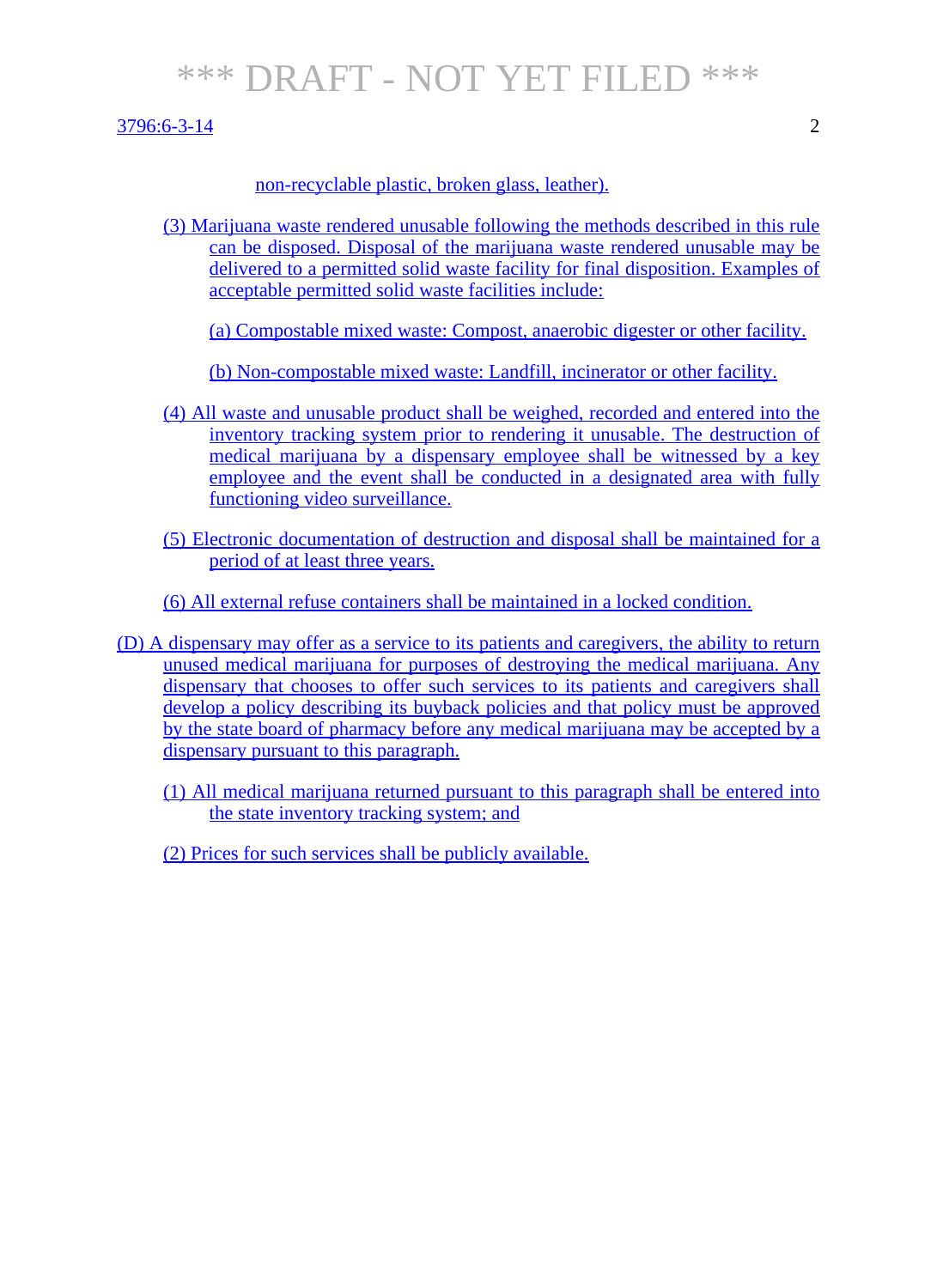### 3796:6-3-15 **Dispensary patient and caregiver educational materials.**

- (A) Each dispensary shall develop and maintain a policy regarding patient and caregiver education and support.
- (B) A patient and caregiver education and support policy shall include:
	- (1) Updated information about the purported effectiveness of various forms and methods of medical marijuana administration;
	- (2) Updated information about the purported effectiveness of strains of medical marijuana for specific conditions;
	- (3) Information regarding the signs and symptoms of substance abuse, including tolerance, dependency, and withdrawal;
	- (4) Whether possession of medical marijuana is illegal under federal law;
	- (5) Information about possible side effects and contraindications for medical marijuana including possible impairment with use and operation of a motor vehicle or heavy machinery, when caring for children, or of job performance;
	- (6) Guidelines for contacting the recommending physician if side effects or contraindications occur;
	- (7) A warning that smoking of medical marijuana is not permitted per Ohio law;
	- (8) Information on drug-to-drug interactions, including interactions with alcohol, prescription drugs, non-prescription drugs, and supplements; and
	- (9) Offer any other appropriate patient education or support materials.
- (C) A dispensary shall make available information to patients and caregivers regarding the possession and use of marijuana. All such information shall be submitted to the state board of pharmacy for approval prior to being provided to qualifying patients and caregivers and shall include:
	- (1) Limitations on the right to possess and use marijuana pursuant to Chapter 3796. of the Revised Code;
	- (2) Safe techniques for the proper use of medical marijuana and medical marijuana paraphernalia;
	- (3) Prohibition against and dangers associated with medical marijuana extractions;
	- (4) Alternative methods and forms of consumption or inhalation by which one can use medical marijuana;

[ *stylesheet: rule.xsl 2.14, authoring tool: i4i 2.0 ras3 Jul 12, 2017 09:16, (dv: 0*] print date: 07/14/2017 10:28 AM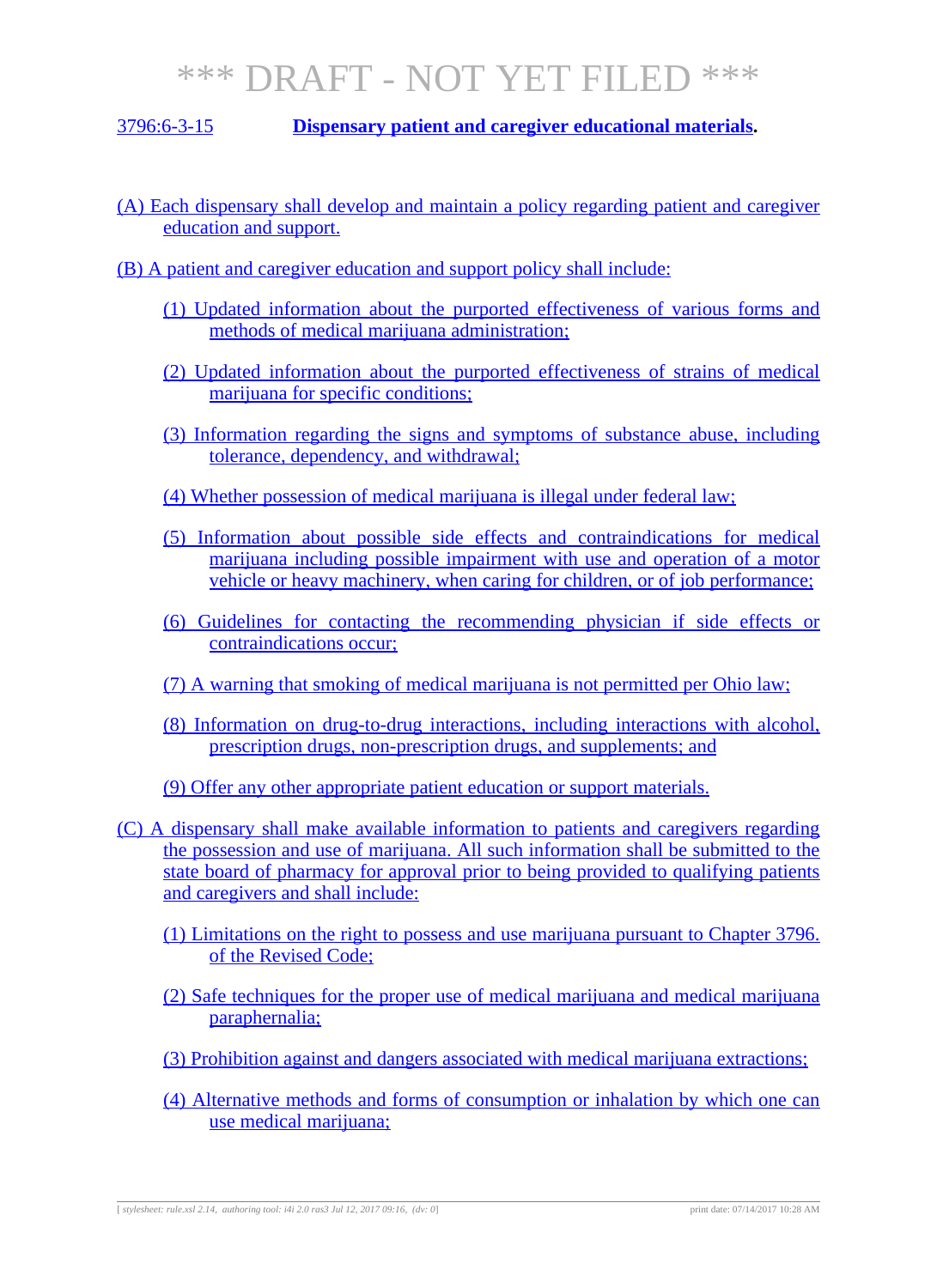3796:6-3-15 2

(5) Instruction for patients and caregivers with medical marijuana-related inquiries or reports of adverse reactions to the toll-free telephone line established by the state board of pharmacy in accordance with section 3796.17 of the Revised Code;

(6) Signs and symptoms of substance abuse; and

(7) Opportunities to participate in substance abuse programs.

- (D) No dispensary shall include in its education policy, instruction for patients or caregivers to cut or otherwise partition medical marijuana patches as appropriate preparation for transdermal administration.
- (E) A dispensary shall make publicly available the price of all medical marijuana products offered by the dispensary to prospective qualifying patients and caregivers. Such disclosure may include posting information on the dispensary internet website.
- (F) A dispensary shall post a sign directing patients and caregivers with medical marijuana-related inquiries or reports of adverse reactions to the toll-free telephone line established by the state board of pharmacy in accordance with section 3796.17 of the Revised Code. Such sign shall be clearly visible and unobstructed.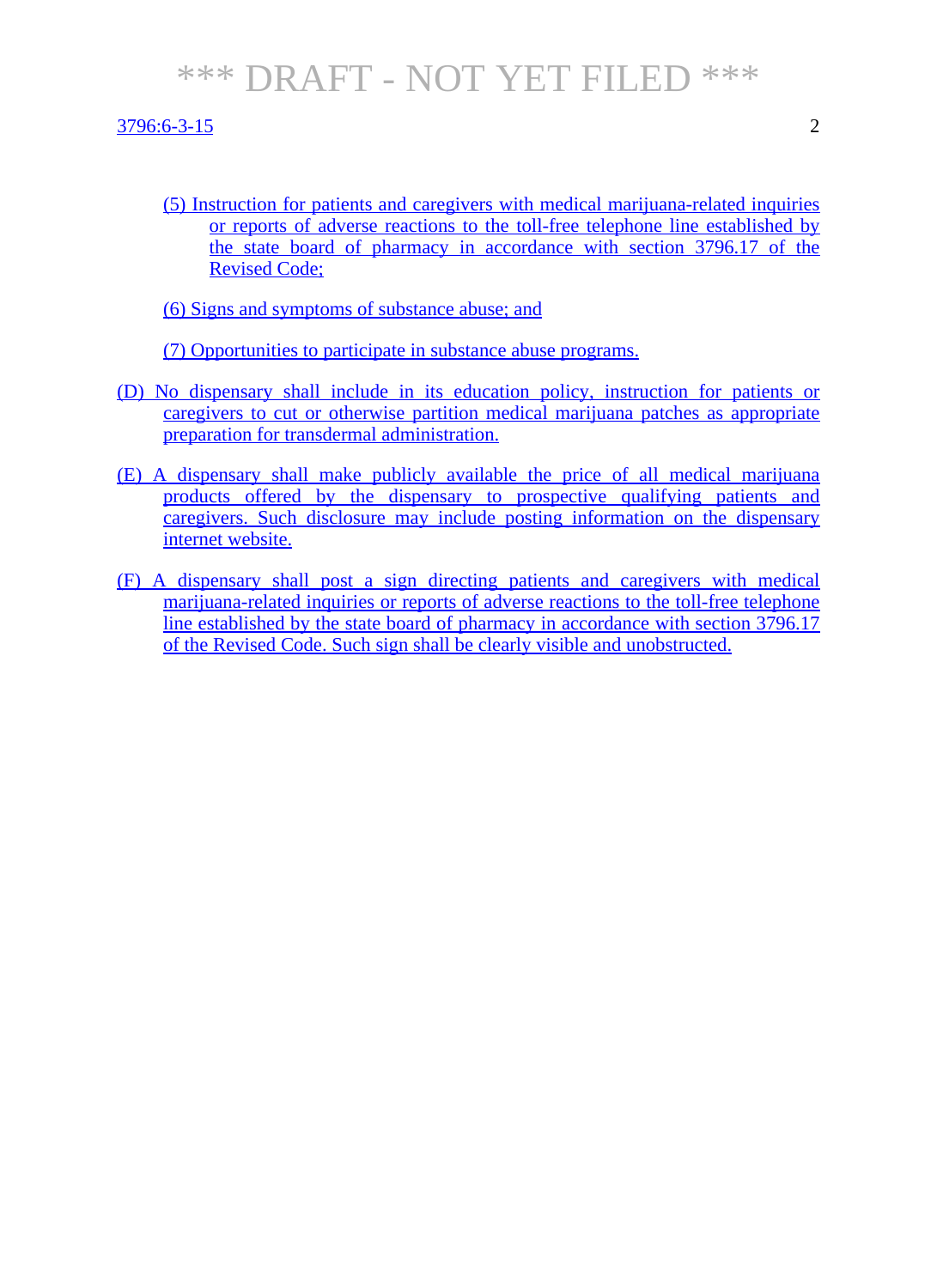3796:6-3-16 **Monitoring, surveillance, and security requirements.**

- (A) All licensed dispensaries shall maintain security policies and procedures that include, but are not limited to:
	- (1) A security plan with protocols for patient, caregiver, and employee safety and management and security of medical marijuana and currency:
	- (2) Restricted access to the areas in the dispensary that contain medical marijuana to authorized employees;
	- (3) Identification of authorized employees through means including current employee identification card in the employee's immediate possession whenever the employee is present at the dispensary;
	- (4) Controlled access and prevention of loitering both inside and outside of the facility; 5. Conducting electronic monitoring; 6. Use of a panic button; and 7. Prepares for, protects against, and addresses how to handle any crisis that affects the security or operation of a dispensary in the event of strike, fire, flood or other natural disaster, or other situations of local, state or national emergency.
- (B) All licensed dispensaries shall implement security measures to protect the premises, patients, caregivers and employees, including the following measures:
	- (1) The dispensary department shall be accessible to patients and caregivers, dispensary employees, service professionals conducting business with the dispensary and who are escorted and supervised by a dispensary employee, and other persons authorized by Chapter 3796. of the Revised Code and this division. To prevent unauthorized access to the dispensary department, establish a locked door or barrier between the facility's entrance and the dispensary department.
	- (2) Post a sign at all entry ways into any area of the dispensary containing medical marijuana, including a room with an approved vault, which sign shall be a minimum of twelve inches in height and twelve inches in width and shall state: "Do Not Enter – Restricted Access Area – Access Restricted to Authorized Employees Only." In lettering no smaller than one-half inch in height.
	- (3) Maintenance of a supply of medical marijuana that is not more than the quantity required for normal, efficient operation;
	- (4) Prevent individuals from remaining on the premises if they are not engaging in authorized activities under Chapter 3796. of the Revised Code or this division;
	- (5) Develop a policy that addresses the maximum capacity and patient flow in the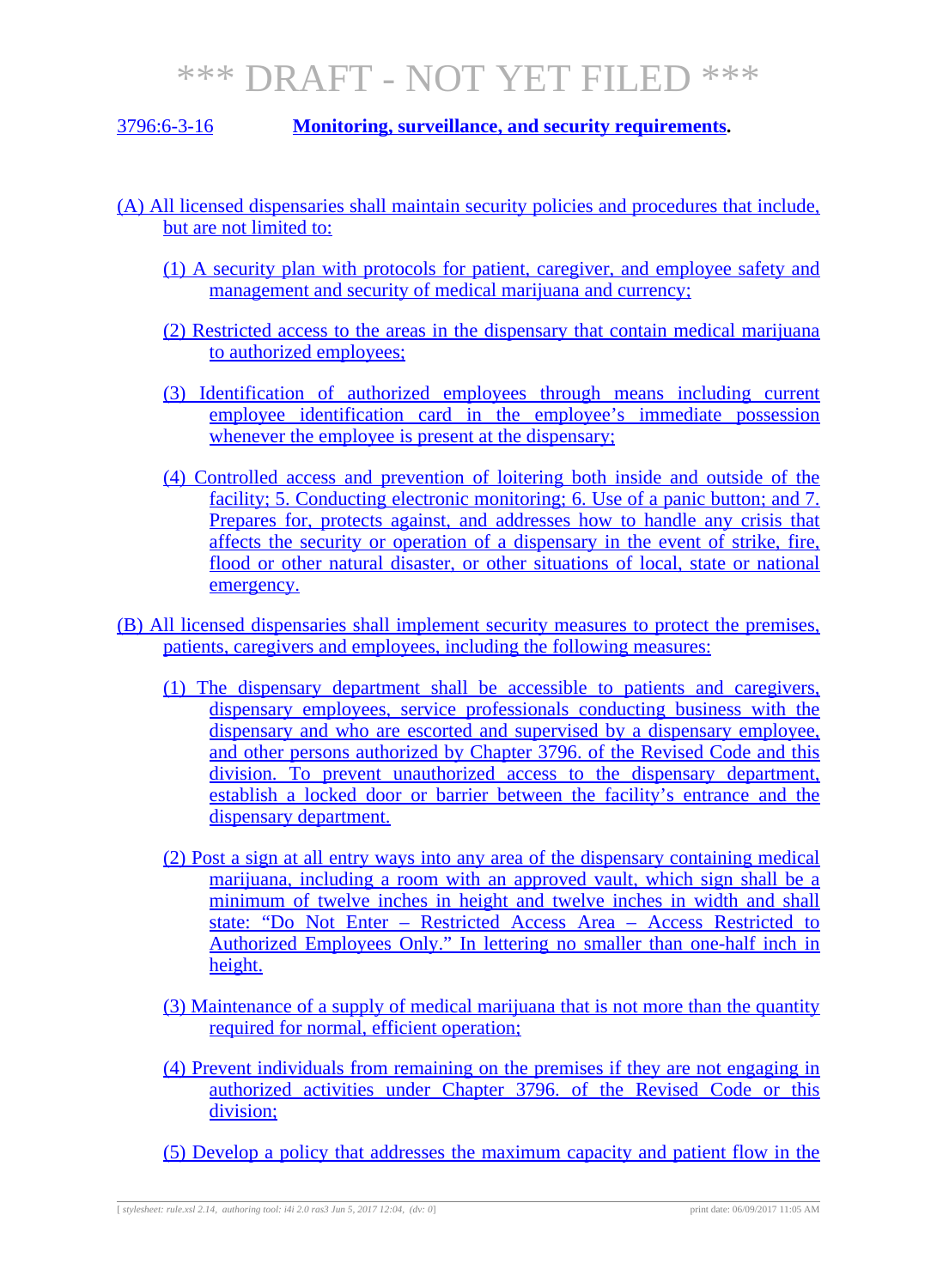$3796:6-3-16$  2

waiting rooms, dispensary department, and patient care areas;

- (6) Dispose of medical marijuana in accordance with this division;
- (7) During hours of operation, store all medical marijuana in established restricted access areas accessible only to authorized employees. The minimum number of dispensary employees necessary for efficient operations shall be in the restricted access area;
- (8) Keep all safes, vaults and any other equipment or medical marijuana storage areas securely locked and protected from unauthorized entry;
- (9) Keep a daily log of dispensary employees with access to the safe or vault and knowledge of the access code or combination;
- (10) Keep all locks and security equipment in good working order. All security equipment must be inspected and tested at regular intervals, not to exceed thirty calendar days from the previous inspection and test to ensure the systems remain functional. A dispensary must maintain a log documenting such inspections and tests;
- (11) Prohibit keys, if applicable, from being left in locks or stored or placed in a location accessible to persons other than specifically authorized personnel;
- (12) Prohibit accessibility of security measures, including combination numbers, passwords or electronic or biometric security systems to persons other than persons specifically authorized in accordance with this division;
- (13) Ensure that trees, bushes and other foliage outside of the dispensary do not allow for a person to conceal themselves from sight;
- (14) Develop emergency policies and procedures for securing all product and currency following any instance of diversion, theft or loss of medical marijuana, and conduct an assessment to determine whether additional safeguards are necessary; and
- (15) Develop sufficient additional safeguards in response to any special security concerns, or as required by the state board of pharmacy.
- (C) The state board of pharmacy may request or approve alternate security provisions that it determines are an adequate substitute for a security measure specified in this rule. Any additional protections may be considered by the state board of pharmacy in evaluating overall security measures.
- (D) When physical security controls become inadequate because of such items as a significant increase in the quantity of medical marijuana, the physical controls shall be expanded and extended accordingly.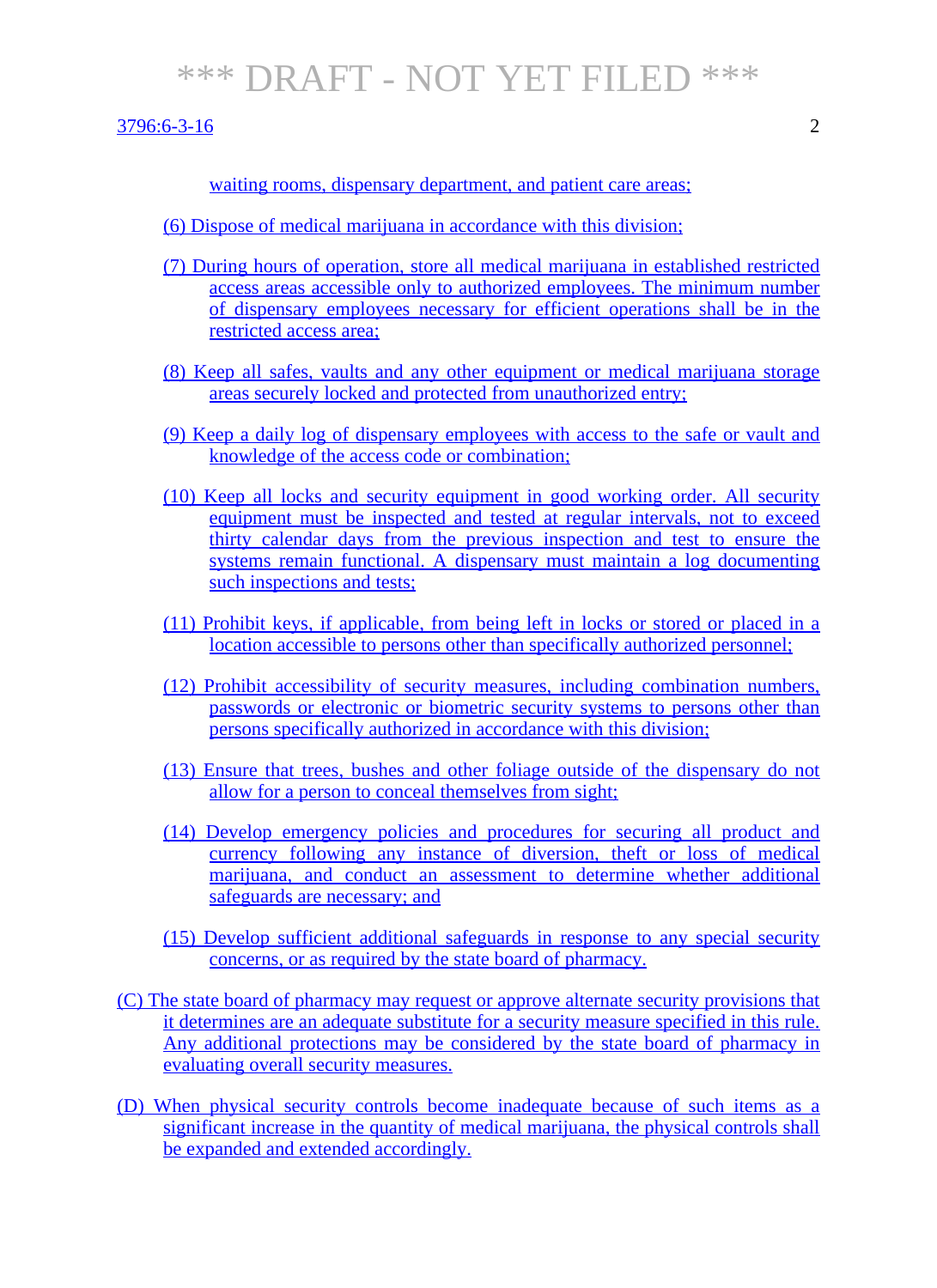#### $3796:6-3-16$  3

- (E) All licensed dispensaries shall have a security system that is operational at all times and that uses commercial grade equipment to prevent and detect diversion, theft, or loss of medical marijuana, including:
	- (1) A perimeter alarm;

#### (2) Motion detectors;

- (3) Video cameras in all areas, unless prohibited by law, including all points of entry and exit from the dispensary, the dispensary department, and restricted access areas which shall be appropriate for the normal lighting conditions of the area under surveillance, so as to allow for the capture of clear and certain identification of any person located in the surveillance area. Such surveillance shall be sufficient to distinctly view the entire area under surveillance;
- (4) A video camera or cameras recording at each point of sale location allowing for the identification of the dispensary employee dispensing the medical marijuana and any patient or caregiver purchasing the medical marijuana. The camera or cameras shall capture the sale, the individuals and the computer monitors used for the sale;
- (5) In accordance with rule 3796:6-3-04 of the Administrative Code, a minimum of constant streaming from all video cameras during hours when a dispensary is closed;
- (6) Recording from all video cameras during hours of operation, which the dispensary shall make available for immediate viewing by the state board of pharmacy or the board's authorized representative upon request and shall be retained for at least six months.
	- (a) Unaltered copies of such recordings shall be made available upon request;
	- (b) If a dispensary knows or should know of a pending criminal, civil, or administrative investigation or legal proceeding for which a recording may contain relevant information, the registered organization shall retain an unaltered copy of the recording until the investigation or proceeding is closed or the entity conducting the investigation or proceeding notifies the dispensary that it is not necessary to retain the recording.
- (7) A duress alarm, which for purposes of this rule means a silent security alarm system signal generated by the entry of a designated code into an arming station to signal that the alarm user is being forced to turn off the system;
- (8) A panic alarm, which for purposes of this section, means an audible security alarm system signal generated by the manual activation of a device intended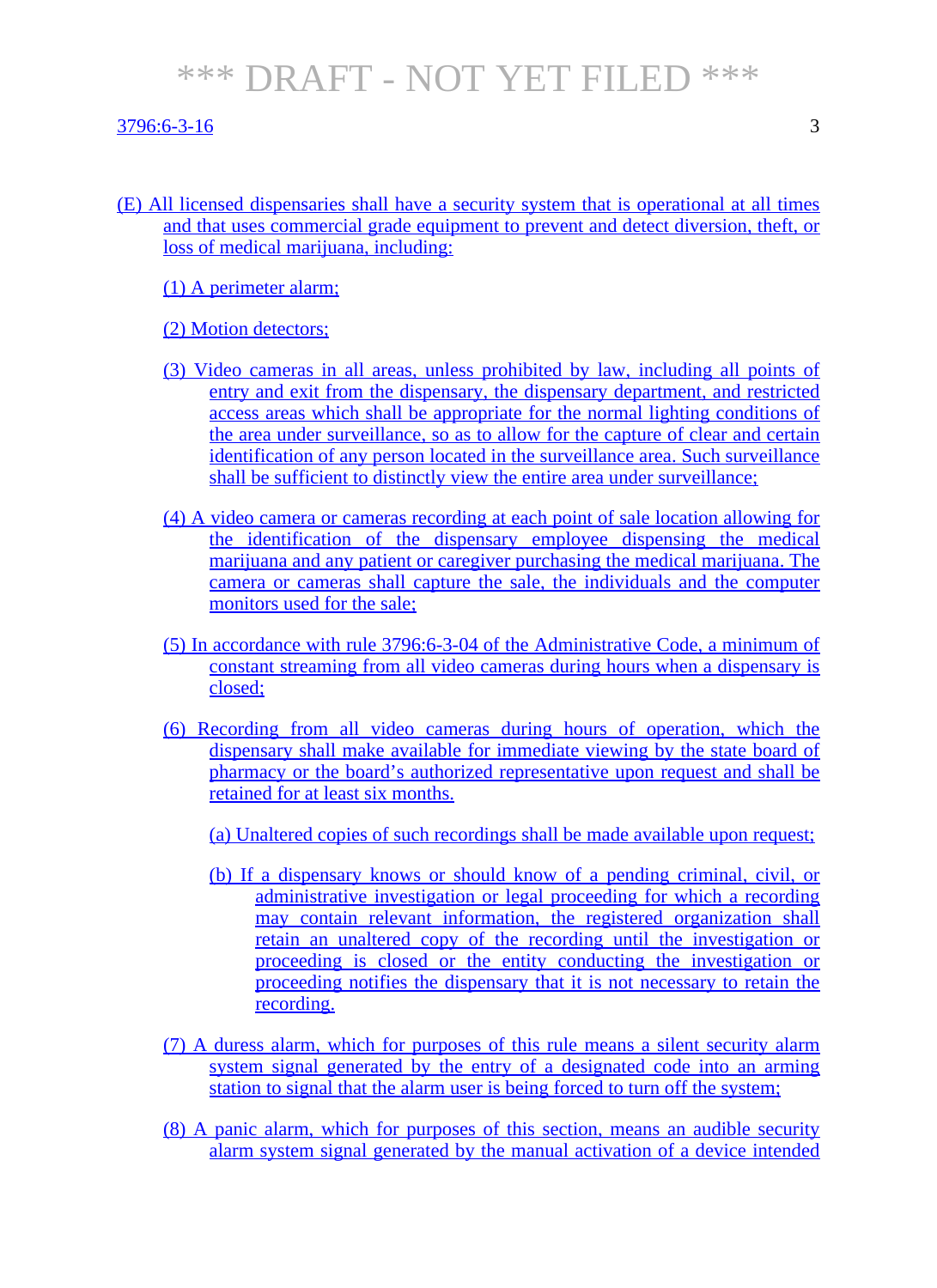$3796:6-3-16$  4

to signal a life threatening or emergency requiring a law enforcement response;

- (9) A holdup alarm, which for purposes of this section, means a silent alarm signal generated by the manual activation of a device intended to signal a robbery in progress;
- (10) An automatic voice dialer, which for purposes of this section means any electrical, electronic, mechanical, or other device capable of being programmed to send a prerecorded voice message, when activated, over a telephone line, radio or other communication system, to a law enforcement, public safety or emergency services agency requesting dispatch;
- (11) A failure notification system that provides an audible, text or visual notification of any failure in the surveillance system. The failure notification system shall provide an alert to the dispensary within five minutes of the failure, either by telephone, email, or text message;
- (12) The ability to immediately produce a clear color still photo that is a minimum of ninety-six hundred dpi from any camera image, either live or recorded. All cameras shall be capable of capturing at least thirty frames per second;
- (13) A date and time stamp embedded on all recordings. The date and time shall be synchronized and set correctly and shall not significantly obscure the picture;
- (14) The ability to remain operational during a power outage and ensure that all access doors are not solely controlled by an electronic access panel to ensure that locks are not released during a power outage; and
- (15) All video surveillance equipment shall allow for the exporting of still images in an industry standard image format, including .jpg, .bmp, and .gif. Exported video shall have the ability to be archived in a proprietary format that ensures authentication of the video and guarantees that no alteration of the recorded image has taken place. Exported video shall also have the ability to be in an industry standard file format that can be played on a standard computer operating system. All recordings shall be erased or destroyed prior to disposal.
- (F) A surveillance system at a dispensary shall have electronic monitoring capacity including:
	- (1) Monitors that are each at least nineteen inches or greater;
	- (2) A video printer capable of immediately producing a clear still photo from any video image; and
	- (3) A failure notification system that provides an audible and visual notification of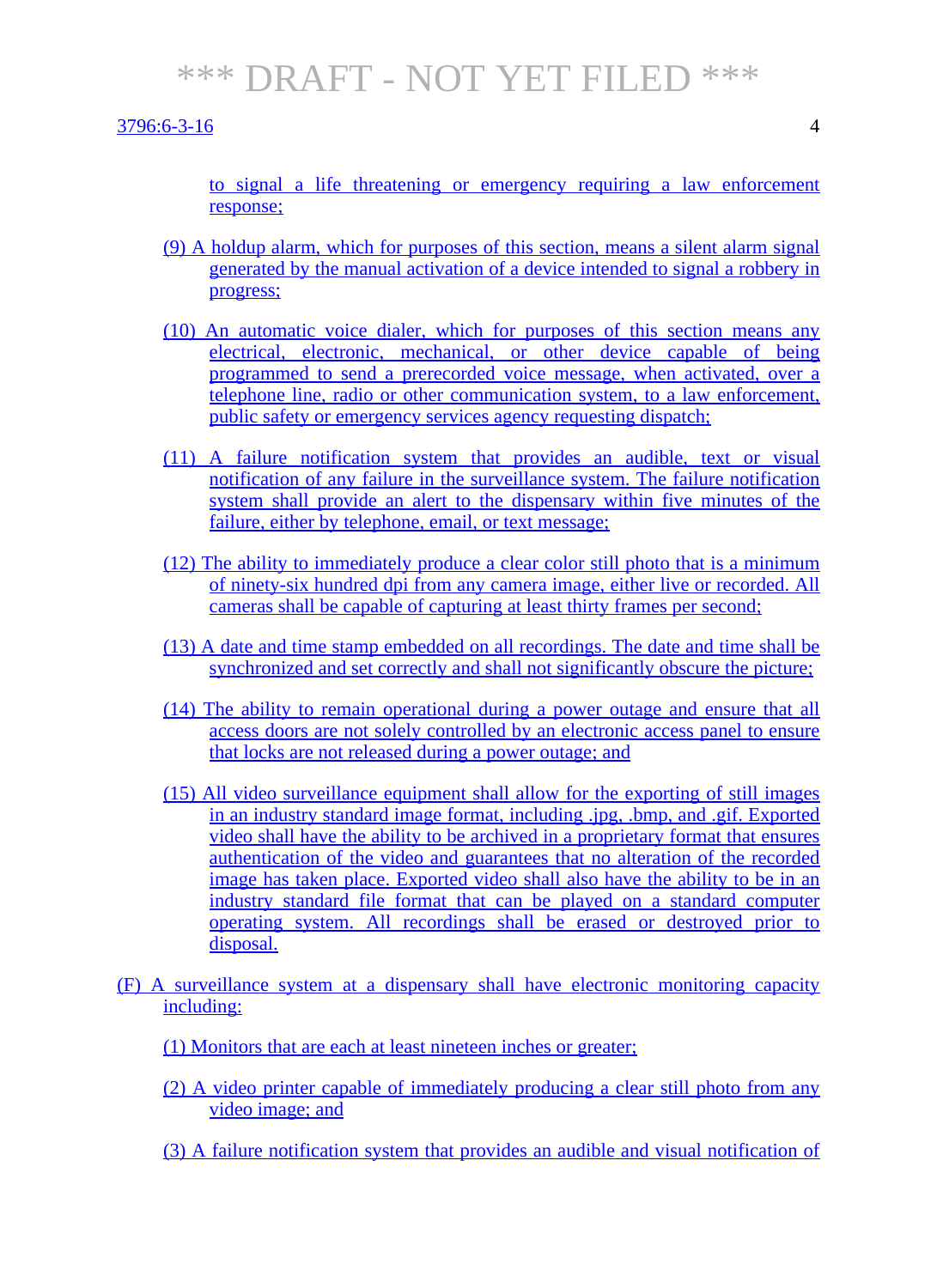#### $3796:6-3-16$  5

#### any failure in the electronic monitoring system.

- (G) All surveillance systems at a dispensary shall comply with the requirements herein and shall provide secure access and secure override access for the system to the state board of pharmacy in a manner suitable to the board. At any time and without notice, the dispensary surveillance system, and its component parts, shall be subject to testing by the state board of pharmacy. Each surveillance camera must be programed with a defined home position that remains consistent when a surveillance system is restarted. The defined home position feature must remain enabled at all times and allow for automatic return to the home position.
- (H) If dispensary premises present special security issues, such as an extremely large stock of medical marijuana, exposed handling or unusual vulnerability to diversion, theft or loss, the state board of pharmacy may require additional safeguards, including, but not limited to, a supervised watchman service.
- (I) If diversion, theft or loss of medical marijuana has occurred from a dispensary, the state board of pharmacy shall review and approve the improvements in the appropriate storage and security requirements for all medical marijuana in such dispensary and may require additional safeguards to ensure security of the medical marijuana.
- (J) Preventative maintenance must be performed on a dispensary's surveillance system at least annually by a vendor approved by the state board of pharmacy.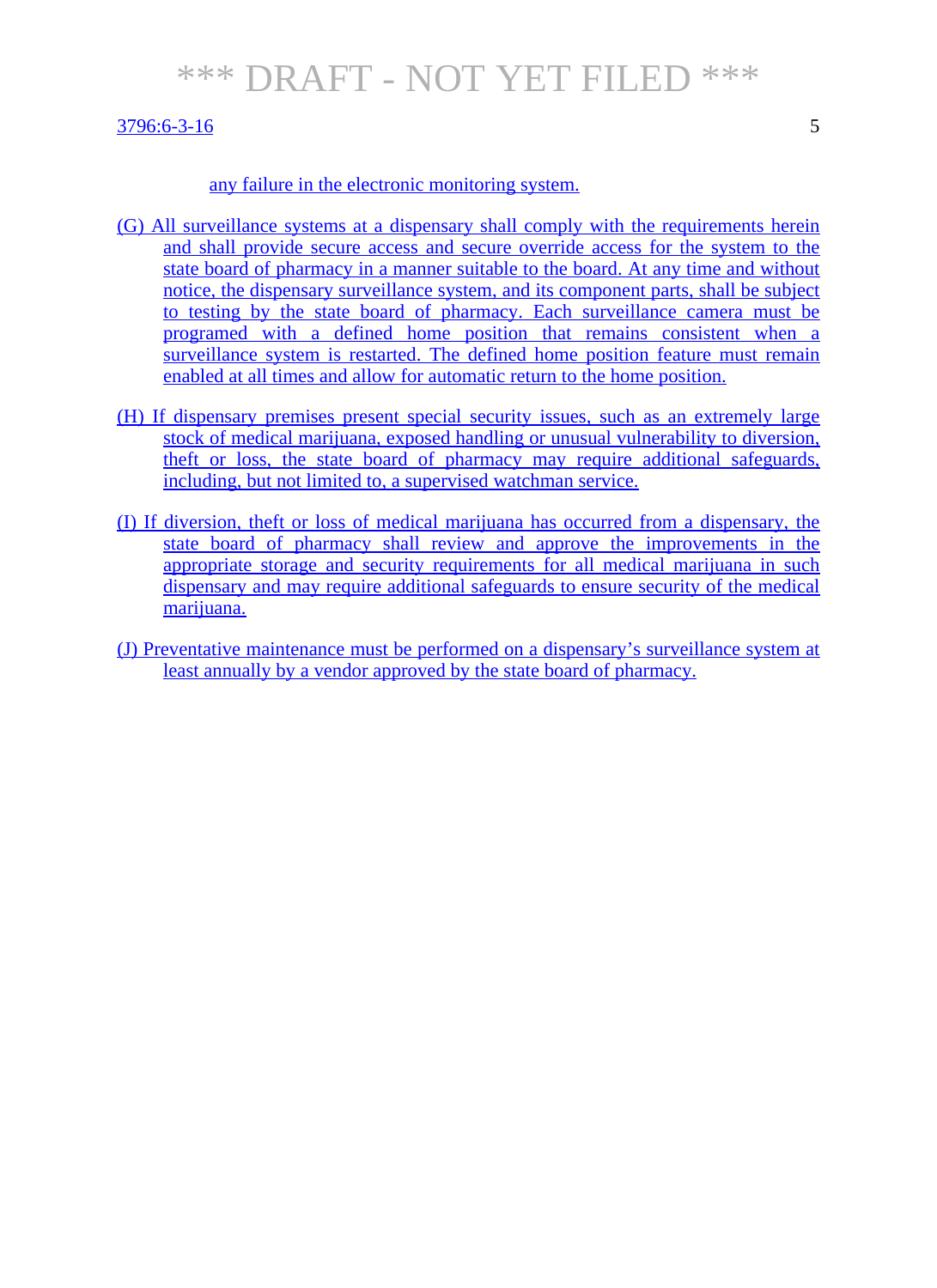### 3796:6-3-17 **Record keeping requirements.**

- (A) Dispensary records may be maintained electronically and be available for inspection by the state board of pharmacy upon request. The dispensary shall develop recordkeeping policies and procedures consistent with this division.
- (B) Any dispensary that uses an electronic system for the storage and retrieval of patient information or other medical marijuana records, shall use a system that:
	- (1) Guarantees the confidentiality of the information contained within;
	- (2) Can be accessed by the state board of pharmacy in accordance with this division;
	- (3) Can provide safeguards against erasures and unauthorized changes in data after the information has been entered and verified by the dispensary;
	- (4) Contains a true audit trail that indicates and dates any edits or deletions to a patient record; and
	- (5) Is capable of being reconstructed or retrieved within three business days, in the event of a computer malfunction or accident resulting in the destruction of the database.
- (C) Each dispensary shall keep a record of all medical marijuana received, dispensed, sold, destroyed, or used. The acts of dispensing and destroying of a controlled substance must be documented with the positive identification of the responsible individual. These records may be kept electronically if the method is approved by the state board of pharmacy and the records are backed-up each business day.
- (D) Any dispensary intending to maintain records at a location other than the licensed dispensary premises must first send a written request to the state board of pharmacy. The request shall contain the dispensary name and license number of the requestor and the name and address of the alternate location. The state board of pharmacy will send written notification to the dispensary documenting the approval or denial of the request. A copy of the board's approval shall be maintained with the medical marijuana records located on the licensed dispensary premises. Any alternate location shall be secured and accessible only to authorized dispensary employees.
- (E) Documentation maintained and organized by a dispensary in the normal course of business must include, but is not limited to:
	- (1) Background checks for employees
	- (2) Operating procedures;
	- (3) Inventory records;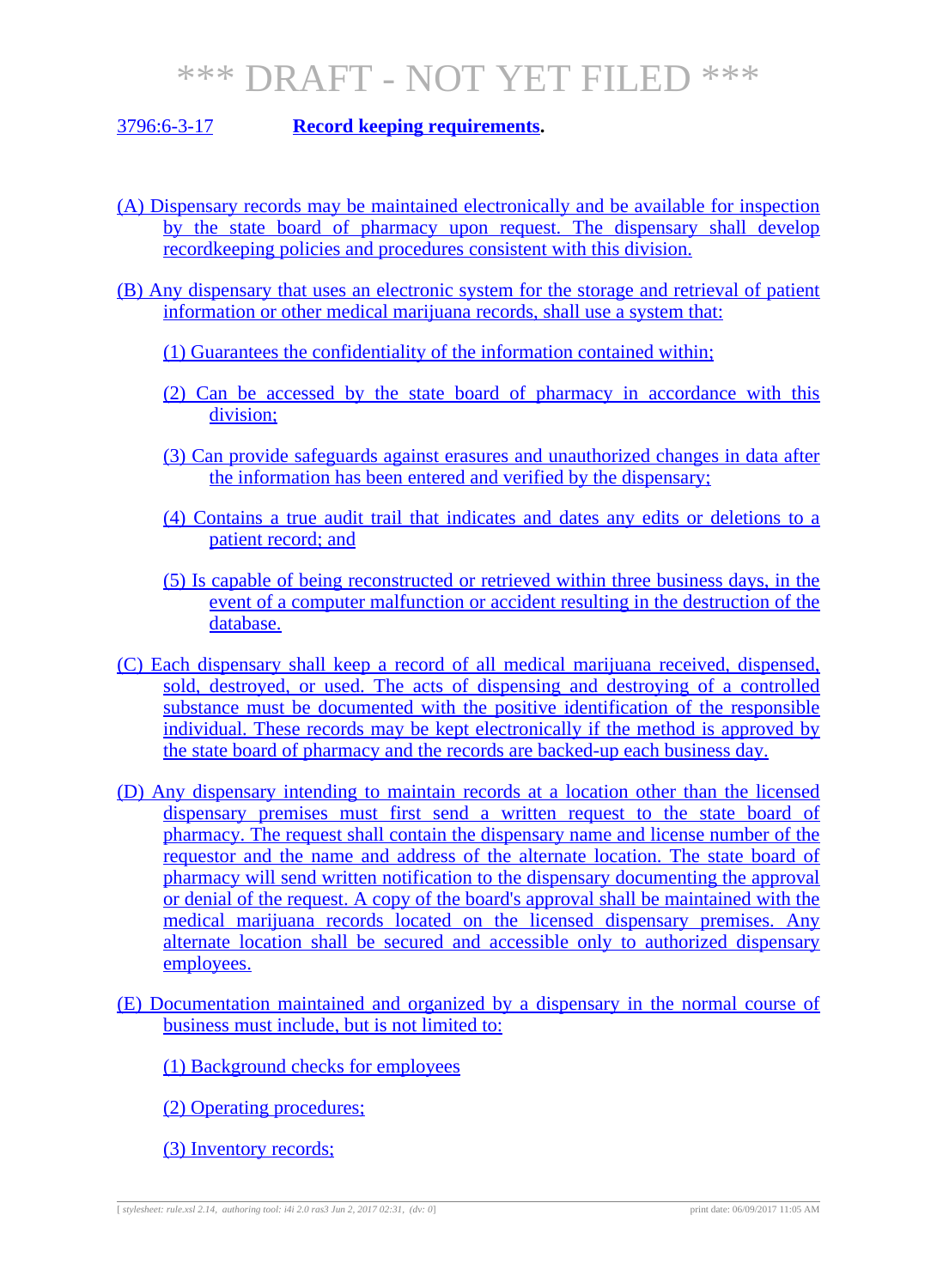#### 3796:6-3-17 2

### (4) Audit records;

- (5) Staffing plan;
- (6) Business records that include:
	- (a) Assets and liabilities;
	- (b) Third party vendor list;
	- (c) Monetary transactions;
	- (d) Written or electronic accounts that shall include bank statements, journals, ledgers, and supporting documents, agreements, checks, invoices and vouchers; and
	- (e) Any other financial accounts reasonably related to dispensary operations.
- (7) Surveillance records;
- (8) Attendance logs;
- (9) Employee training records;
- (10) Quality assurance review logs;
- (11) All other records required under Chapter 3796. of the Revised Code and this division.
- (F) All records relating to the purchase or return, dispensing, distribution, destruction, and sale of medical marijuana shall be maintained under appropriate supervision and control to restrict unauthorized access.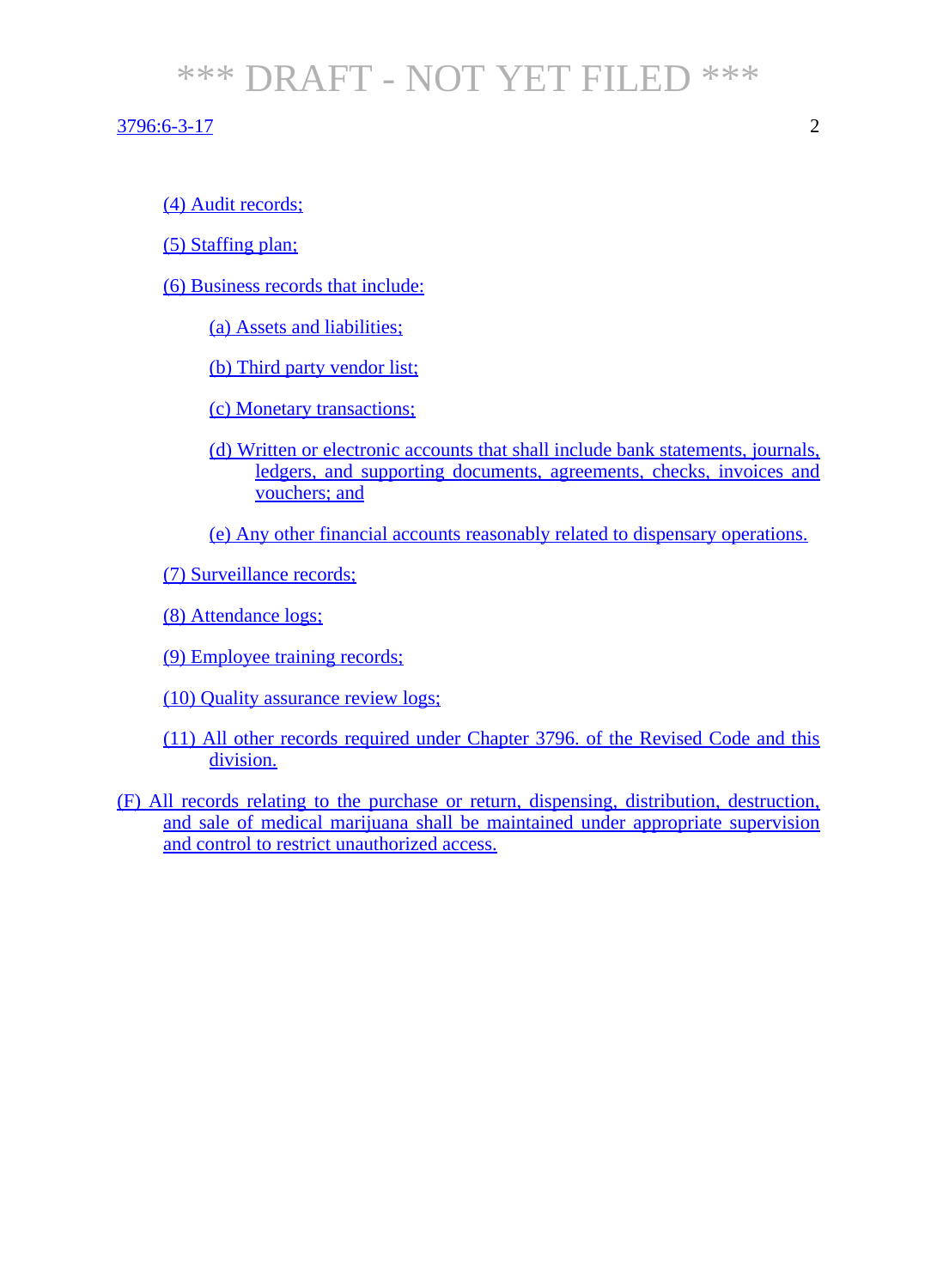### 3796:6-3-18 **Confidentiality of patient records.**

- (A) Pursuant to division (B) of section 3796.08 of the Revised Code and division (C) of section 4729.80 of the Revised Code, patient-specific dispensary transactions are confidential and not a public record. A person having custody of, or access to, such records shall not divulge the contents thereof, or provide a copy thereof, to anyone except:
	- (1) The patient for whom the recommendation or medical marijuana order was issued or that patient's designated caregiver;
	- (2) The certified physician who issued the recommendation;
	- (3) Certified and or licensed health care personnel who are responsible for the care of the patient;
	- (4) A member, inspector, agent, or other investigator of the state board of pharmacy or any federal, state, county, or municipal officer whose duty is to enforce the laws of this state or the United States relating to drugs and who is engaged in a specific investigation involving a designated person or drug;
	- (5) A government agent charged with the responsibility of providing medical care for the patient upon a written request by an authorized representative of the agency requesting such information;
	- (6) If applicable, an agent of a medical insurance company who provides insurance coverage for medical marijuana upon authorization and proof of insurance by the patient or proof by the insurance company for those medications requested;
	- (7) An agent who contracts with the dispensary as a "business associate" in accordance with the regulations promulgated by the secretary of the United States department of health and human services pursuant to the federal standards for the privacy of individually identifiable health information;
	- (8) Any person, other than those listed in paragraphs  $(A)(1)$  to  $(A)(7)$  of this rule, only when the patient has given consent for such disclosure in writing, except where a patient is unable to deliver written consent, in which case, written consent must be provided by the patient's caregiver.
		- (a) Any consent must be signed by the patient or caregiver and dated;
		- (b) Any consent for disclosure is valid until rescinded by the patient or caregiver.
		- (c) In an emergency, a dispensary may disclose the recommendation information when it is deemed to be in the best interest of the patient. A dispensary employee making an oral disclosure in an emergency must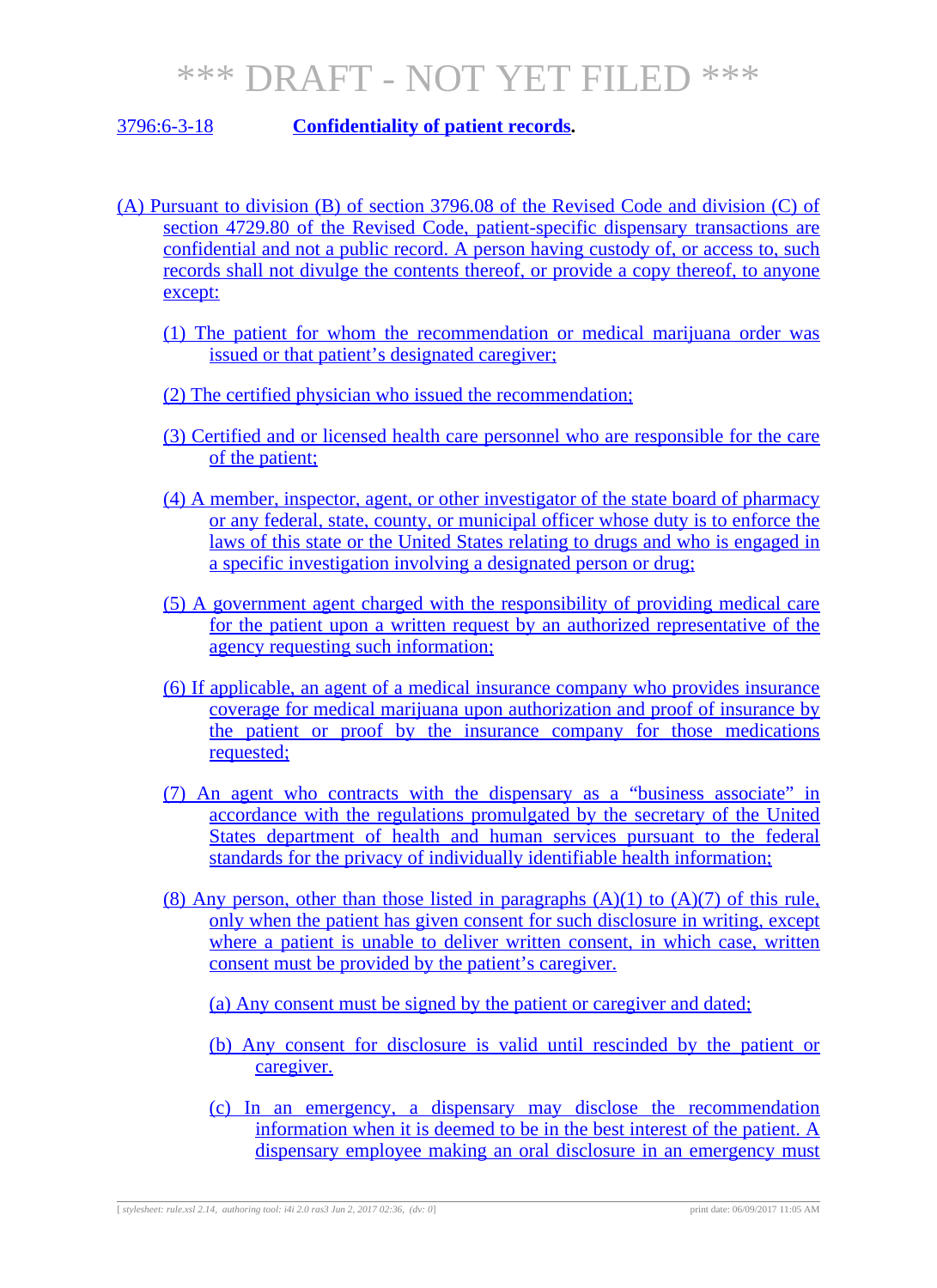#### 3796:6-3-18 2

prepare a written statement showing the patient's name, the date and time the disclosure was made, and the nature of the emergency, and the names of the individuals by whom and to whom the information was disclosed.

(B) Patient-specific information related to the dispensing of medical marijuana which may be required as evidence of a violation of Chapter 3796. of the Revised Code or of this division shall be released to a member, inspector, agent, or investigator of the state board of pharmacy, state medical board or any state, county, or municipal officer whose duty is to enforce the laws of this state or the United States relating to drugs and who is engaged in a specific investigation involving a designated person or drug upon his request. Such person shall furnish a receipt to the person having legal custody of the records. If the record is a recommendation, the receipt shall list the following information:

(1) Recommendation identification number;

(2) The name of the patient;

(3) The quantity of the medical marijuana or medical marijuana product dispensed;

(4) Name of the recommending physician; and

- (5) Date, name and address of the agency, and signature of the person removing the records.
- (C) All patient-specific information related to the dispensing of medical marijuana, including consents, written statements of emergency disclosures, and written requests pursuant to paragraph  $(A)(8)$  of this rule, shall be kept on file at the dispensary for a period of three years in a readily retrievable manner.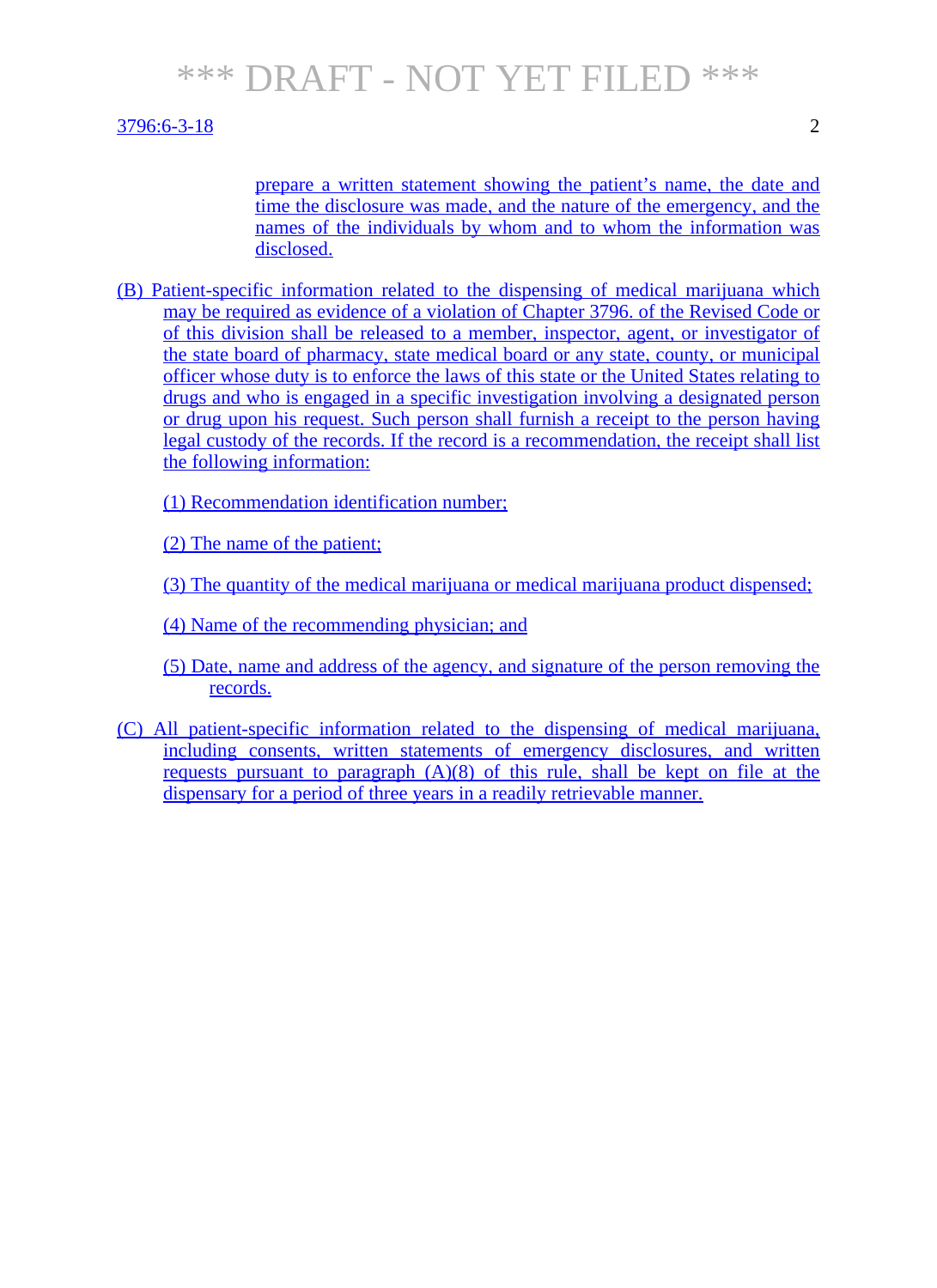#### 3796:6-3-19 **Employee training requirements.**

- (A) A dispensary designated representative shall establish and oversee a dispensary employee training program.
- (B) Each dispensary shall maintain evidence of all training provided for every dispensary employee in its files. Such records are subject to inspection and audit by the state board of pharmacy. Acceptable forms of evidence are:

(1) Transcripts;

(2) Certificates of completion; or

(3) Other form of documentation which includes:

(a) The participant's name;

(b) Course title;

(c) Course content;

(d) Date(s) of training;

(e) Provider's name(s); and

(f) Signature of the course instructor.

- (C) All dispensary employees shall receive foundational training regarding the dispensing of medical marijuana before dispensing any medical marijuana. Training received in accordance with this paragraph does not qualify as continuing education described in paragraphs (D) and (E) of this rule. Mandatory training for dispensary employees before the employee may begin dispensing medical marijuana includes:
	- (1) Relevant training on the drug database established pursuant to section 4729.75 of the Revised Code;
	- (2) Relevant training on the inventory tracking system established pursuant to section 3796.07 of the Revised Code;

(3) Responsible use training, which shall include specific instruction on:

- (a) Use of the toll-free telephone line established pursuant to section 3796.17 of the Revised Code; and
- (b) Learning to recognize signs of medicine abuse or adverse events in the medical use of marijuana by a patient.

(4) The proper use of security measures and controls that have been adopted by the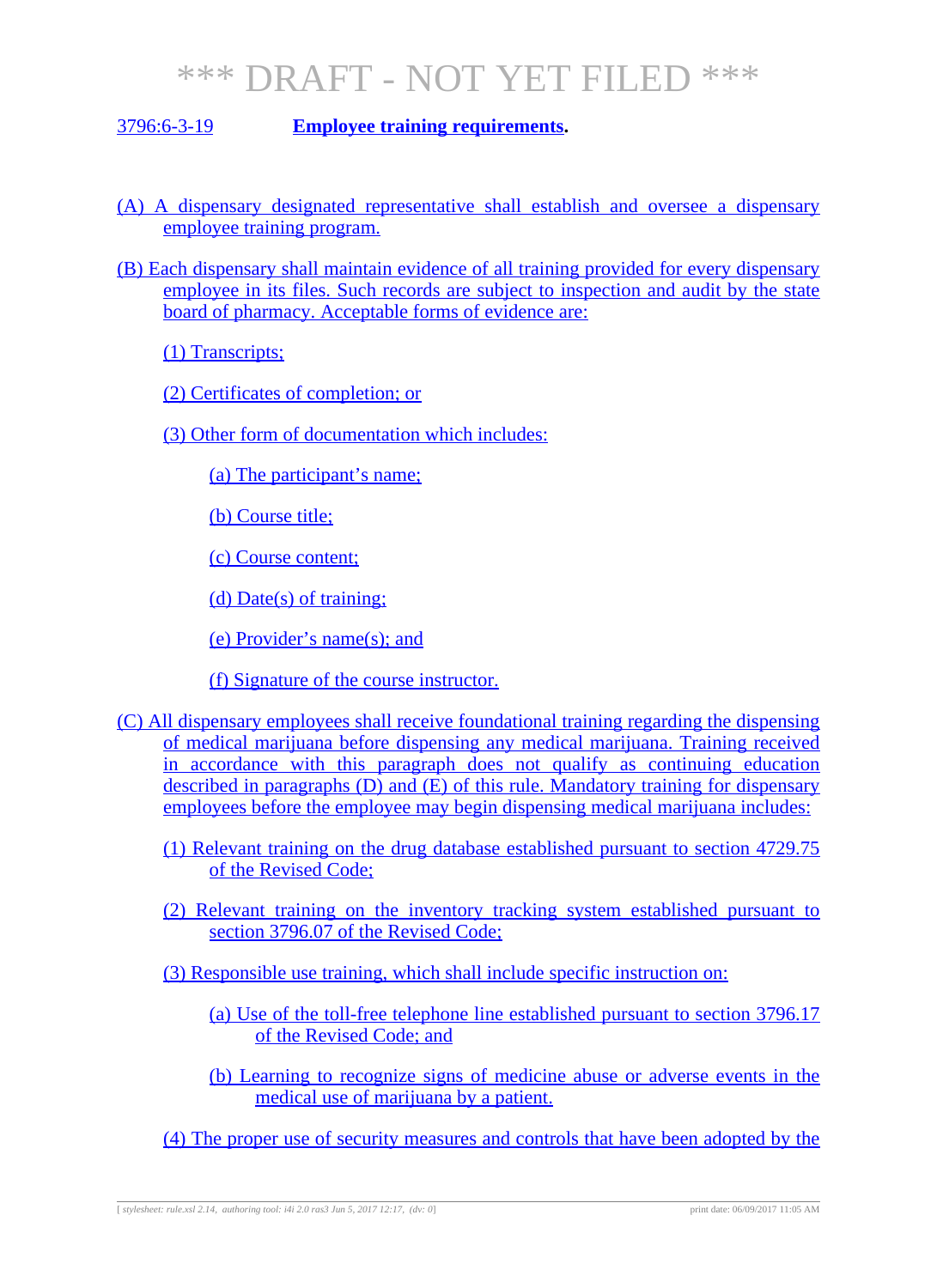- (5) Confidentiality requirements of a dispensary;
- (6) Instruction on the different forms, methods of administration, and strains of medical marijuana;
- (7) Instruction on qualifying conditions for medical marijuana patients;
- (8) Authorized uses of medical marijuana in the treatment of qualifying conditions;
- (9) Instruction regarding regulatory inspection preparedness and law enforcement interaction;
- (10) Awareness of the legal requirements for maintaining status as a licensed dispensary employee; and
- (11) Other topics as specified by the state board of pharmacy.
- (D) Dispensary employees shall receive a minimum of sixteen hours of continuing education, on topics described in paragraph (E) of this rule, for each two-year licensing period. Continuing education hours shall not be carried over from one licensing period to another. A dispensary employee who is licensed within six months of a dispensary employee biennial renewal cycle shall be exempt from continuing education requirements.
- (E) The designated representative shall be responsible for ensuring that each dispensary key and support employee receives continuing education on the following subjects during each biennial licensing period:
	- (1) Guidelines for providing information to patients and caregivers related to the risks associated with medical marijuana, including possible drug interactions;
	- (2) Guidelines for providing support to patients related to the patients' symptoms;
	- (3) Recognizing signs and symptoms of substance abuse;
	- (4) Guidelines for refusing to provide medical marijuana to an individual who appears to be impaired or abusing medical marijuana;
	- (5) The safe handling of medical marijuana, including an overview of common industry hazards, current health and safety standards, and dispensary best practices;
	- (6) Legal updates training pertaining to the Ohio medical marijuana control program; and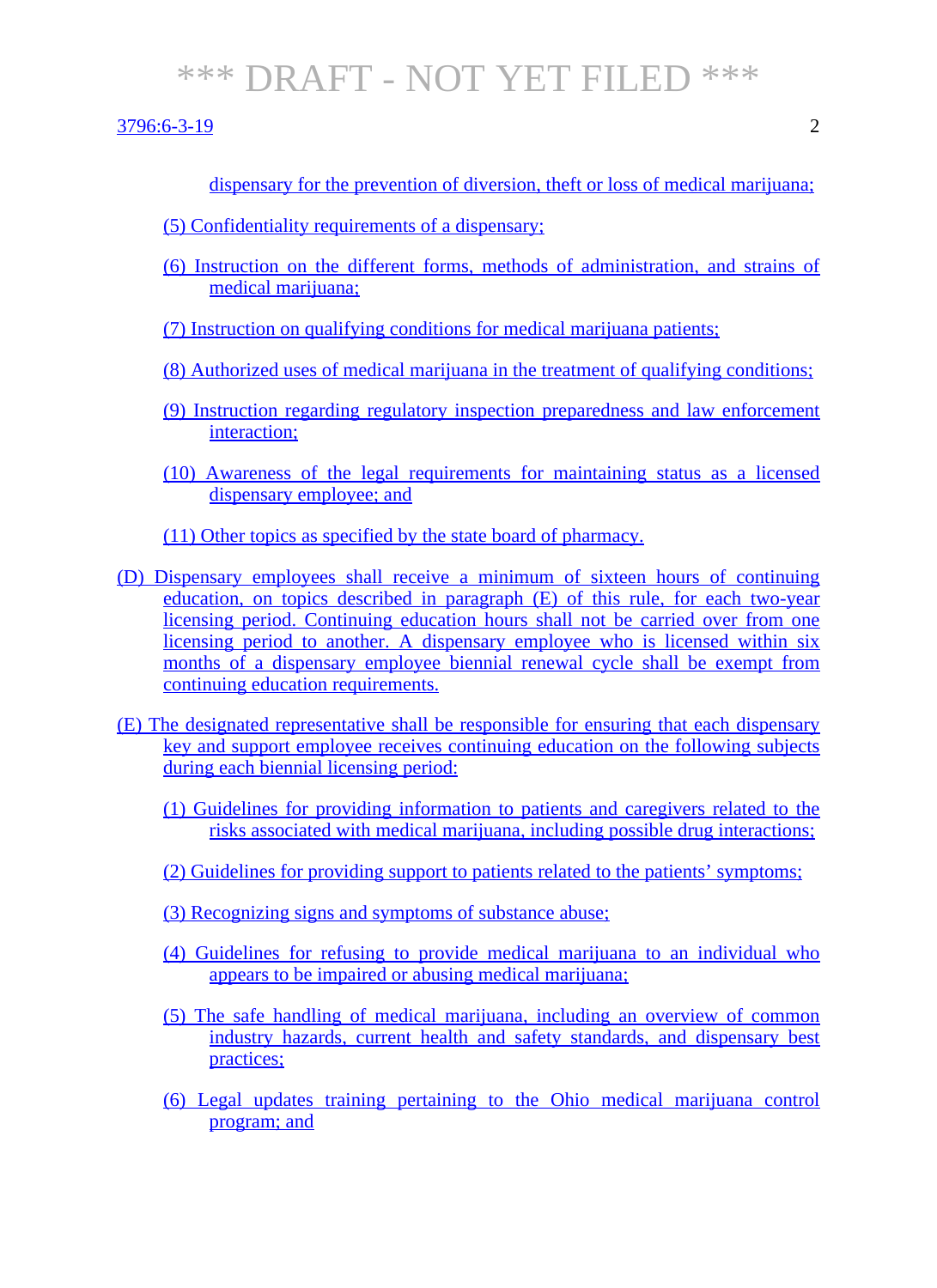- (F) Before any training in paragraphs (C) and (E) of this rule may be provided to dispensary employees for credit, a designated representative shall submit, in a manner determined by the board, all of the following items to the state board of pharmacy and obtain approval:
	- (1) Names and qualifications of the persons responsible for training content;
	- (2) The primary objective of the training and how it is intended to improve the participants' competency as dispensary employees;
	- (3) The number of intended trainings for the next twelve-month period and the number of participants for each training;
	- (4) Any brochures describing the activity;
	- (5) The method or manner of presenting materials;
	- (6) The agenda with a detailed time schedule;
	- (7) A set of training materials, if requested; and
	- (8) Any other items requested by the state board of pharmacy.
- (G) Before training may be provided to dispensary employees for credit under paragraphs  $(C)(3)(b)$ ,  $(C)(7)$ , and  $(E)(1)$  to  $(E)(4)$  of this rule, a designated representative shall submit, in a manner determined by the board, all of the following to the state board of pharmacy:
	- (1) A signed attestation by the person responsible for training content that the person or persons responsible for the content of the educational materials is a pharmacist licensed under Chapter 4729. of the Revised Code, or any of the following professionals authorized to prescribe under division (I) of section 4729.01 of the Revised Code:
		- (a) A clinical nurse specialist or certified nurse practitioner;
		- (b) A physician; or
		- (c) A physician assistant;
	- (2) The professional license number of the person or persons identified in paragraph  $(G)(1)$  of this rule; and
	- (3) That the person or persons approve of the content.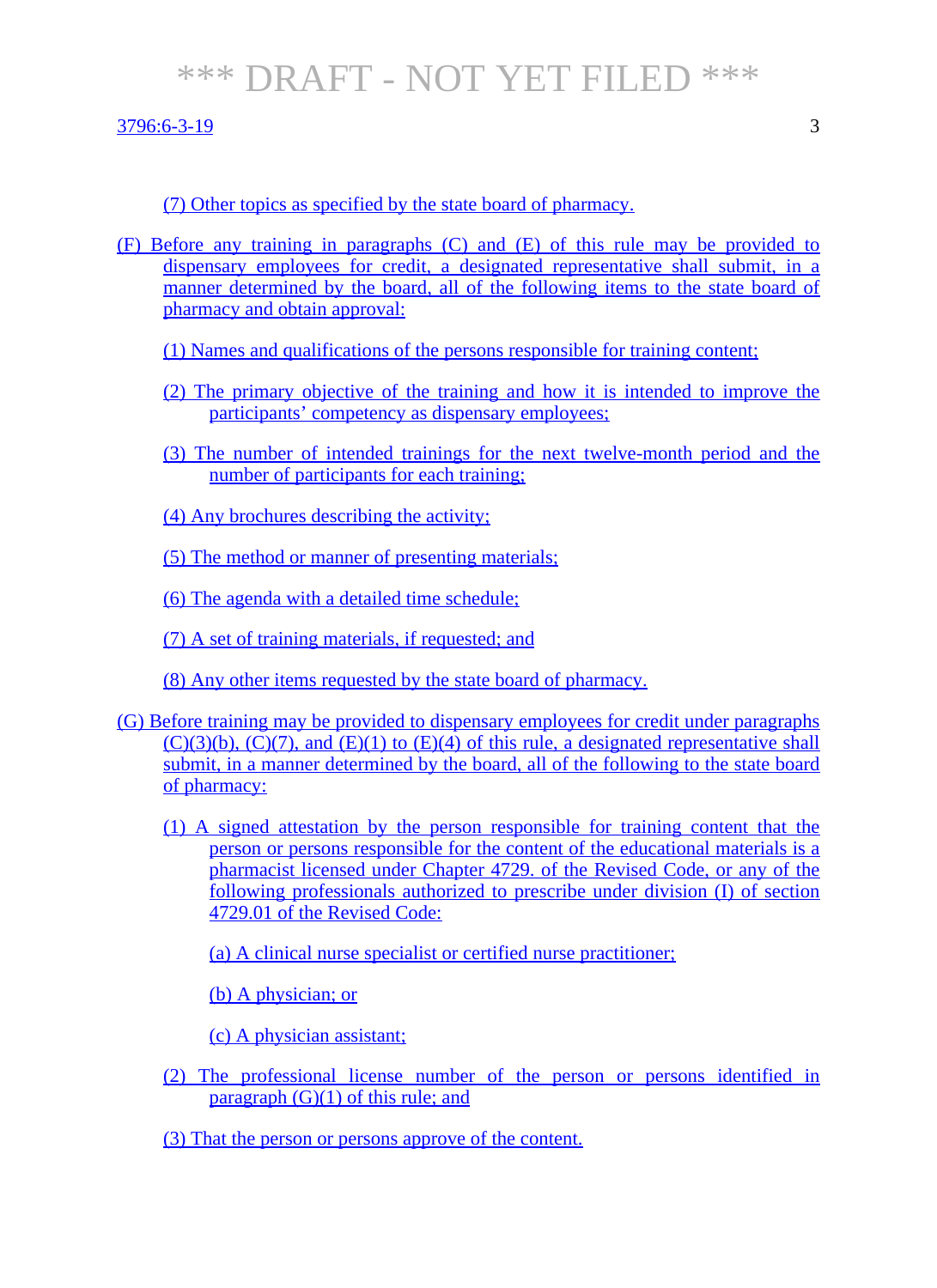- (H) All training materials submitted for approval pursuant to this rule shall be submitted a minimum of sixty days prior to the date of presentation of the intended training. Any representation that the training has been approved for dispensary employee credit is prohibited until such approval is received by the designated representative who submitted the application for approval.
- (I) Training approved for credit by the state board of pharmacy pursuant to paragraphs (F) and (G) of this rule, shall be valid for dispensary employee continuing education credit for remainder of the two-year licensing period in which the continuing education credit will be offered. Approved training shall be available to any licensed dispensary employee.
- (J) Before or at the time of training, each participant shall be provided with course materials in the form of written, electronic, or other format that are of such quality and quantity to indicate that adequate time has been devoted to their preparation and that they will be of value to participants. Any presentation materials, electronic or otherwise, shall be subject to the same criteria as other materials.
- (K) Training credit shall not be awarded for breaks or opening or closing remarks. Only time of actual instruction shall count toward a credit hour. Partial hours shall be rounded to the nearest one-quarter of an hour and should be expressed in decimals.
- (L) The state board of pharmacy, upon receipt of evidence that any approved training program or training provider is not conforming to the requirements developed pursuant to this rule, may revoke or otherwise limit the scope of the board's prior approval.
- (M) An attendee at an out-of-state training may seek post-program approval if such approval is sought within sixty days after the program is presented. An application for out-of-state training shall be made on a completed form, developed in accordance with section 3796.04 of the Revised Code.
- (N) A designated representative shall, in cooperation with the individual or individuals described in paragraph (O) of this rule, provide oversight for the development and dissemination of:
	- (1) Educational materials for patients and caregivers in accordance with paragraphs (C)(6) and (C)(7) of rule 3796:6-3-15 of the Administrative Code;
	- (2) A system for a patient or caregiver to document the patient's symptoms related to a qualifying condition that includes:
		- (a) A log book, maintained by the patient and/or caregiver, in which the patient or the caregiver may track the use and effects of medical marijuana;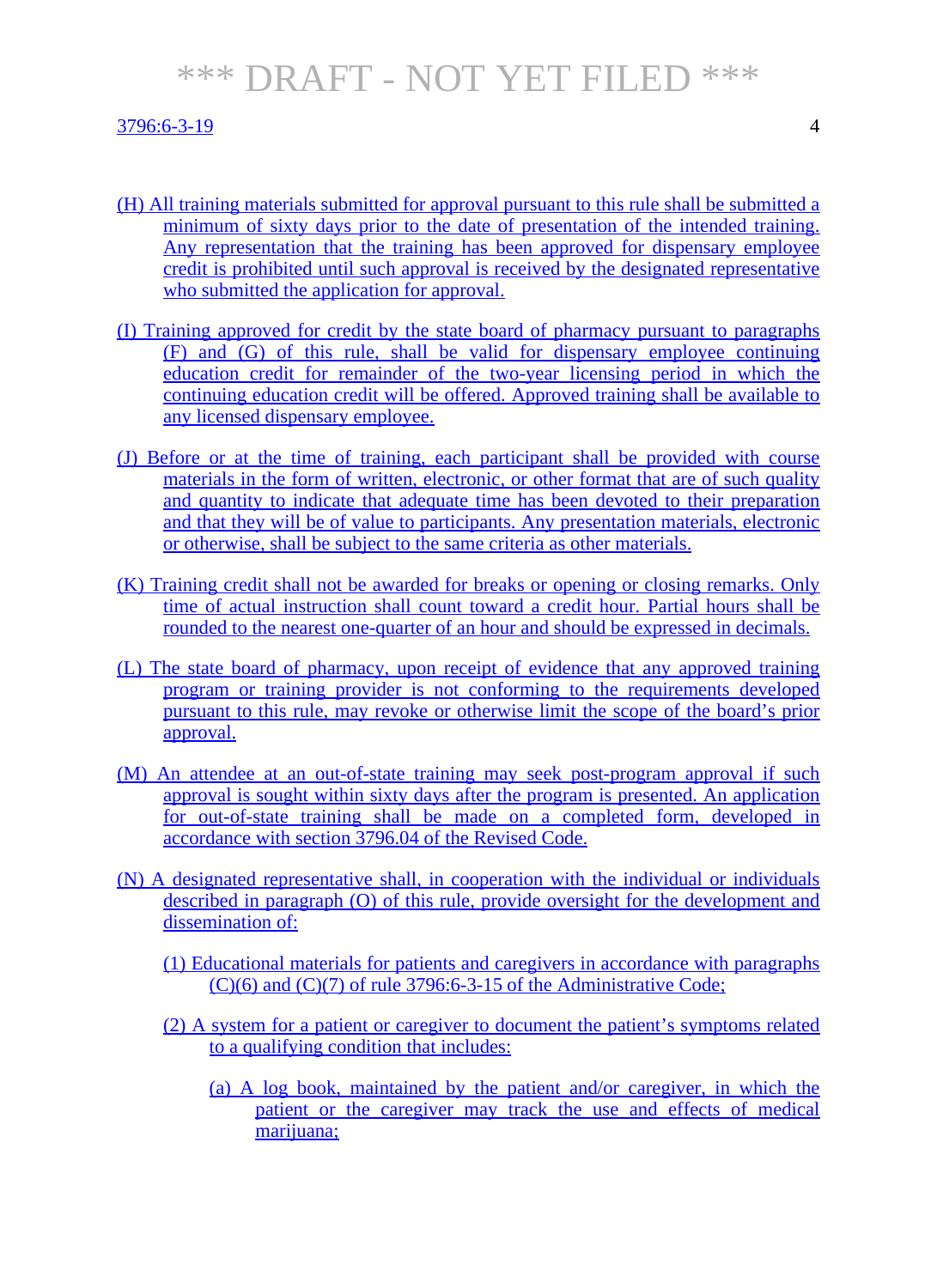- (b) A rating scale for symptoms associated with a qualifying condition;
- (c) Guidelines for the patient's self-assessment, or if applicable, assessment of the patient by the caregiver; and
- (d) Guidelines for reporting usage and symptoms to the recommending physician and any other treating physicians.
- (3) Policies and procedures for refusing to provide medical marijuana to an individual who appears to be impaired or abusing medical marijuana.
- (O) A designated representative shall maintain all of the following records regarding the educational materials outlined in paragraph (N) of this rule:
	- (1) A signed attestation by the person or persons responsible for content described in paragraph (N) of this rule is a pharmacist licensed under Chapter 4729. of the Revised Code, or any of the following professionals authorized to prescribe under division (I) of section 4729.01 of the Revised Code:
		- (a) A clinical nurse specialist or certified nurse practitioner;
		- (b) A physician; or
		- (c) A physician assistant;
	- (2) The professional license number of the person or persons identified in paragraph  $(O)(1)$  of this rule; and
	- (3) That the person or persons approve of the content.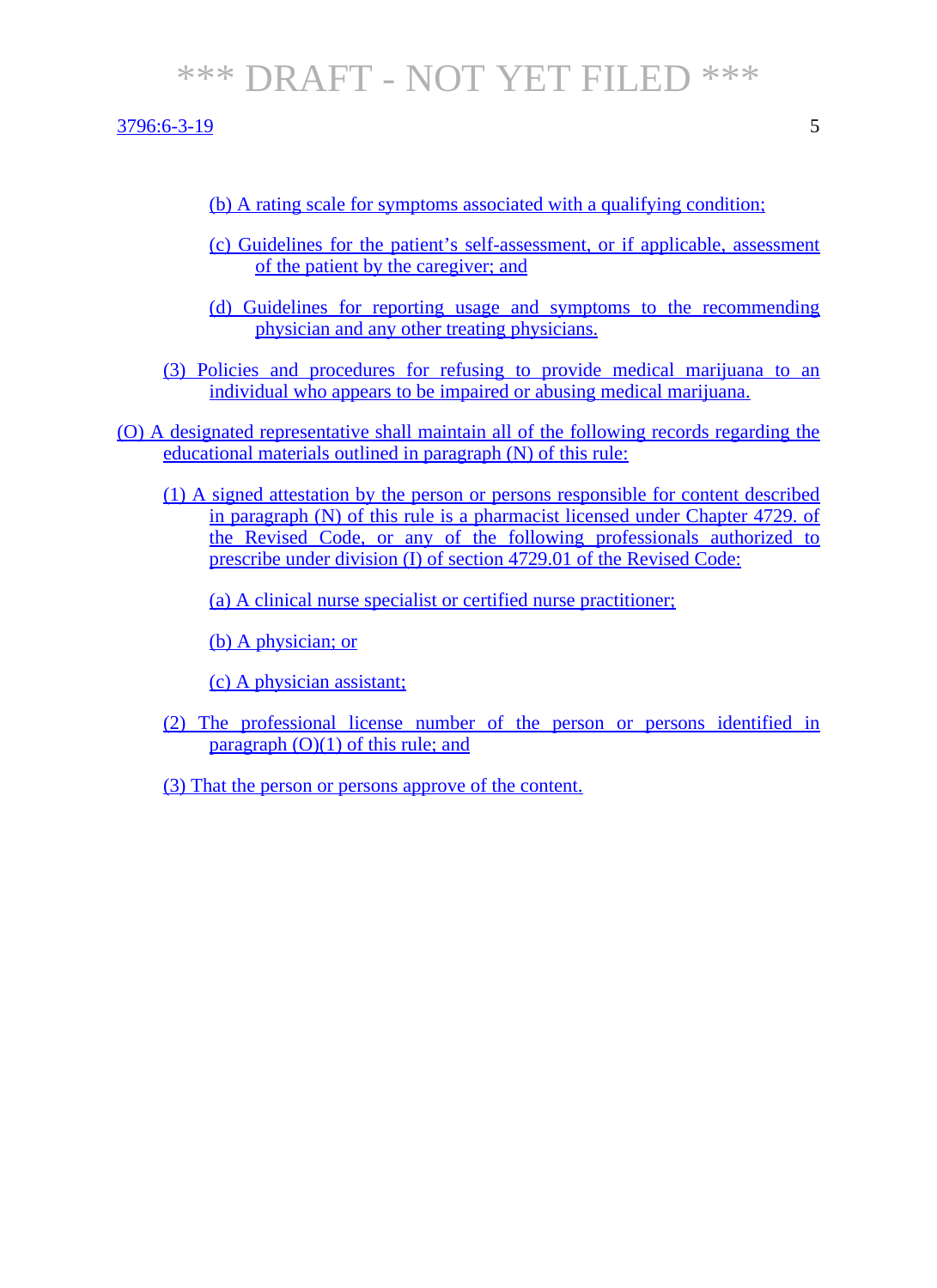#### 3796:6-3-20 **Medical marijuana dispensary internal inventory control system.**

- (A) A dispensary designated representative shall have primary oversight of the dispensary's medical marijuana inventory control system. The inventory control system shall be real-time, web-based, backed-up at least daily and accessible by the state board of pharmacy immediately upon request.
- (B) A dispensary's inventory control system shall allow for tracking so that the oldest stock of medical marijuana is distributed first. A dispensary may deviate from this requirement, if such deviation is temporary and appropriate.
- (C) A dispensary shall establish and implement an inventory control system for its medical marijuana that documents an exact accounting of:
	- (1) Each transaction and each day's beginning inventory, acquisitions, sales, disposal and ending inventory.
	- (2) Acquisitions of medical marijuana from a licensed processor or cultivator holding a plant-only processor designation, including:
		- (a) A description of the products including the quantity, strain, variety and batch number of each product received;
		- (b) For each product, the finished form, number of units or volume of each finished form in each container, the number of commercial containers of each finished form;
		- (c) The name and license number of each of the processors and cultivators providing the medical marijuana;
		- (d) The name and license number of the licensed processor and cultivator agents delivering the medical marijuana;
		- (e) The name and license number of the licensed dispensary employee receiving the medical marijuana;
		- (f) The date of acquisition; and
		- (g) Any other information deemed appropriate by the state board of pharmacy.
	- (3) Records of the sale or dispensing of medical marijuana and denials of such sales, which shall contain:
		- (a) A description of the products including the quantity, strain, variety and batch number of each product dispensed;

[ *stylesheet: rule.xsl 2.14, authoring tool: i4i 2.0 ras3 Jun 2, 2017 03:05, (dv: 0*] print date: 06/09/2017 11:06 AM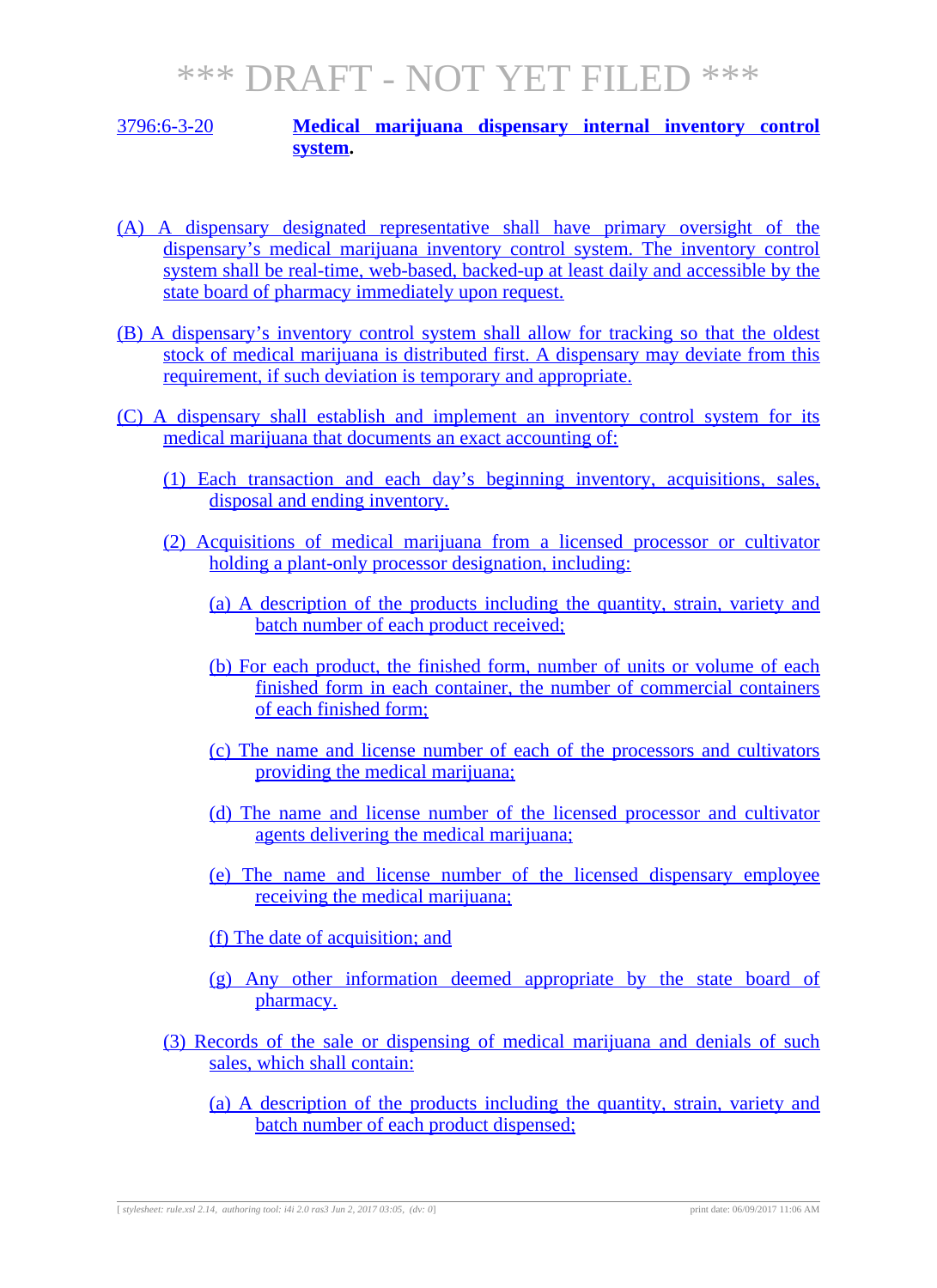3796:6-3-20 2

- (b) The name and license number of the licensed dispensary employee selling, dispensing, or denying the sale or dispensing of the medical marijuana;
- (c) The date of dispensing; and
- (d) The name and registration number of the patient and, if applicable, the caregiver.
- (4) The disposal of medical marijuana, including:
	- (a) A description of the products, including quantity, strain, variety, batch number and cause for the medical marijuana being destroyed;
	- (b) The name and license number of the dispensary employee destroying the medical marijuana or medical marijuana product;
	- (c) The name and license number of the dispensary key employee verifying the destruction of the medical marijuana or medical marijuana product;
	- (d) The method of disposal and the name, address and telephone number of the disposal company; and

(e) The date of disposal.

- (D) The designated representative shall conduct and document an audit of the dispensary's daily inventory according to generally accepted accounting principles at least once weekly.
	- (1) If the audit identifies a reduction in the amount of medical marijuana in the dispensary's inventory not due to documented causes, the dispensary shall determine where the loss occurred and immediately take and document corrective action. The dispensary shall immediately inform the state board of pharmacy of the loss by telephone and provide written notice of the loss and the corrective action taken within two business days after first discovery.
	- (2) If the reduction in the amount of medical marijuana in the inventory is due to criminal activity or suspected criminal activity, the dispensary shall immediately make a report identifying the circumstances surrounding reduction to the state board of pharmacy and law enforcement with jurisdiction where the suspected criminal acts occurred.
	- (3) If the audit identifies an increase in the amount of medical marijuana in the dispensary's inventory not due to documented causes, the dispensary shall determine where the increase occurred and take and document corrective action.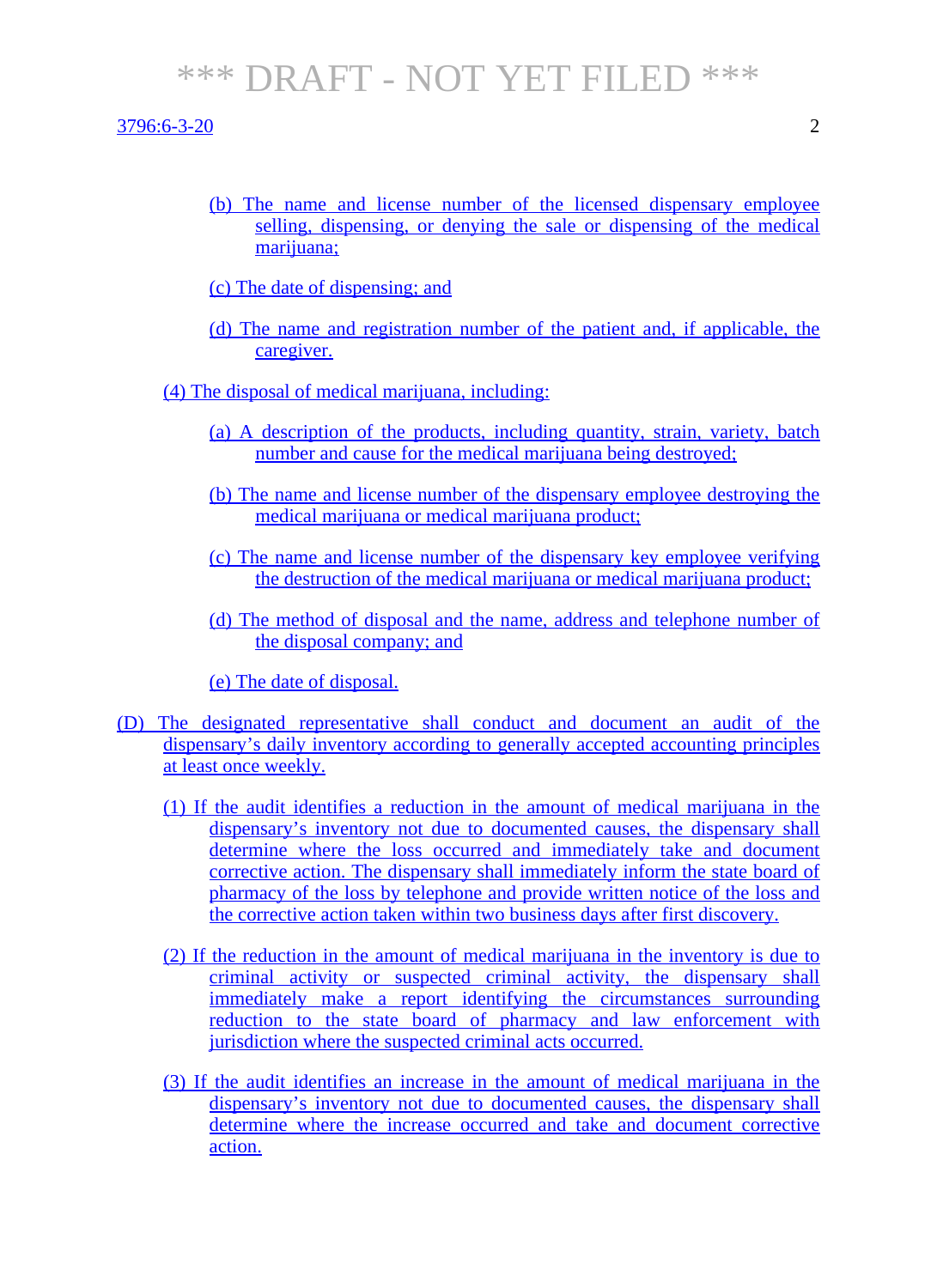#### 3796:6-3-20 3

(4) The dispensary shall submit quarterly financial audit statements in a format and medium approved by the state board of pharmacy. Quarterly audits may include, but are not limited to, an income statement, balance sheet and weekly medical marijuana inventory, including marijuana acquisition, wholesale cost and sales, prepared in accordance with generally accepted accounting principles. Annually, the dispensary shall submit an audit including the same information, compiled and certified by an auditor or certified public accountant. Both such quarterly and annual submissions shall be in a format and medium approved by the state board of pharmacy.

#### (E) A dispensary shall:

- (1) Maintain the documentation required of this rule in a secure, locked location for three years from the date on the document. These records may be kept electronically if the method is approved by the state board of pharmacy and the records are backed-up each business day;
- (2) Provide any documentation required to be maintained in this rule to the state board of pharmacy for review upon request; and
- (3) If maintaining a bank account, retain for a period of three years a record of each deposit or withdrawal from the account.
- (F) A dispensary shall not accept returns of medical marijuana, unless the return is pursuant to a program offered under paragraph (D) of rule 3796:6-3-14 of the Administrative Code, a recall, or the consequence of an error in dispensing. If medical marijuana is abandoned at the dispensary, it shall be accounted for and destroyed. All returned or abandoned medical marijuana shall be destroyed in compliance with rule 3796:6-3-14 of the Administrative Code. A dispensary shall notify the state board of pharmacy in writing of any returned or abandoned medical marijuana.
- (G) All records of each day's beginning inventory, acquisitions, sales, disposal and ending inventory shall be kept for a period of three years at the place where the medical marijuana and medical marijuana products are located. Any dispensary intending to maintain such records at a location other than this place must first send a written request to the state board of pharmacy. The request shall contain the dispensary name and license number and the name and address of the alternate location. The state board of pharmacy will send written notification to the dispensary documenting the approval or denial of the request. A copy of the state board of pharmacy's approval shall be maintained with the other records of medical marijuana. Any such alternate location shall be secured and accessible only to authorized dispensary employees.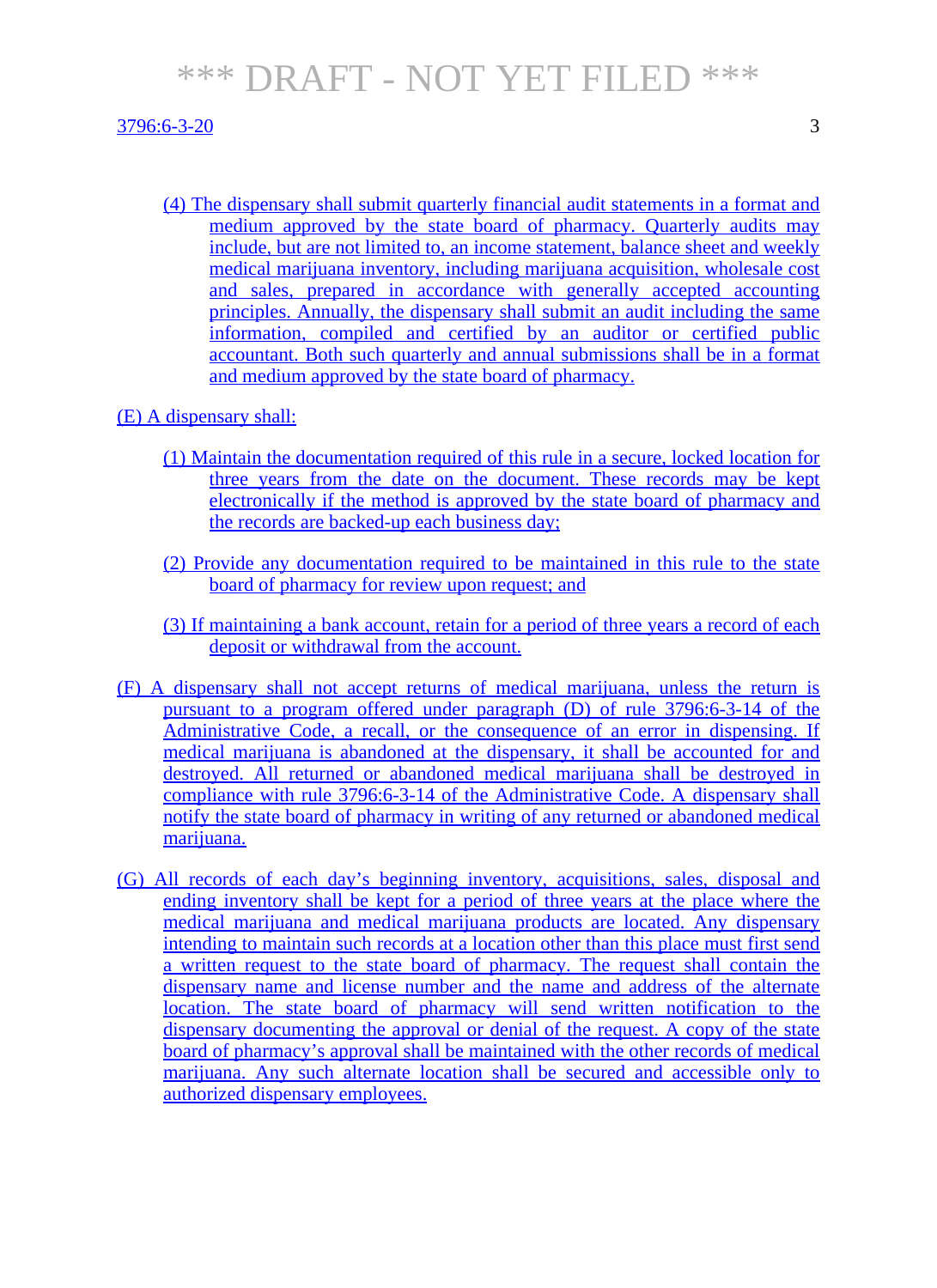#### 3796:6-3-21 **Recall procedures.**

- (A) A dispensary shall establish policies and procedures to conduct mandatory and voluntary recalls of medical marijuana. The procedure shall be adequate to deal with recalls due to any action initiated at the request of the department of commerce or the state board of pharmacy and any voluntary action by the dispensary to remove defective or potentially defective medical marijuana from the market or any action undertaken to promote public health and safety by replacing existing medical marijuana with improved products or packaging.
- (B) A dispensary's policy must establish a plan for communicating a recall of medical marijuana. The communication plan should include:
	- (1) A mechanism to contact all customers who have, or likely have, obtained the product from the dispensary. The communication must include information on the process for return of the recalled product;
	- (2) A mechanism to contact the processor or cultivator that manufactured the recalled product;
	- (3) Communication with the state board of pharmacy, the department of commerce, and the state medical board within twenty-four hours; and

(4) Outreach via media, as necessary and appropriate.

(C) Any recalled medical marijuana or medical marijuana product returned to the dispensary because of the recall must be destroyed by the dispensary, in a manner consistent with rule 3796:6-3-14 of the Administrative Code.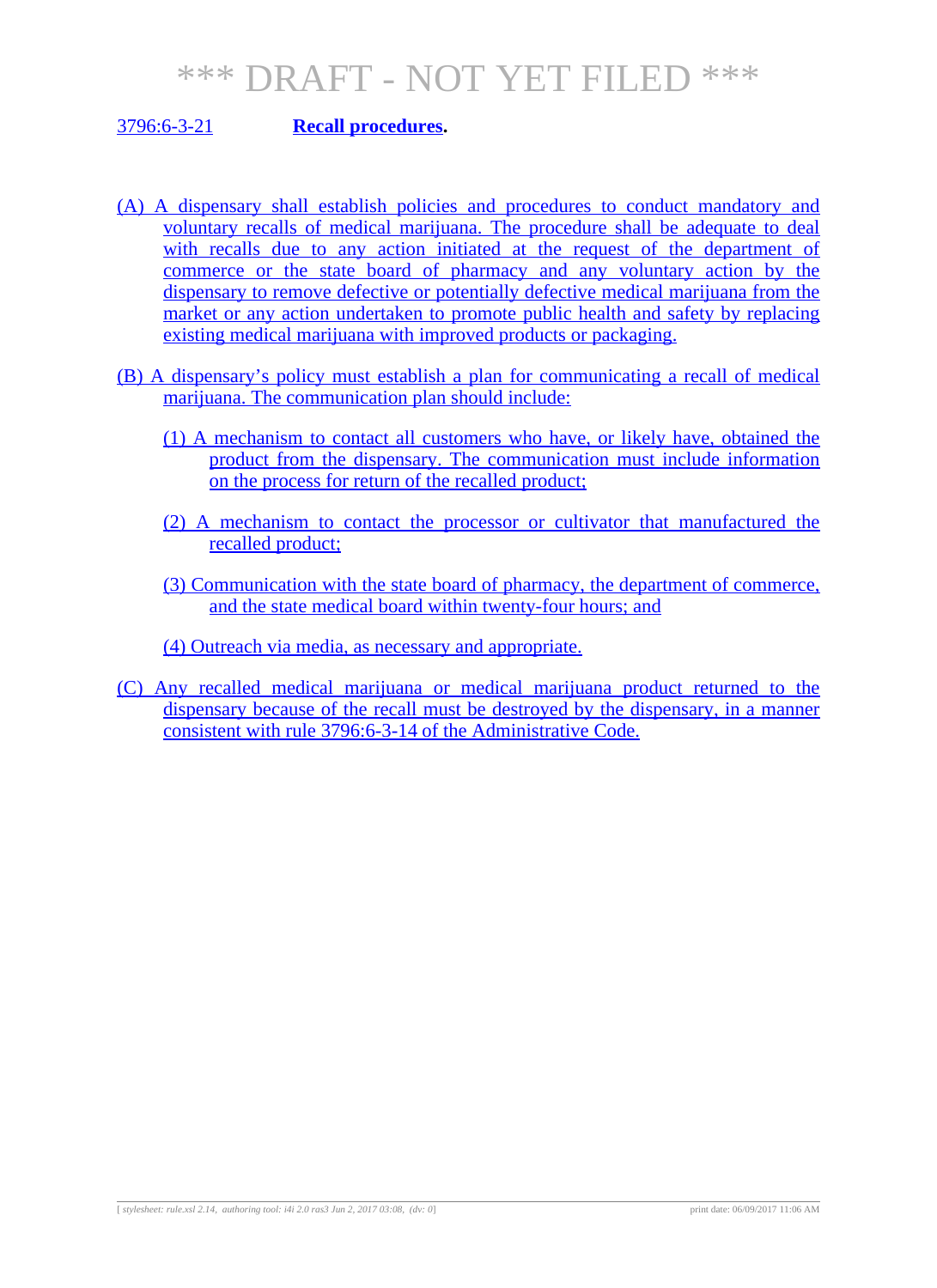#### 3796:6-3-22 **Prohibitions.**

- (A) No dispensary employee may share office space with, compensate, receive compensation from, or refer patients to a physician holding a certificate to recommend issued by the state medical board under section 4731.30 of the Revised Code.
- (B) A dispensary shall not allow a physician holding a certificate to recommend issued by the state medical board under section 4731.30 of the Revised Code to conduct a physical examination of a patient or any follow up care for purposes of diagnosing or treating a qualifying medical condition at the dispensary.
- (C) No dispensary shall be open or in operation, and no person shall be in the dispensary department, unless a designated representative is actively employed by the dispensary and available for consultation by any dispensary employee. At all other times, the dispensary shall be closed and properly secured, in accordance with standard operating security procedures and in compliance with this division.
- (D) No dispensary shall be left unattended by dispensary employees during hours of operation.
- (E) No dispensary shall sell anything other than authorized medical marijuana, medical marijuana products, medical marijuana devices, and advertising materials authorized pursuant to rule 3796:6-3-24 of the Administrative Code.
- (F) No dispensary shall offer coupons except in the case of coupons intended to benefit patients registered as indigent or as a veteran.
- (G) No medical marijuana or medical marijuana products shall be consumed on the premises of a dispensary.
- (H) No food or beverages shall be consumed on the premises of a dispensary, except that complimentary non-alcoholic beverages may be available for patients and caregivers who are at the dispensary. Licensed dispensary employees shall be authorized to consume food and non-alcoholic beverages in designated employee break areas. No medical marijuana shall be accessed, stored, possessed, or administered in designated employee break areas.
- (I) A dispensary shall not produce or manufacture medical marijuana or medical marijuana products without being licensed pursuant to this division by the department of commerce.
- (J) No dispensary shall operate a drive through window (pickup unit).
- (K) No dispensary shall transport medical marijuana or medical marijuana products to residences of patients or caregivers.
- (L) A dispensary shall not operate if its surveillance equipment is inoperable. If the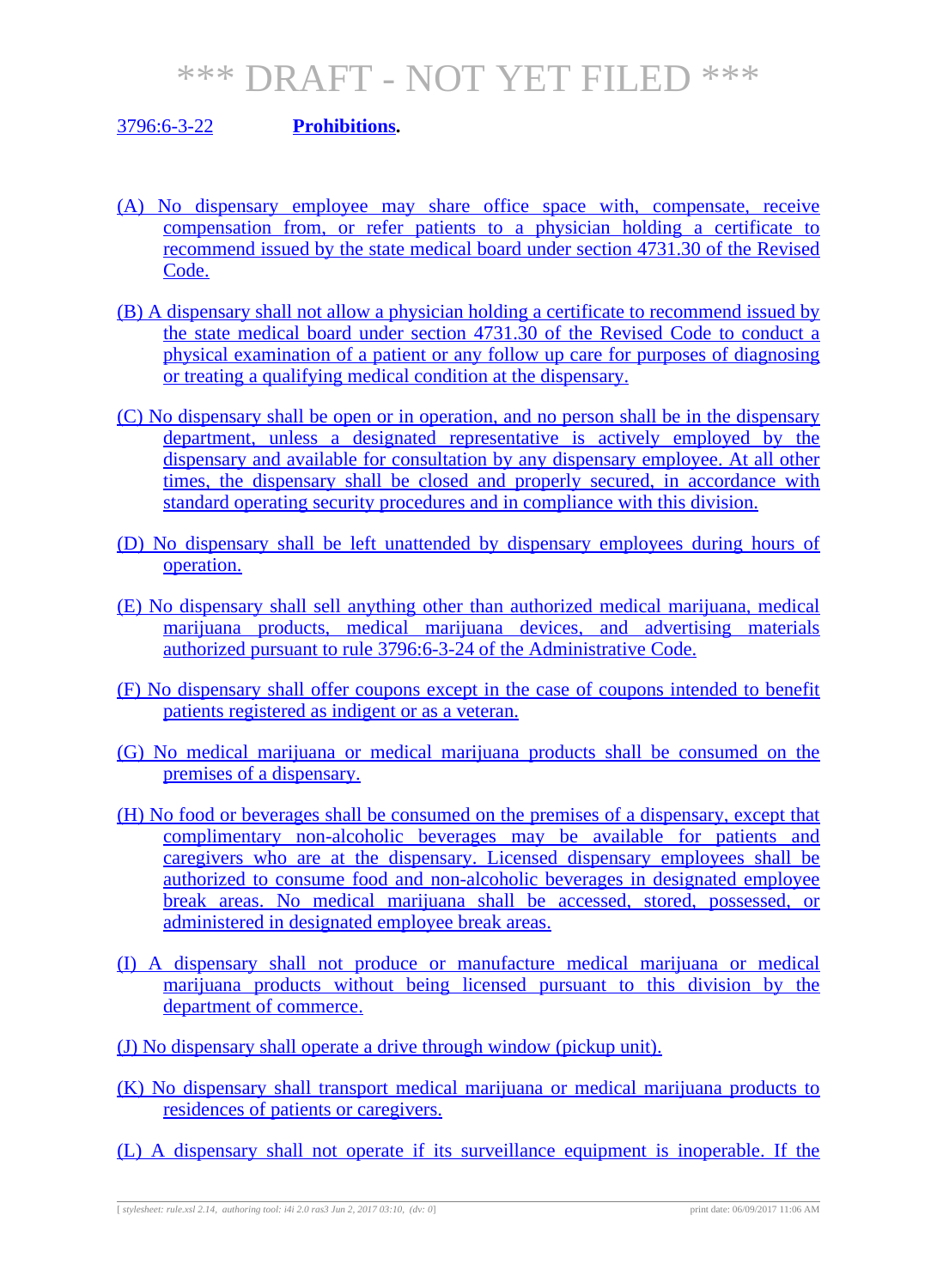

#### 3796:6-3-22 2

surveillance equipment is partially inoperable, that matter should be immediately reported to the state board of pharmacy to determine whether the dispensary may continue to operate in any fashion.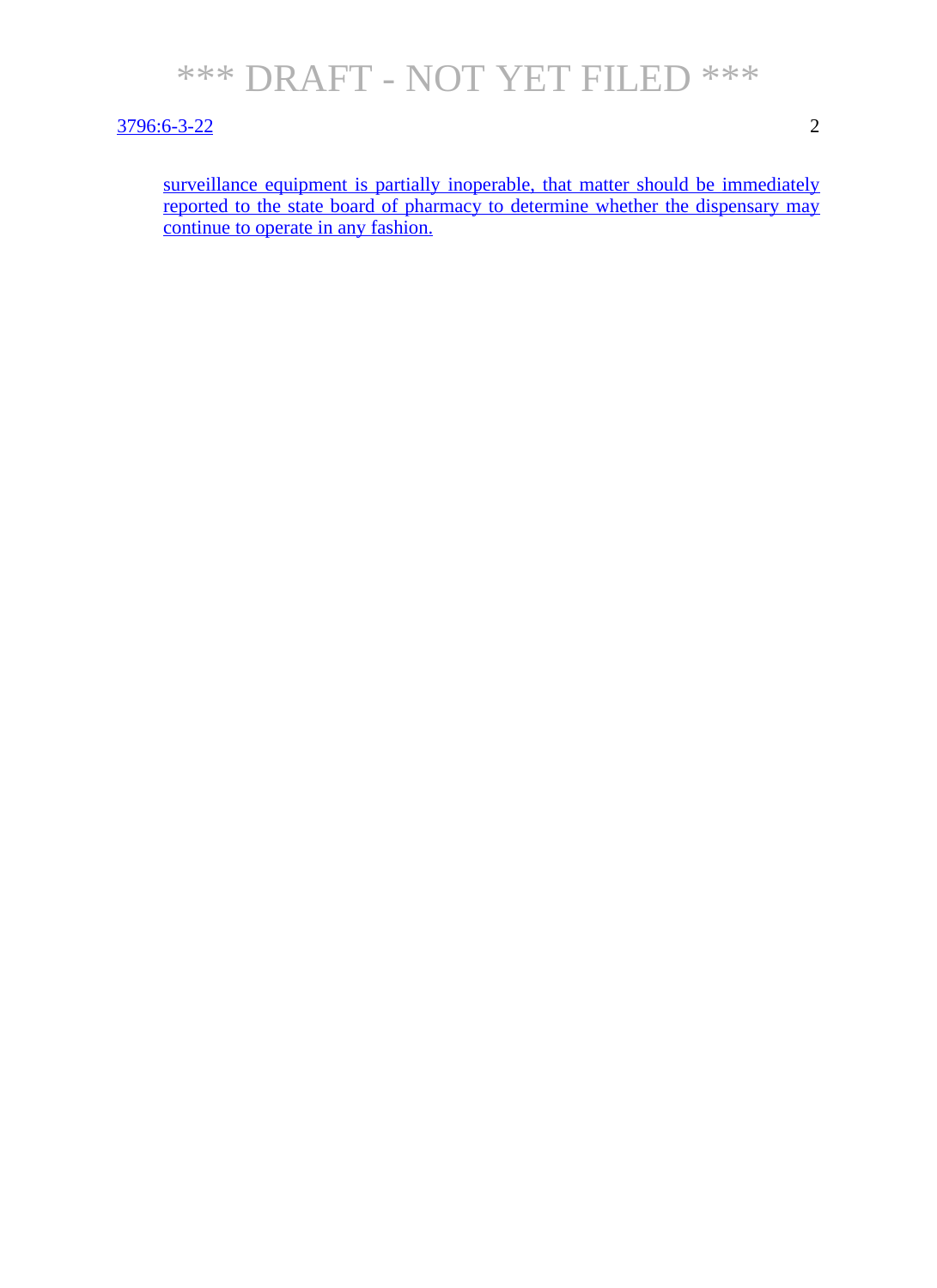#### 3796:6-3-23 **Dispensary access.**

- (A) Except as provided under this division, no person, except a dispensary employee, or a cultivator or processor employee who is delivering medical marijuana, shall be allowed in the dispensary department without an active qualifying patient or caregiver registration issued by the state board of pharmacy.
- (B) In addition to authorized dispensary employees, cultivator employees, and processor employees, the following may be granted access to a dispensary so long as presence is maintained in the dispensary visitor log and obtain a visitor identification badge from the dispensary, prior to entering the dispensary:
	- (1) One individual accompanying each patient or caregiver who shall remain in the waiting area. Such visitors shall remain under supervision of a dispensary employee while on dispensary premises;
	- (2) Third party service personnel, such as technicians, utility workers, and employee representatives, may access portions of the premises that do not contain medical marijuana without prior written notice, provided that such visitors are entered in the visitor log and are accompanied at all times by a dispensary employee. Such visitors may only enter non-restricted areas, such as employee break rooms or restrooms, and may not have access to areas containing medical marijuana without prior approval or in the event of an emergency in accordance with paragraph (C) of this rule; and
	- (3) Local, state or federal law enforcement or government officials if necessary to perform civil or administrative governmental duties.
- (C) Upon prior written request, the state board of pharmacy may authorize persons who are otherwise prohibited from being on dispensary premises, temporary access to a dispensary.
	- (1) All persons not expressly permitted to be on the premises of a dispensary under this rule, but who have been authorized, in writing, to enter the dispensary by the state board of pharmacy, shall obtain a visitor identification badge from the dispensary, prior to entering the dispensary.
	- (2) A dispensary employee shall escort and supervise such visitors at all times that the visitor is on dispensary premises. Visitors shall visibly display the visitor identification badge at all times that the visitor is on dispensary premises and shall return the visitor identification badge to a dispensary employee upon exiting the dispensary.
	- (3) All visitors shall log in and out. The dispensary shall maintain the visitor log, which shall include the date, time and purpose of the visit and which shall be available to the state board of pharmacy.
	- (4) If an emergency requires the presence of a visitor and makes it impracticable for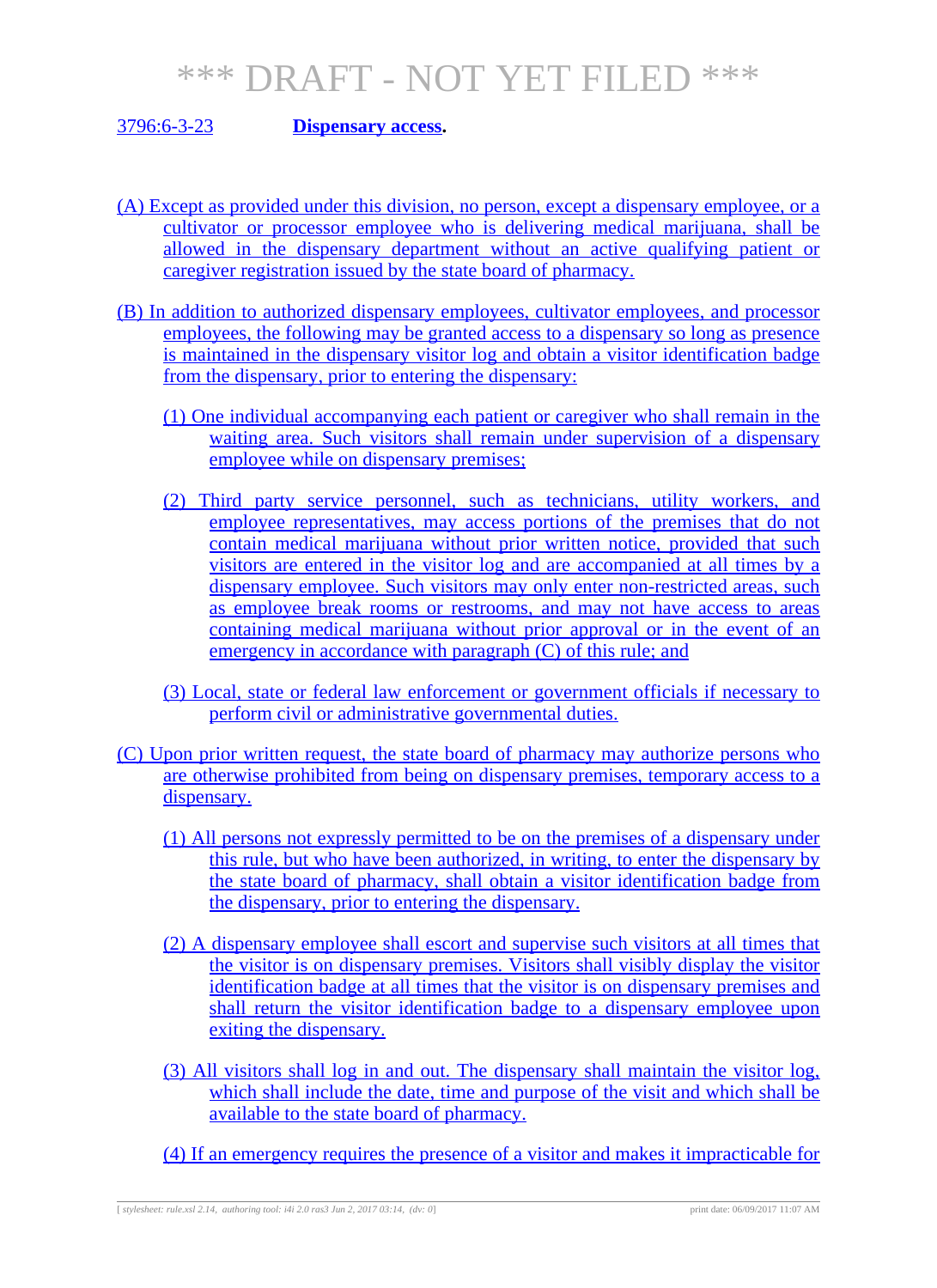#### 3796:6-3-23 2

the dispensary to obtain a waiver pursuant to this section, the dispensary shall provide written notice to the state board of pharmacy as soon as practicable after the onset of the emergency. Such notice shall include the name and company affiliation of the visitor, the purpose of the visit, and the date and time of the visit. The dispensary shall monitor and maintain a log of such visit.

(D) No medical marijuana shall be sold, dispensed, or distributed to a patient or caregiver via a delivery service or any other manner outside of a dispensary, except that a caregiver may deliver medical marijuana to the caregiver's qualified patient.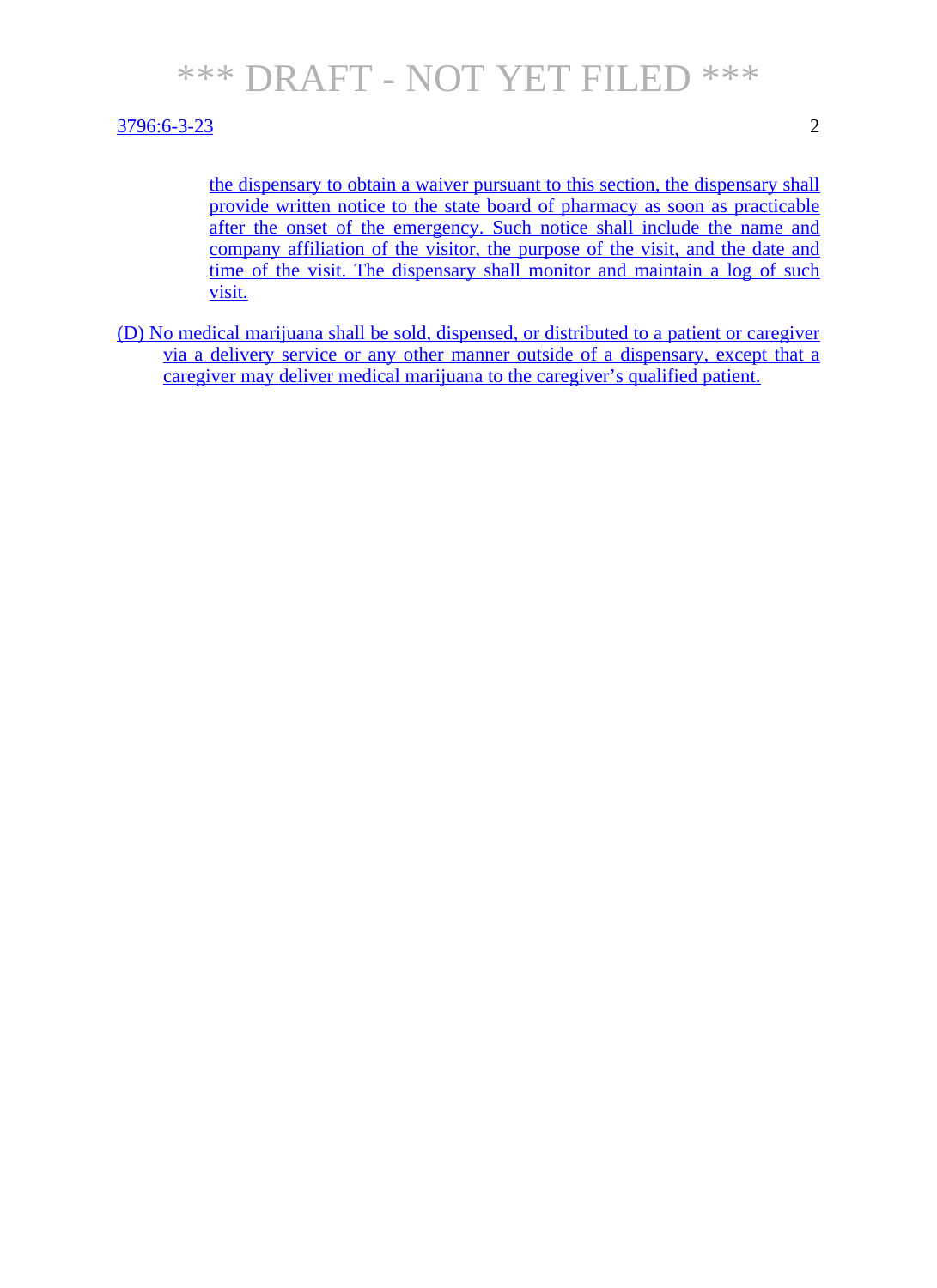#### 3796:6-3-24 **Advertising, marketing, and signage.**

- (A) For purposes of this rule "advertisement" means any written or verbal statement, illustration, or depiction created to induce sales through a combination of letters, pictures, objects, lighting effects, illustrations, or other similar means. An "advertisement" includes brochures, promotional material and other marketing materials. An advertisement that renders medical marijuana or medical marijuana products attractive to children is prohibited.
- (B) The state of Ohio has a compelling interest in ensuring that any advertisement or marketing campaigns related to or involving medical marijuana does not encourage, promote, or otherwise create any impression that marijuana is legal or acceptable to use in a manner except as specifically authorized under Chapter 3796. of the Revised Code, or the rules promulgated in accordance with Chapter 3796. of the Revised Code, or that recreational marijuana use has any potential health or therapeutic benefits, or that recreational marijuana use or possession is somehow legal.
- (C) A dispensary shall not use a name, logo, sign or advertisement unless the name, logo, sign or advertisement has been submitted to the state board of pharmacy and the applicable advertising approval fee has been paid. Materials submitted to the board shall include, but are not limited to:
	- (1) A brief description of the format, medium and length of the distribution;
	- (2) Verification that an actual patient is not being used on the advertisement;
	- (3) Verification that an official translation of a foreign language advertisement is accurate;
	- (4) Annotated references to support statements related to effectiveness of treatment; and
	- (5) A final copy of the advertisement, including a video where applicable, in a format acceptable to the board.
- (D) Until September 8, 2019, the state board of pharmacy shall have fifteen business days to review materials submitted under paragraph (C) of this rule. Beginning September 9, 2019, the board shall have ten business days to review materials submitted under paragraph (C) of this rule.
	- (1) After the state board of pharmacy reviews the proposed advertisement, the board may:
		- (a) Require a specific disclosure be made in the advertisement in a clear and conspicuous manner if the advertisement would be false or misleading without such a disclosure;

[ *stylesheet: rule.xsl 2.14, authoring tool: i4i 2.0 ras3 Jun 2, 2017 03:25, (dv: 0*] print date: 06/09/2017 11:07 AM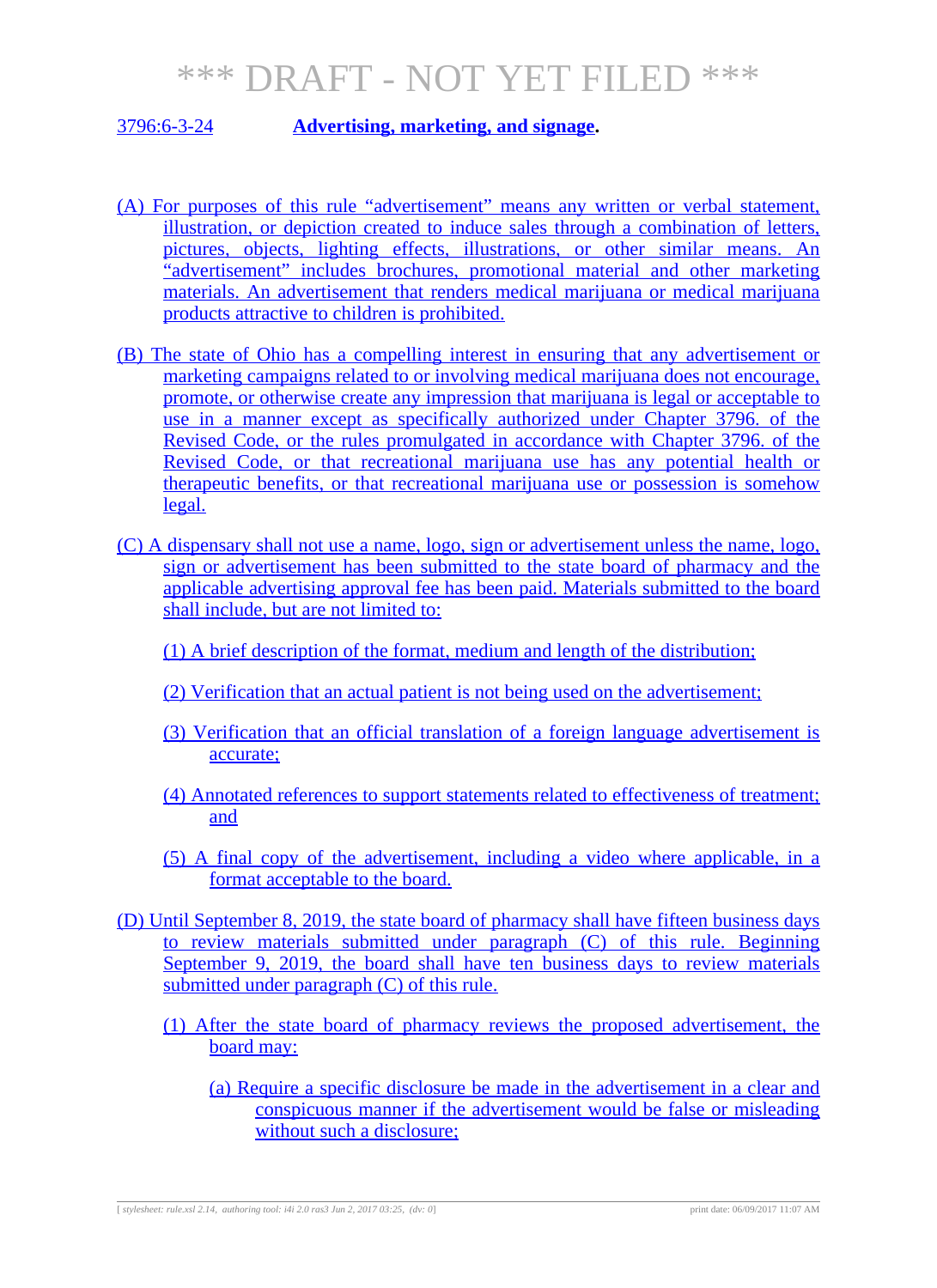#### $3796:6-3-24$  2

(b) Make recommendations with respect to changes that are necessary to protect the public health, safety, and welfare; or

#### (c) Prohibit the use of the advertisement.

- (2) If the state board of pharmacy does not complete one of the actions permitted under paragraph  $(D)(1)$  of this rule within the applicable review period, the submitted materials may be used in accordance with this division. Failure by the board to act within the applicable review period, however, does not constitute a waiver of its authority to undertake any of the actions permitted by this rule and the rules promulgated pursuant to Chapter 3796. of the Revised Code, if it is subsequently determined that the submitted material violates any provision of this Chapter 3796. of the Revised Code or this division.
- (E) No dispensary shall place or maintain, or cause to be placed or maintained, an advertisement of medical marijuana or medical marijuana products, including paraphernalia, in any form or through any medium:
	- (1) Within five hundred feet of the perimeter of a prohibited facility, a community addiction services provider as defined under section 5119.01 of the Revised Code, a game arcade admission to which is not restricted to persons aged twenty-one years or older, or any other location where the placement of the advertisement targets or is attractive to children, as determined by the state board of pharmacy;

(2) On a billboard;

- (3) On a radio or television broadcast;
	- (a) A radio or television broadcast includes a system for transmitting sound alone or visual images and sound; and
	- (b) Includes broadcast, cable, on-demand, satellite, or internet programming;
- (4) On any handheld or other portable sign;
- (5) With respect to public places, on a handbill, leaflet, or flyer directly handed, deposited, fastened, thrown, scattered, cast, or otherwise distributed to any person;
- (6) Left upon any private property without the consent of the property owners;

(7) On or in a public transit vehicle or public transit shelter; or

(8) On or in a publicly-owned or operated property.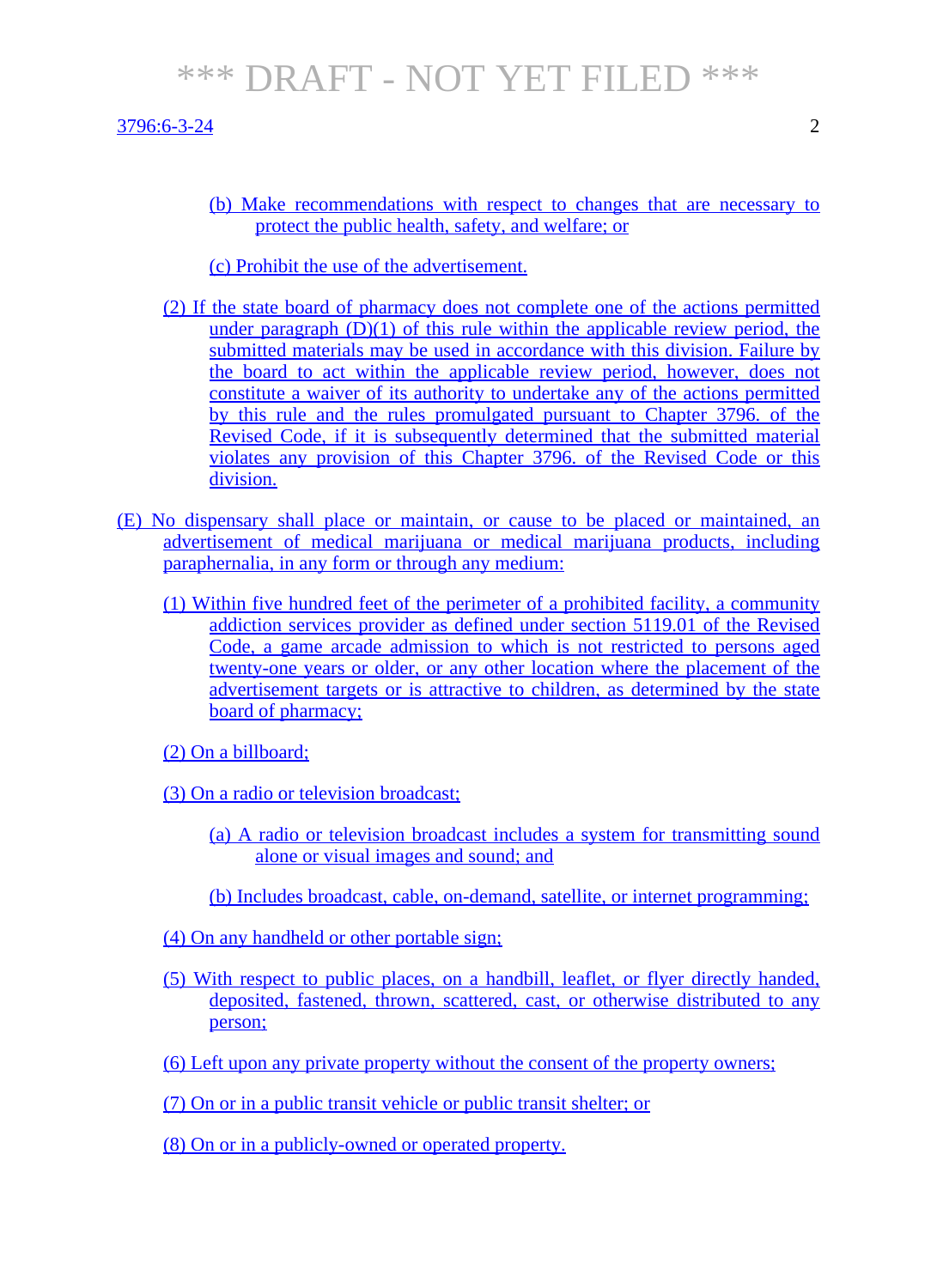3796:6-3-24 3

- (1) Include any image bearing a resemblance to a cartoon character, fictional character whose target audience is children or youth, or pop culture icon;
- (2) Market, distribute, offer, sell, license or cause to be marketed, distributed, offered sold or licensed, any apparel or other merchandise related to the sale of marijuana, to an individual under eighteen years of age.
- (3) Contain any statement, design, representation, picture or illustration that is:

(a) False or misleading;

- (b) A departure from the medical marijuana registered name, including, marijuana leaves, slang terms, and similar references;
- (c) Disparaging to a competitor's products;
- (d) Obscene or indecent; or
- (e) Related to the safety or efficacy of marijuana, unless supported by substantial evidence or substantial clinical data.
- (4) Suggest or otherwise indicate that the product or entity in the advertisement has been approved or endorsed by the department of commerce, the state board of pharmacy, the state of Ohio or any person or entity associated with the state of Ohio; or
- (5) Encourage the use of medical marijuana for a condition other than a qualifying medical condition.
- (G) A dispensary may develop a website or otherwise establish a web presence advertising the name, business address, contact information, and services provided by a dispensary. A dispensary operating a website shall require age affirmation of at least eighteen years of age by the user before access to the website is granted. A dispensary that establishes any type of web presences shall not:
	- (1) Allow for direct engagement between consumers or user-generated content or reviews;
	- (2) Provide a medium for website users to transmit website content to individuals under the age of eighteen;
	- (3) Display or otherwise post content that has not been submitted to the state board of pharmacy pursuant to paragraph (C) of this rule;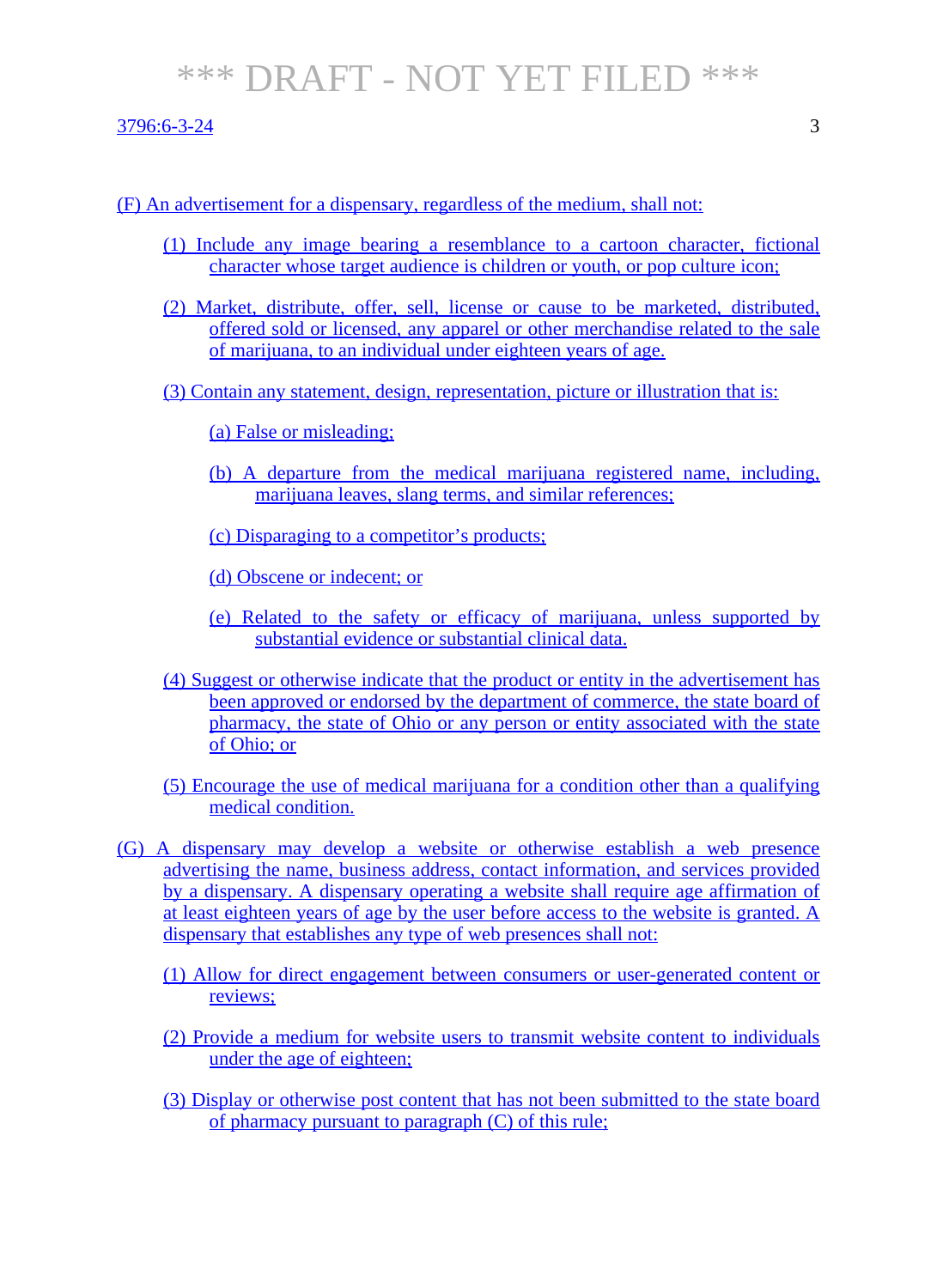3796:6-3-24 4

- (4) Facilitate sales transactions to any patient, caregiver, or medical marijuana entity;
- (5) Target a consumer audience under the age of eighteen; or
- (6) Maintain a web presence in violation of Chapter 3796. of the Revised Code or this division;

(H) A dispensary shall not:

- (1) Display external signage larger than sixteen inches in height by eighteen inches in width that is not attached to the entity's permanent structure;
- (2) Illuminate a sign advertising medical marijuana at any time;
- (3) Sell or otherwise distribute clothing, apparel, or wearable accessories, unless such sale or distribution is to an employee for purposes of identification while working for the licensed entity;
- (4) Advertise medical marijuana brand names or use graphics related to medical marijuana on the exterior of the building in which the dispensary is operating; and
- (5) Display medical marijuana or paraphernalia that is visible from the exterior of the dispensary.
- (I) I. No dispensary shall license or otherwise expressly authorize any third party to use or advertise in a manner prohibited by this division.
- (J) J. This rule, as it pertains to advertisements, does not apply to a noncommercial message.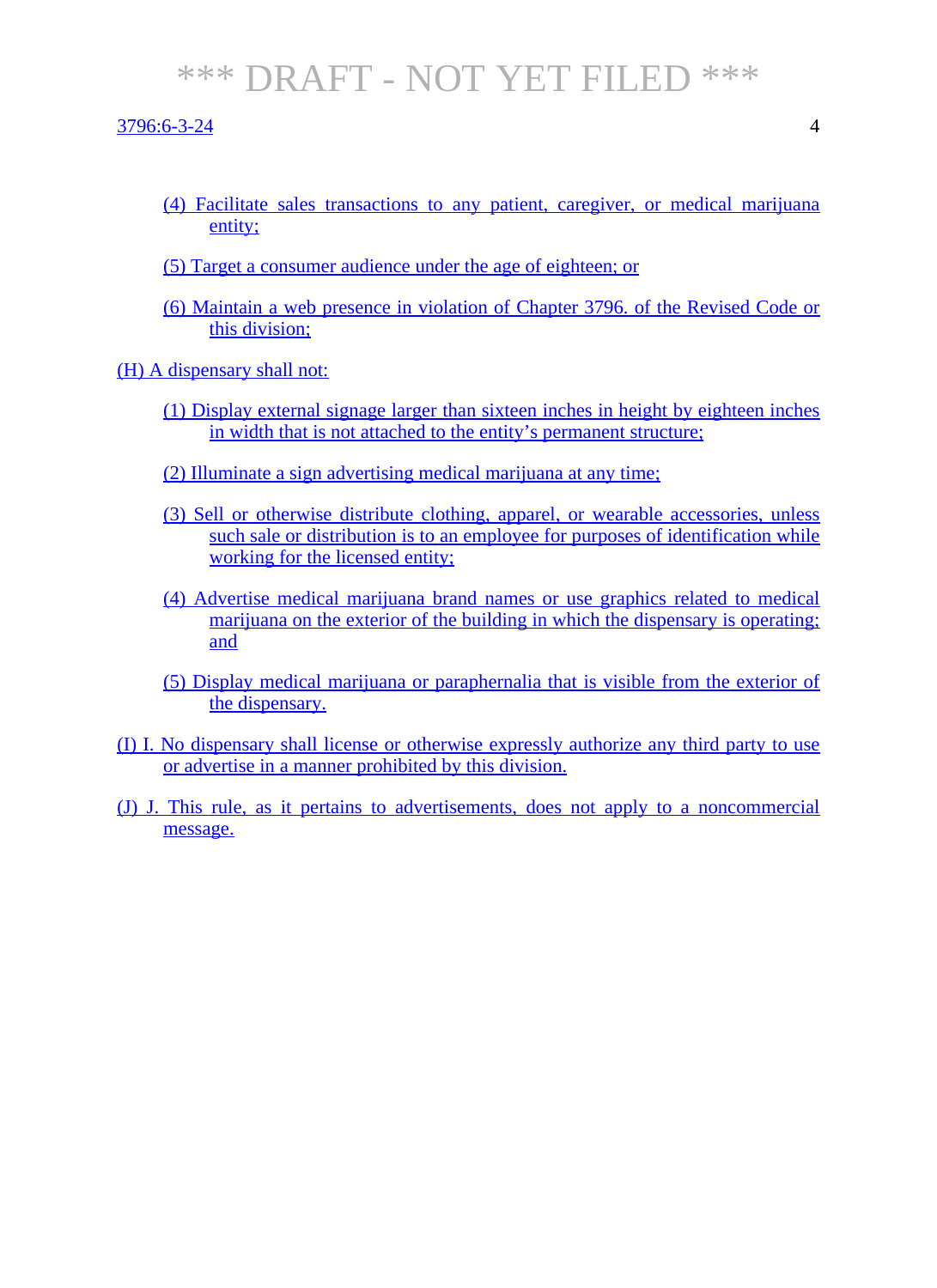3796:6-4-01 **Enforcement generally.**

Pursuant to section 3796.15 of the Revised Code, the state board of pharmacy shall regulate activities and enforce compliance with activities as they relate to the dispensing of medical marijuana and medical marijuana products to registered patients and designated caregivers. The state board of pharmacy shall investigate all activities related to Chapters 2925., 3715., 3719., and 3796. of the Revised Code as they relate to dispensing operations.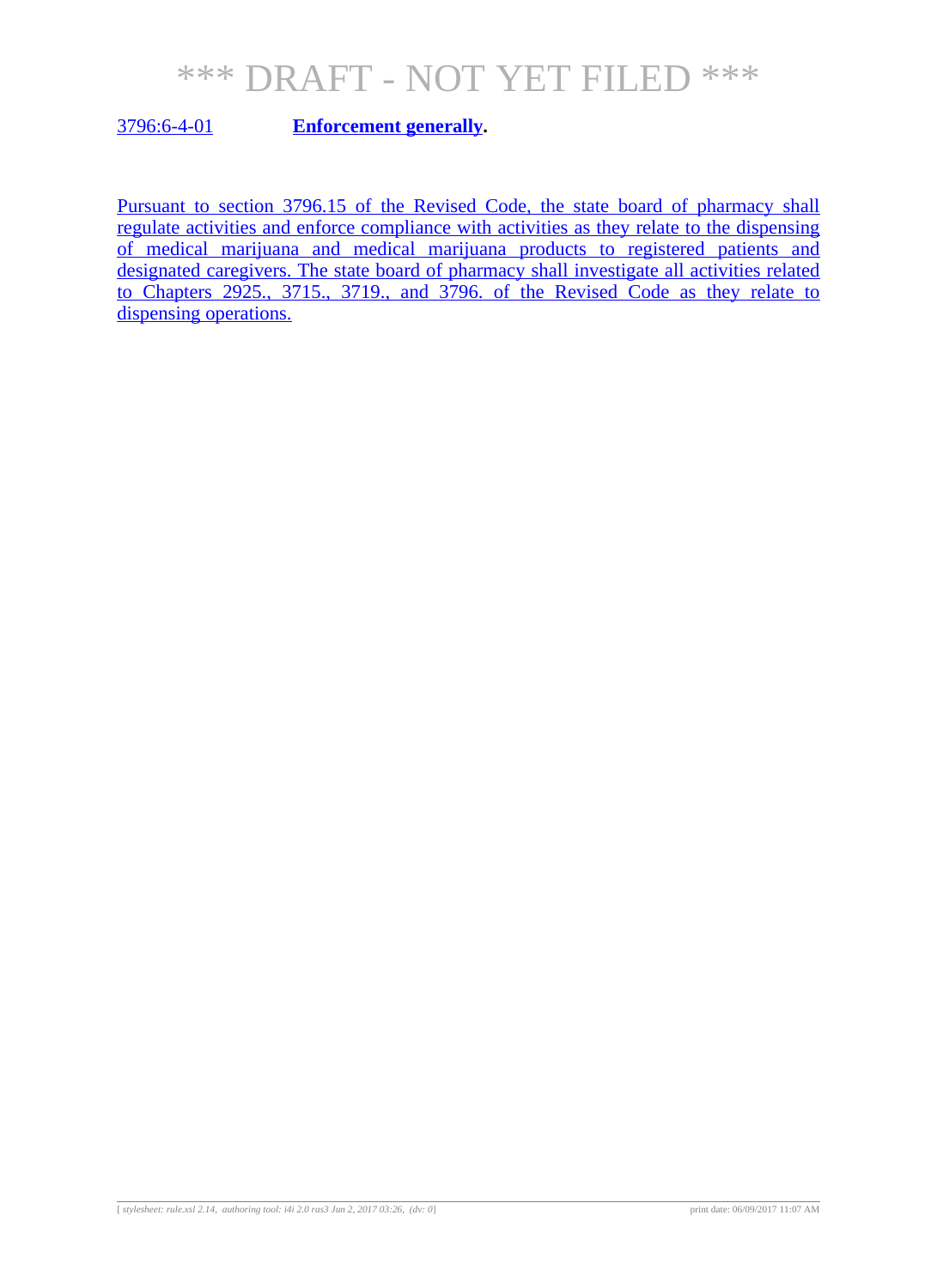3796:6-4-02 **Compliance and inspection of medical marijuana dispensaries.**

- (A) Dispensaries are subject to random and unannounced dispensary inspections and medical marijuana testing by the state board of pharmacy.
- (B) The state board of pharmacy and its authorized representatives may:
	- (1) Enter any place, including a vehicle, in which medical marijuana is held, stored, dispensed, sold, produced, delivered, transported, manufactured, or disposed of;
	- (2) Inspect in a reasonable manner, the place and all pertinent equipment, containers, and labeling and all things including records, files, financial data, sales data, shipping data, pricing data, personnel data, research, papers, processes, controls, and facility, and inventory of any stock of medical marijuana; and
	- (3) Obtain any medical marijuana or medical marijuana product, any labels or containers for medical marijuana, or paraphernalia.
- (C) The state board of pharmacy may investigate an applicant, application, a dispensary with under a provisional license, a licensed dispensary, principle officer, dispensary employee, third party vendor or any other party associated with a dispensary for an alleged violation of Chapter 3796. of the Revised Code or this division or to determine qualifications to be granted a license by the state board of pharmacy.
- (D) The state board of pharmacy may require an applicant, a dispensary under a provisional license, or a licensed dispensary to produce documents, records or any other material pertinent to the investigation of an application or alleged violation of Chapter 3796. of the Revised Code or this division. Failure to provide the required material may be grounds for denial or discipline.
- (E) Every person charged with preparation, obtaining or keeping records, logs, reports or other documents in connection with Chapter 3796. of the Revised Code or this division, and every person in charge, or having custody of those documents shall, upon request by the state board of pharmacy, make the documents immediately available for inspection and copying by the state board of pharmacy, the state board of pharmacy's authorized representative or others authorized by law to review the documents.
- (F) All information collected by the state board of pharmacy in the course of an examination, inspection or investigation of a licensee or applicant, including, but not limited to, any complaint against a license filed with the state board of pharmacy and information collected to investigate a complaint, shall be maintained for the use of the state board of pharmacy and shall not be disclosed except as authorized by state or federal law.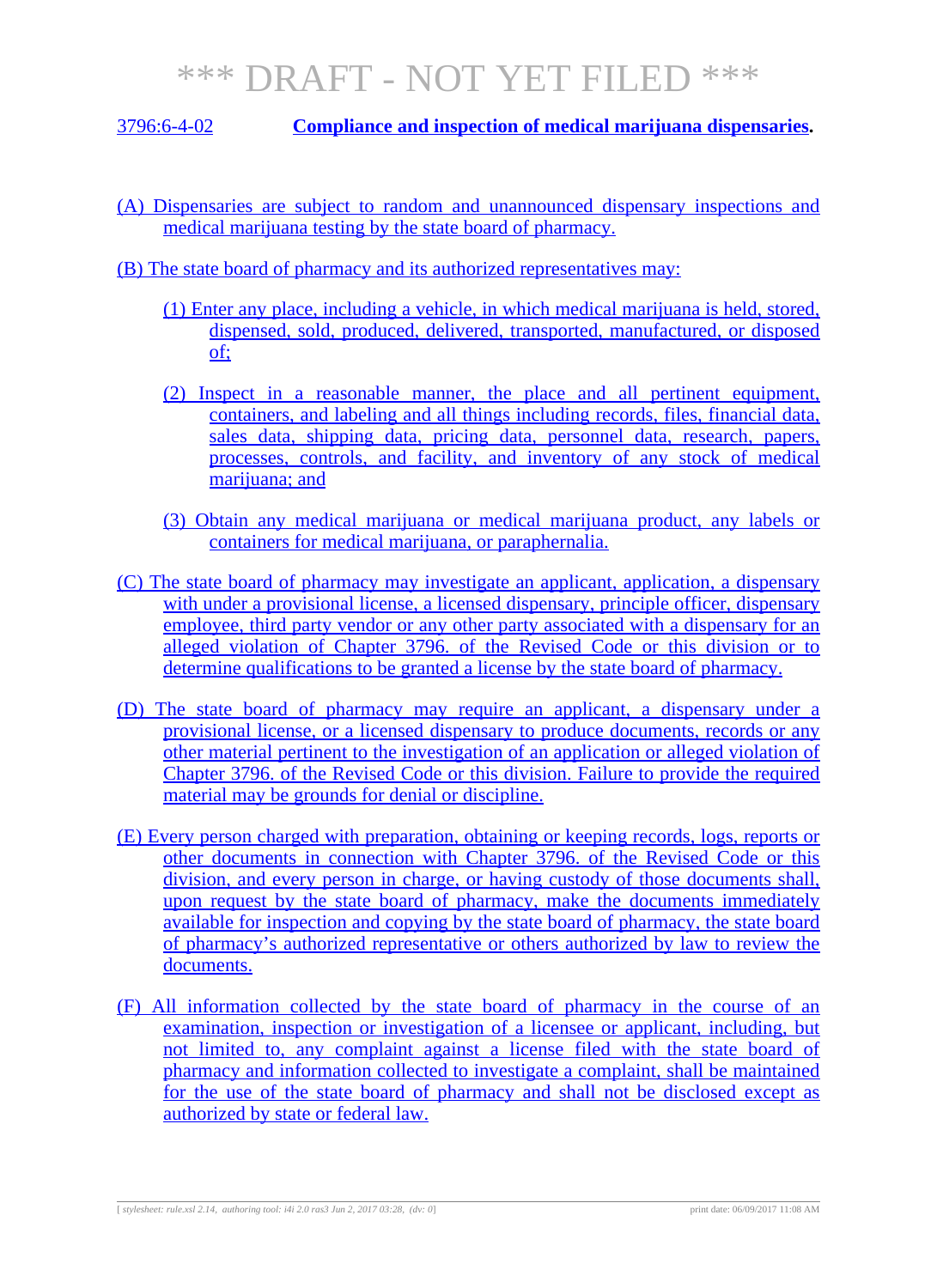#### 3796:6-4-03 **Grounds for discipline.**

- (A) The state board of pharmacy, after notice and hearing in accordance with Chapter 119. of the Revised Code, may revoke, suspend, limit, place on probation, or refuse to grant or renew a dispensary provisional license, certificate of operation, or a dispensary employee license, or may impose a monetary penalty or forfeiture if the board finds that the licensee:
	- (1) Has violated any state or federal law or rule, regardless of jurisdiction in which acts were committed, except for minor traffic violations such as parking violations, speeding tickets and violations such as failure to obey a red light, failure to use a turn signal or expired registration. Acts in accordance to Chapter 3796. of the Revised Code and this division that constitute a violation of federal law shall not be considered as grounds for discipline;
	- (2) Has committed a crime of moral turpitude, as defined in section 4776.10 of the Revised Code;
	- (3) Demonstrates an absence of good moral character and habits;
	- (4) Guilty of dishonesty or unprofessional conduct over the course of his or her dispensary duties;
	- (5) Is addicted to or abusing alcohol or drugs or impaired physically or mentally to such a degree as to render the employee unfit to operate or work in a dispensary;
	- (6) Has been convicted of a misdemeanor or felony related to, or committed in, any function related to the operation of a dispensary;
	- (7) Violated, conspired to violate, attempted to violate, or aided and abetted the violation of any of the provisions of Chapter 2925., 3715., 3719., 3796., or 4729. of the Revised Code, or of any rule adopted by the board under those provisions;
	- (8) Divided or agreed to divide remuneration made in the course of the cultivation, processing, dispensing, purchase or sale of medical marijuana with any licensed health professional certified to recommend medical marijuana;
	- (9) Knowingly lent the employee's name to an illegal operator of a medical marijuana cultivating, processing, or dispensing facility or having professional connection with an illegal medical marijuana entity;
	- (10) Allowed a physician with a certificate to recommend medical marijuana to obtain an ownership or investment interest in or a compensation arrangement with a licensed dispensary;
	- (11) Allowed a recommending physician to conduct a physical examination or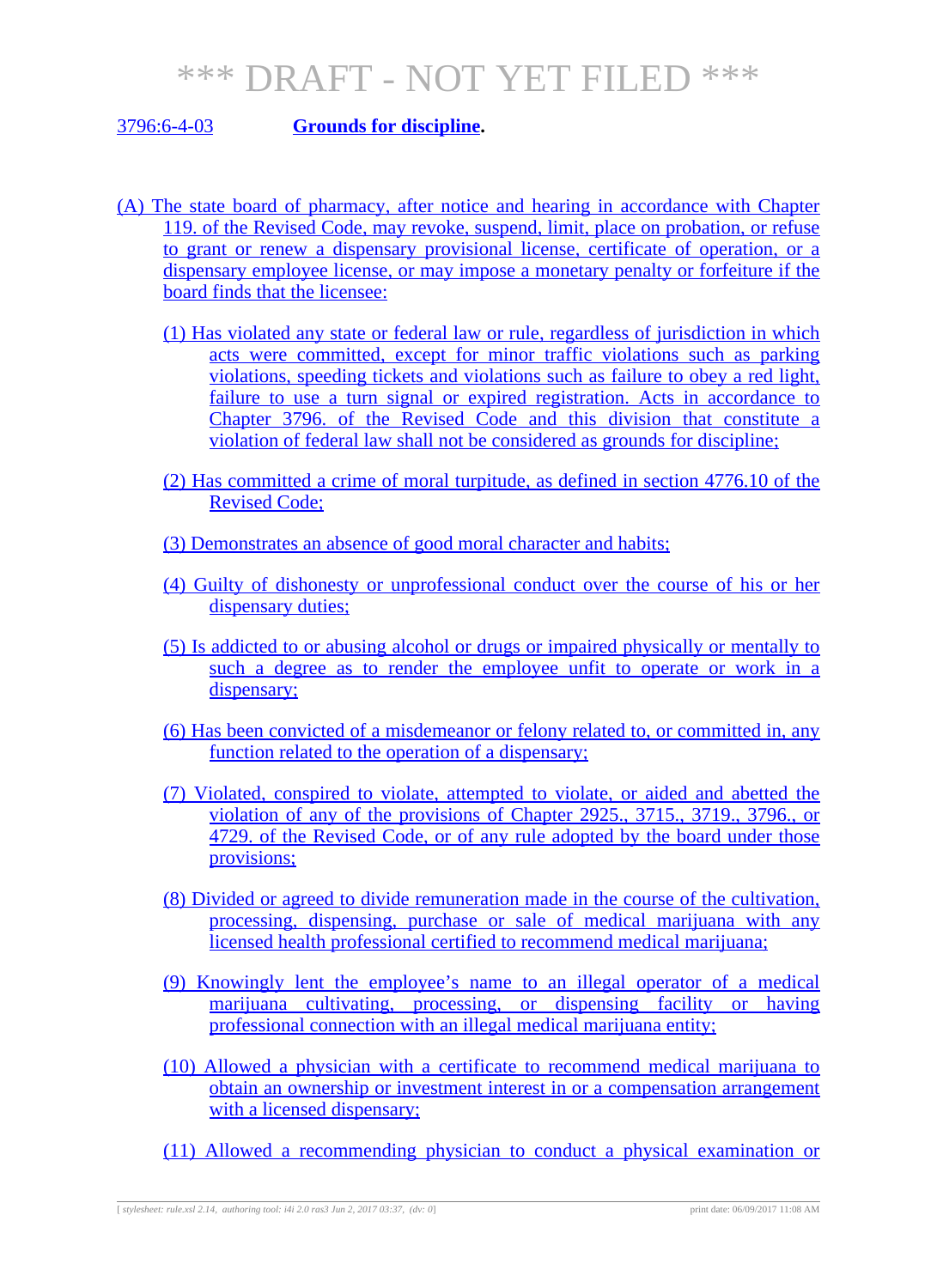3796:6-4-03 2

follow up care on dispensary premises;

- (12) Allowed medical marijuana to be consumed on licensed dispensary premises or consumed medical marijuana on licensed dispensary premises;
- (13) Committed fraud, misrepresentation, or deception in furnishing information to the state board of pharmacy, including in applying for or securing a license, registration, or renewal issued under Chapter 3715., 3719., 3796., or 4729. of the Revised Code;
- (14) Failed to comply with an order of the board or a settlement agreement;
- (15) Engaged in a pattern of conduct that demonstrates incompetence;
- (16) Failed to respond to a written request for information by the state board of pharmacy within thirty days, unless otherwise provided in the written request from the state board of pharmacy;
- (17) Was arrested and/or convicted of a disqualifying offense;
- (18) Has a causal connection to a finding by the state board of pharmacy of a substantial discrepancy in a state board of pharmacy audit of medical marijuana;
- (19) Has a causal connection to a finding by the state board of pharmacy of a substantial discrepancy in a state board of pharmacy audit of capital or funds;
- (20) Has an inability to operate using reasonable judgment, skill or safety due to physical or mental illness or other impairment or disability, including without limitation, deterioration through the aging process or loss of motor skills or mental incompetence;
- (21) Has engaged in or permitted the fraudulent use of a dispensary employee identification card;
- (22) Tampered with, falsified, altered, modified, or duplicated a dispensary employee identification card;
- (23) Failed to report to the state board of pharmacy, within five calendar days of becoming aware, that an employee identification card has been lost, stolen, or destroyed;
- (24) Failed to report to the state board of pharmacy, within five calendar days, any arrest, charge, or conviction for a disqualifying offense;
- (25) Failed to report to the state board of pharmacy, within five calendar days, any adverse action taken against the employee by any licensing jurisdiction in any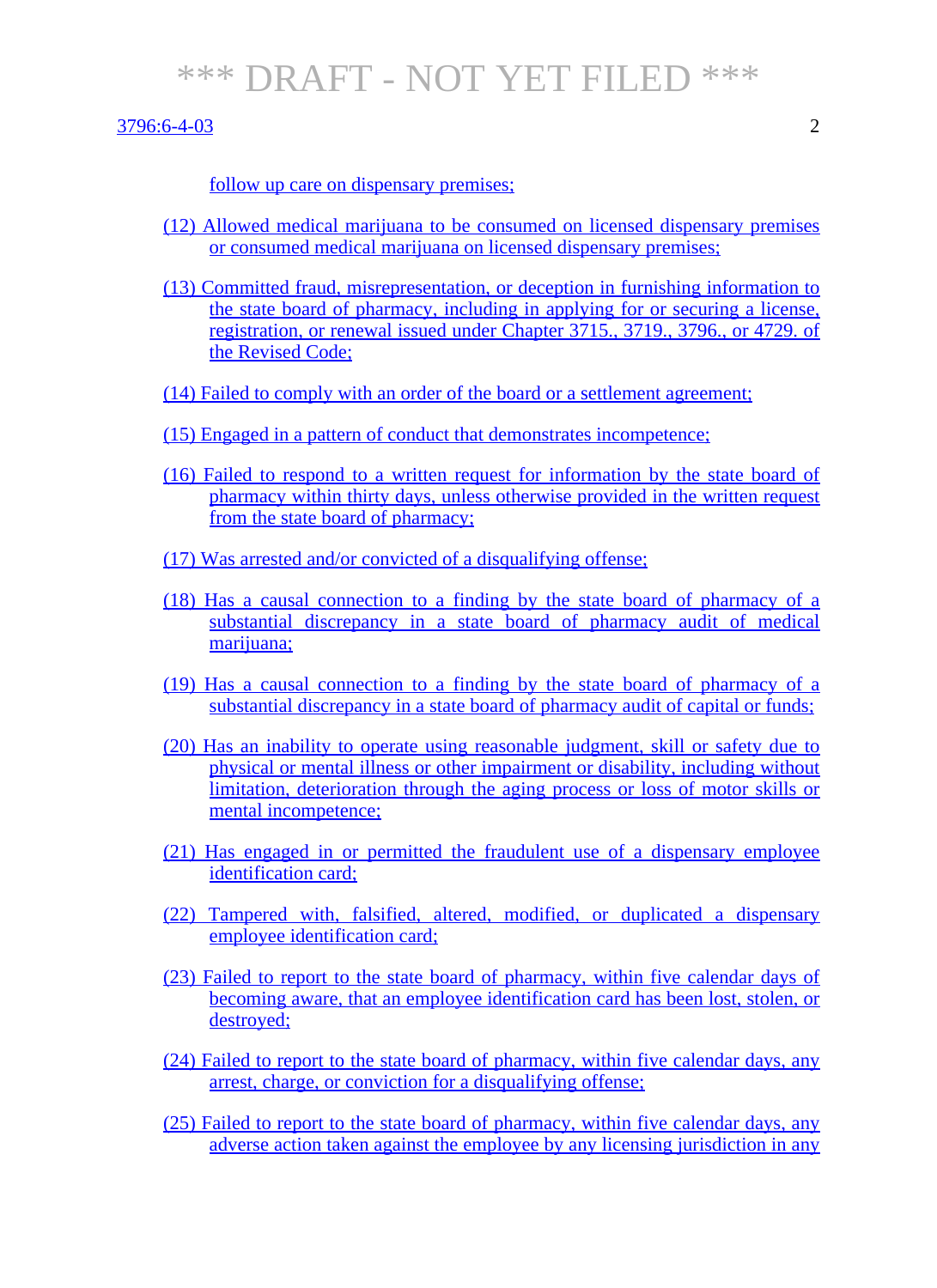3796:6-4-03 3

state or any territory of the United States or any foreign jurisdiction, any governmental agency, any law enforcement agency or any court;

- (26) Failed to notify the state board of pharmacy of a change of address;
- (27) Disclosed customer names, personal information or protected health information in violation of any state or federal law;
- (28) Dispensed medical marijuana to any person other than a qualified patient or designated caregiver, or when otherwise prohibited under this division;
- (29) Is an entity that operated as a dispensary before obtaining a certificate of operation from the state board of pharmacy;
- (30) Is an associated key or key employee who failed to report to the state board of pharmacy when he or she knew or should have known that a dispensary employee was using medical marijuana when the employee does not have a qualifying patient registration;
- (31) Is subject to any fact or condition which, if it had existed at the time of the original application for the license, would have warranted the denial of the license;
- (32) Selling, distributing, transferring in any manner, or giving medical marijuana or medical marijuana products to any unauthorized persons;
- (33) Permitted a person without a valid dispensary employee license to be employed by a dispensary;
- (34) Failed to assign a designated representative as required under this division;
- (35) Failed to hire sufficient personnel or maintained employment of employees who were unqualified in training or experience to properly operate a dispensary:
- (36) Engaged in any pattern of activity that causes harm to the community;
- (37) Dispensed or allowed to be dispensed, medical marijuana with improper labeling or medical marijuana that did not meet the labeling requirements of this division;
- (38) Failed to provide appropriate education to a patient or caregiver in compliance with rule 3796:6-3-15 of the Administrative Code:
- (39) Knowingly provided inaccurate or inappropriate education to a patient or caregiver;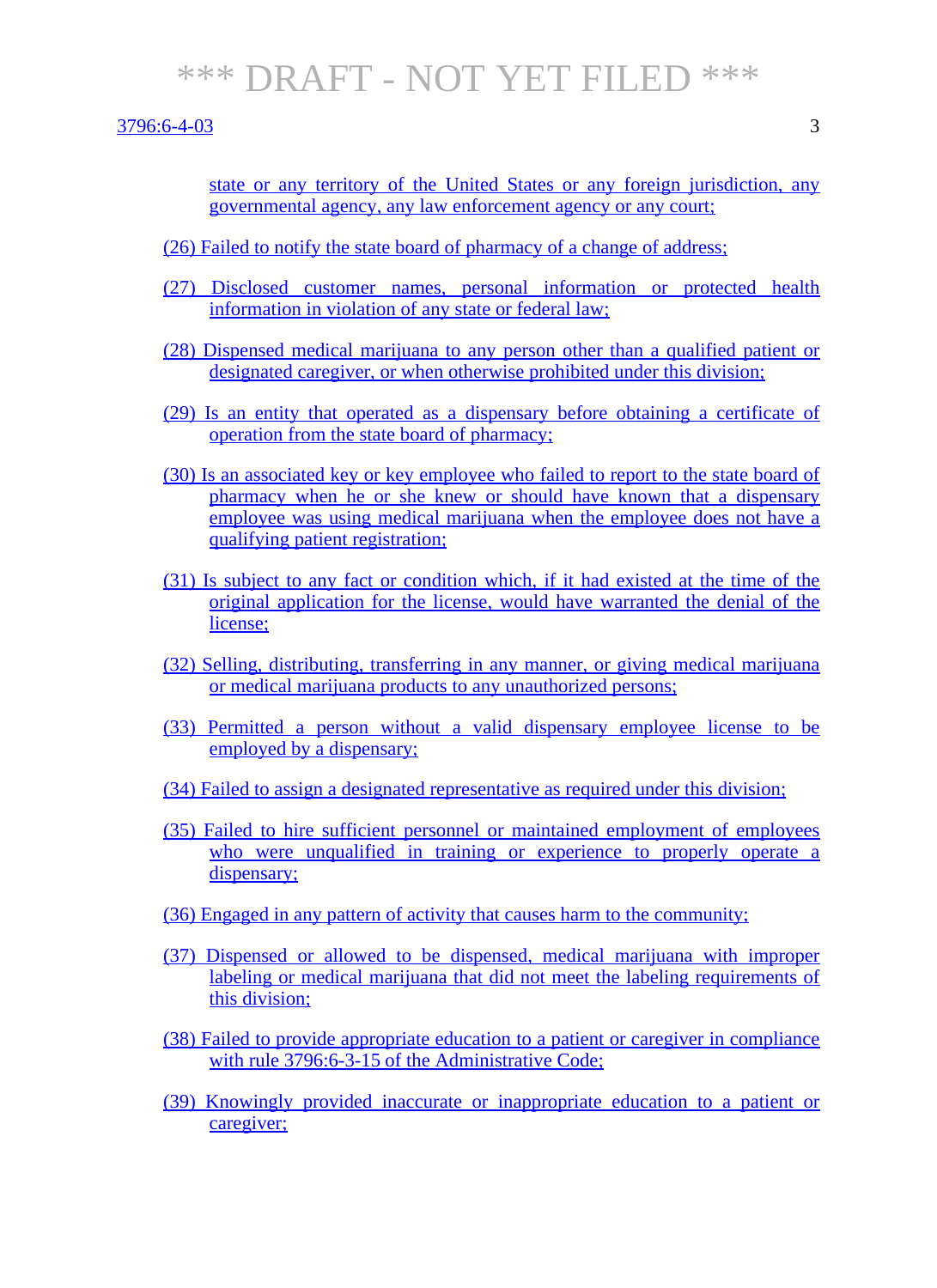#### 3796:6-4-03 4

- (40) Has ever been denied a license to prescribe, dispense, administer, supply, or sell a controlled substance by the appropriate issuing body of any state or jurisdiction, based, in whole or in part, on the inappropriate prescribing dispensing, administering, supplying or selling a controlled substance or other dangerous drug other than medical marijuana dispensed:
- (41) Has held a license issued by the drug enforcement administration or a state licensing agency in any jurisdiction, under which the person may prescribe, dispense, administer, supply or sell a controlled substance, that has ever been restricted, based, in whole or in part, on the prescriber's inappropriate prescribing, dispensing, personally furnishing, diverting, administering, supplying, or selling a controlled substance or other dangerous drug;
- (42) Has been subject to disciplinary action by any licensing entity that was based, in whole or in part, on the prescribers inappropriate prescribing, dispensing, diverting, administering, personally furnishing, diverting, supplying or selling a controlled substance or other dangerous drug;
- (43) Canceled a bond and the licensee failed to file a new bond with the state board of pharmacy in the required amount on or before the effective date of cancellation;
- (44) Placed or maintained, or caused to be placed or maintained, an unauthorized advertisement of medical marijuana or medical marijuana products; and
- (45) Failed to prevent diversion, theft, or loss of medical marijuana or to notify the state board of pharmacy thereof;
- (46) Engaged in any other conduct for which the board may impose discipline as set forth in rules adopted under Chapter 3796. of the Revised Code or this division.
- (B) A dispensary is responsible to the state or local governmental entity for all expenses incurred by the state or local governmental entity in the following:
	- (1) Cleaning up, mitigating or remedying any environmental damage caused by the dispensary; and
	- (2) Administrative costs for investigation and prosecution.
- (C) When considering disciplinary action against a dispensary employee, the state board of pharmacy shall consider compliance with rule 3796:6-3-20 of the Administrative Code as a mitigating factor.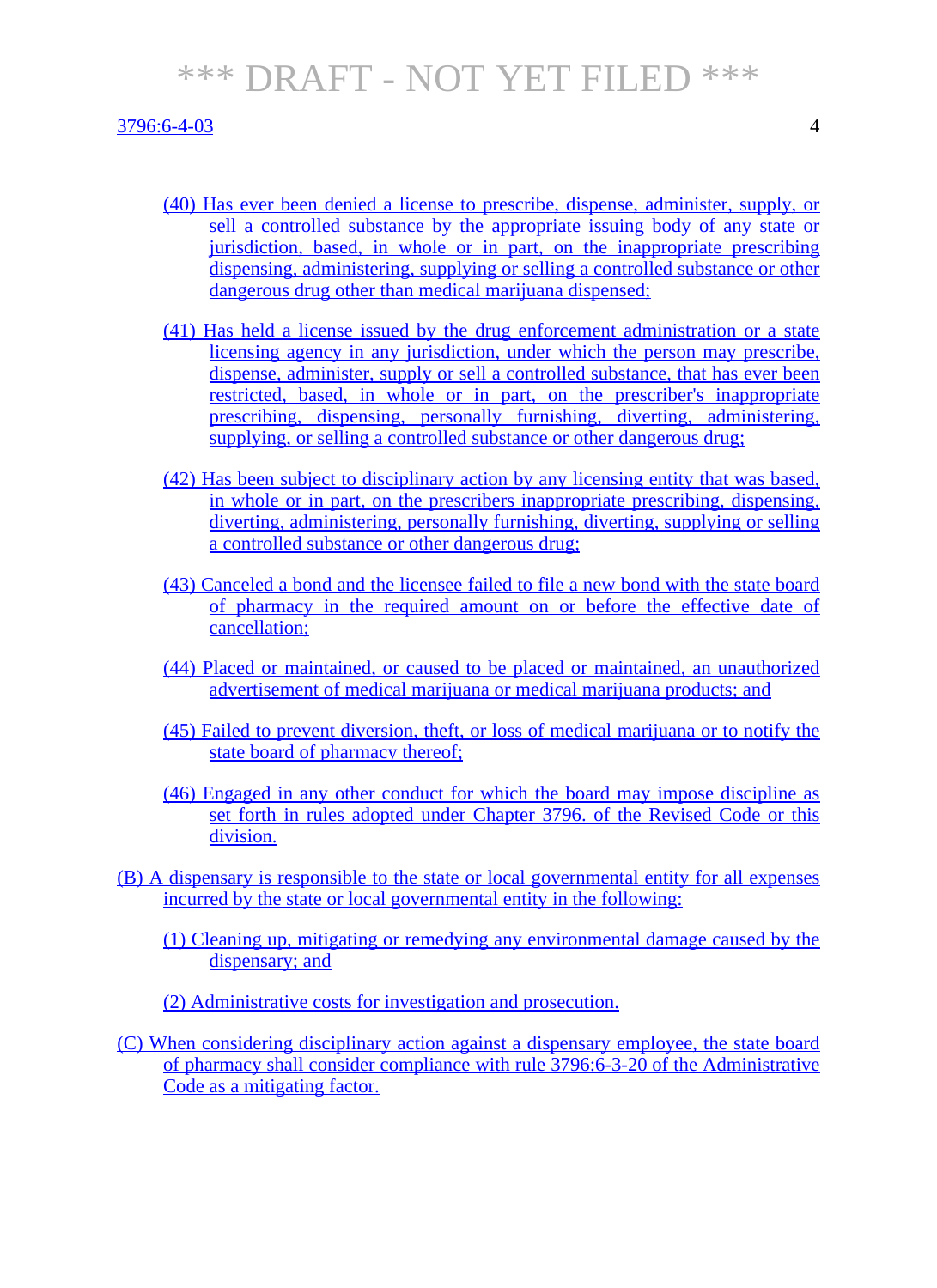#### 3796:6-4-04 **Revocation, suspension and termination of a medical marijuana dispensary certificate of operation or employee license.**

- (A) The state board of pharmacy, after notice and hearing in accordance with Chapter 119. of the Revised Code, may impose any one or more of the following sanctions on a dispensary or a dispensary employee if the board finds evidence of any of the conduct set forth in rule 3796:6-4-03 of the Administrative Code:
	- (1) Revoke, suspend, restrict, limit, or refuse to grant or renew a license, including a dispensary certificate of operation;
	- (2) Reprimand or place the license holder on probation;
	- (3) Impose a monetary penalty, not to exceed fifty thousand dollars for each finding, or forfeiture.
- (B) Any licensee whose license is revoked, suspended, or refused, shall return his or her identification card to the offices of the state board of pharmacy within ten business days of receipt of notice of such action.
- (C) If, the board has reasonable cause to believe that a dispensary employee is physically or mentally impaired, the board may require the employee to submit to a physical or mental examination, or both.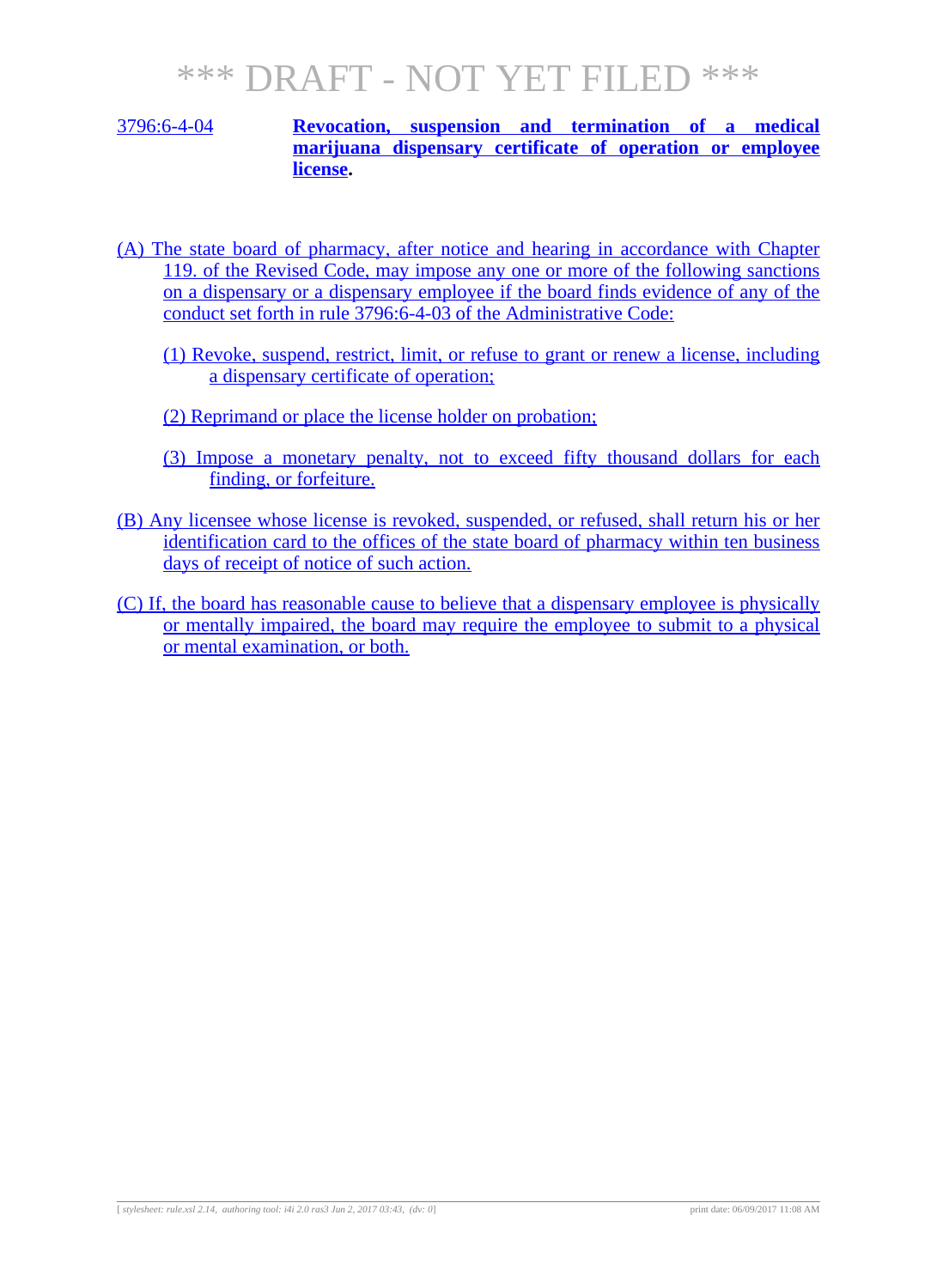3796:6-4-05 **Suspension of a dispensary employee license without a hearing.**

- (A) Pursuant to division (B)(3) of section 3796.14 of the Revised Code, the state board of pharmacy may suspend a dispensary employee license by using a telephone conference call to review the allegations and take a vote under the following circumstances:
	- (1) Upon a finding that a dispensary employee is abusing or becomes addicted to the use of controlled substances the dispensary employee's license shall be suspended by the board until the person offers satisfactory proof to the state board of pharmacy that the person no longer is addicted to the use of controlled substances;
	- (2) If the board determines that there is clear and convincing evidence that continuation of the dispensary employee's practice or method of dispensing, using or furnishing medical marijuana presents a danger of immediate and serious harm to oneself or to others, the state board of pharmacy shall suspend the person's license without a hearing;
	- (3) On receiving notification that a dispensary employee has been convicted of or pleaded guilty to a disqualifying offense, the state board of pharmacy shall suspend the person's license without a hearing;
	- (4) On receiving notification that a dispensary employee pleaded guilty to, was found guilty by a jury or court of, or was convicted of a felony drug abuse offense; a finding by a court of the dispensary employee's eligibility for intervention in lieu of conviction; a dispensary employee's plea of guilty to, or a finding by a jury or court of the employee's guilt of, or the employee's conviction of an offense in another jurisdiction that is substantially the same as a felony drug abuse offense; or a finding by a court of the employee's eligibility for treatment or intervention in lieu of conviction in another jurisdiction, the state board of pharmacy immediately shall suspend the license of that person.
- (B) The board shall follow the procedure for suspension without a prior hearing in section 119.07 of the Revised Code. The suspension shall remain in effect, unless removed by the board, until the board's final adjudication order becomes effective, except that if the board does not issue its final adjudication order within ninety days after the hearing the suspension shall be void ninety-one days after the hearing.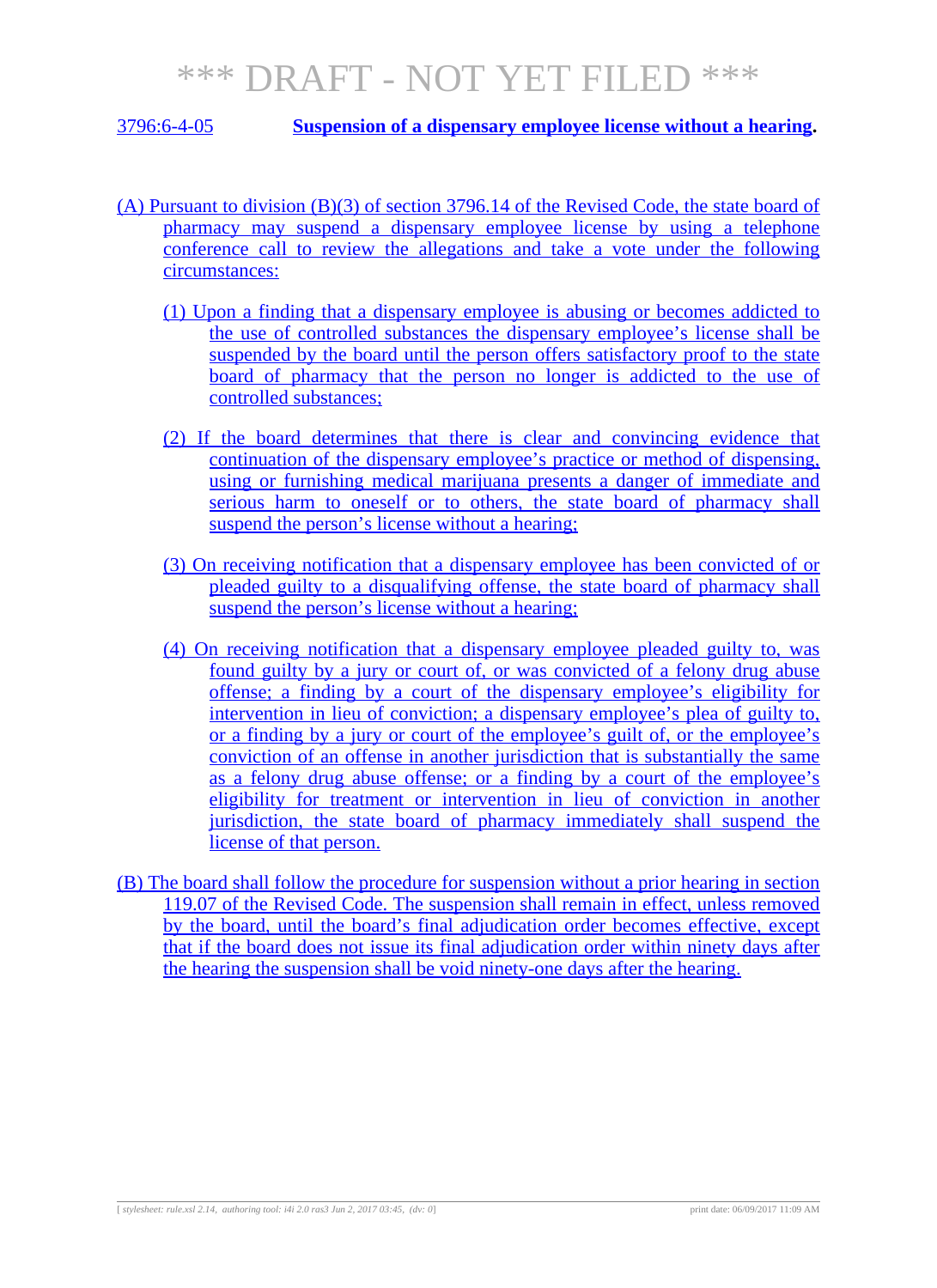#### 3796:6-4-06 **Suspension of a dispensary provisional license or certificate of operation without a hearing.**

Pursuant to division (B)(3) of section 3796.14 of the Revised Code, if the state board of pharmacy determines that there is clear and convincing evidence that the method used by a dispensary to possess or dispense medical marijuana presents a danger of immediate and serious harm to others, the board may suspend the dispensary's license without a hearing. Upon the suspension of a dispensary certificate of operation, all medical marijuana shall be placed under seal in accordance with division (C) of section 3796.15 of the Revised Code. The board shall follow the procedure for suspension without a prior hearing in section 119.07 of the Revised Code. The suspension shall remain in effect, unless removed by the board until the board's final adjudication order becomes effective, except that if the board does not issue its final judgment order within ninety days after the hearing, the suspension shall be void on the ninety-first day after the hearing.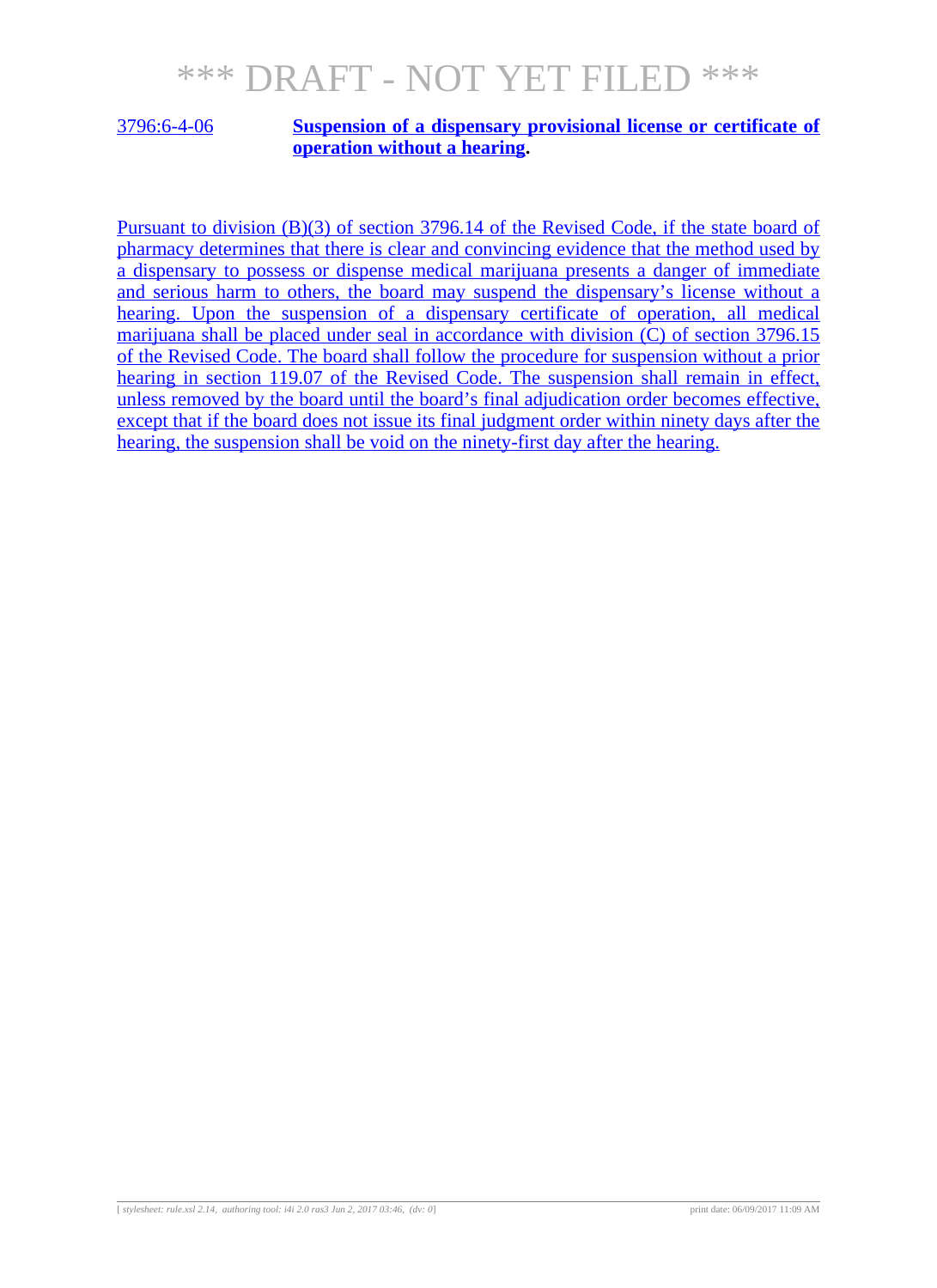3796:6-4-07 **Failure to properly store medical marijuana.**

- (A) Any dispensary that does not store medical marijuana in compliance with this division, or that stores medical marijuana at a location other than that for which the dispensary license was issued, may have its license suspended or revoked. In such a case, all medical marijuana under the dispensary's control will be subject to being placed under seal by the state board of pharmacy in compliance with division (C) of section 3796.15 of the Revised Code.
- (B) The state board of pharmacy may retrieve samples of dispensary inventory and submit such samples to a testing laboratory for appropriate testing upon reasonable suspicion that expired, damaged, deteriorated, misbranded or adulterated medical marijuana:
	- (1) Is being or has been dispensed to patients or caregivers; or
	- (2) Is intermingled with a dispensary's medical marijuana inventory until they are destroyed in accordance with the dispensary's destruction policy. Expired, damaged, deteriorated, misbranded or adulterated medical marijuana shall not be stored at the licensed dispensary for more than one week.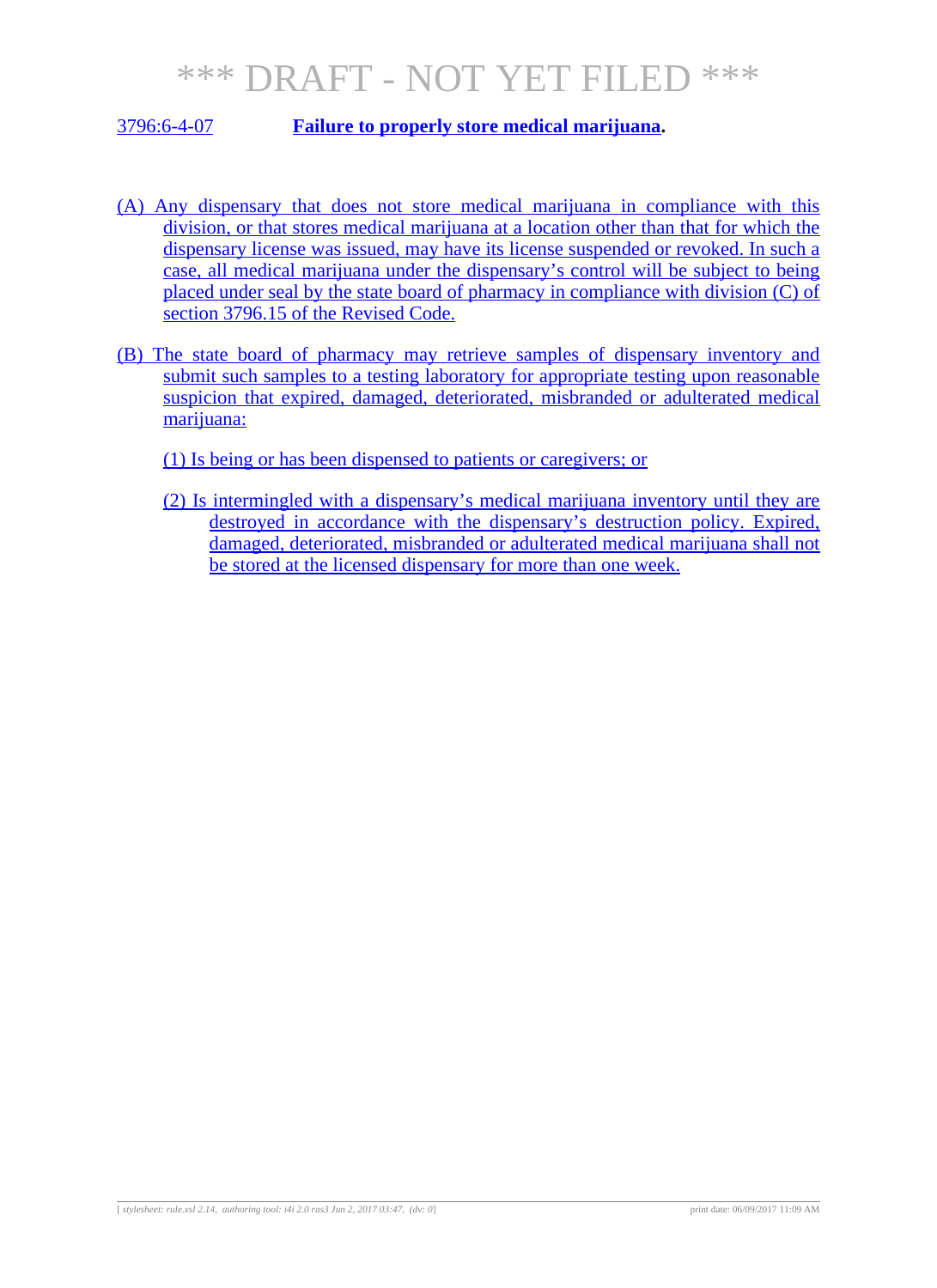3796:6-4-08 **Restoration of license from discipline.**

At any time after the successful completion of a term of probation or suspension of a license, the state board of pharmacy may reinstate the license to active status, if all conditions precedent are demonstrated and are determined by the board to be met.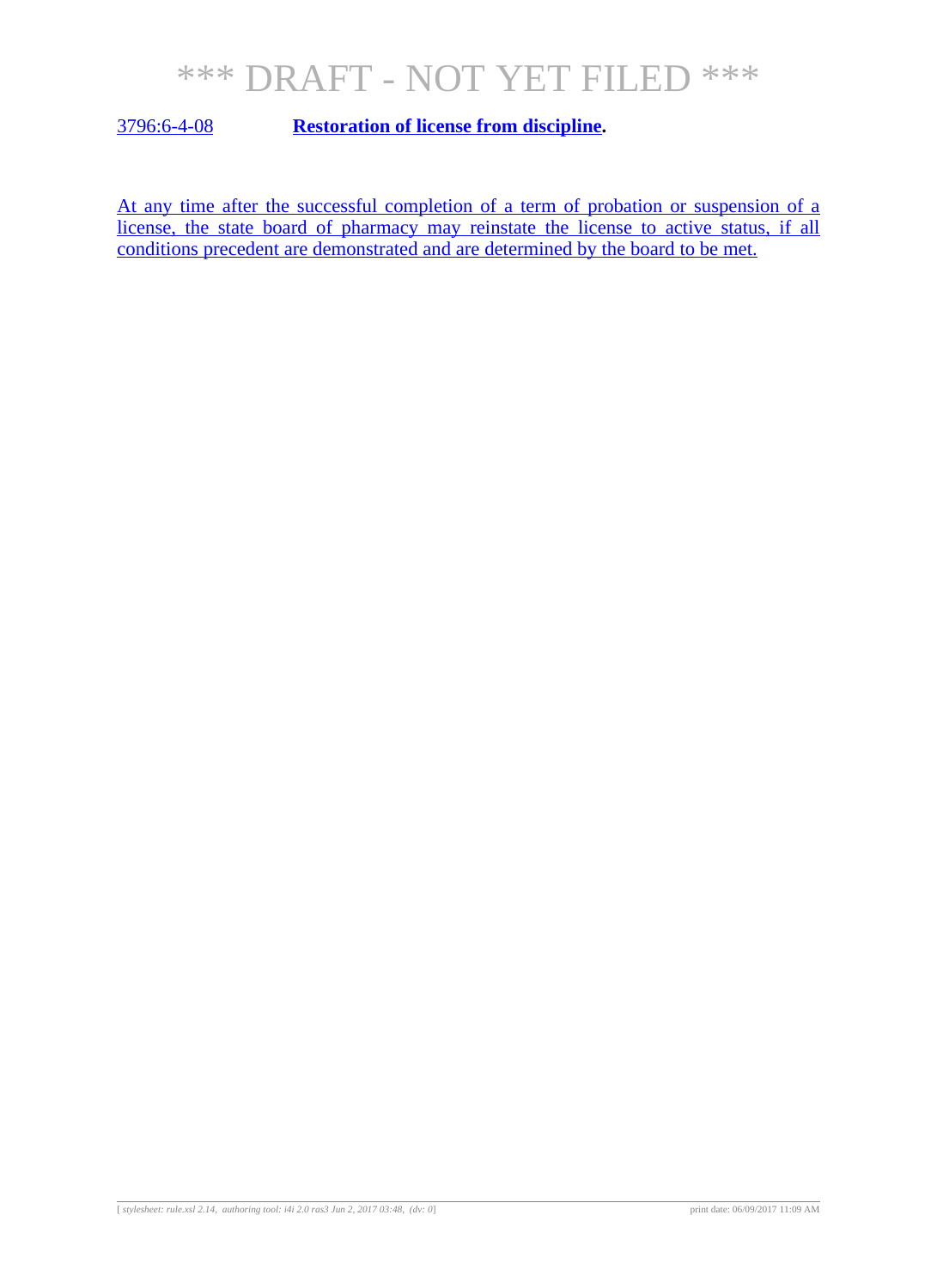3796:6-4-09 **Interagency cooperation.**

Whenever the state board of pharmacy revokes or suspends a medical marijuana dispensary license, it shall notify the department of commerce, the medical board, local police departments and county sheriff's office whose jurisdiction includes the licensee's dispensing location.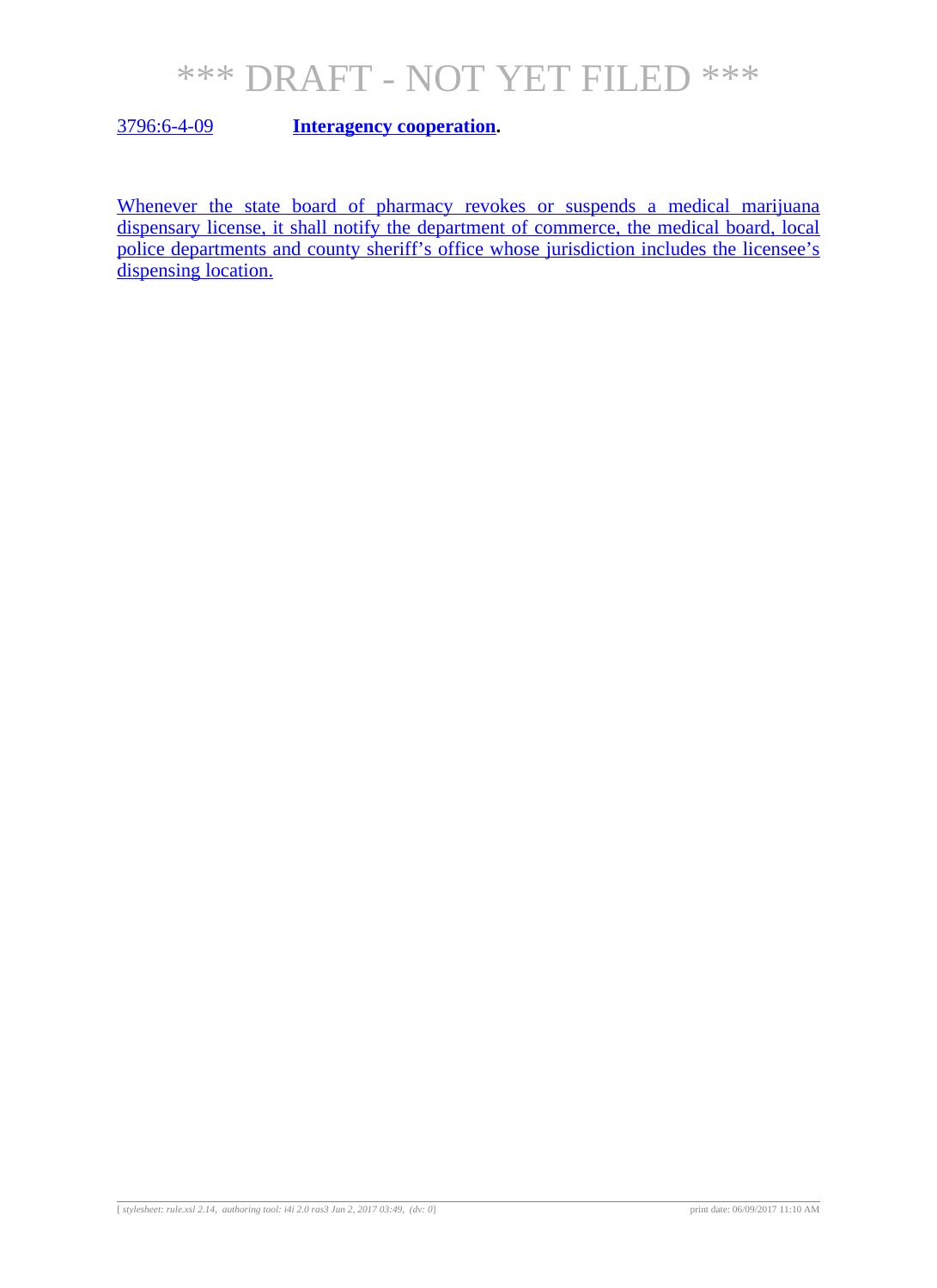#### 3796:6-4-10 **Variances.**

- (A) The state board of pharmacy may grant variances from this division in cases in which:
	- (1) The applicable provision is not statutorily mandated;
	- (2) Granting the variance will not be contrary to public interest;
	- (3) No party will be injured by the granting of the variance; and
	- (4) The rule from which the variance is granted would, in the particular case, be unreasonable or unnecessarily burdensome.
- (B) An approval for a variance may be revocable, may be granted for a limited period or may be granted subject to the conditions as the state board of pharmacy may prescribe.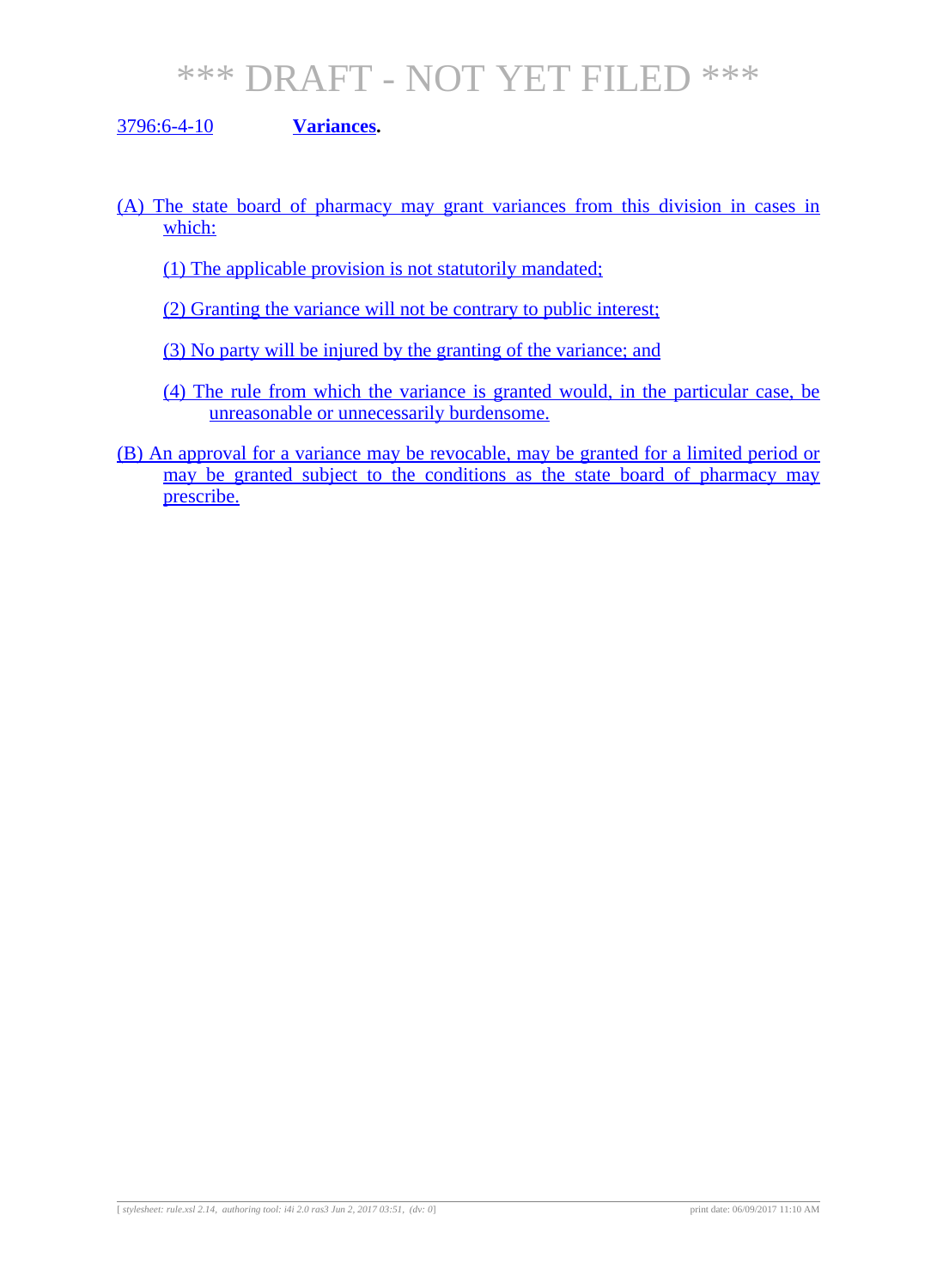3796:6-5-01 **Medical marijuana dispensary fee structure.**

#### (A) The following non-refundable licensing fees are as follows:

- (1) The application fee for a dispensary license is five thousand dollars. One application fee must be submitted with each application.
- (2) The certificate of operation fee is seventy thousand dollars. One certificate of operation fee must be submitted for each certificate of operation.
- (3) In addition to the certificate of operation fee, the fee to file an untimely certificate of operation renewal is ten thousand dollars.
- (4) The application fee for a dispensary associated key employee is five hundred dollars. This fee includes the associated key employee identification card.
- (5) The application fee for a dispensary key employee is two hundred fifty dollars. This fee includes the key employee identification card.
- (6) The application fee for a dispensary support employee is one hundred dollars. This fee includes the support employee identification card.
- (7) The biennial renewal fee for a dispensary license is seventy thousand dollars.
- (8) The biennial renewal fee for a dispensary associated key employee card is five hundred dollars.
- (9) The biennial renewal fee for a dispensary key employee card is two hundred fifty dollars.
- (10) The biennial renewal fee for a dispensary support employee card is one hundred dollars.
- (11) The fee for a reissued dispensary certificate of operation or employee identification card is fifty dollars.
- (B) The following non-refundable, change in description fees are as follows:
	- (1) The fee for a change in ownership is five thousand dollars.

(2) The fee for a relocation is five thousand dollars.

(3) The fee for a major modification or renovation is five thousand dollars.

(C) The non-refundable advertising approval fee is one hundred dollars per advertisement.

(D) All fees required under this rule shall be paid to the state board of pharmacy by